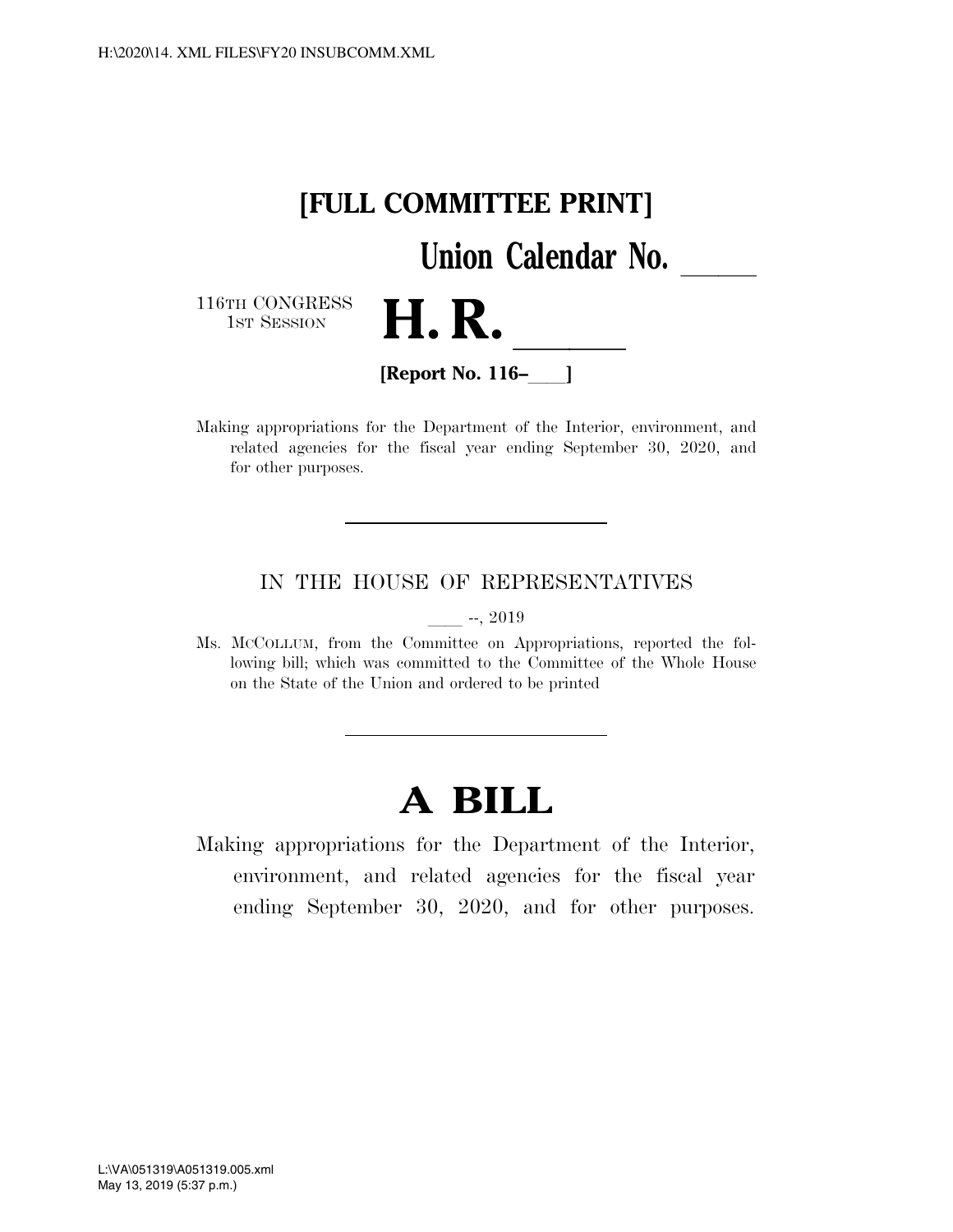*Be it enacted by the Senate and House of Representa- tives of the United States of America in Congress assembled,*  That the following sums are appropriated, out of any money in the Treasury not otherwise appropriated, for the Department of the Interior, environment, and related agencies for the fiscal year ending September 30, 2020, and for other purposes, namely: TITLE I DEPARTMENT OF THE INTERIOR BUREAU OF LAND MANAGEMENT 11 MANAGEMENT OF LANDS AND RESOURCES **(INCLUDING RESCISSION OF FUNDS)**  For necessary expenses for protection, use, improve- ment, development, disposal, cadastral surveying, classi- fication, acquisition of easements and other interests in lands, and performance of other functions, including main- tenance of facilities, as authorized by law, in the manage- ment of lands and their resources under the jurisdiction of the Bureau of Land Management, including the general administration of the Bureau, and assessment of mineral potential of public lands pursuant to section 1010(a) of Public Law 96–487 (16 U.S.C. 3150(a)), \$1,265,097,000, to remain available until September 30, 2021; of which \$125,653,000 for annual and deferred maintenance shall remain available until expended, and of which \$6,000,000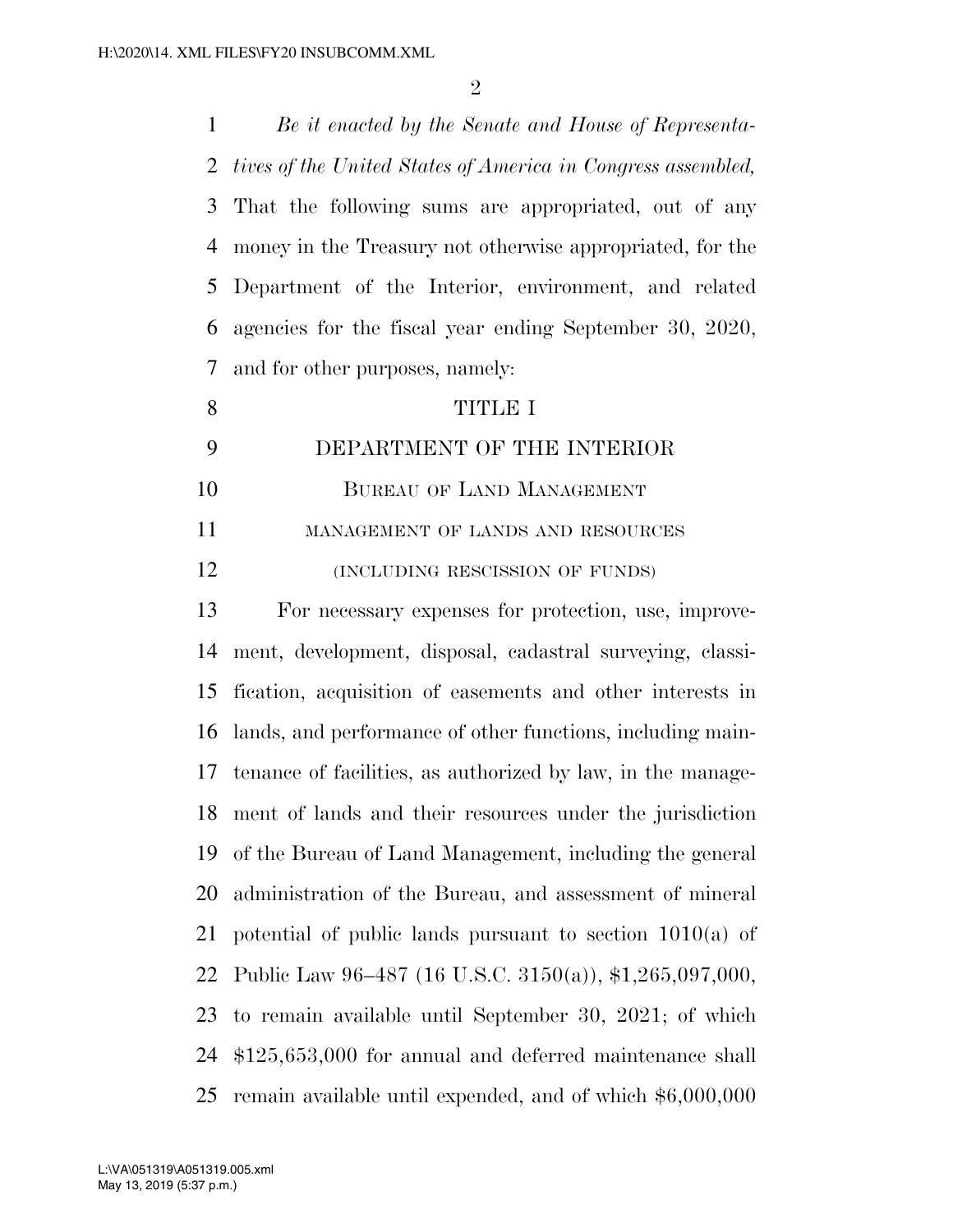is for a pilot program to complement activities authorized by Public Law 92–195: *Provided*, That amounts in the fee account of the Bureau of Land Management permit process improvement fund may be used for bureau-related expenses directly associated with the processing of oil and gas applications for permits to drill and related use of au-thorizations.

 In addition, \$39,696,000 is for Mining Law Adminis- tration program operations, including the cost of admin- istering the mining claim fee program, to remain available until expended, to be reduced by amounts collected by the Bureau and credited to this appropriation from mining claim maintenance fees and location fees that are hereby authorized for fiscal year 2020, so as to result in a final appropriation estimated at not more than \$1,265,097,000, and \$2,000,000, to remain available until expended, from communication site rental fees established by the Bureau for the cost of administering communication site activities.

 Of the unobligated balances from amounts made available under this heading in fiscal year 2016 or before, \$14,000,000 is permanently rescinded: *Provided*, That no amounts may be rescinded from amounts that were des- ignated by the Congress as an emergency requirement pursuant to the Concurrent Resolution on the Budget or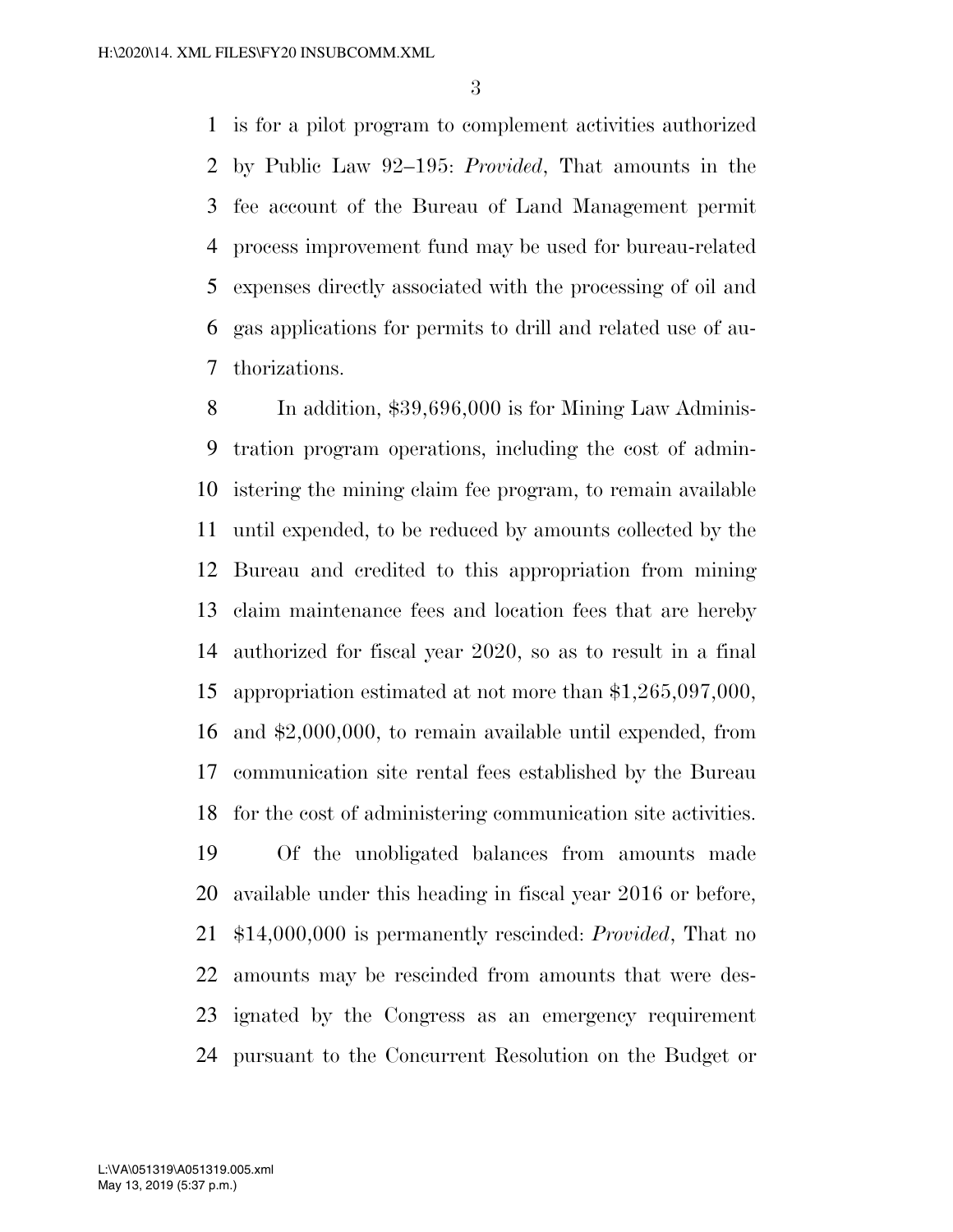the Balanced Budget and Emergency Deficit Control Act of 1985.

- CONSTRUCTION
- 

#### (INCLUDING RESCISSION OF FUNDS)

 Of the unobligated balances from amounts made available under this heading \$5,000,000 is permanently rescinded: *Provided*, That no amounts may be rescinded from amounts that were designated by the Congress as an emergency requirement pursuant to the Concurrent Resolution on the Budget or the Balanced Budget and Emergency Deficit Control Act of 1985.

# 12 LAND ACQUISITION

 For expenses necessary to carry out sections 205, 206, and 318(d) of Public Law 94–579, including admin- istrative expenses and acquisition of lands or waters, or interests therein, \$33,800,000, to be derived from the Land and Water Conservation Fund and to remain avail-able until expended.

OREGON AND CALIFORNIA GRANT LANDS

 For expenses necessary for management, protection, and development of resources and for construction, oper- ation, and maintenance of access roads, reforestation, and other improvements on the revested Oregon and California Railroad grant lands, on other Federal lands in the Or-egon and California land-grant counties of Oregon, and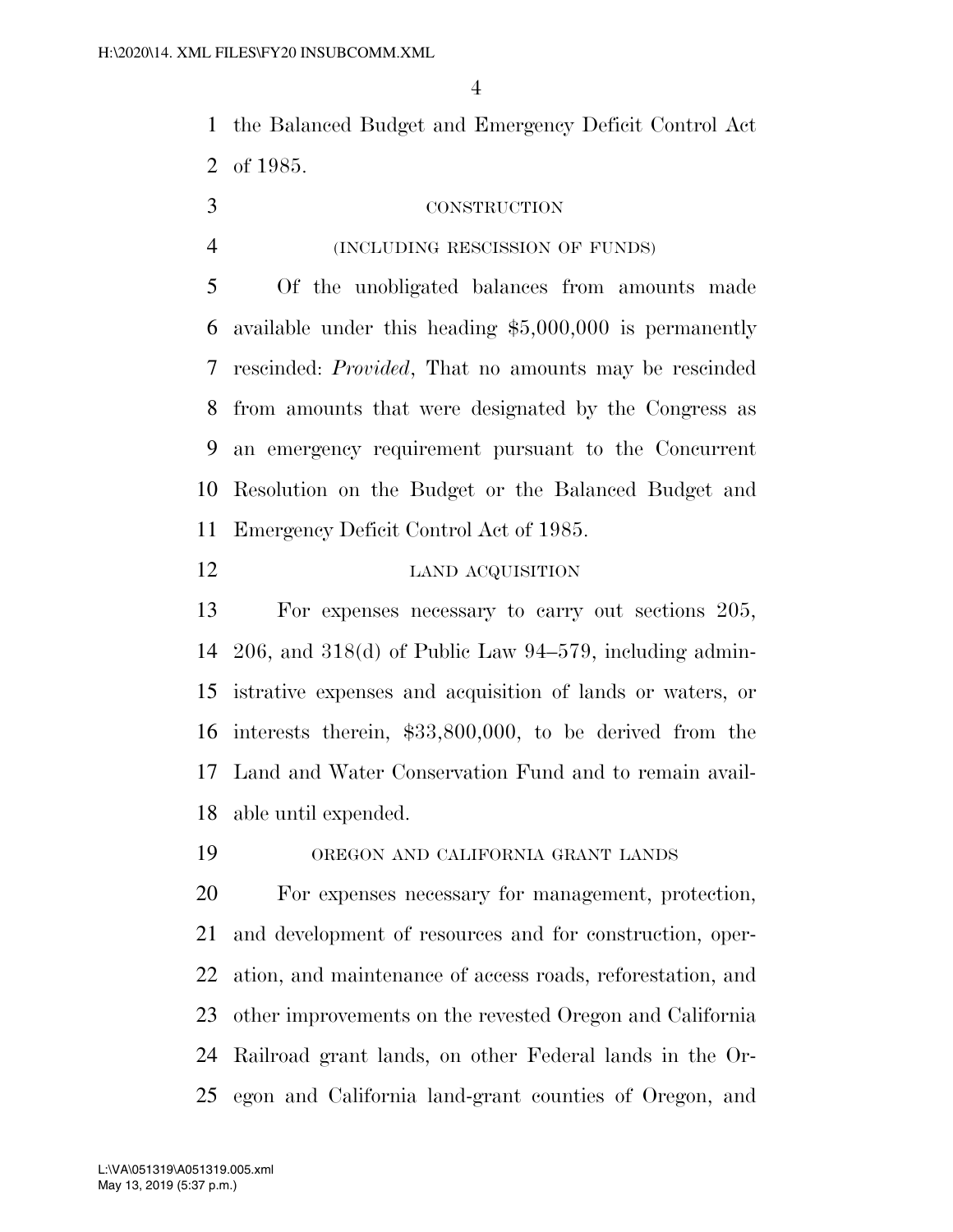on adjacent rights-of-way; and acquisition of lands or in- terests therein, including existing connecting roads on or adjacent to such grant lands; \$117,195,000, to remain available until expended: *Provided*, That 25 percent of the aggregate of all receipts during the current fiscal year from the revested Oregon and California Railroad grant lands is hereby made a charge against the Oregon and California land-grant fund and shall be transferred to the General Fund in the Treasury in accordance with the sec- ond paragraph of subsection (b) of title II of the Act of August 28, 1937 (43 U.S.C. 2605).

# 12 RANGE IMPROVEMENTS

 For rehabilitation, protection, and acquisition of lands and interests therein, and improvement of Federal rangelands pursuant to section 401 of the Federal Land Policy and Management Act of 1976 (43 U.S.C. 1751), notwithstanding any other Act, sums equal to 50 percent of all moneys received during the prior fiscal year under sections 3 and 15 of the Taylor Grazing Act (43 U.S.C. 315b, 315m) and the amount designated for range im- provements from grazing fees and mineral leasing receipts from Bankhead-Jones lands transferred to the Depart- ment of the Interior pursuant to law, but not less than \$10,000,000, to remain available until expended: *Pro-*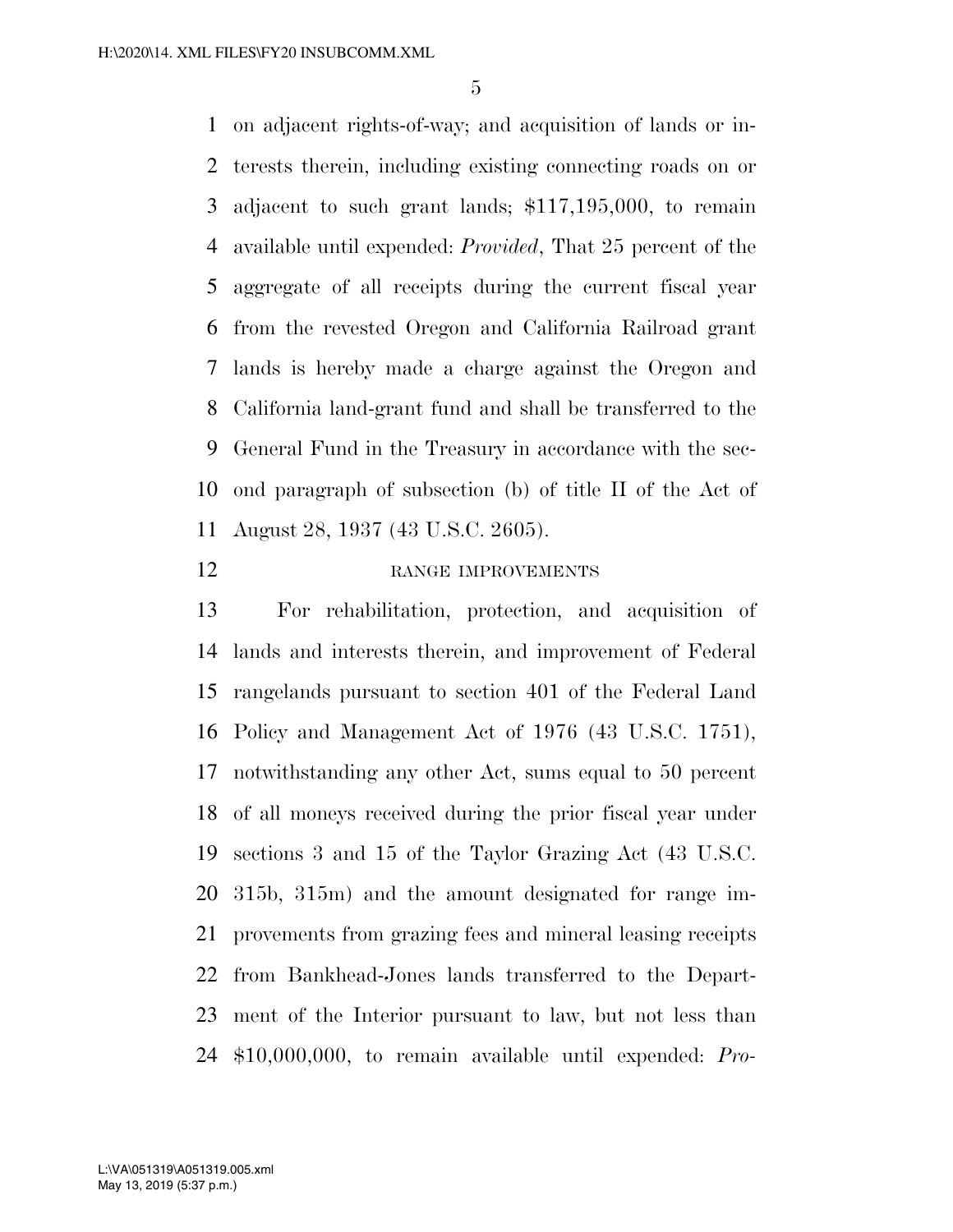*vided*, That not to exceed \$600,000 shall be available for administrative expenses.

SERVICE CHARGES, DEPOSITS, AND FORFEITURES

 For administrative expenses and other costs related to processing application documents and other authoriza- tions for use and disposal of public lands and resources, for costs of providing copies of official public land docu- ments, for monitoring construction, operation, and termi- nation of facilities in conjunction with use authorizations, and for rehabilitation of damaged property, such amounts as may be collected under Public Law 94–579 (43 U.S.C. 1701 et seq.), and under section 28 of the Mineral Leasing Act (30 U.S.C. 185), to remain available until expended: *Provided*, That notwithstanding any provision to the con- trary of section 305(a) of Public Law 94–579 (43 U.S.C.  $16 \quad 1735(a)$ , any moneys that have been or will be received pursuant to that section, whether as a result of forfeiture, compromise, or settlement, if not appropriate for refund pursuant to section 305(c) of that Act (43 U.S.C.  $20 \text{ } 1735(c)$ , shall be available and may be expended under the authority of this Act by the Secretary to improve, pro- tect, or rehabilitate any public lands administered through the Bureau of Land Management which have been dam- aged by the action of a resource developer, purchaser, per-mittee, or any unauthorized person, without regard to

May 13, 2019 (5:37 p.m.) L:\VA\051319\A051319.005.xml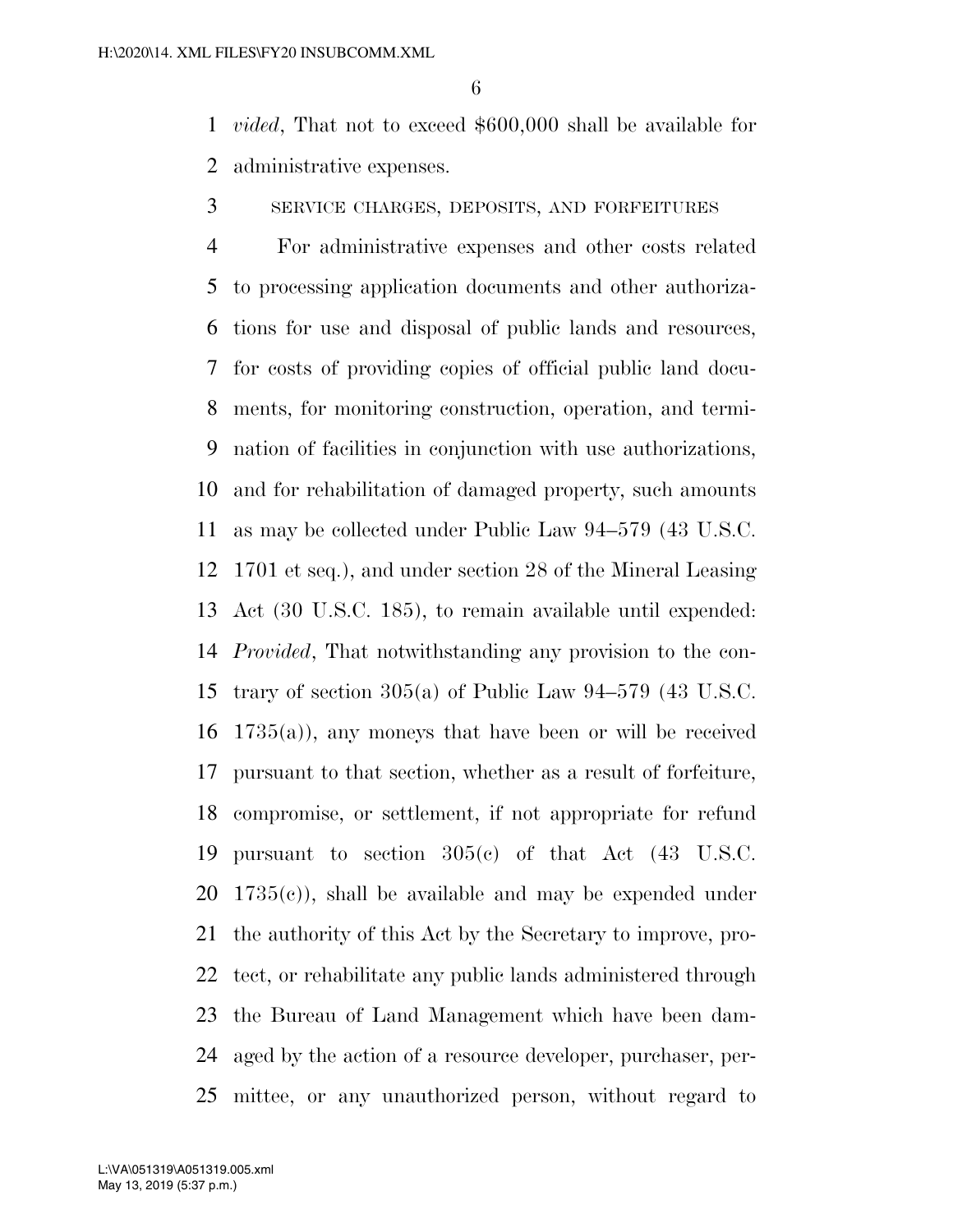whether all moneys collected from each such action are used on the exact lands damaged which led to the action: *Provided further*, That any such moneys that are in excess of amounts needed to repair damage to the exact land for which funds were collected may be used to repair other damaged public lands.

## MISCELLANEOUS TRUST FUNDS

 In addition to amounts authorized to be expended under existing laws, there is hereby appropriated such amounts as may be contributed under section 307 of Pub- lic Law 94–579 (43 U.S.C. 1737), and such amounts as may be advanced for administrative costs, surveys, ap- praisals, and costs of making conveyances of omitted lands under section 211(b) of that Act (43 U.S.C. 1721(b)), to remain available until expended.

ADMINISTRATIVE PROVISIONS

 The Bureau of Land Management may carry out the operations funded under this Act by direct expenditure, contracts, grants, cooperative agreements and reimburs- able agreements with public and private entities, including with States. Appropriations for the Bureau shall be avail- able for purchase, erection, and dismantlement of tem- porary structures, and alteration and maintenance of nec- essary buildings and appurtenant facilities to which the United States has title; up to \$100,000 for payments, at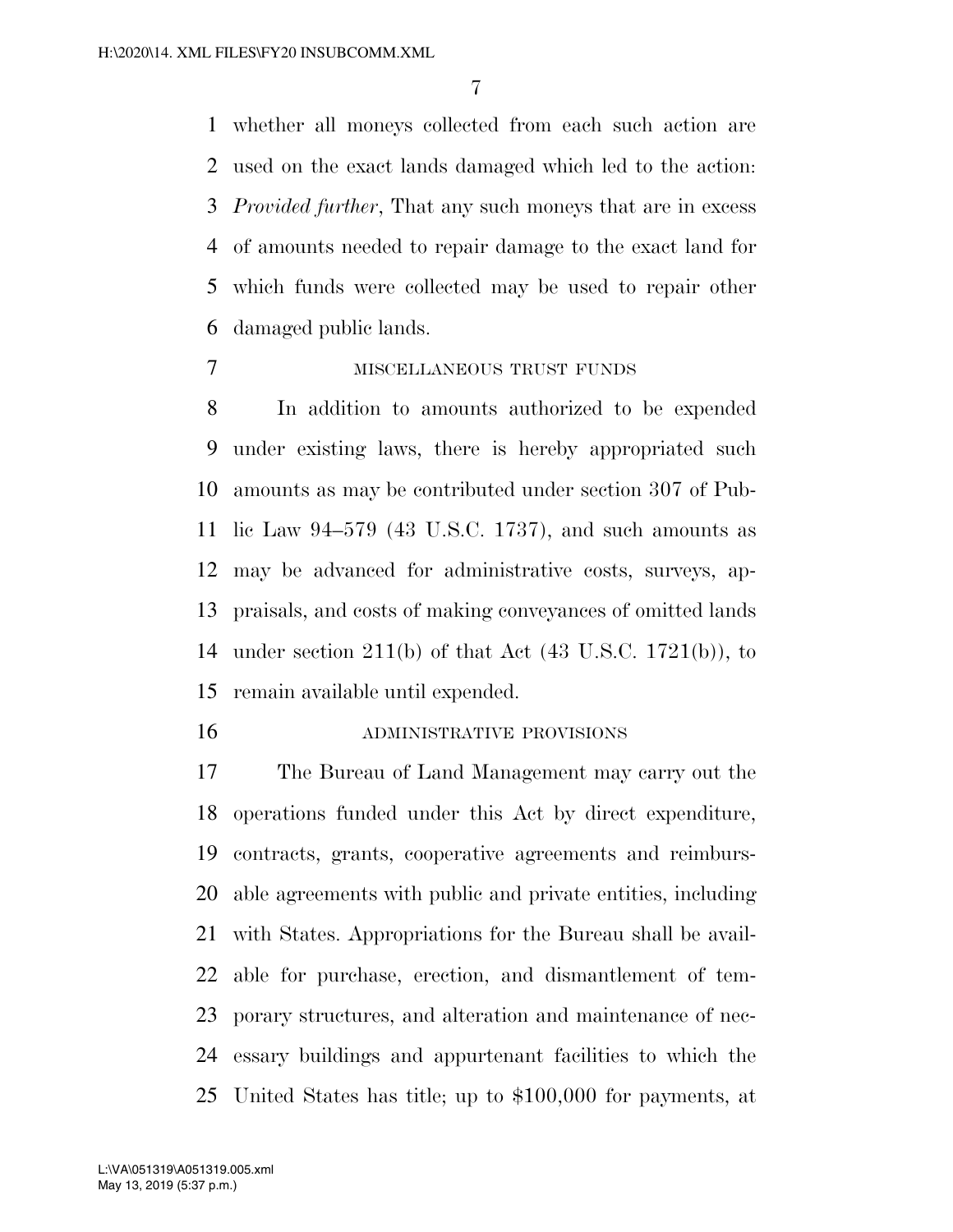the discretion of the Secretary, for information or evidence concerning violations of laws administered by the Bureau; miscellaneous and emergency expenses of enforcement ac- tivities authorized or approved by the Secretary and to be accounted for solely on the Secretary's certificate, not to exceed \$10,000: *Provided*, That notwithstanding Public Law 90–620 (44 U.S.C. 501), the Bureau may, under co- operative cost-sharing and partnership arrangements au- thorized by law, procure printing services from cooperators in connection with jointly produced publications for which the cooperators share the cost of printing either in cash or in services, and the Bureau determines the cooperator is capable of meeting accepted quality standards: *Provided further*, That projects to be funded pursuant to a written commitment by a State government to provide an identi- fied amount of money in support of the project may be carried out by the Bureau on a reimbursable basis. Appro- priations herein made shall not be available for the de- struction of healthy, unadopted, wild horses and burros in the care of the Bureau or its contractors or for the sale of wild horses and burros that results in their destruc-tion for processing into commercial products.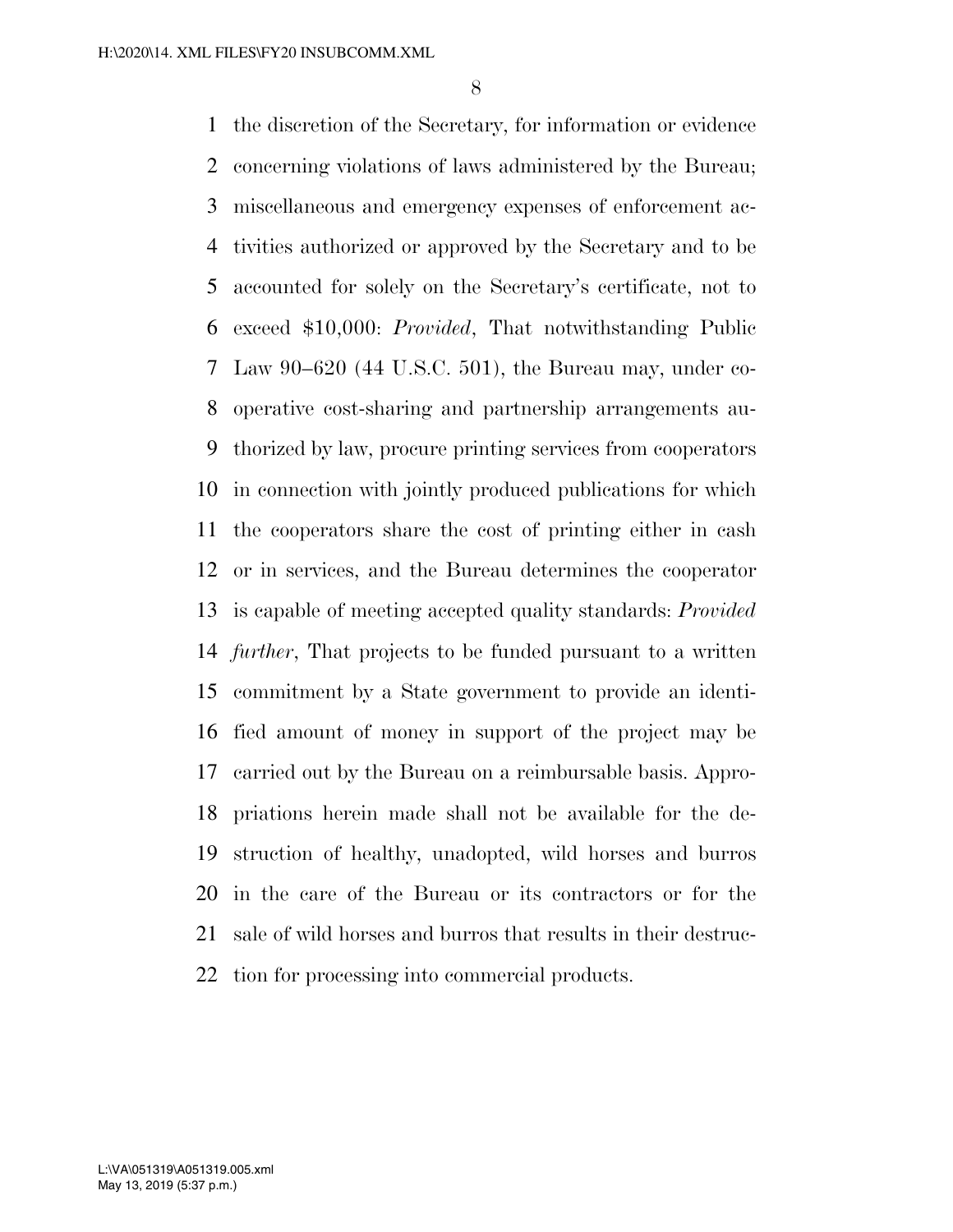| $1 -$ | UNITED STATES FISH AND WILDLIFE SERVICE |
|-------|-----------------------------------------|
| 2     | RESOURCE MANAGEMENT                     |
| 3     | (INCLUDING RESCISSION OF FUNDS)         |

 For necessary expenses of the United States Fish and Wildlife Service, as authorized by law, and for scientific and economic studies, general administration, and for the performance of other authorized functions related to such resources, \$1,364,760,000, to remain available until Sep- tember 30, 2021: *Provided*, That not to exceed \$23,442,000 shall be used for implementing subsections (a), (b), (c), and (e) of section 4 of the Endangered Spe- cies Act of 1973 (16 U.S.C. 1533) (except for processing petitions, developing and issuing proposed and final regu- lations, and taking any other steps to implement actions 15 described in subsection  $(c)(2)(A)$ ,  $(c)(2)(B)(i)$ , or 16 (e) $(2)(B)(ii)$ ).

 Of the unobligated balances from amounts made available under this heading, in accordance with the joint explanatory statement accompanying the Consolidated Ap- propriations Act, 2019, for central office operations in fis- cal year 2019, \$4,000,000 is permanently rescinded: *Pro- vided*, That no amounts may be rescinded from amounts that were designated by the Congress as an emergency re-quirement pursuant to the Concurrent Resolution on the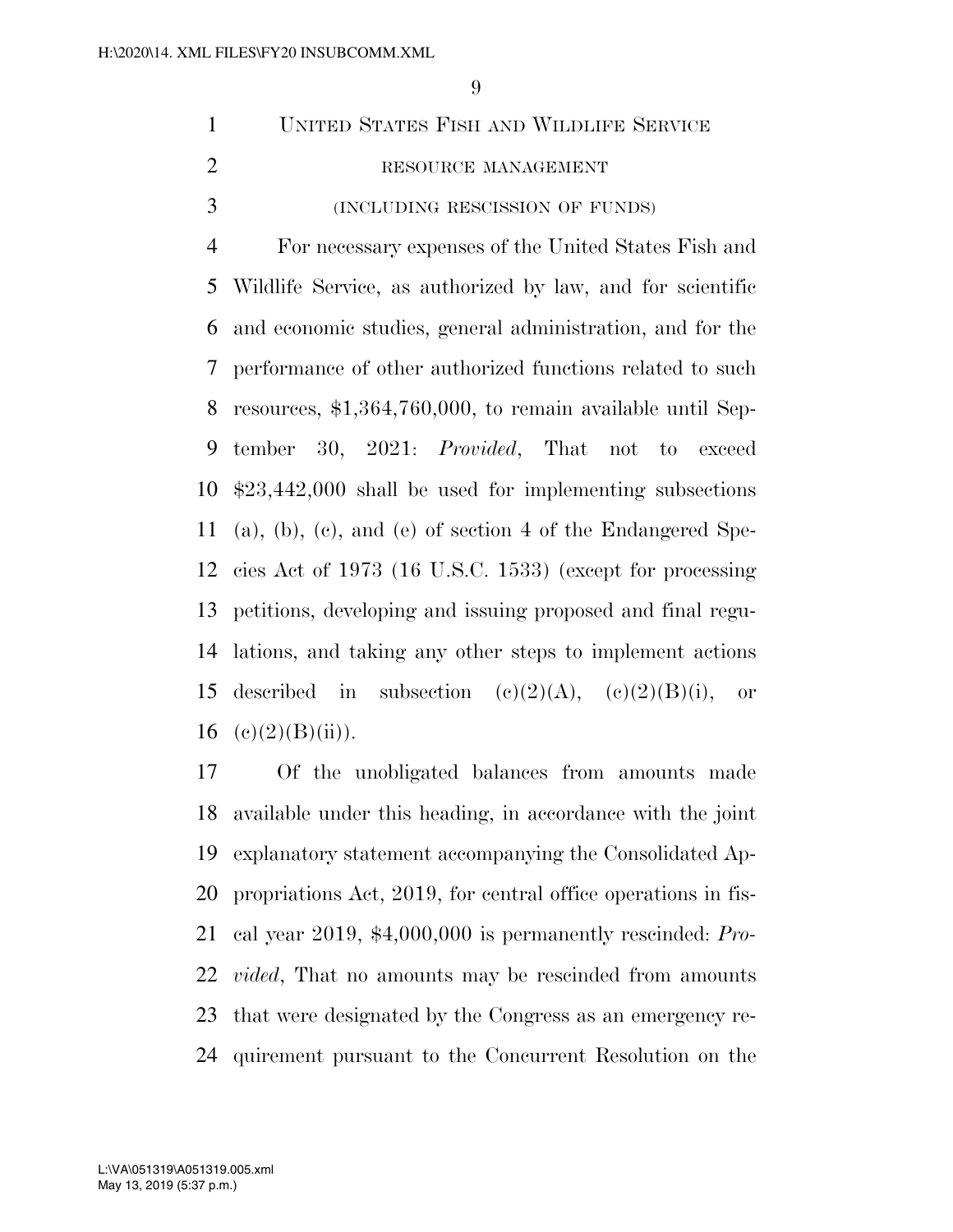Budget or the Balanced Budget and Emergency Deficit Control Act of 1985.

## CONSTRUCTION

 For construction, improvement, acquisition, or re- moval of buildings and other facilities required in the con- servation, management, investigation, protection, and uti- lization of fish and wildlife resources, and the acquisition of lands and interests therein; \$15,693,000, to remain available until expended.

10 LAND ACQUISITION

 For expenses necessary to carry out chapter 2003 of title 54, United States Code, including administrative ex- penses, and for acquisition of land or waters, or interest therein, in accordance with statutory authority applicable to the United States Fish and Wildlife Service, \$67,750,000, to be derived from the Land and Water Con- servation Fund and to remain available until expended, of which, notwithstanding section 200306 of title 54, United States Code, not more than \$10,000,000 shall be for land conservation partnerships authorized by the Highlands Conservation Act of 2004, including not to ex- ceed \$320,000 for administrative expenses: *Provided*, That none of the funds appropriated for specific land acquisi- tion projects may be used to pay for any administrative overhead, planning or other management costs.

May 13, 2019 (5:37 p.m.) L:\VA\051319\A051319.005.xml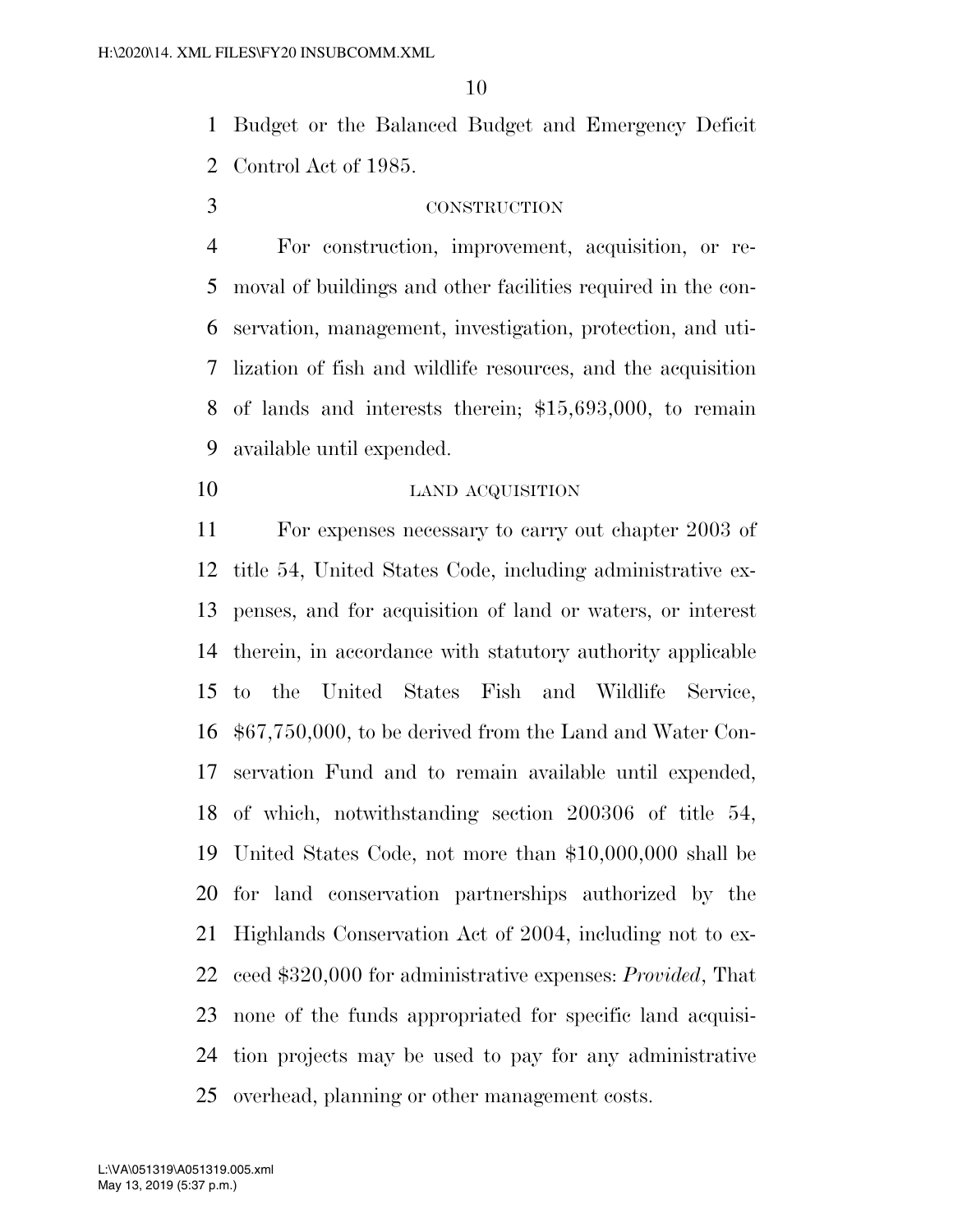|   | COOPERATIVE ENDANGERED SPECIES CONSERVATION                      |
|---|------------------------------------------------------------------|
| 2 | <b>FUND</b>                                                      |
| 3 | (INCLUDING RESCISSION OF FUNDS)                                  |
| 4 | For expenses necessary to carry out section 6 of the             |
|   | 5 Endangered Species Act of 1973 (16 U.S.C. 1535),               |
|   | $6\,$ \$63,702,000, to remain available until expended, of which |
|   | $$23,702,000$ is to be derived from the Cooperative Endan-       |
|   | 8 gered Species Conservation Fund; and of which                  |

 \$40,000,000 is to be derived from the Land and Water Conservation Fund.

 Of the unobligated balances made available from the Cooperative Endangered Species Conservation Fund, \$5,000,000 is permanently rescinded: *Provided*, That no amounts may be rescinded from amounts that were des- ignated by the Congress as an emergency requirement pursuant to the Concurrent Resolution on the Budget or the Balanced Budget and Emergency Deficit Control Act of 1985.

NATIONAL WILDLIFE REFUGE FUND

 For expenses necessary to implement the Act of Octo-ber 17, 1978 (16 U.S.C. 715s), \$13,228,000.

NORTH AMERICAN WETLANDS CONSERVATION FUND

 For expenses necessary to carry out the provisions of the North American Wetlands Conservation Act (16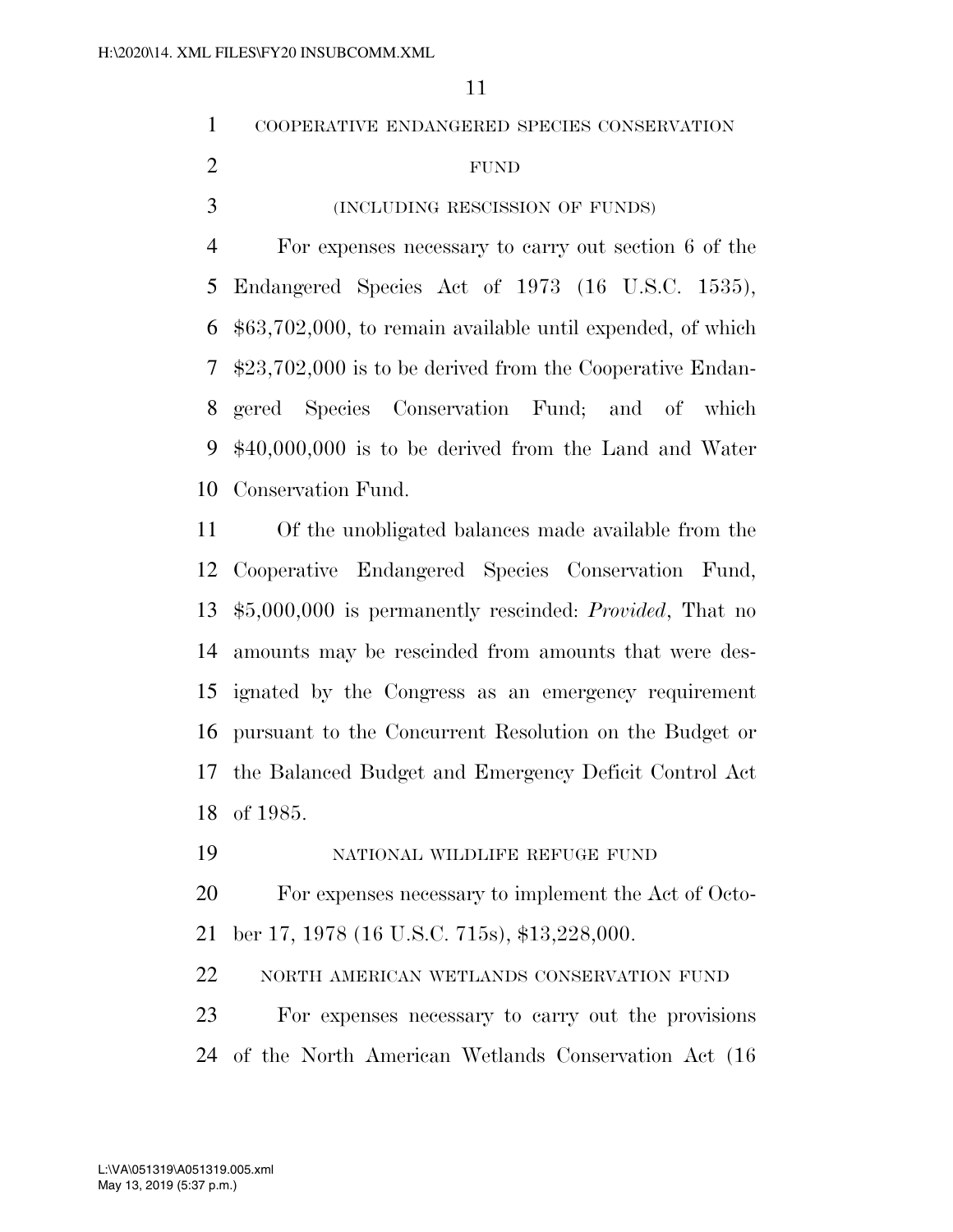U.S.C. 4401 et seq.), \$50,000,000, to remain available until expended.

NEOTROPICAL MIGRATORY BIRD CONSERVATION

 For expenses necessary to carry out the Neotropical Migratory Bird Conservation Act (16 U.S.C. 6101 et seq.), \$4,910,000, to remain available until expended.

MULTINATIONAL SPECIES CONSERVATION FUND

 For expenses necessary to carry out the African Ele- phant Conservation Act (16 U.S.C. 4201 et seq.), the Asian Elephant Conservation Act of 1997 (16 U.S.C. 4261 et seq.), the Rhinoceros and Tiger Conservation Act of 1994 (16 U.S.C. 5301 et seq.), the Great Ape Con- servation Act of 2000 (16 U.S.C. 6301 et seq.), and the Marine Turtle Conservation Act of 2004 (16 U.S.C. 6601 et seq.), \$15,000,000, to remain available until expended. STATE AND TRIBAL WILDLIFE GRANTS

 For wildlife conservation grants to States and to the District of Columbia, Puerto Rico, Guam, the United States Virgin Islands, the Northern Mariana Islands, American Samoa, and Indian tribes under the provisions of the Fish and Wildlife Act of 1956 and the Fish and Wildlife Coordination Act, for the development and imple- mentation of programs for the benefit of wildlife and their habitat, including species that are not hunted or fished, \$70,571,000, to remain available until expended: *Pro-*

May 13, 2019 (5:37 p.m.) L:\VA\051319\A051319.005.xml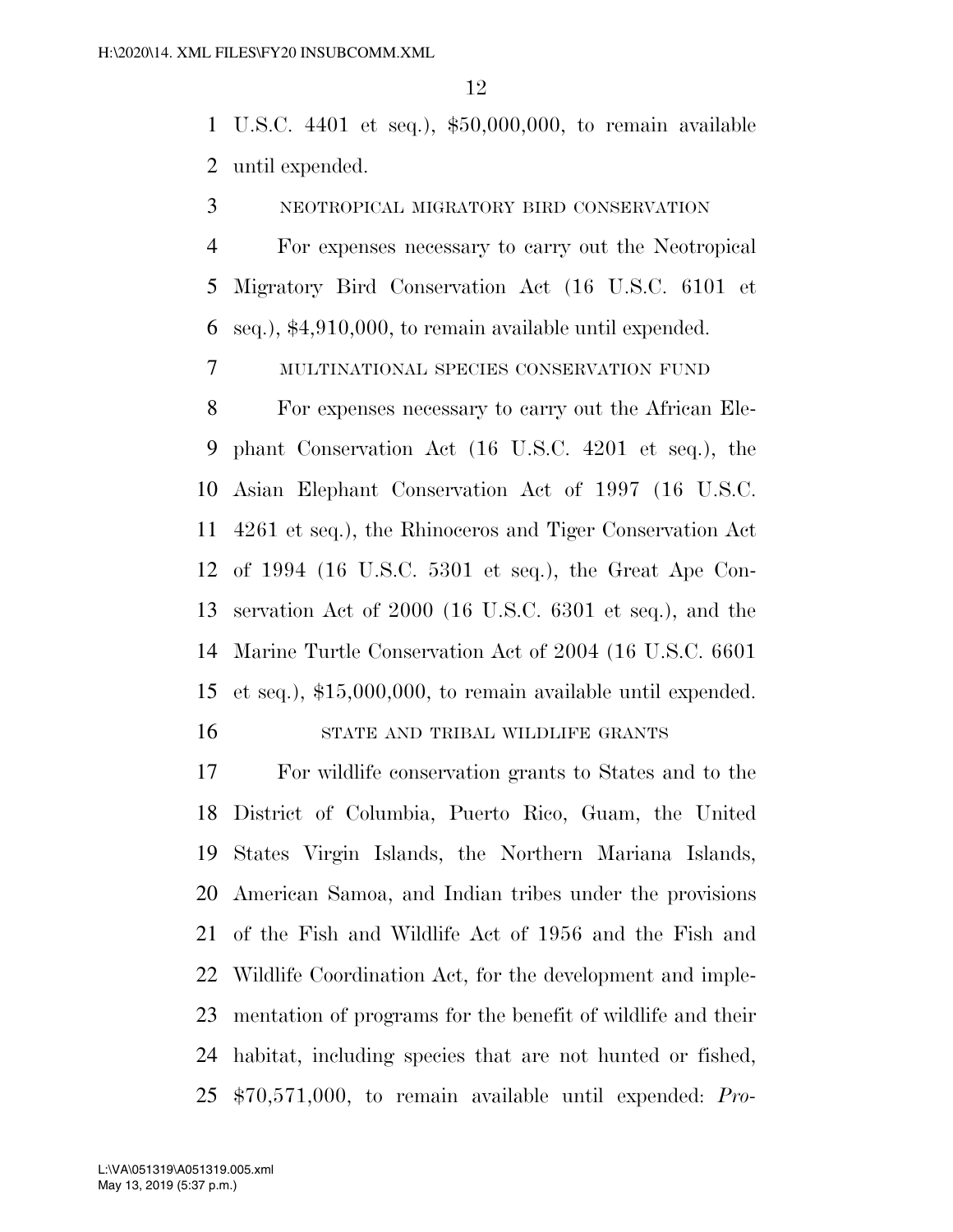*vided*, That of the amount provided herein, \$5,209,000 is for a competitive grant program for Indian tribes not sub- ject to the remaining provisions of this appropriation: *Pro- vided further*, That \$7,362,000 is for a competitive grant program to implement approved plans for States, terri- tories, and other jurisdictions and at the discretion of af- fected States, the regional Associations of fish and wildlife agencies, not subject to the remaining provisions of this appropriation: *Provided further*, That the Secretary shall, after deducting \$12,571,000 and administrative expenses, apportion the amount provided herein in the following manner: (1) to the District of Columbia and to the Com- monwealth of Puerto Rico, each a sum equal to not more than one-half of 1 percent thereof; and (2) to Guam, American Samoa, the United States Virgin Islands, and the Commonwealth of the Northern Mariana Islands, each a sum equal to not more than one-fourth of 1 percent thereof: *Provided further*, That the Secretary shall appor- tion the remaining amount in the following manner: (1) one-third of which is based on the ratio to which the land area of such State bears to the total land area of all such States; and (2) two-thirds of which is based on the ratio to which the population of such State bears to the total population of all such States: *Provided further*, That the amounts apportioned under this paragraph shall be ad-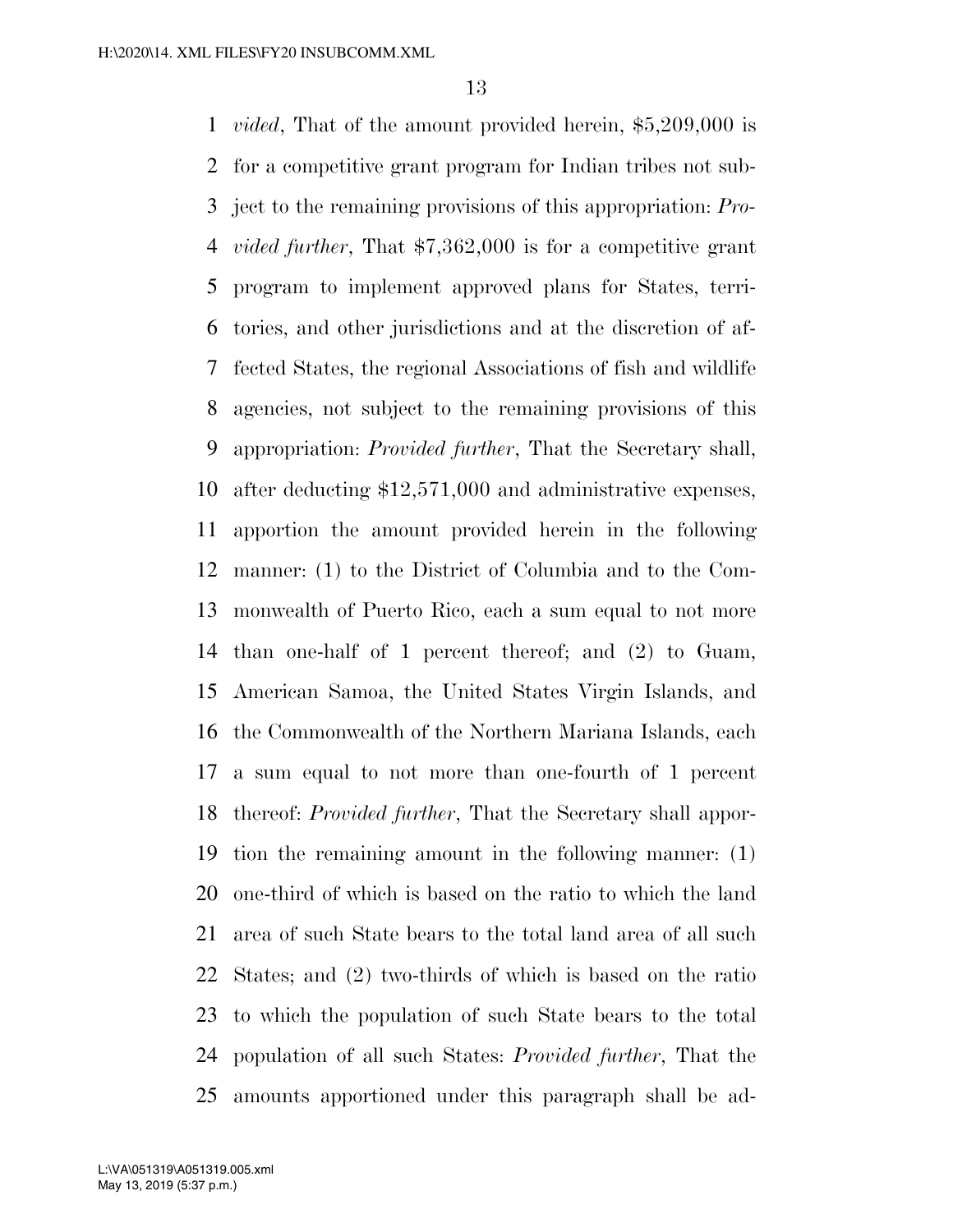justed equitably so that no State shall be apportioned a sum which is less than 1 percent of the amount available for apportionment under this paragraph for any fiscal year or more than 5 percent of such amount: *Provided further*, That the Federal share of planning grants shall not exceed 75 percent of the total costs of such projects and the Fed- eral share of implementation grants shall not exceed 65 percent of the total costs of such projects: *Provided fur- ther*, That the non-Federal share of such projects may not be derived from Federal grant programs: *Provided further*, That any amount apportioned in 2020 to any State, terri- tory, or other jurisdiction that remains unobligated as of September 30, 2021, shall be reapportioned, together with funds appropriated in 2022, in the manner provided here-in.

#### ADMINISTRATIVE PROVISIONS

 The United States Fish and Wildlife Service may carry out the operations of Service programs by direct ex- penditure, contracts, grants, cooperative agreements and reimbursable agreements with public and private entities. Appropriations and funds available to the United States Fish and Wildlife Service shall be available for repair of damage to public roads within and adjacent to reservation areas caused by operations of the Service; options for the purchase of land at not to exceed \$1 for each option; facili-

May 13, 2019 (5:37 p.m.) L:\VA\051319\A051319.005.xml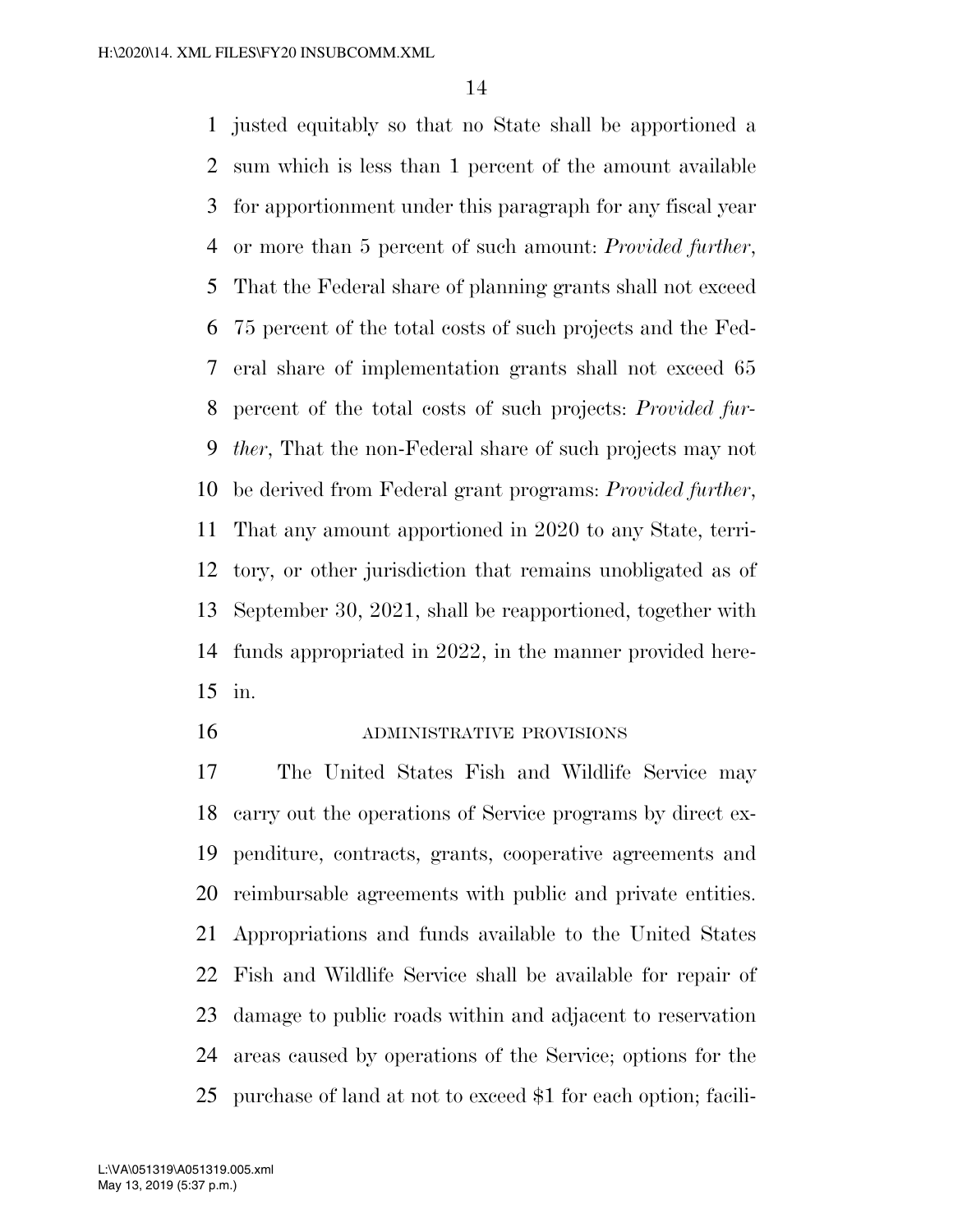ties incident to such public recreational uses on conserva- tion areas as are consistent with their primary purpose; and the maintenance and improvement of aquaria, build- ings, and other facilities under the jurisdiction of the Serv- ice and to which the United States has title, and which are used pursuant to law in connection with management, and investigation of fish and wildlife resources: *Provided*, That notwithstanding 44 U.S.C. 501, the Service may, under cooperative cost sharing and partnership arrange- ments authorized by law, procure printing services from cooperators in connection with jointly produced publica- tions for which the cooperators share at least one-half the cost of printing either in cash or services and the Service determines the cooperator is capable of meeting accepted quality standards: *Provided further*, That the Service may accept donated aircraft as replacements for existing air- craft: *Provided further*, That notwithstanding 31 U.S.C. 3302, all fees collected for non-toxic shot review and ap- proval shall be deposited under the heading ''United States Fish and Wildlife Service—Resource Management'' and shall be available to the Secretary, without further appropriation, to be used for expenses of processing of such non-toxic shot type or coating applications and revis- ing regulations as necessary, and shall remain available until expended.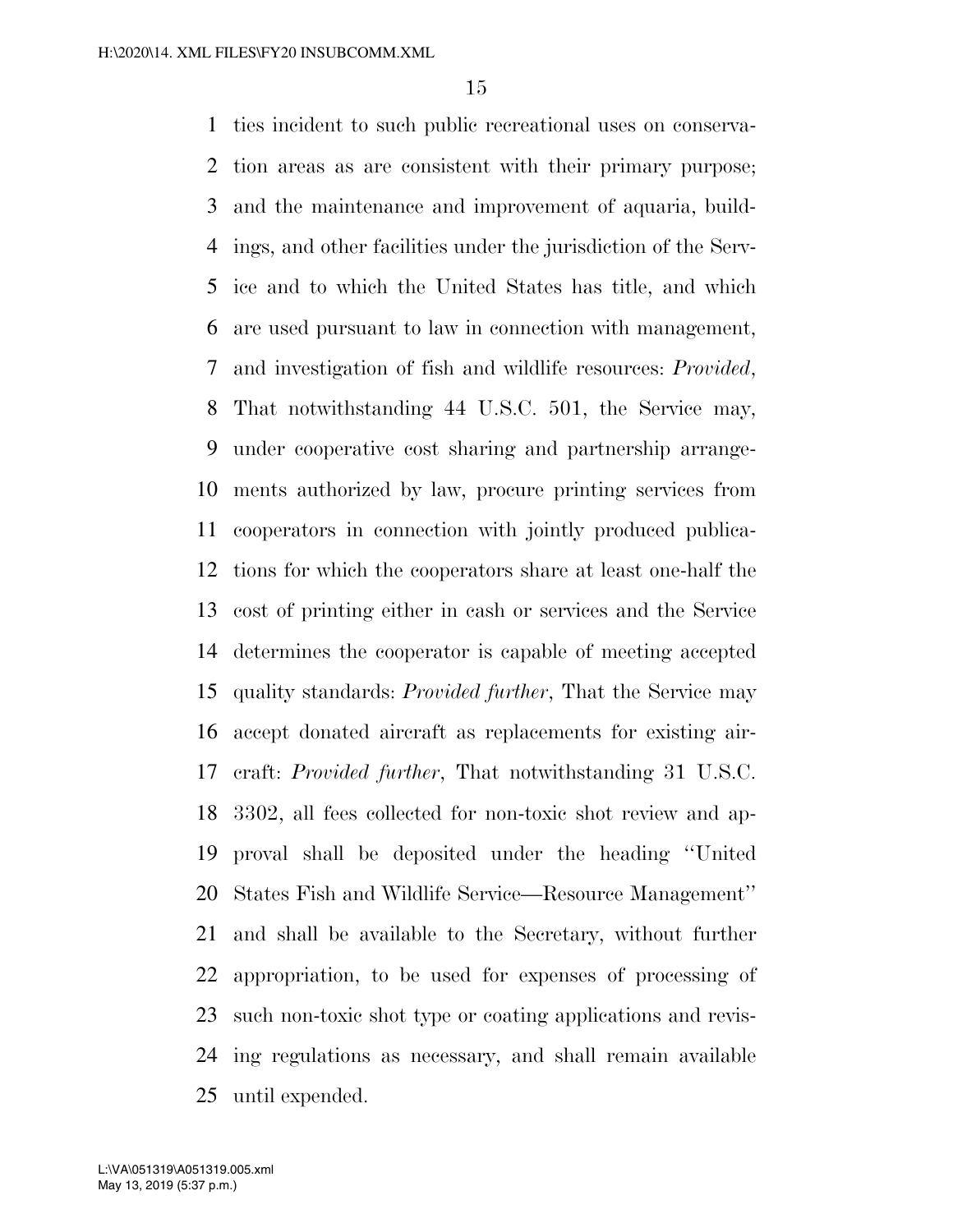### NATIONAL PARK SERVICE

OPERATION OF THE NATIONAL PARK SYSTEM

 For expenses necessary for the management, oper- ation, and maintenance of areas and facilities adminis- tered by the National Park Service and for the general administration of the National Park Service, \$2,646,979,000, of which \$10,282,000 for planning and interagency coordination in support of Everglades restora- tion and \$150,980,000 for maintenance, repair, or reha- bilitation projects for constructed assets and \$166,575,000 for cyclic maintenance projects for con- structed assets and cultural resources and \$5,000,000 shall be for uses authorized by section 101122 of title 54, United States Code shall remain available until September 30, 2021: *Provided*, That funds appropriated under this heading in this Act are available for the purposes of sec- tion 5 of Public Law 95–348: *Provided further*, That not- withstanding section 9(a) of the United States Semiquincentennial Commission Act of 2016 (Public Law 114–196; 130 Stat. 691), \$500,000 of the funds made available under this heading shall be provided to the orga- nization selected under section 9(b) of that Act for ex- penditure by the United States Semiquincentennial Com- mission in accordance with that Act. *Provided further*, That notwithstanding section 9 of the 400 Years of Afri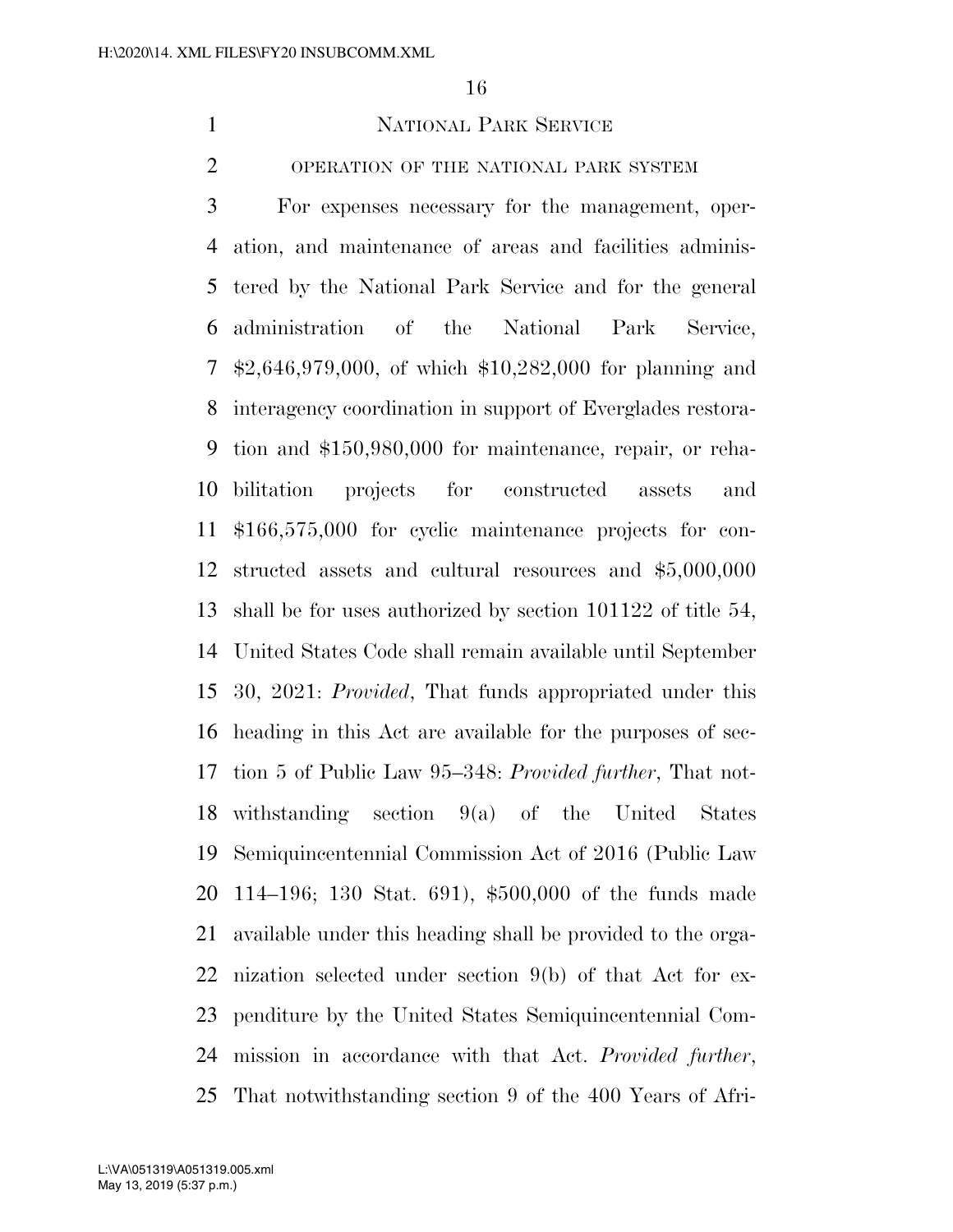can-American History Commission Act (Public Law 115– 102; 131 Stat. 2248), \$500,000 of the funds made avail- able under this heading shall be provided to the 400 Years of African-American History Commission for expenditure in accordance with that Act.

# NATIONAL RECREATION AND PRESERVATION

 For expenses necessary to carry out recreation pro- grams, natural programs, cultural programs, heritage partnership programs, environmental compliance and re- view, international park affairs, and grant administration, not otherwise provided for, \$73,508,000.

# **HISTORIC PRESERVATION FUND**

 For expenses necessary in carrying out the National Historic Preservation Act (division A of subtitle III of title 54, United States Code), \$121,660,000, to be derived from the Historic Preservation Fund and to remain avail- able until September 30, 2021, of which \$16,000,000 shall be for Save America's Treasures grants for preservation of national significant sites, structures and artifacts as au- thorized by section 7303 of the Omnibus Public Land Management Act of 2009 (54 U.S.C. 3089): *Provided*, That an individual Save America's Treasures grant shall be matched by non-Federal funds: *Provided further*, That individual projects shall only be eligible for one grant: *Pro-vided further*, That all projects to be funded shall be ap-

May 13, 2019 (5:37 p.m.) L:\VA\051319\A051319.005.xml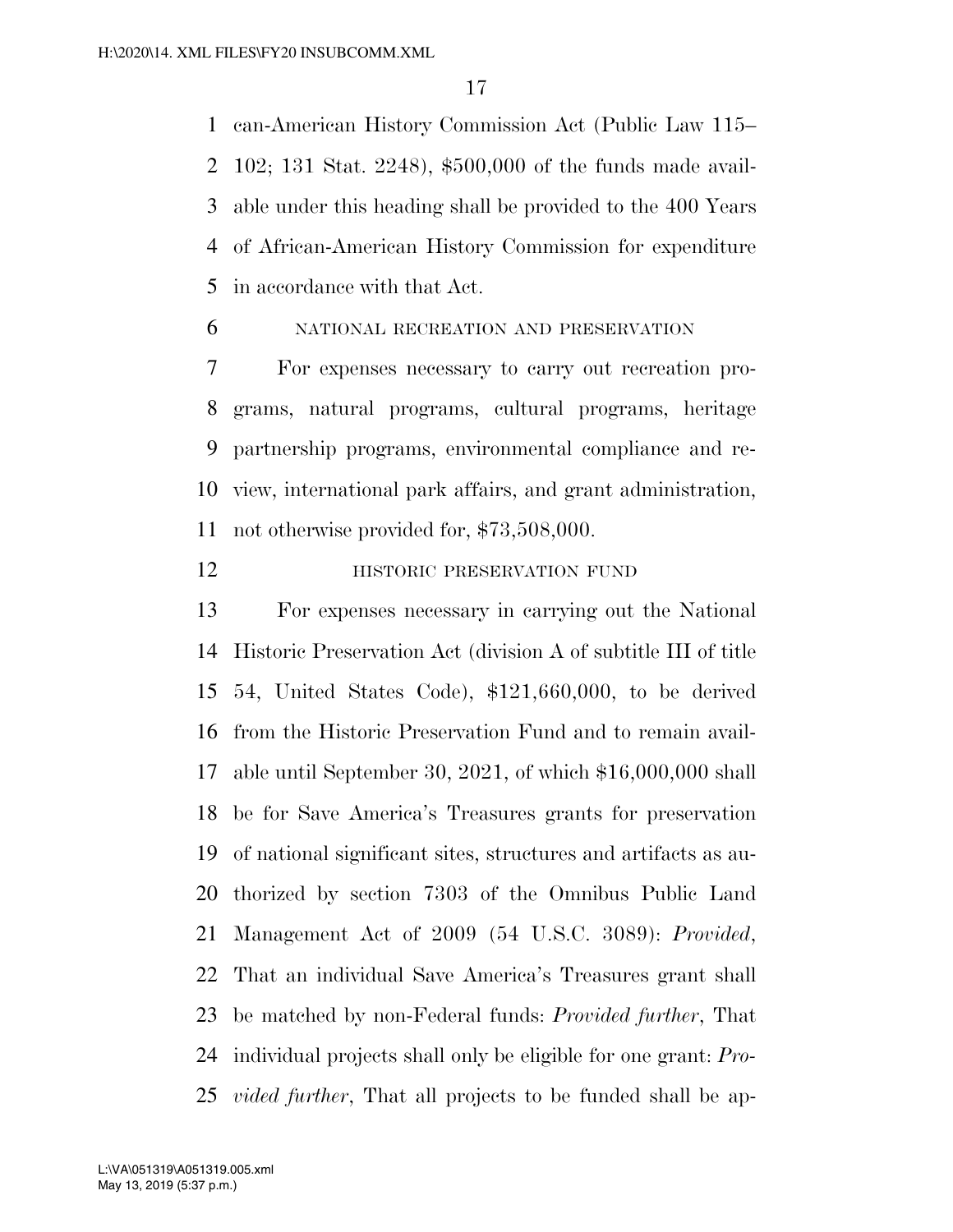proved by the Secretary of the Interior in consultation with the House and Senate Committees on Appropria- tions: *Provided further*, That of the funds provided for the Historic Preservation Fund, \$750,000 is for competitive grants for the survey and nomination of properties to the National Register of Historic Places and as National His- toric Landmarks associated with communities currently under-represented, as determined by the Secretary, \$22,500,000 is for competitive grants to preserve the sites and stories of the Civil Rights movement, \$10,000,000 is for grants to Historically Black Colleges and Universities, and \$5,000,000 is for competitive grants for the restora- tion of historic properties of national, State and local sig- nificance listed on or eligible for inclusion on the National Register of Historic Places, to be made without imposing 16 the usage or direct grant restrictions of section  $101(e)(3)$  (54 U.S.C. 302904) of the National Historical Preserva- tion Act: *Provided further*, That such competitive grants shall be made without imposing the matching require- ments in section 302902(b)(3) of title 54, United States Code, to States and Indian tribes as defined in chapter 3003 of such title, Native Hawaiian organizations, local governments, including Certified Local Governments, and non-profit organizations.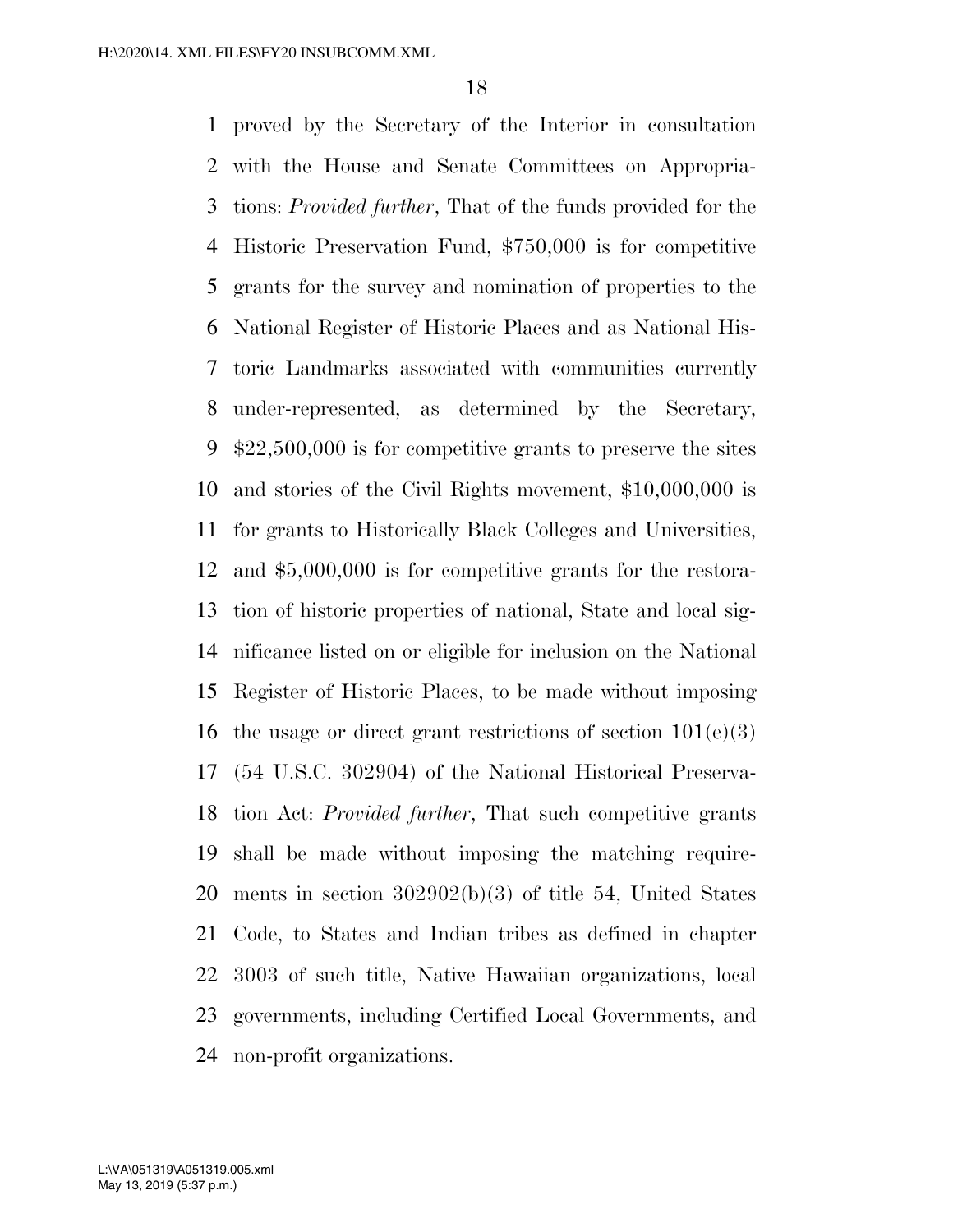#### CONSTRUCTION

 For construction, improvements, repair, or replace- ment of physical facilities, and compliance and planning for programs and areas administered by the National Park Service, \$319,704,000, to remain available until ex- pended: *Provided*, That notwithstanding any other provi- sion of law, for any project initially funded in fiscal year 2021 with a future phase indicated in the National Park Service 5-Year Line Item Construction Plan, a single pro- curement may be issued which includes the full scope of the project: *Provided further*, That the solicitation and contract shall contain the clause availability of funds found at 48 CFR 52.232–18: *Provided further*, That Na- tional Park Service Donations, Park Concessions Fran- chise Fees, and Recreation Fees may be made available for the cost of adjustments and changes within the origi- nal scope of effort for projects funded by the National Park Service Construction appropriation: *Provided further*, That the Secretary of the Interior shall consult with the Committees on Appropriations, in accordance with current reprogramming thresholds, prior to making any charges authorized by this section.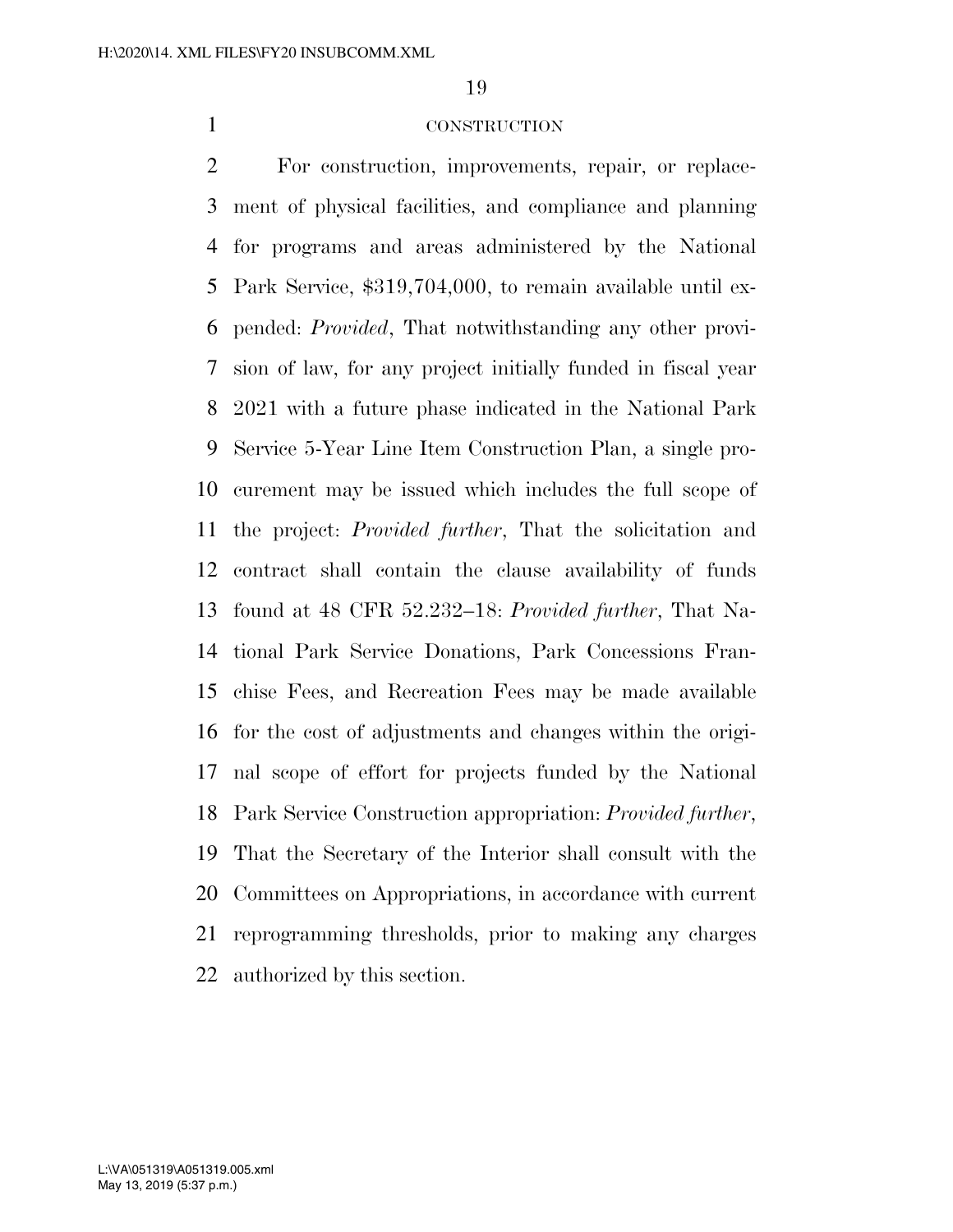LAND AND WATER CONSERVATION FUND (RESCISSION)

 The contract authority provided for fiscal year 2020 by section 200308 of title 54, United States Code, is re-scinded.

LAND ACQUISITION AND STATE ASSISTANCE

 For expenses necessary to carry out chapter 2003 of title 54, United States Code, including administrative ex- penses, and for acquisition of lands or waters, or interest therein, in accordance with the statutory authority appli- cable to the National Park Service, \$208,400,000, to be derived from the Land and Water Conservation Fund and to remain available until expended, of which \$140,000,000 is for the State assistance program and of which \$15,000,000 shall be for the American Battlefield Protec- tion Program grants as authorized by chapter 3081 of title 54, United States Code.

#### CENTENNIAL CHALLENGE

 For expenses necessary to carry out the provisions of section 101701 of title 54, United States Code, relating to challenge cost share agreements, \$20,000,000, to re- main available until expended, for Centennial Challenge projects and programs: *Provided*, That not less than 50 percent of the total cost of each project or program shall be derived from non-Federal sources in the form of do-

May 13, 2019 (5:37 p.m.) L:\VA\051319\A051319.005.xml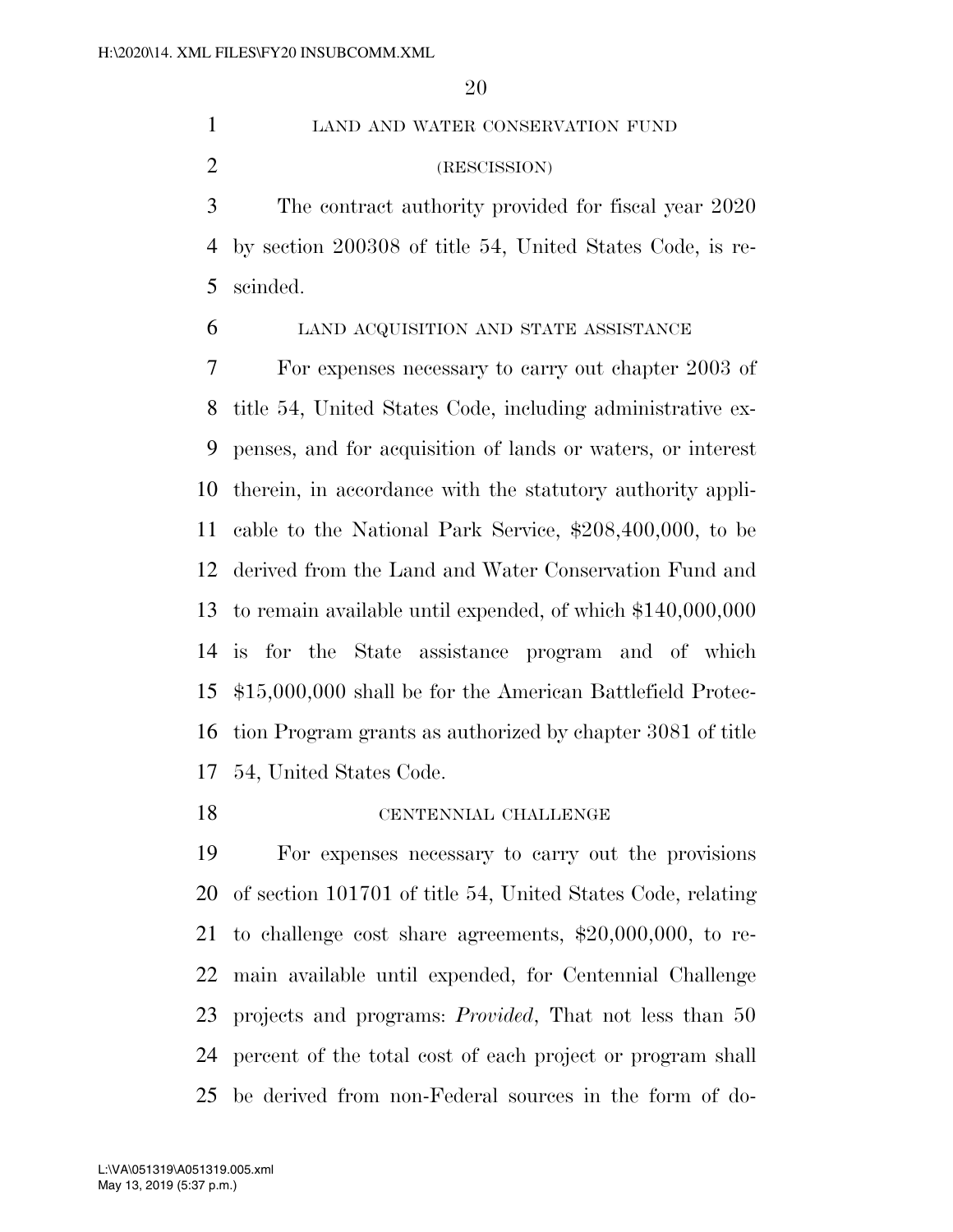nated cash, assets, or a pledge of donation guaranteed by an irrevocable letter of credit.

# ADMINISTRATIVE PROVISIONS

#### (INCLUDING TRANSFER OF FUNDS)

 In addition to other uses set forth in section 6 101917(c)(2) of title 54, United States Code, franchise fees credited to a sub-account shall be available for ex- penditure by the Secretary, without further appropriation, for use at any unit within the National Park System to extinguish or reduce liability for Possessory Interest or leasehold surrender interest. Such funds may only be used for this purpose to the extent that the benefitting unit an- ticipated franchise fee receipts over the term of the con- tract at that unit exceed the amount of funds used to ex- tinguish or reduce liability. Franchise fees at the benefit- ting unit shall be credited to the sub-account of the origi- nating unit over a period not to exceed the term of a single contract at the benefitting unit, in the amount of funds so expended to extinguish or reduce liability.

 For the costs of administration of the Land and Water Conservation Fund grants authorized by section  $22 \quad 105(a)(2)(B)$  of the Gulf of Mexico Energy Security Act of 2006 (Public Law 109–432), the National Park Service may retain up to 3 percent of the amounts which are au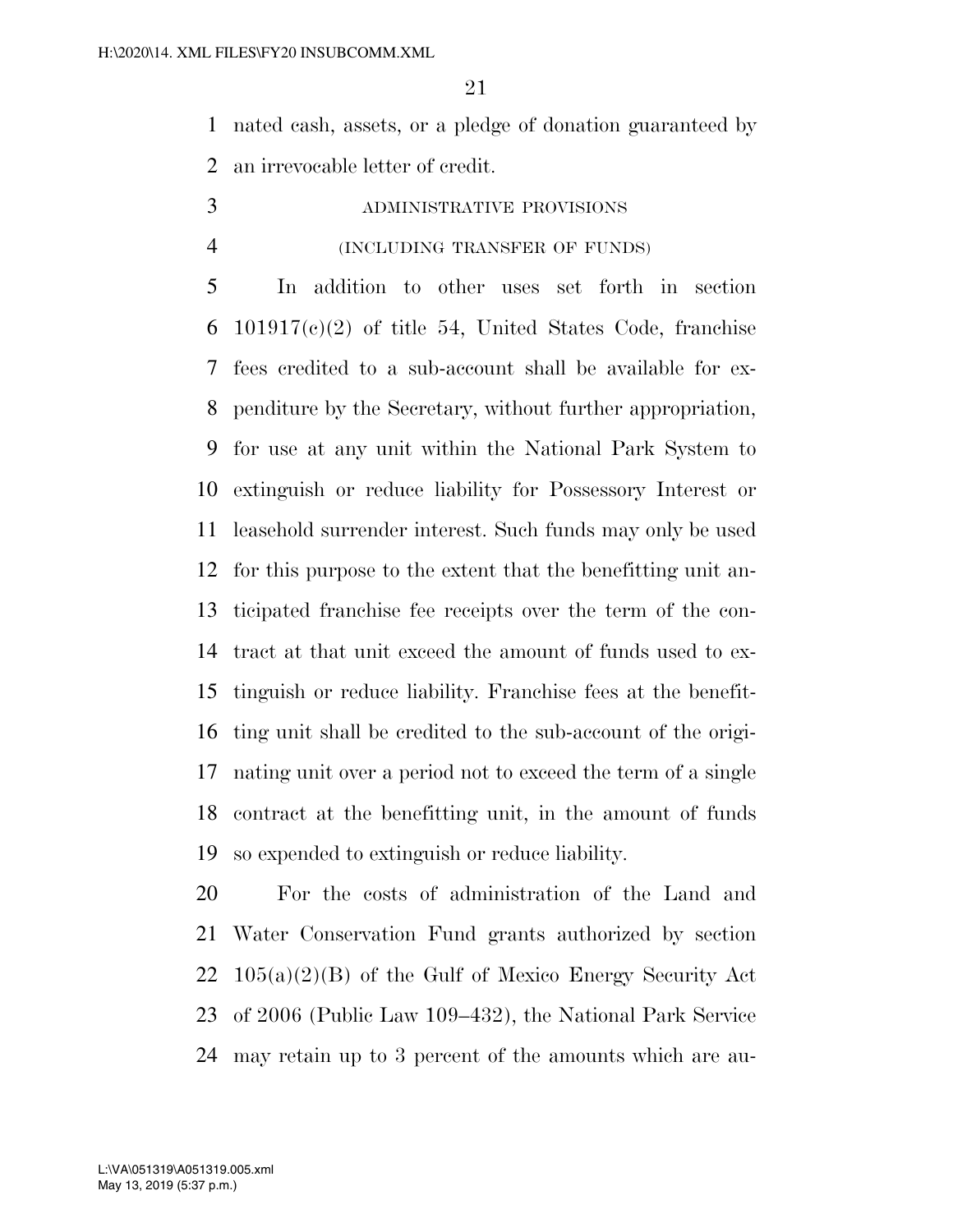thorized to be disbursed under such section, such retained amounts to remain available until expended.

 National Park Service funds may be transferred to the Federal Highway Administration (FHWA), Depart- ment of Transportation, for purposes authorized under 23 U.S.C. 204. Transfers may include a reasonable amount for FHWA administrative support costs.

UNITED STATES GEOLOGICAL SURVEY

SURVEYS, INVESTIGATIONS, AND RESEARCH

 For expenses necessary for the United States Geo- logical Survey to perform surveys, investigations, and re- search covering topography, geology, hydrology, biology, and the mineral and water resources of the United States, its territories and possessions, and other areas as author- ized by 43 U.S.C. 31, 1332, and 1340; classify lands as to their mineral and water resources; give engineering su- pervision to power permittees and Federal Energy Regu- latory Commission licensees; administer the minerals ex- ploration program (30 U.S.C. 641); conduct inquiries into the economic conditions affecting mining and materials processing industries (30 U.S.C. 3, 21a, and 1603; 50 U.S.C. 98g(1)) and related purposes as authorized by law; and to publish and disseminate data relative to the fore- going activities; \$1,236,398,000, to remain available until September 30, 2021; of which \$84,337,000 shall remain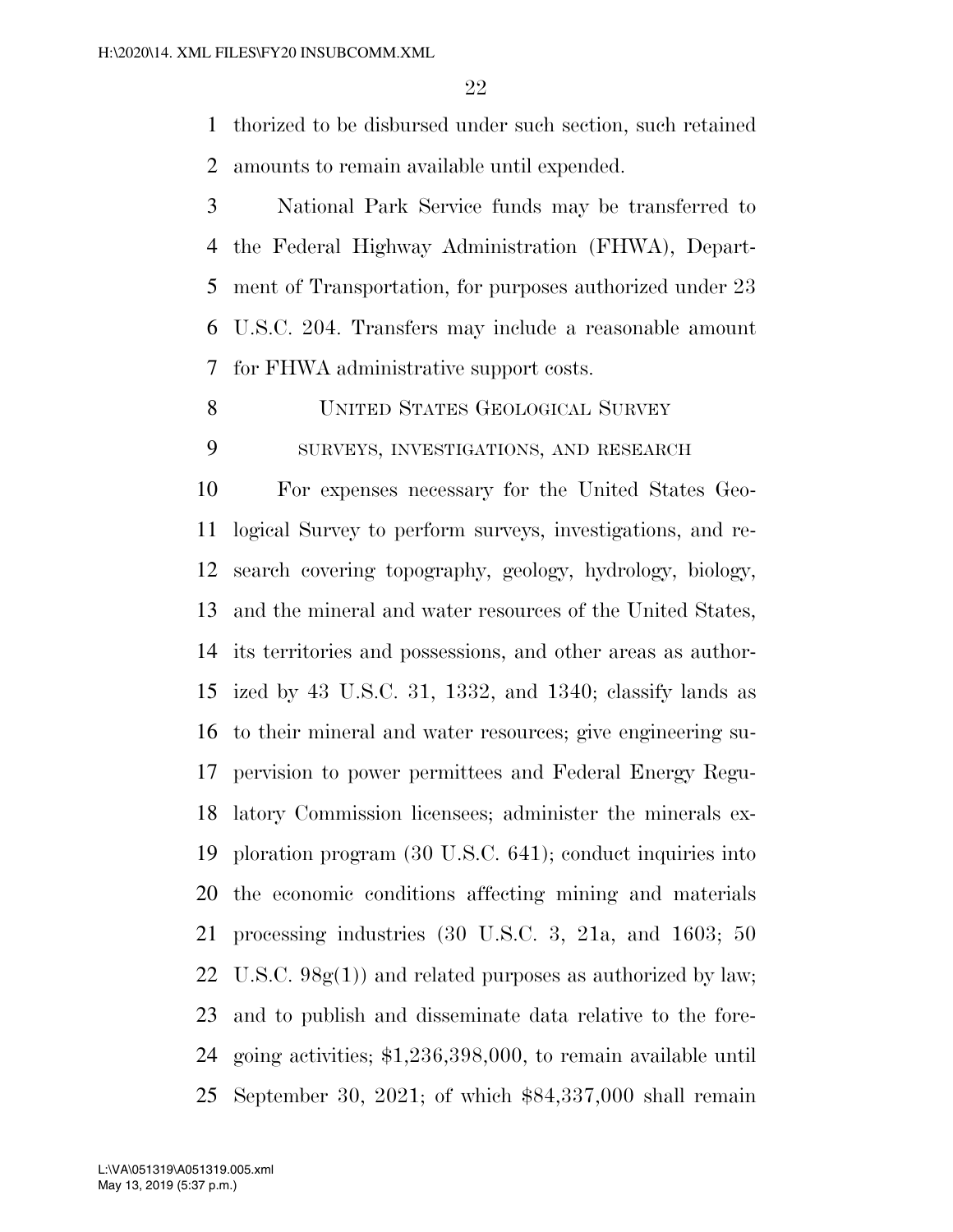available until expended for satellite operations; and of which \$20,164,000 shall be available until expended for deferred maintenance and capital improvement projects that exceed \$100,000 in cost: *Provided*, That none of the funds provided for the ecosystem research activity shall be used to conduct new surveys on private property, unless specifically authorized in writing by the property owner: *Provided further*, That no part of this appropriation shall be used to pay more than one-half the cost of topographic mapping or water resources data collection and investiga- tions carried on in cooperation with States and municipali-ties.

# ADMINISTRATIVE PROVISIONS

 From within the amount appropriated for activities of the United States Geological Survey such sums as are necessary shall be available for contracting for the fur- nishing of topographic maps and for the making of geo- physical or other specialized surveys when it is administra- tively determined that such procedures are in the public interest; construction and maintenance of necessary build- ings and appurtenant facilities; acquisition of lands for gauging stations, observation wells, and seismic equip- ment; expenses of the United States National Committee for Geological Sciences; and payment of compensation and expenses of persons employed by the Survey duly ap-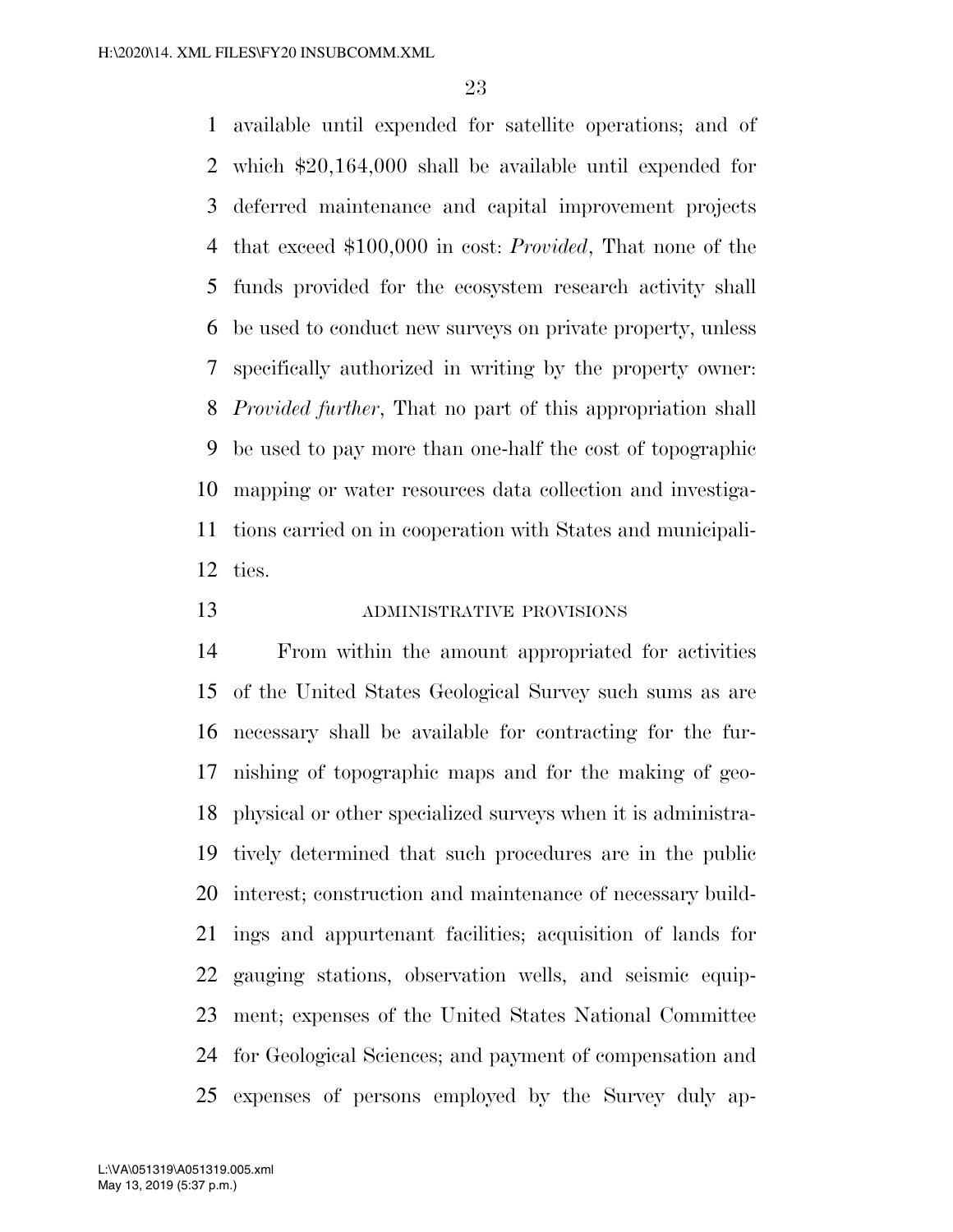pointed to represent the United States in the negotiation and administration of interstate compacts: *Provided*, That activities funded by appropriations herein made may be accomplished through the use of contracts, grants, or co- operative agreements as defined in section 6302 of title 31, United States Code: *Provided further*, That the United States Geological Survey may enter into contracts or coop- erative agreements directly with individuals or indirectly with institutions or nonprofit organizations, without re- gard to 41 U.S.C. 6101, for the temporary or intermittent services of students or recent graduates, who shall be con- sidered employees for the purpose of chapters 57 and 81 of title 5, United States Code, relating to compensation for travel and work injuries, and chapter 171 of title 28, United States Code, relating to tort claims, but shall not be considered to be Federal employees for any other pur-poses.

- 18 BUREAU OF OCEAN ENERGY MANAGEMENT
- OCEAN ENERGY MANAGEMENT

 For expenses necessary for granting and admin- istering leases, easements, rights-of-way and agreements for use for oil and gas, other minerals, energy, and ma- rine-related purposes on the Outer Continental Shelf and approving operations related thereto, as authorized by law; for environmental studies, as authorized by law; for imple-

May 13, 2019 (5:37 p.m.) L:\VA\051319\A051319.005.xml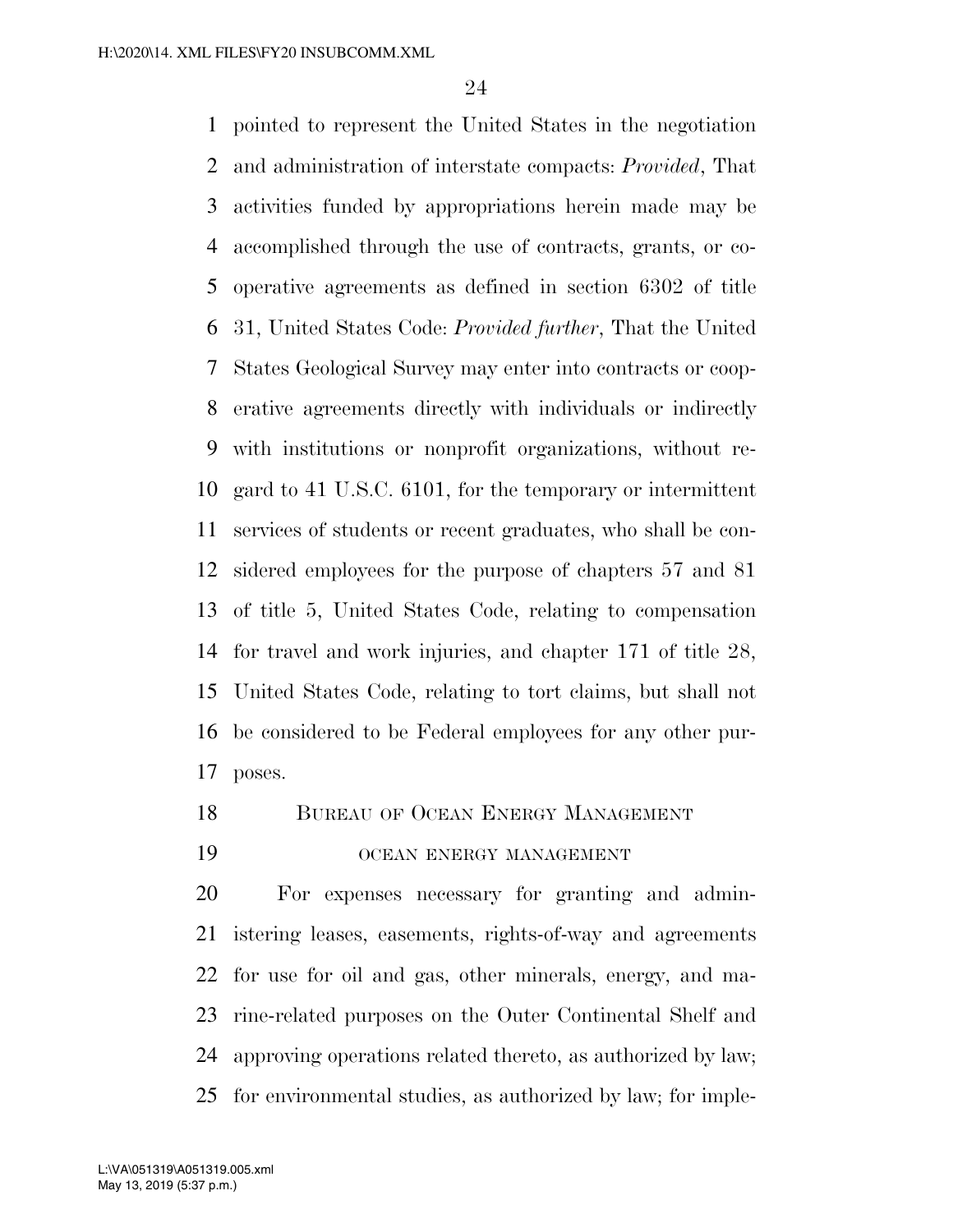menting other laws and to the extent provided by Presi- dential or Secretarial delegation; and for matching grants or cooperative agreements, \$182,781,000, of which \$122,781,000 is to remain available until September 30, 2021, and of which \$60,000,000 is to remain available until expended: *Provided*, That this total appropriation shall be reduced by amounts collected by the Secretary and credited to this appropriation from additions to re- ceipts resulting from increases to lease rental rates in ef- fect on August 5, 1993, and from cost recovery fees from activities conducted by the Bureau of Ocean Energy Man- agement pursuant to the Outer Continental Shelf Lands Act, including studies, assessments, analysis, and miscella- neous administrative activities: *Provided further*, That the sum herein appropriated shall be reduced as such collec- tions are received during the fiscal year, so as to result in a final fiscal year 2020 appropriation estimated at not more than \$122,781,000: *Provided further*, That not to exceed \$3,000 shall be available for reasonable expenses related to promoting volunteer beach and marine cleanup activities.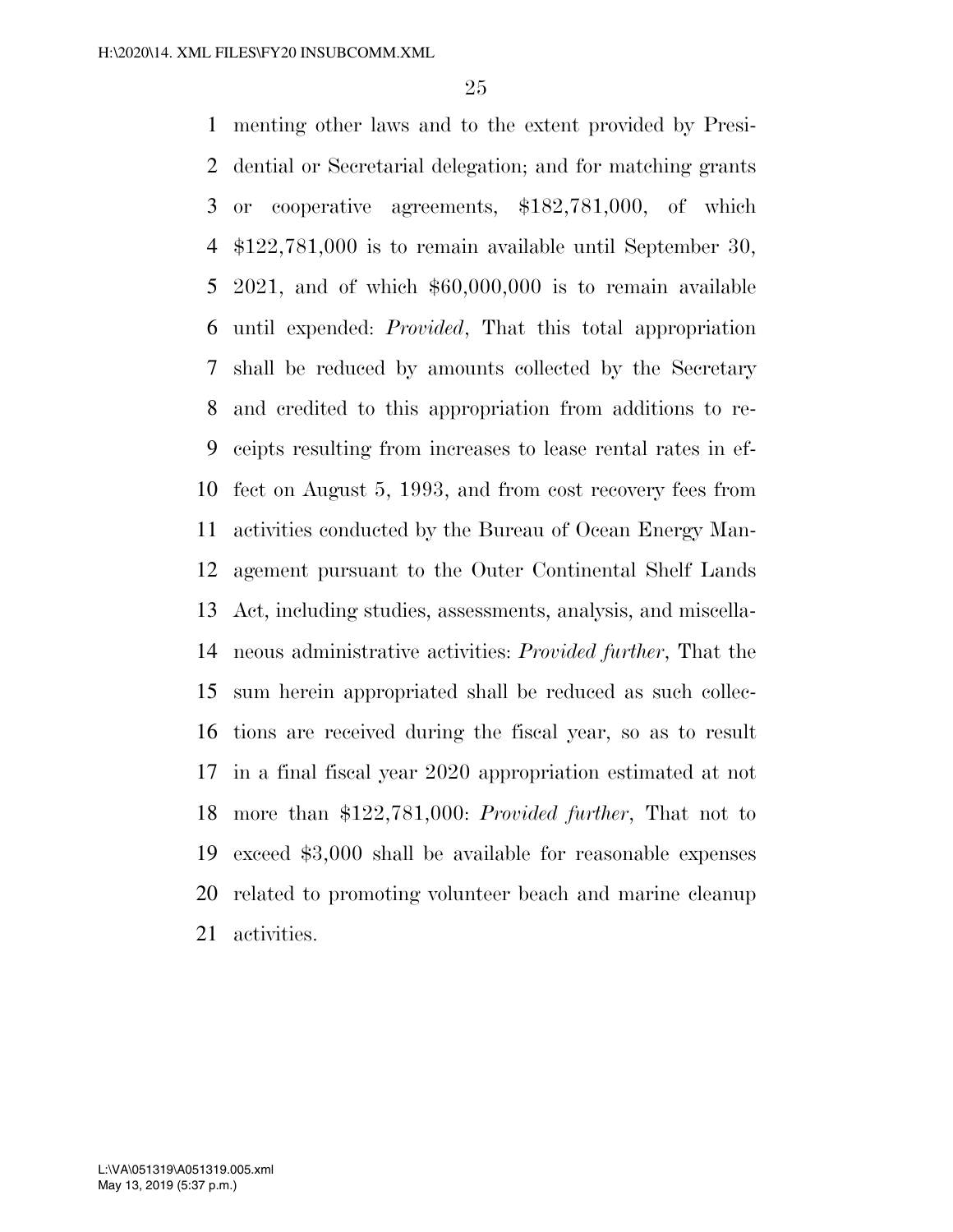1 BUREAU OF SAFETY AND ENVIRONMENTAL

# ENFORCEMENT

OFFSHORE SAFETY AND ENVIRONMENTAL ENFORCEMENT

 For expenses necessary for the regulation of oper- ations related to leases, easements, rights-of-way and agreements for use for oil and gas, other minerals, energy, and marine-related purposes on the Outer Continental Shelf, as authorized by law; for enforcing and imple- menting laws and regulations as authorized by law and to the extent provided by Presidential or Secretarial dele- gation; and for matching grants or cooperative agree- ments, \$145,504,000, of which \$119,504,000 is to remain available until September 30, 2021, and of which \$26,000,000 is to remain available until expended: *Pro- vided*, That this total appropriation shall be reduced by amounts collected by the Secretary and credited to this appropriation from additions to receipts resulting from in- creases to lease rental rates in effect on August 5, 1993, and from cost recovery fees from activities conducted by the Bureau of Safety and Environmental Enforcement pursuant to the Outer Continental Shelf Lands Act, in- cluding studies, assessments, analysis, and miscellaneous administrative activities: *Provided further*, That the sum herein appropriated shall be reduced as such collections are received during the fiscal year, so as to result in a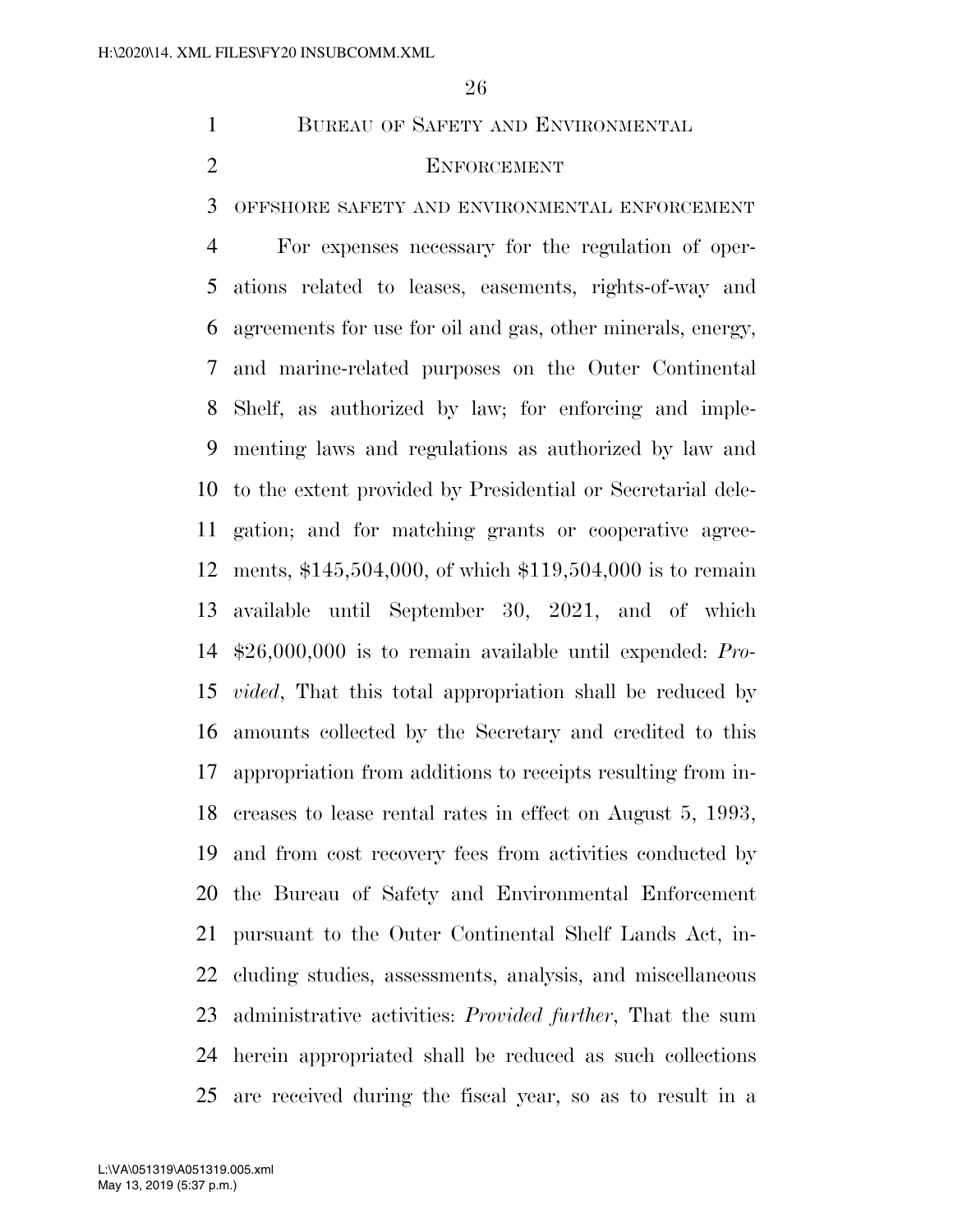final fiscal year 2020 appropriation estimated at not more than \$119,504,000.

 For an additional amount, \$47,308,000, to remain available until expended, to be reduced by amounts col- lected by the Secretary and credited to this appropriation, which shall be derived from non-refundable inspection fees collected in fiscal year 2020, as provided in this Act: *Pro- vided*, That to the extent that amounts realized from such inspection fees exceed \$47,308,000, the amounts realized in excess of \$47,308,000 shall be credited to this appro- priation and remain available until expended: *Provided further*, That for fiscal year 2020, not less than 50 percent of the inspection fees expended by the Bureau of Safety and Environmental Enforcement will be used to fund per- sonnel and mission-related costs to expand capacity and expedite the orderly development, subject to environmental safeguards, of the Outer Continental Shelf pursuant to the Outer Continental Shelf Lands Act (43 U.S.C. 1331 et seq.), including the review of applications for permits to drill.

### 21 OIL SPILL RESEARCH

 For necessary expenses to carry out title I, section 1016, title IV, sections 4202 and 4303, title VII, and title VIII, section 8201 of the Oil Pollution Act of 1990,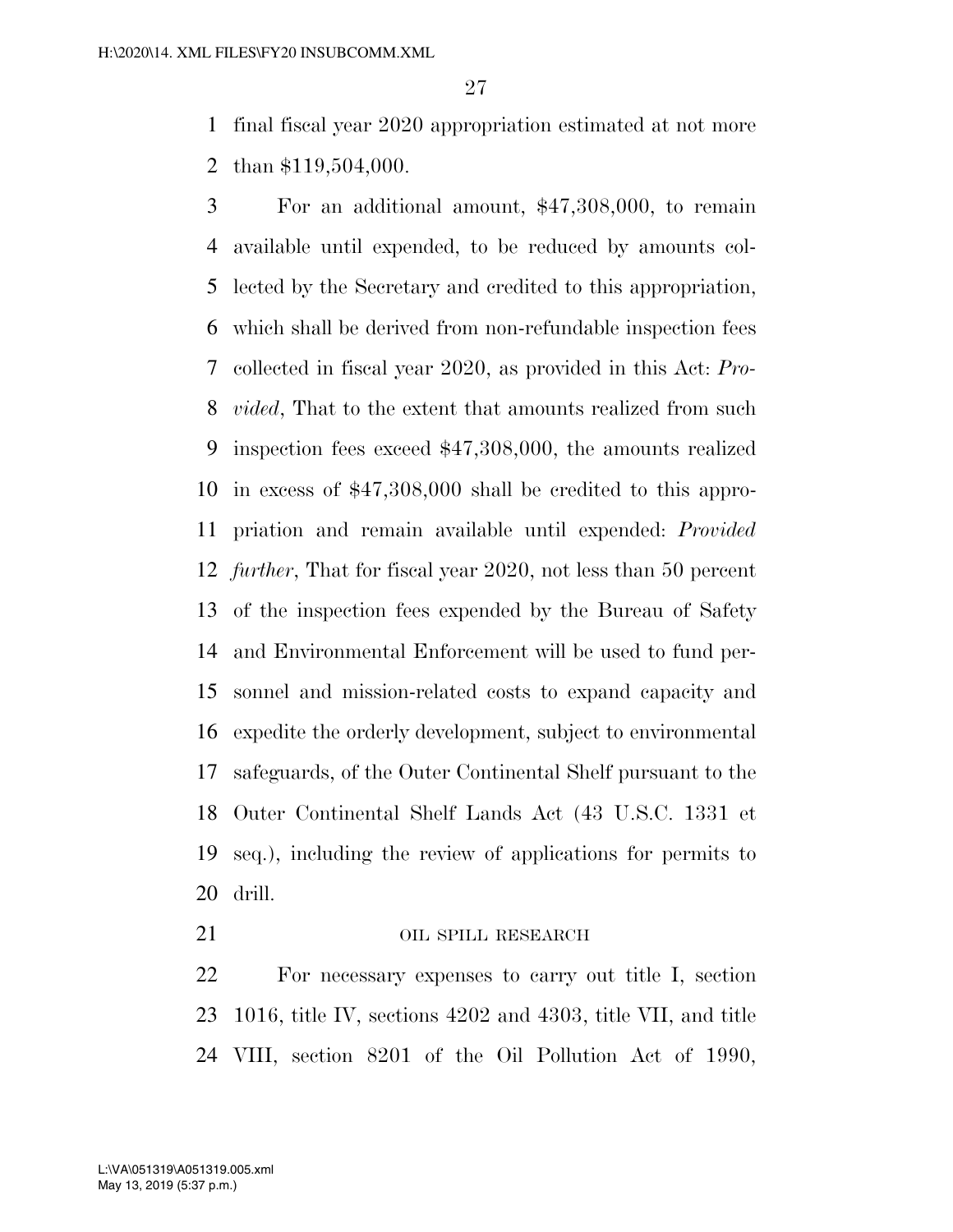\$14,899,000, which shall be derived from the Oil Spill Li-

ability Trust Fund, to remain available until expended.

OFFICE OF SURFACE MINING RECLAMATION AND

#### ENFORCEMENT

# 5 REGULATION AND TECHNOLOGY

 For necessary expenses to carry out the provisions of the Surface Mining Control and Reclamation Act of 1977, Public Law 95–87, \$121,647,000, to remain avail- able until September 30, 2021: *Provided*, That appropria- tions for the Office of Surface Mining Reclamation and Enforcement may provide for the travel and per diem ex- penses of State and tribal personnel attending Office of Surface Mining Reclamation and Enforcement sponsored training.

 In addition, for costs to review, administer, and en- force permits issued by the Office pursuant to section 507 of Public Law 95–87 (30 U.S.C. 1257), \$40,000, to re- main available until expended: *Provided*, That fees as- sessed and collected by the Office pursuant to such section 507 shall be credited to this account as discretionary off- setting collections, to remain available until expended: *Provided further*, That the sum herein appropriated from the general fund shall be reduced as collections are re-ceived during the fiscal year, so as to result in a fiscal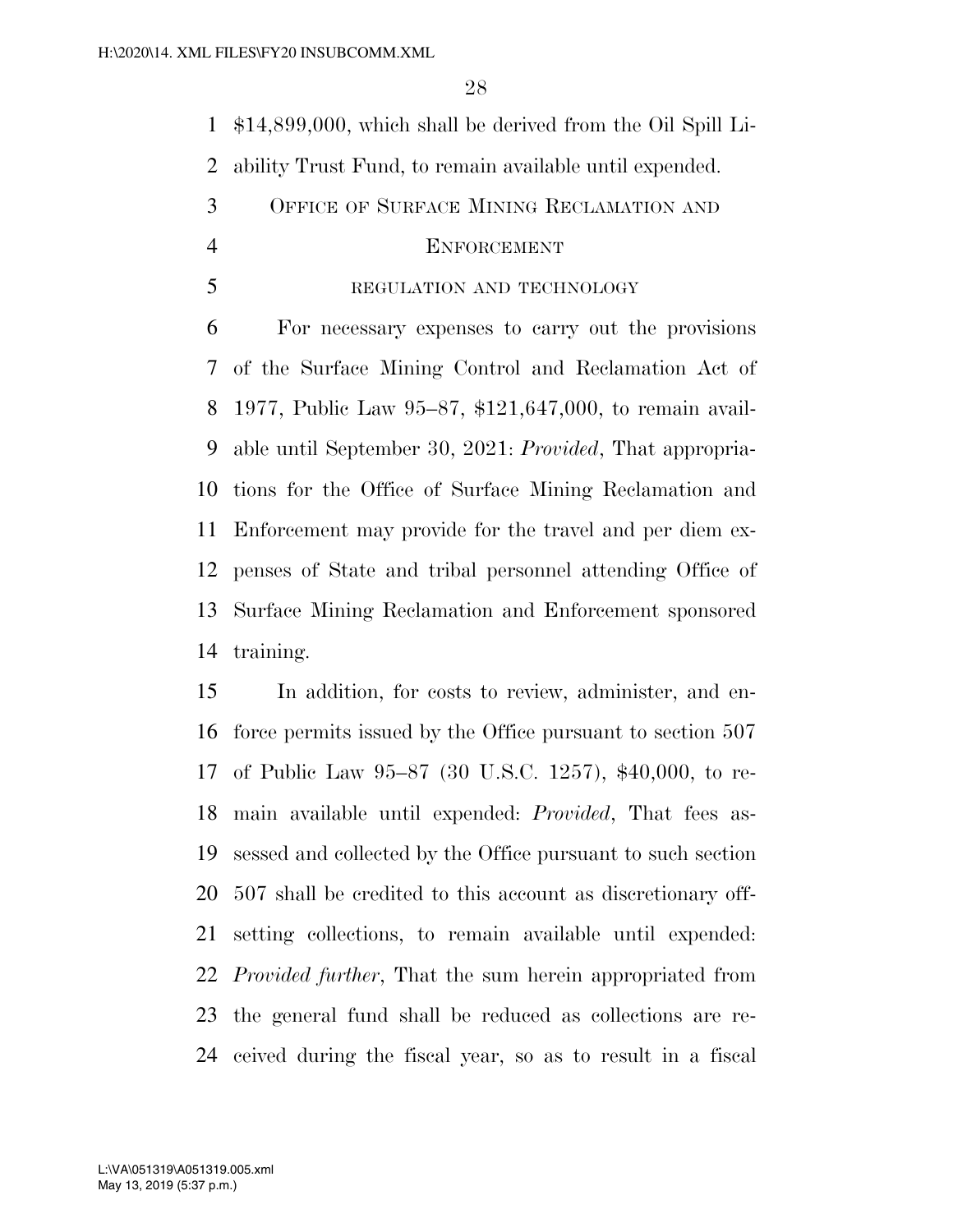year 2020 appropriation estimated at not more than \$121,647,000.

ABANDONED MINE RECLAMATION FUND

 For necessary expenses to carry out title IV of the Surface Mining Control and Reclamation Act of 1977, Public Law 95–87, \$24,713,000, to be derived from re- ceipts of the Abandoned Mine Reclamation Fund and to remain available until expended: *Provided*, That pursuant to Public Law 97–365, the Department of the Interior is authorized to use up to 20 percent from the recovery of the delinquent debt owed to the United States Government to pay for contracts to collect these debts: *Provided fur- ther*, That funds made available under title IV of Public Law 95–87 may be used for any required non-Federal share of the cost of projects funded by the Federal Gov- ernment for the purpose of environmental restoration re- lated to treatment or abatement of acid mine drainage from abandoned mines: *Provided further*, That such projects must be consistent with the purposes and prior- ities of the Surface Mining Control and Reclamation Act: *Provided further*, That amounts provided under this head- ing may be used for the travel and per diem expenses of State and tribal personnel attending Office of Surface Mining Reclamation and Enforcement sponsored training.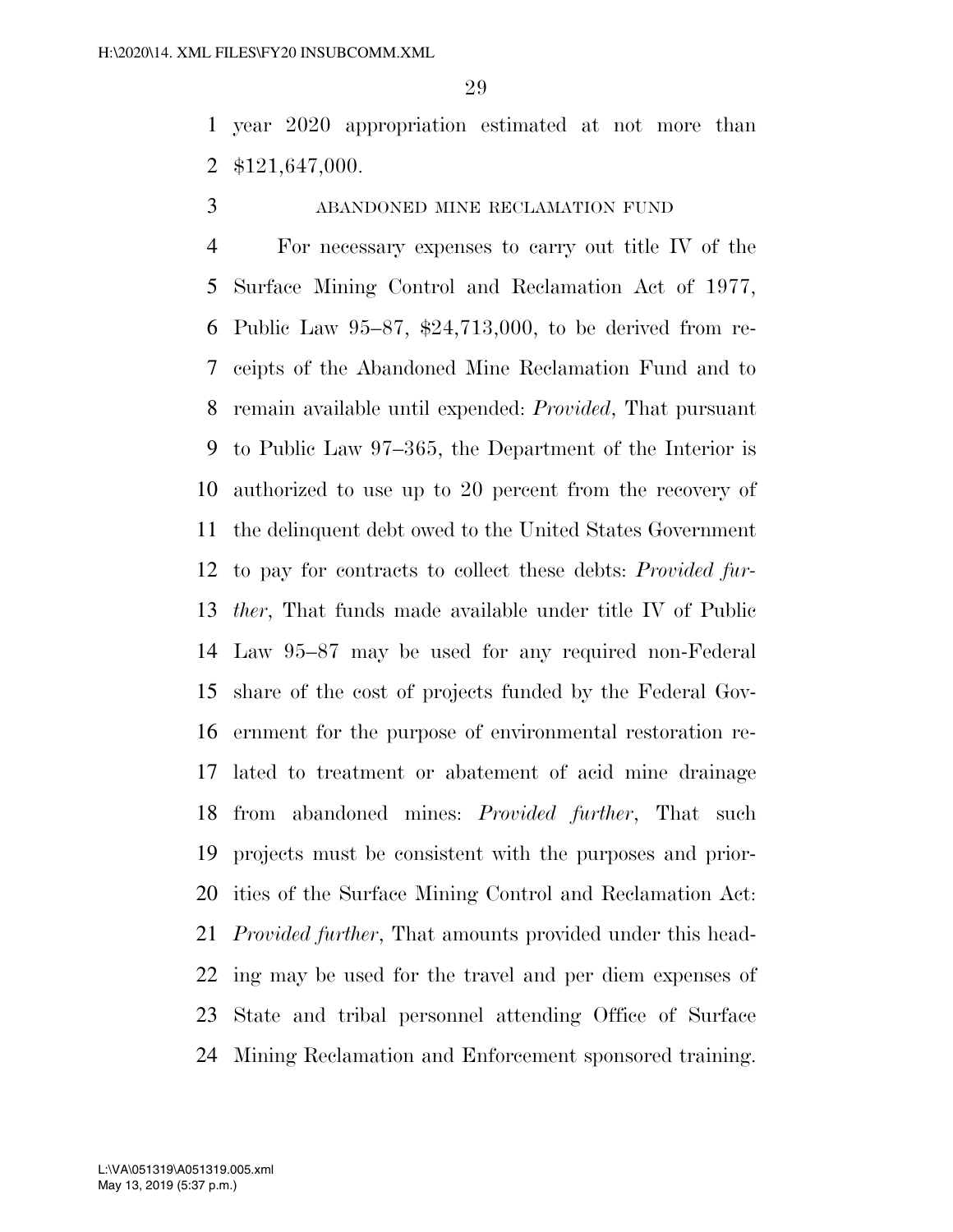In addition, \$115,000,000, to remain available until expended, for grants to States and federally recognized In- dian Tribes for reclamation of abandoned mine lands and other related activities in accordance with the terms and conditions in the report accompanying this Act: *Provided*, That such additional amount shall be used for economic and community development in conjunction with the prior- ities in section 403(a) of the Surface Mining Control and Reclamation Act of 1977 (30 U.S.C. 1233(a)): *Provided further*, That of such additional amount, \$75,000,000 shall be distributed in equal amounts to the 3 Appalachian States with the greatest amount of unfunded needs to meet the priorities described in paragraphs (1) and (2) of such section, \$30,000,000 shall be distributed in equal amounts to the 3 Appalachian States with the subsequent greatest amount of unfunded needs to meet such prior- ities, and \$10,000,000 shall be for grants to federally rec- ognized Indian Tribes without regard to their status as certified or uncertified under the Surface Mining Control and Reclamation Act of 1977 (30 U.S.C. 1233(a)), for reclamation of abandoned mine lands and other related activities in accordance with the terms and conditions in the report accompanying this Act and shall be used for economic and community development in conjunction with the priorities in section 403(a) of the Surface Mining Con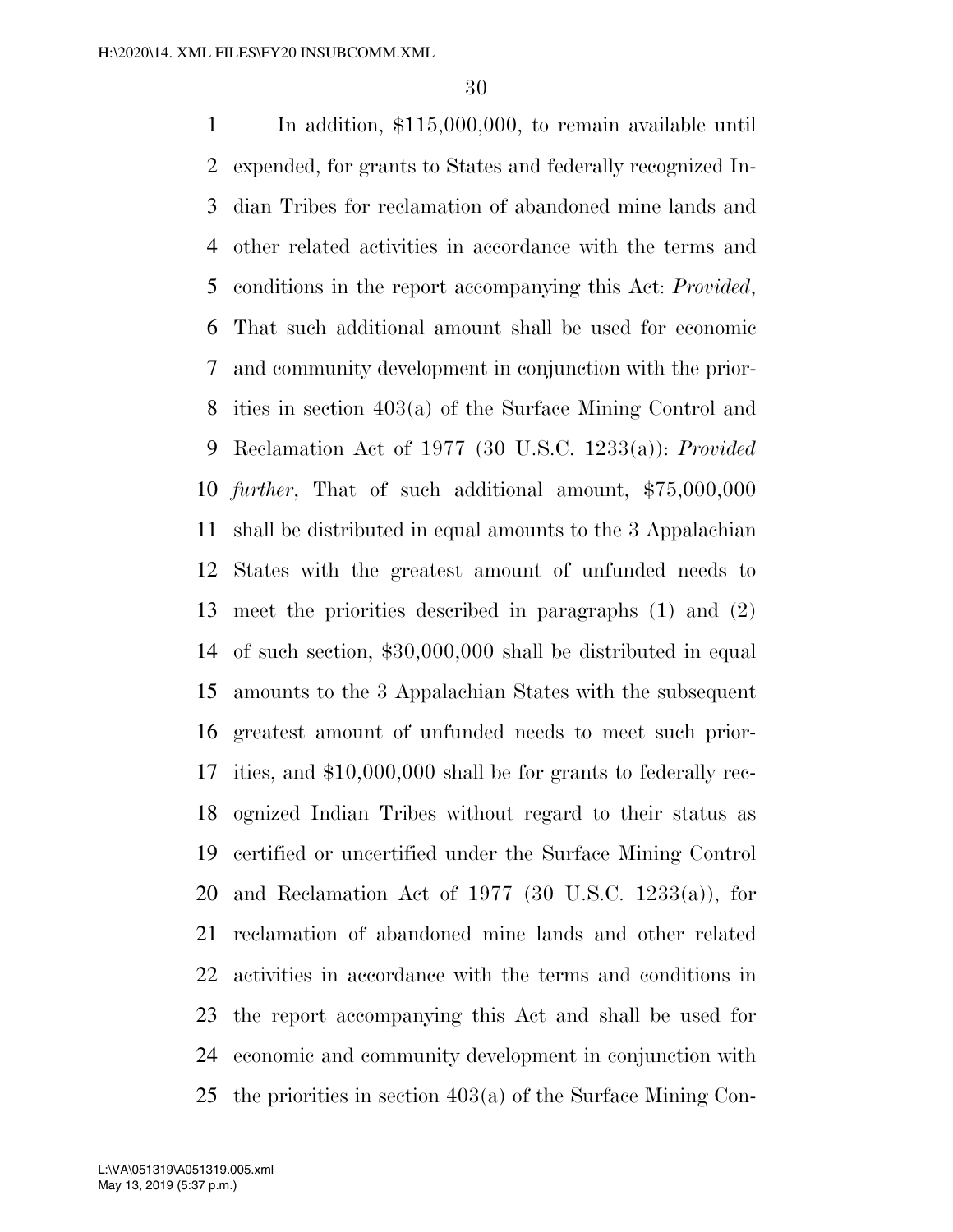trol and Reclamation Act of 1977: *Provided further*, That such additional amount shall be allocated to States and Indian Tribes within 60 days after the date of enactment of this Act.

 BUREAU OF INDIAN AFFAIRS OPERATION OF INDIAN PROGRAMS (INCLUDING TRANSFER OF FUNDS)

 For expenses necessary for the operation of Indian programs, as authorized by law, including the Snyder Act of November 2, 1921 (25 U.S.C. 13), the Indian Self-De- termination and Education Assistance Act of 1975 (25 U.S.C. 5301 et seq.), \$1,650,504,000 to remain available until September 30, 2021, except as otherwise provided herein; of which not to exceed \$8,500 may be for official reception and representation expenses; of which not to ex- ceed \$77,734,000 shall be for welfare assistance pay- ments: *Provided*, That in cases of designated Federal dis- asters, the Secretary may exceed such cap, from the amounts provided herein, to provide for disaster relief to Indian communities affected by the disaster: *Provided fur- ther*, That federally recognized Indian tribes and tribal or- ganizations of federally recognized Indian tribes may use their tribal priority allocations for unmet welfare assist- ance costs: *Provided further*, That not to exceed \$73,164,000 shall remain available until expended for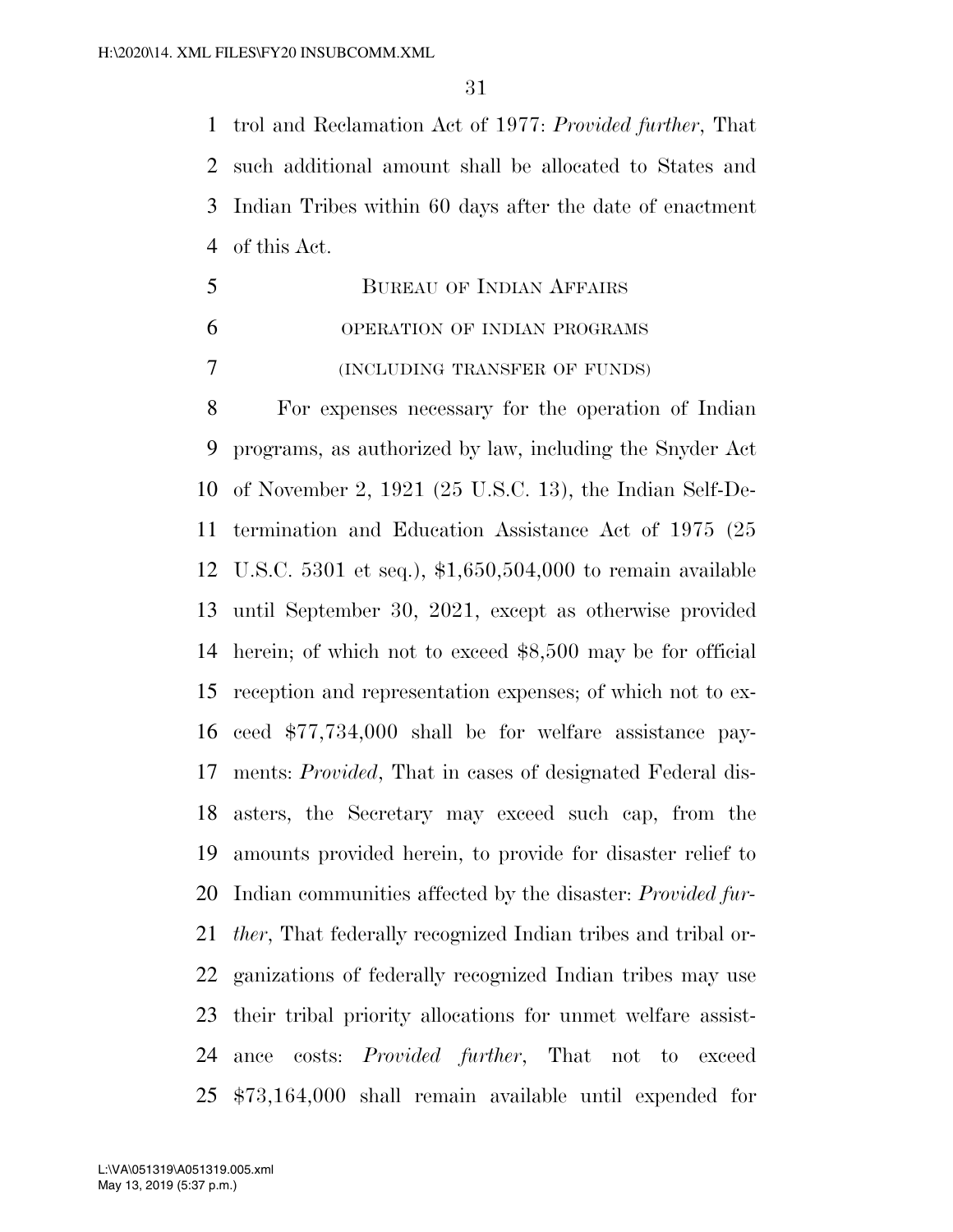housing improvement, road maintenance, attorney fees, litigation support, land records improvement, and the Navajo-Hopi Settlement Program: *Provided further*, That any forestry funds allocated to a federally recognized tribe which remain unobligated as of September 30, 2021, may be transferred during fiscal year 2022 to an Indian forest land assistance account established for the benefit of the holder of the funds within the holder's trust fund account: *Provided further*, That any such unobligated balances not so transferred shall expire on September 30, 2022: *Pro- vided further*, That in order to enhance the safety of Bu- reau field employees, the Bureau may use funds to pur- chase uniforms or other identifying articles of clothing for personnel: *Provided further*, That the Bureau of Indian Affairs may accept transfers of funds from U.S. Customs and Border Protection to supplement any other funding available for reconstruction or repair of roads owned by the Bureau of Indian Affairs as identified on the National Tribal Transportation Facility Inventory, 23 U.S.C.  $20 \quad 202(b)(1)$ .

# 21 CONTRACT SUPPORT COSTS

 For payments to tribes and tribal organizations for contract support costs associated with Indian Self-Deter- mination and Education Assistance Act agreements with the Bureau of Indian Affairs and the Bureau of Indian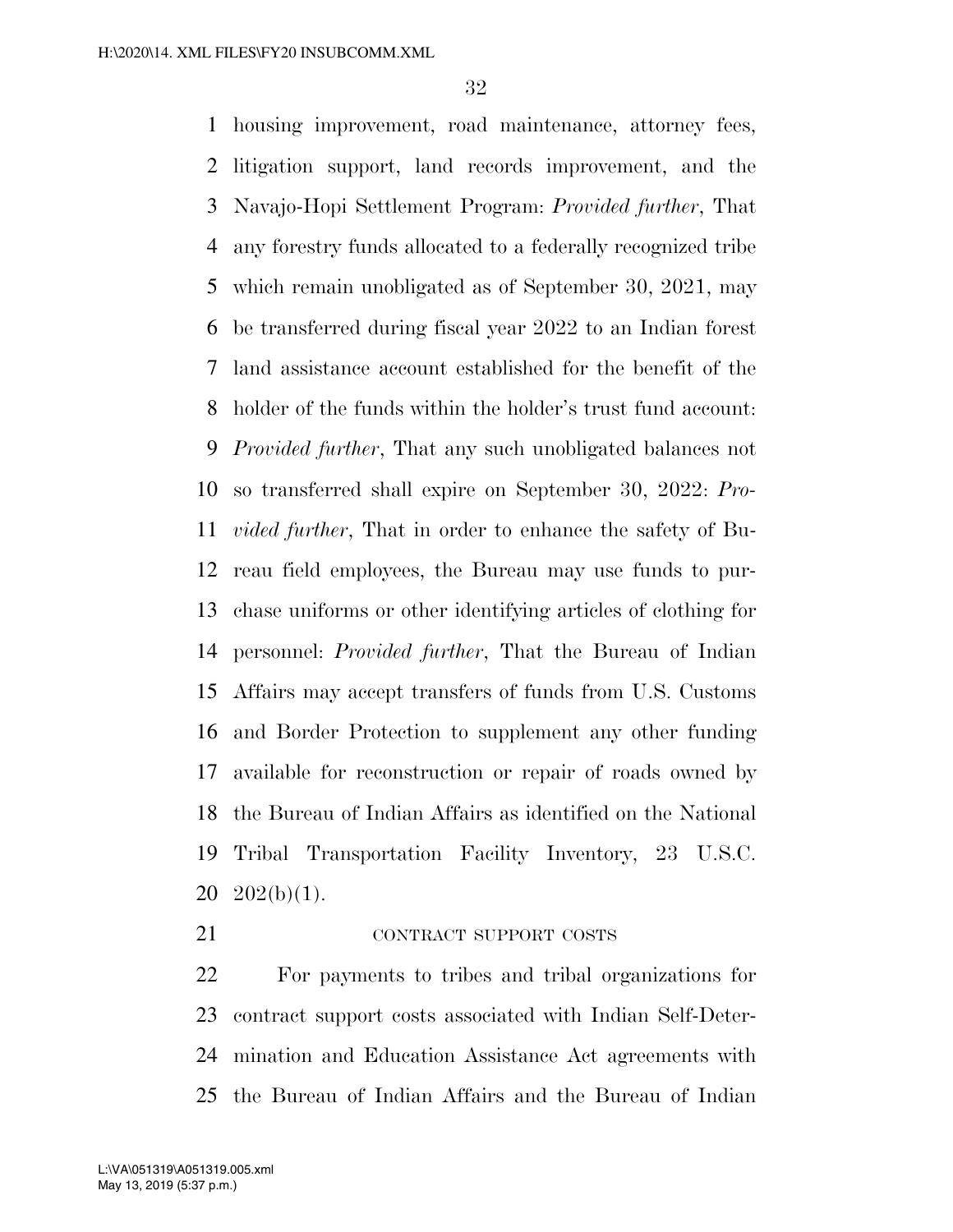Affairs for fiscal year 2020, such sums as may be nec- essary, which shall be available for obligation through Sep- tember 30, 2021: *Provided*, That notwithstanding any other provision of law, no amounts made available under this heading shall be available for transfer to another budget account.

# CONSTRUCTION

8 (INCLUDING TRANSFER OF FUNDS)

 For construction, repair, improvement, and mainte- nance of irrigation and power systems, buildings, utilities, and other facilities, including architectural and engineer- ing services by contract; acquisition of lands, and interests in lands; and preparation of lands for farming, and for construction of the Navajo Indian Irrigation Project pur- suant to Public Law 87–483; \$146,014,000, to remain available until expended: *Provided*, That such amounts as may be available for the construction of the Navajo Indian Irrigation Project may be transferred to the Bureau of Reclamation: *Provided further*, That not to exceed 6 per- cent of contract authority available to the Bureau of In- dian Affairs from the Federal Highway Trust Fund may be used to cover the road program management costs of the Bureau: *Provided further*, That any funds provided for the Safety of Dams program pursuant to the Act of No-vember 2, 1921 (25 U.S.C. 13), shall be made available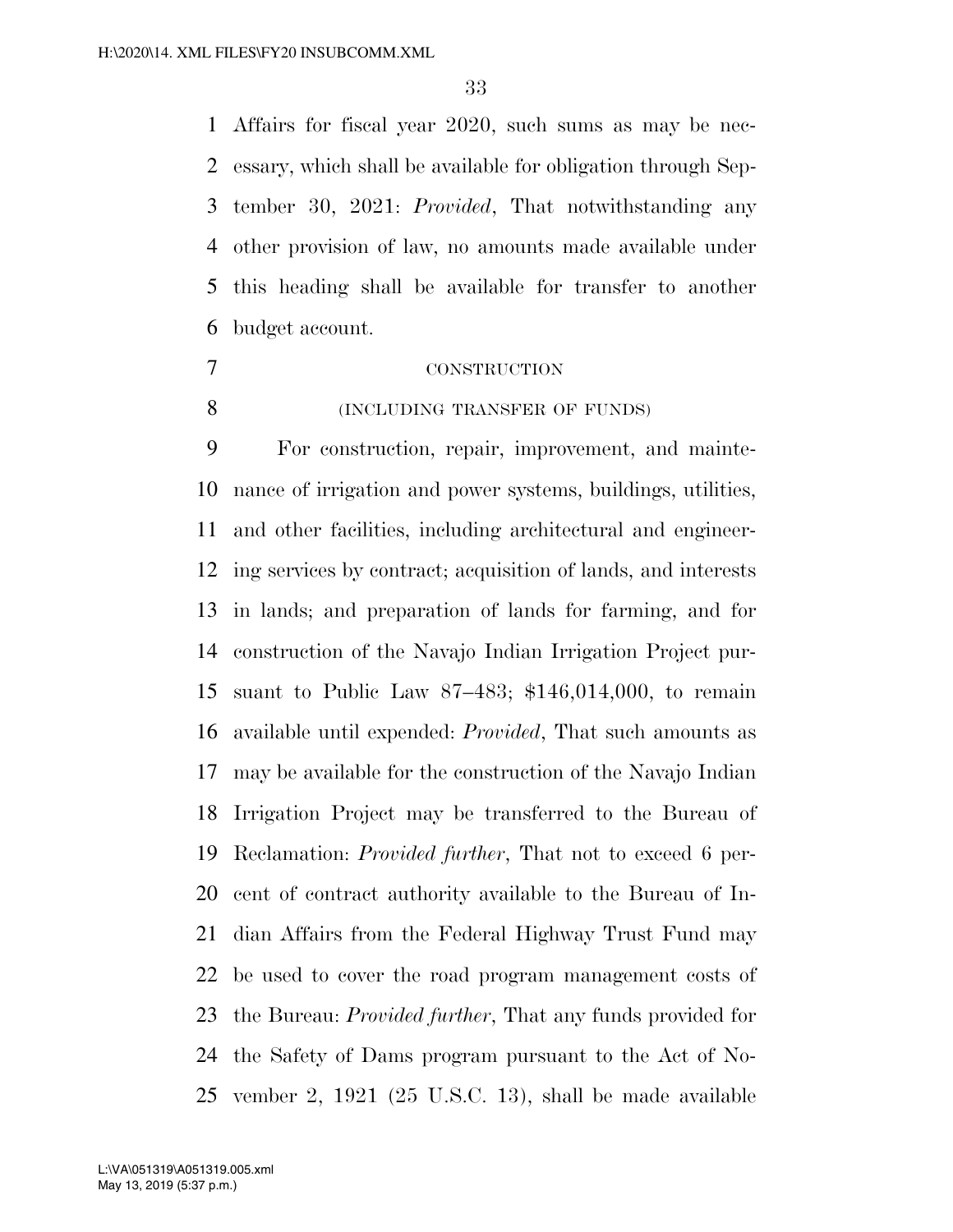on a nonreimbursable basis: *Provided further*, That this appropriation may be reimbursed from the Office of the Special Trustee for American Indians appropriation for the appropriate share of construction costs for space ex- pansion needed in agency offices to meet trust reform im- plementation: *Provided further*, That of the funds made available under this heading, \$10,000,000 shall be derived from the Indian Irrigation Fund established by section 3211 of the WIIN Act (Public Law 114–322; 130 Stat. 1749).

INDIAN LAND AND WATER CLAIM SETTLEMENTS AND

# MISCELLANEOUS PAYMENTS TO INDIANS

 For payments and necessary administrative expenses for implementation of Indian land and water claim settle- ments pursuant to Public Laws 99–264, 100–580, 101– 618, 111–11, 111–291, and 114–322, and for implemen- tation of other land and water rights settlements, \$45,644,000, to remain available until expended.

INDIAN GUARANTEED LOAN PROGRAM ACCOUNT

 For the cost of guaranteed loans and insured loans, \$12,784,000, of which \$1,725,000 is for administrative expenses, as authorized by the Indian Financing Act of 1974: *Provided*, That such costs, including the cost of modifying such loans, shall be as defined in section 502 of the Congressional Budget Act of 1974: *Provided fur-*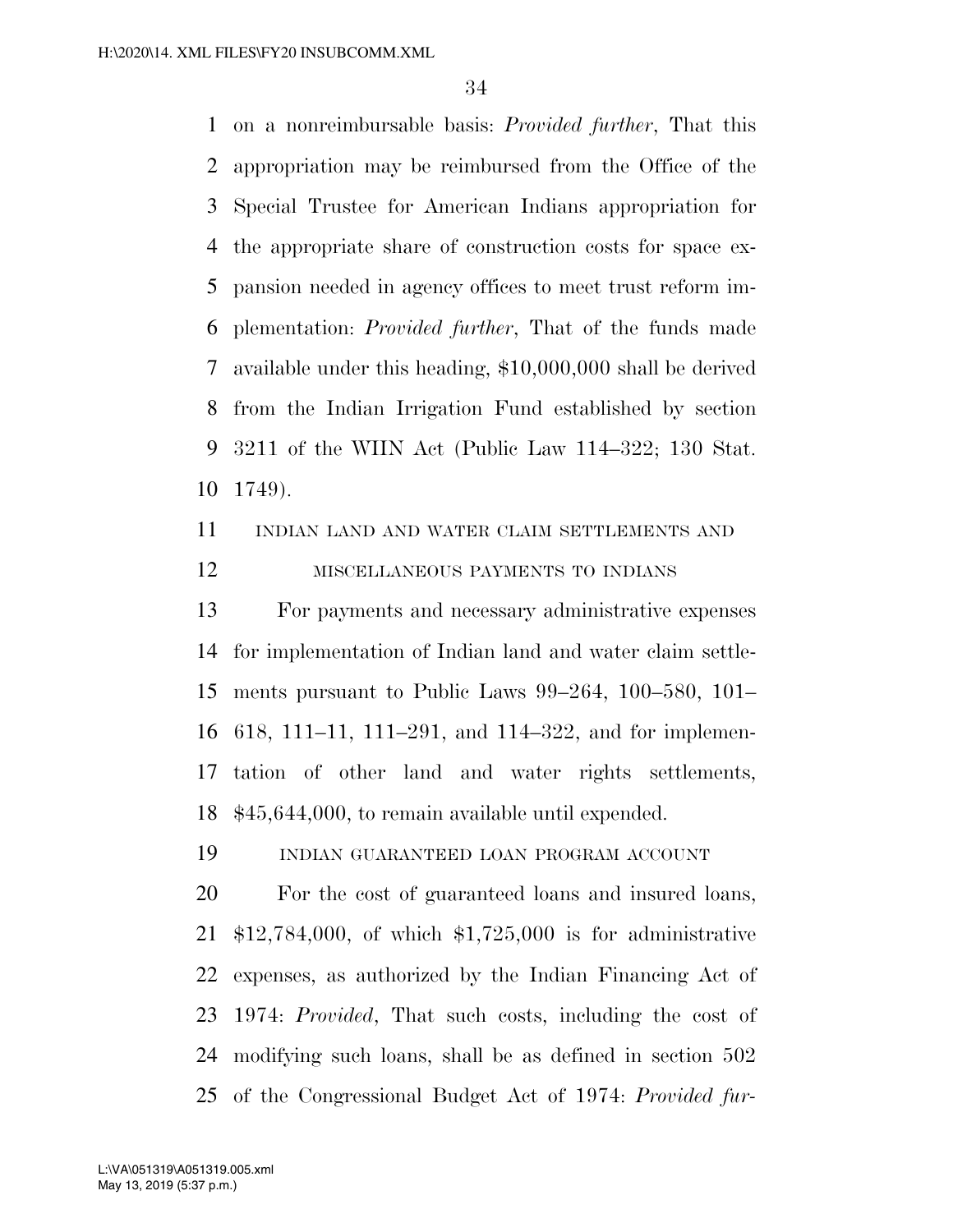*ther*, That these funds are available to subsidize total loan principal, any part of which is to be guaranteed or insured, not to exceed \$199,075,370.

ADMINISTRATIVE PROVISIONS

 The Bureau of Indian Affairs may carry out the oper- ation of Indian programs by direct expenditure, contracts, cooperative agreements, compacts, and grants, either di- rectly or in cooperation with States and other organiza-tions.

 Notwithstanding Public Law 87–279 (25 U.S.C. 15), the Bureau of Indian Affairs may contract for services in support of the management, operation, and maintenance of the Power Division of the San Carlos Irrigation Project.

 Notwithstanding any other provision of law, no funds available to the Bureau of Indian Affairs for central office oversight and Executive Direction and Administrative Services (except executive direction and administrative services funding for Tribal Priority Allocations, regional offices, and facilities operations and maintenance) shall be available for contracts, grants, compacts, or cooperative agreements with the Bureau of Indian Affairs under the provisions of the Indian Self-Determination Act or the Tribal Self-Governance Act of 1994 (Public Law 103– 413).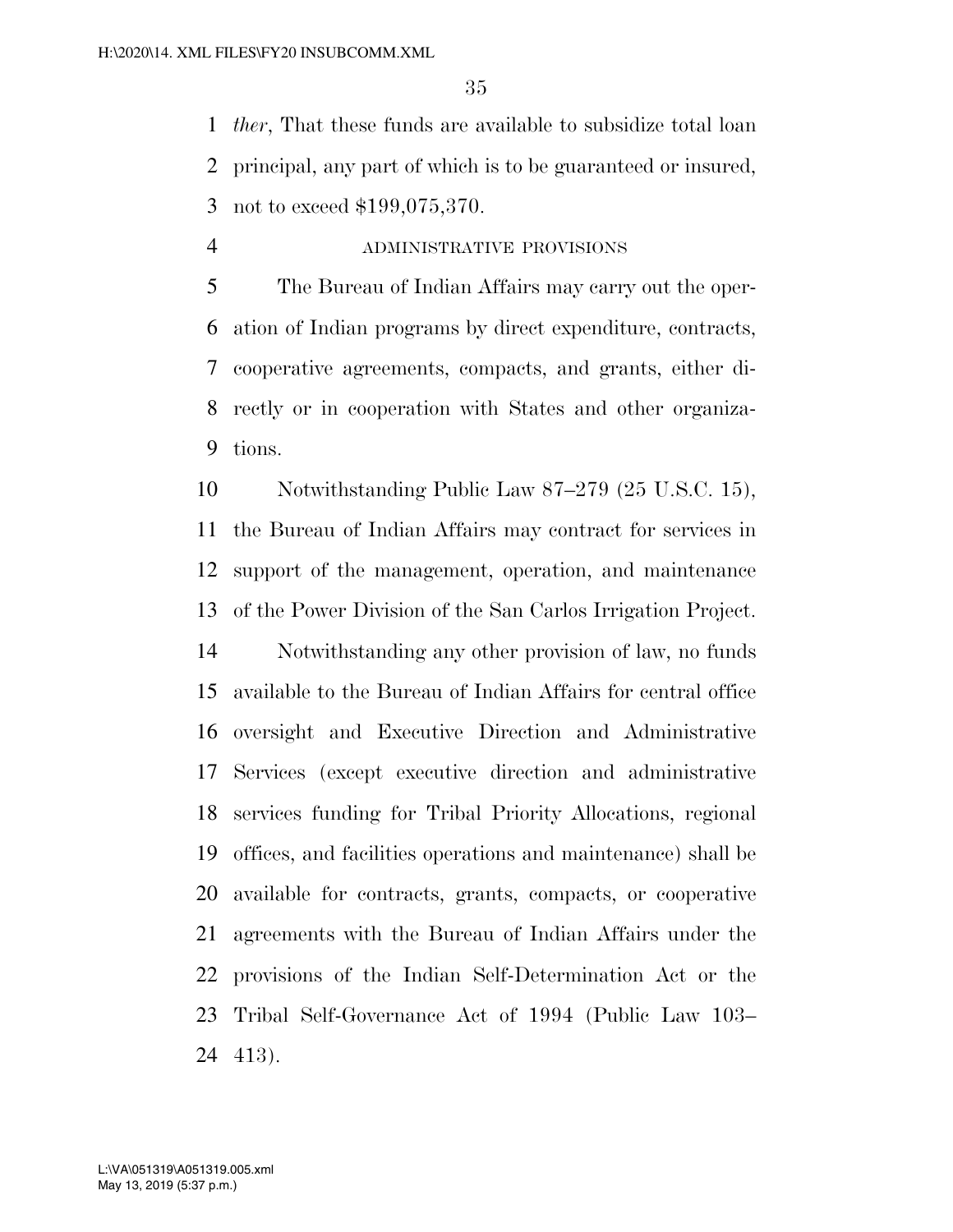In the event any tribe returns appropriations made available by this Act to the Bureau of Indian Affairs, this action shall not diminish the Federal Government's trust responsibility to that tribe, or the government-to-govern- ment relationship between the United States and that tribe, or that tribe's ability to access future appropria-tions.

 Notwithstanding any other provision of law, including section 113 of title I of appendix C of Public Law 106– 113, if in fiscal year 2003 or 2004 a grantee received indi- rect and administrative costs pursuant to a distribution formula based on section 5(f) of Public Law 101–301, the Secretary shall continue to distribute indirect and admin- istrative cost funds to such grantee using the section 5(f) distribution formula.

BUREAU OF INDIAN EDUCATION

OPERATION OF INDIAN EDUCATION PROGRAMS

 For expenses necessary for the operation of Indian Education programs, as authorized by law, including the Snyder Act of November 2, 1921 (25 U.S.C. 13), the In- dian Self-Determination and Education Assistance Act of 1975 (25 U.S.C. 5301 et seq.), the Education Amend- ments of 1978 (25 U.S.C. 2001-2019), and the Tribally Controlled Schools Act of 1988 (25 U.S.C. 2501 et seq.), \$1,000,233,000, to remain available until September 30,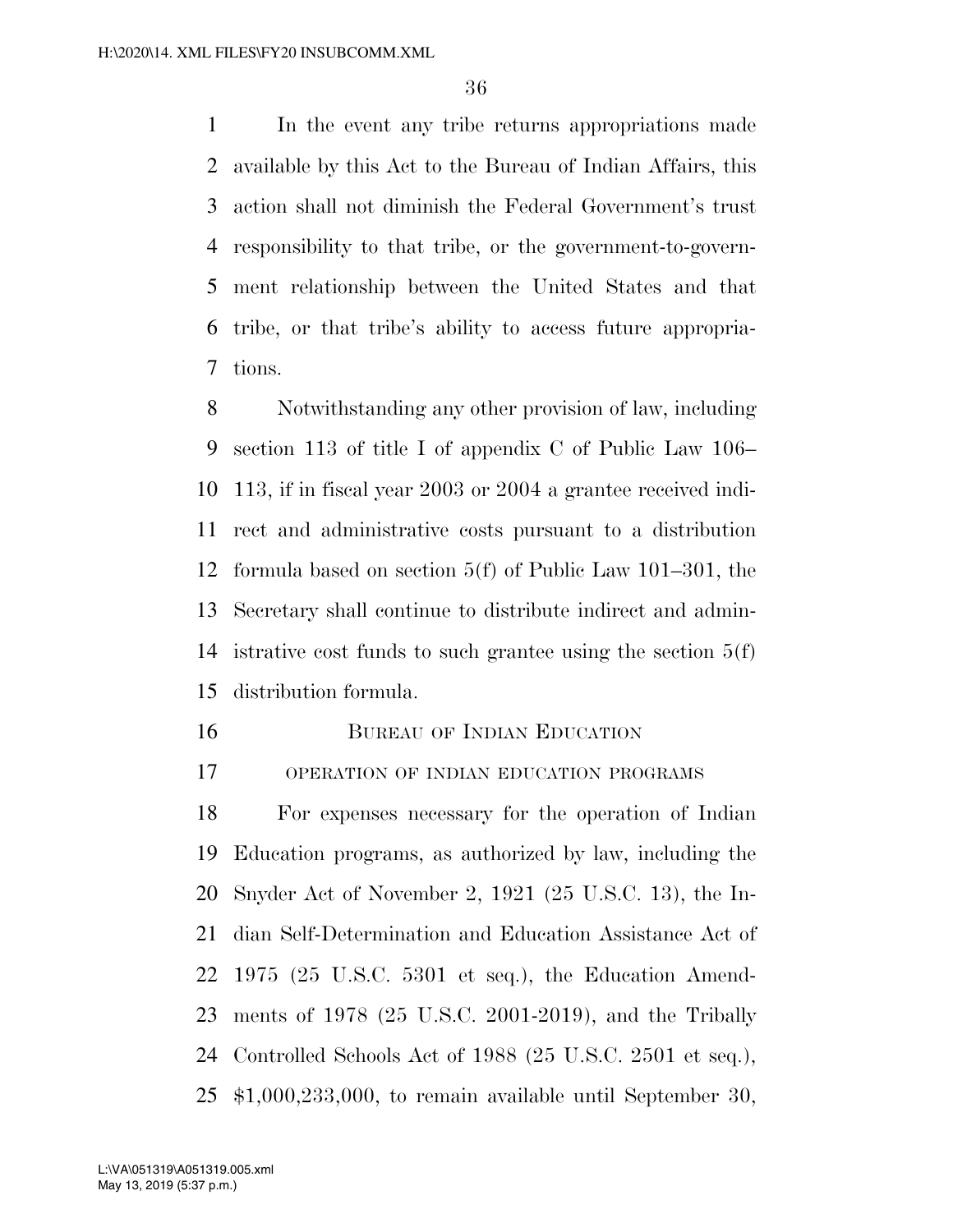2021, except as otherwise provided herein: *Provided,* That federally recognized Indian tribes and tribal organizations of federally recognized Indian tribes may use their Tribal priority allocations for unmet welfare assistance costs: *Provided further,* That not to exceed \$721,690,000 for school operation costs of Bureau-funded schools and other education programs shall become available on July 1, 2020, and shall remain available until September 30, 2021: *Provided further,* That notwithstanding any other provision of law, including but not limited to the Indian Self-Determination Act of 1975 (25 U.S.C. 5301 et seq.) and section 1128 of the Education Amendments of 1978 (25 U.S.C. 2008), not to exceed \$81,508,000 within and only from such amounts made available for school oper- ations shall be available for administrative cost grants as- sociated with grants approved prior to July 1, 2020: *Pro- vided further,* That in order to enhance the safety of Bu- reau field employees, the Bureau may use funds to pur- chase uniforms or other identifying articles of clothing for personnel.

21 EDUCATION CONSTRUCTION

 For construction, repair, improvement, and mainte- nance of buildings, utilities, and other facilities necessary for the operation of Indian Education programs, including architectural and engineering services by contract; acquisi-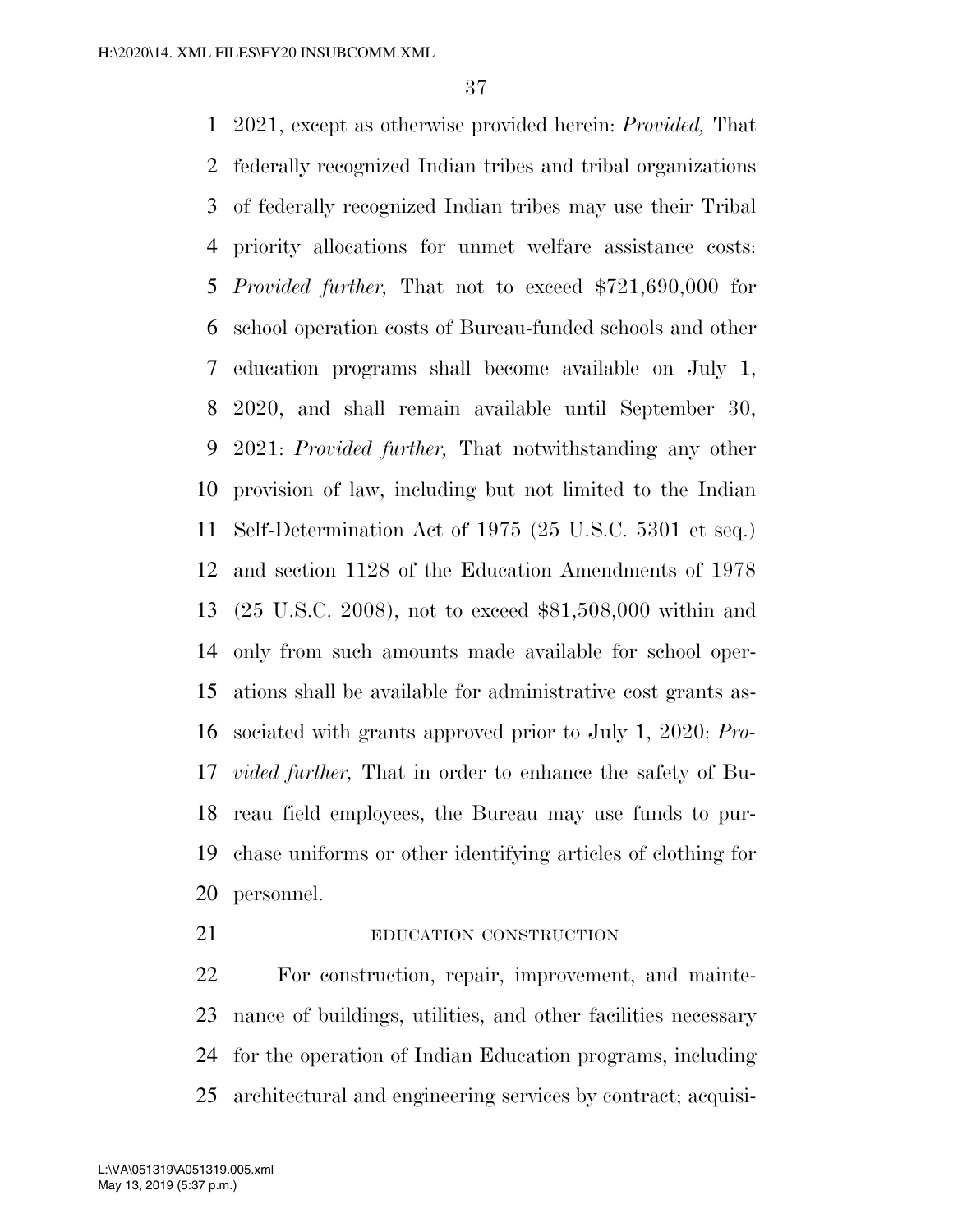tion of lands, and interests in lands; \$387,252,000 to re- main available until expended; *Provided,* That for fiscal year 2020, in implementing new construction, replacement facilities construction, or facilities improvement and repair project grants in excess of \$100,000 that are provided to grant schools under Public Law 100–297, the Secretary of the Interior shall use the Administrative and Audit Re- quirements and Cost Principles for Assistance Programs contained in part 12 of title 43, Code of Federal Regula- tions, as the regulatory requirements: *Provided further,*  That such grants shall not be subject to section 12.61 of title 43, Code of Federal Regulations; the Secretary and the grantee shall negotiate and determine a schedule of payments for the work to be performed: *Provided further,*  That in considering grant applications, the Secretary shall consider whether such grantee would be deficient in assur- ing that the construction projects conform to applicable building standards and codes and Federal, tribal, or State health and safety standards as required by section 1125(b) of title XI of Public Law 95–561 (25 U.S.C. 2005(b)), with respect to organizational and financial management capabilities: *Provided further,* That if the Secretary declines a grant application, the Secretary shall follow the requirements contained in section 5206(f) of Public Law 100–297 (25 U.S.C. 2504(f)): *Provided fur-*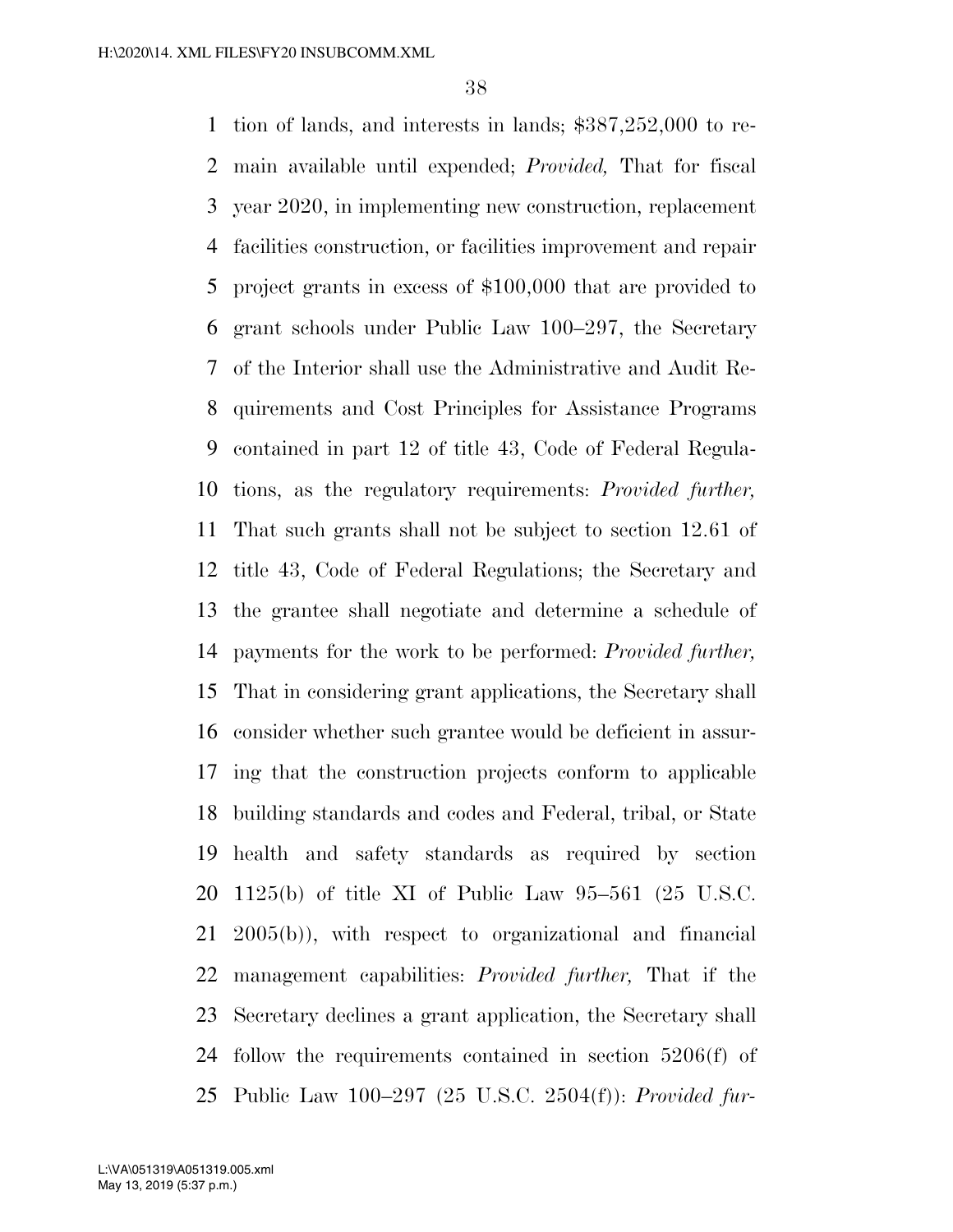*ther,* That any disputes between the Secretary and any grantee concerning a grant shall be subject to the disputes provision in section 5208(e) of Public Law 107–110 (25 U.S.C. 2507(e)): *Provided further,* That in order to ensure timely completion of construction projects, the Secretary may assume control of a project and all funds related to the project, if, not later than 18 months after the date of the enactment of this Act, any grantee receiving funds appropriated in this Act or in any prior Act, has not com- pleted the planning and design phase of the project and commenced construction.

## ADMINISTRATIVE PROVISIONS

 The Bureau of Indian Education may carry out the operation of Indian programs by direct expenditure, con- tracts, cooperative agreements, compacts, and grants, ei- ther directly or in cooperation with States and other orga-nizations.

 Notwithstanding any other provision of law, no funds available to the Bureau of Indian Education for central office oversight and Executive Direction and Administra- tive Services (except executive direction and administra- tive services funding for Tribal Priority Allocations, re- gional offices, and facilities operations and maintenance) shall be available for contracts, grants, compacts, or coop-erative agreements with the Bureau of Indian Education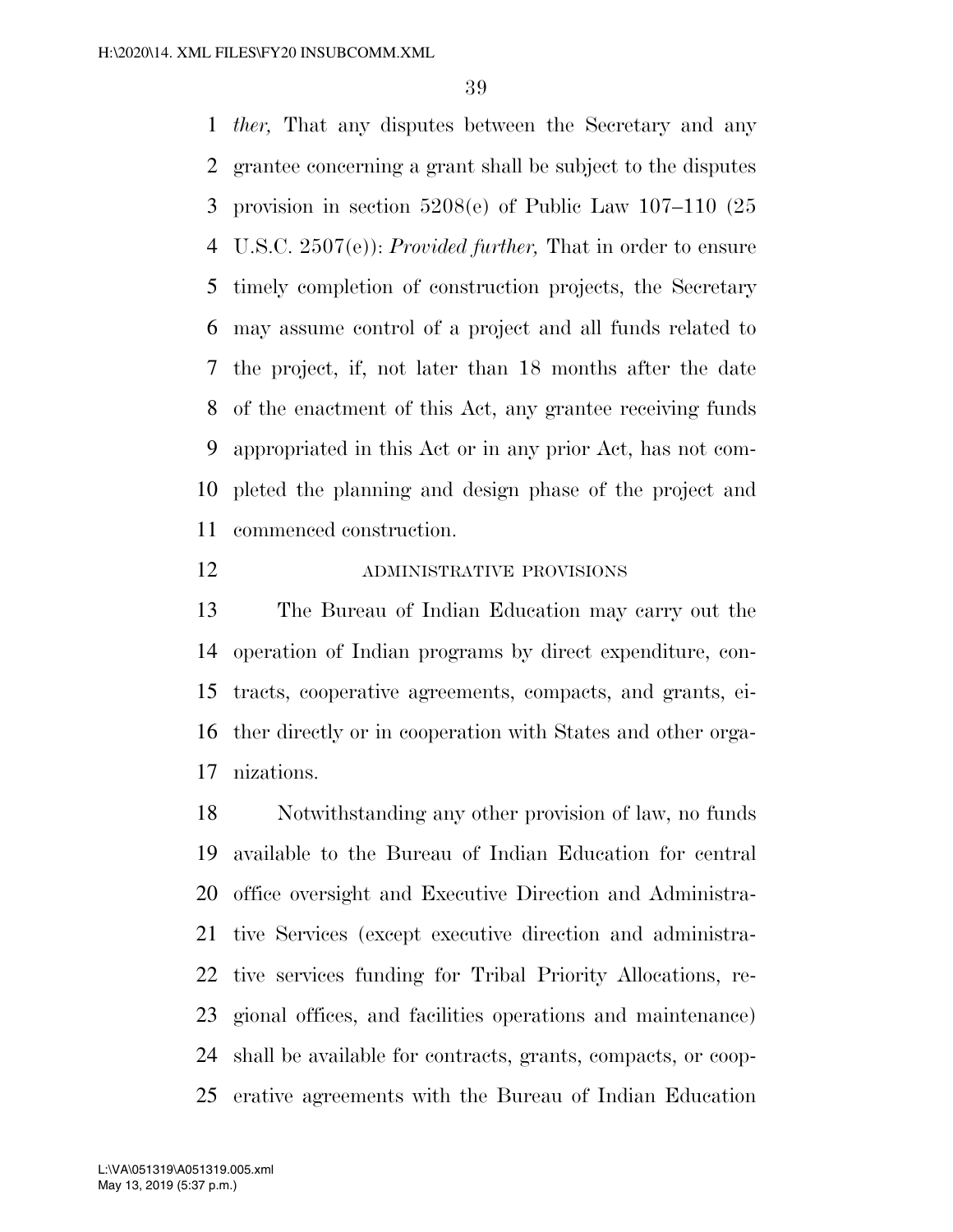under the provisions of the Indian Self-Determination Act or the Tribal Self-Governance Act of 1994 (Public Law 103–413).

 In the event any tribe returns appropriations made available by this Act to the Bureau of Indian Education, this action shall not diminish the Federal Government's trust responsibility to that tribe, or the government-to- government relationship between the United States and that tribe, or that tribe's ability to access future appro-priations.

 Notwithstanding any other provision of law, no funds available to the Bureau of Indian Education, other than the amounts provided herein for assistance to public schools under 25 U.S.C. 452 et seq., shall be available to support the operation of any elementary or secondary school in the State of Alaska.

 No funds available to the Bureau of Indian Edu- cation shall be used to support expanded grades for any school or dormitory beyond the grade structure in place or approved by the Secretary of the Interior at each school in the Bureau of Indian Education school system as of October 1, 1995, except that the Secretary of the Interior may waive this prohibition to support expansion of up to one additional grade when the Secretary determines such waiver is needed to support accomplishment of the mission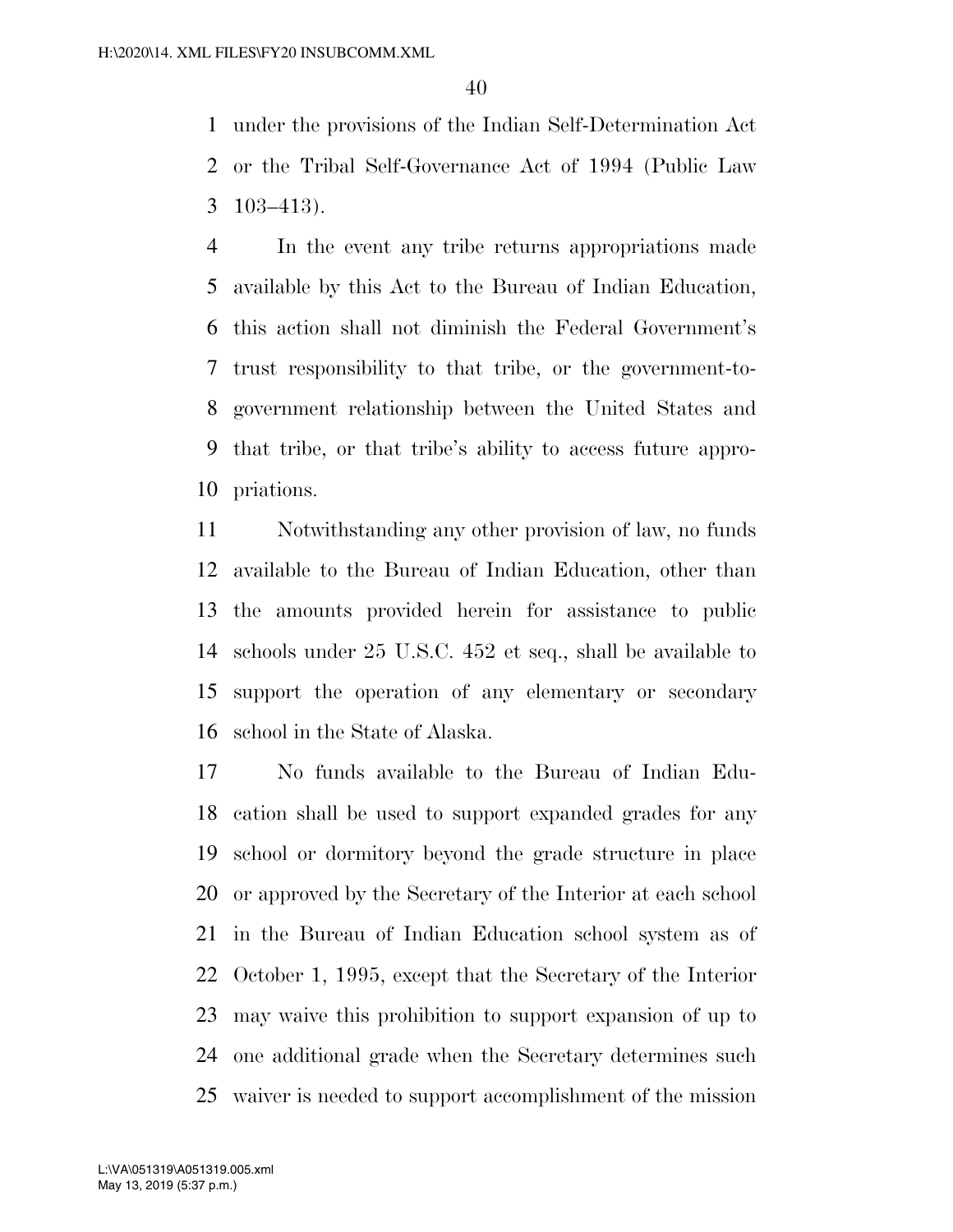of the Bureau of Indian Education, or more than one grade to expand the elementary grade structure for Bu- reau-funded schools with a K-2 grade structure on Octo- ber 1, 1996. Appropriations made available in this or any prior Act for schools funded by the Bureau shall be avail- able, in accordance with the Bureau's funding formula, only to the schools in the Bureau school system as of Sep- tember 1, 1996, and to any school or school program that was reinstated in fiscal year 2012. Funds made available under this Act may not be used to establish a charter school at a Bureau-funded school (as that term is defined in section 1141 of the Education Amendments of 1978 (25 U.S.C. 2021)), except that a charter school that is in existence on the date of the enactment of this Act and that has operated at a Bureau-funded school before Sep- tember 1, 1999, may continue to operate during that pe- riod, but only if the charter school pays to the Bureau a pro rata share of funds to reimburse the Bureau for the use of the real and personal property (including buses and vans), the funds of the charter school are kept sepa- rate and apart from Bureau funds, and the Bureau does not assume any obligation for charter school programs of the State in which the school is located if the charter school loses such funding. Employees of Bureau-funded schools sharing a campus with a charter school and per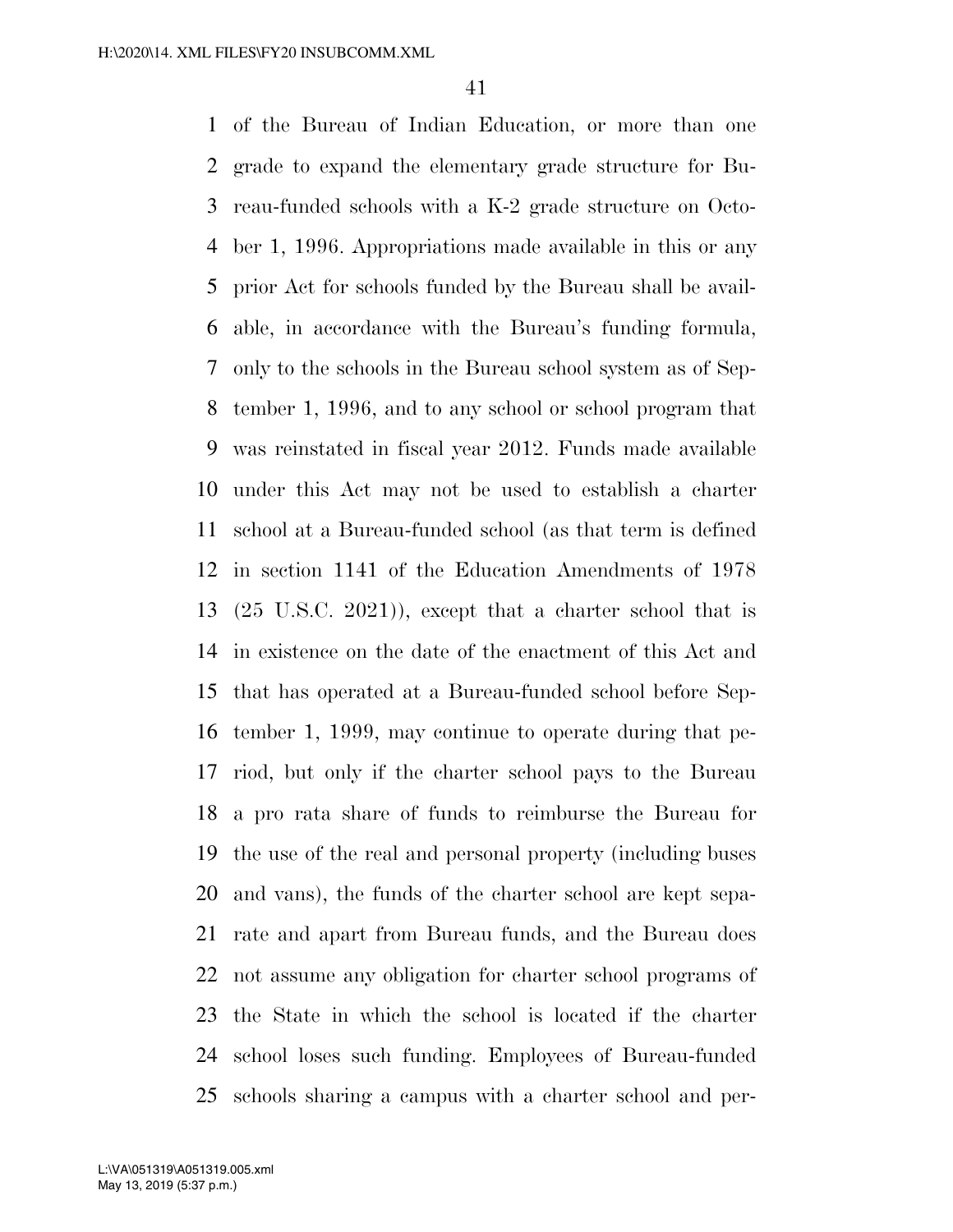forming functions related to the charter school's operation and employees of a charter school shall not be treated as Federal employees for purposes of chapter 171 of title 28, United States Code.

 Notwithstanding any other provision of law, including section 113 of title I of appendix C of Public Law 106– 113, if in fiscal year 2003 or 2004 a grantee received indi- rect and administrative costs pursuant to a distribution formula based on section 5(f) of Public Law 101–301, the Secretary shall continue to distribute indirect and admin- istrative cost funds to such grantee using the section 5(f) distribution formula.

 Funds available under this Act may not be used to establish satellite locations of schools in the Bureau school system as of September 1, 1996, except that the Secretary may waive this prohibition in order for an Indian tribe to provide language and cultural immersion educational programs for non-public schools located within the juris- dictional area of the tribal government which exclusively serve tribal members, do not include grades beyond those currently served at the existing Bureau-funded school, provide an educational environment with educator pres- ence and academic facilities comparable to the Bureau- funded school, comply with all applicable Tribal, Federal, or State health and safety standards, and the Americans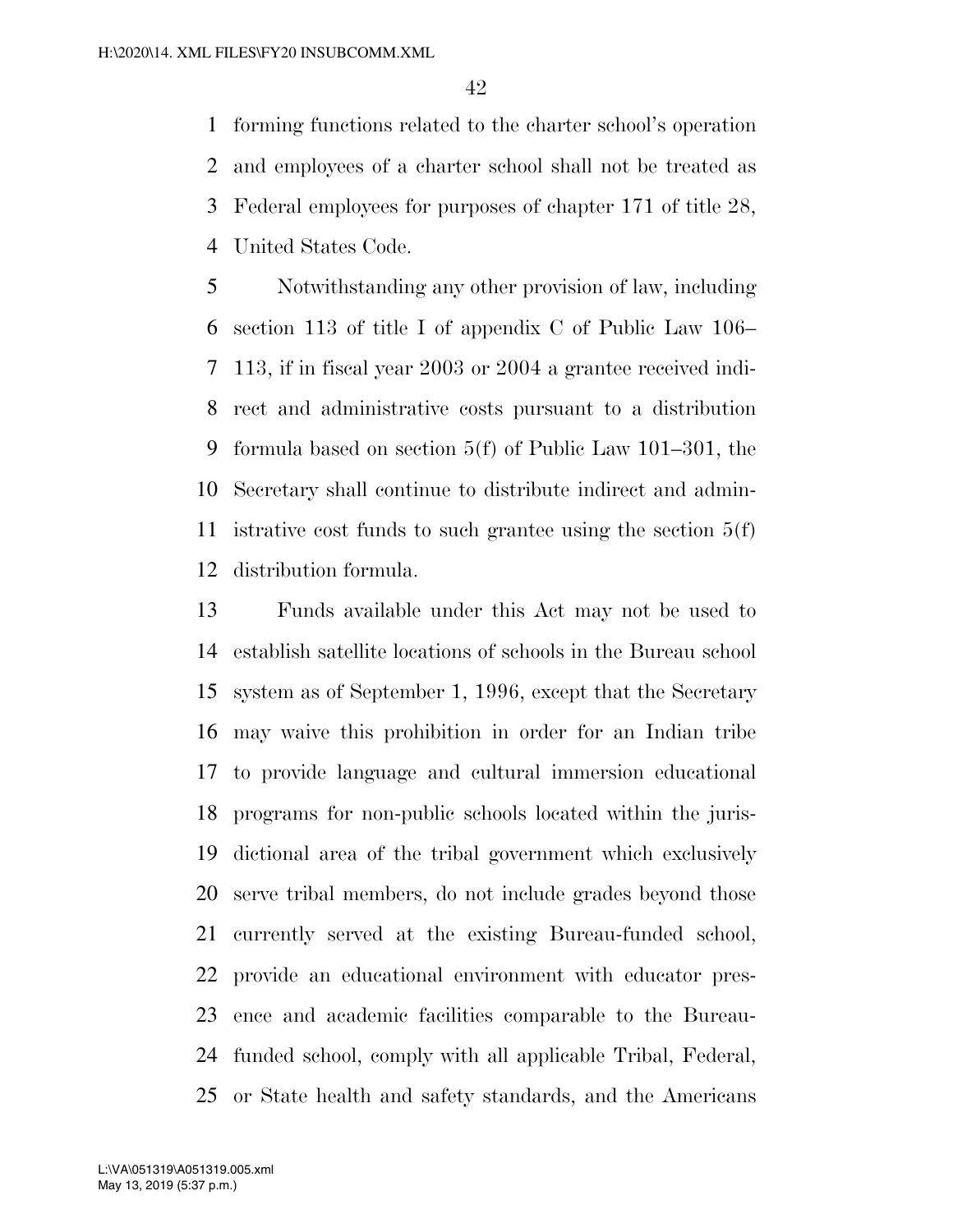with Disabilities Act, and demonstrate the benefits of es- tablishing operations at a satellite location in lieu of incur- ring extraordinary costs, such as for transportation or other impacts to students such as those caused by busing students extended distances: *Provided*, That no funds available under this Act may be used to fund operations, maintenance, rehabilitation, construction or other facili- ties-related costs for such assets that are not owned by the Bureau: *Provided further*, That the term ''satellite school'' means a school location physically separated from the existing Bureau school by more than 50 miles but that forms part of the existing school in all other respects.

- 14 OFFICE OF THE SECRETARY
- DEPARTMENTAL OPERATIONS
- 16 (INCLUDING TRANSFER OF FUNDS)

 For necessary expenses for management of the De- partment of the Interior and for grants and cooperative agreements, as authorized by law, \$131,232,000, to re- main available until September 30, 2021; of which no less than \$1,000,000 shall be for the hiring of additional per- sonnel to assist the Department with its compliance re- sponsibilities under 5 U.S.C. 552; of which not to exceed \$15,000 may be for official reception and representation expenses; and of which up to \$1,000,000 shall be available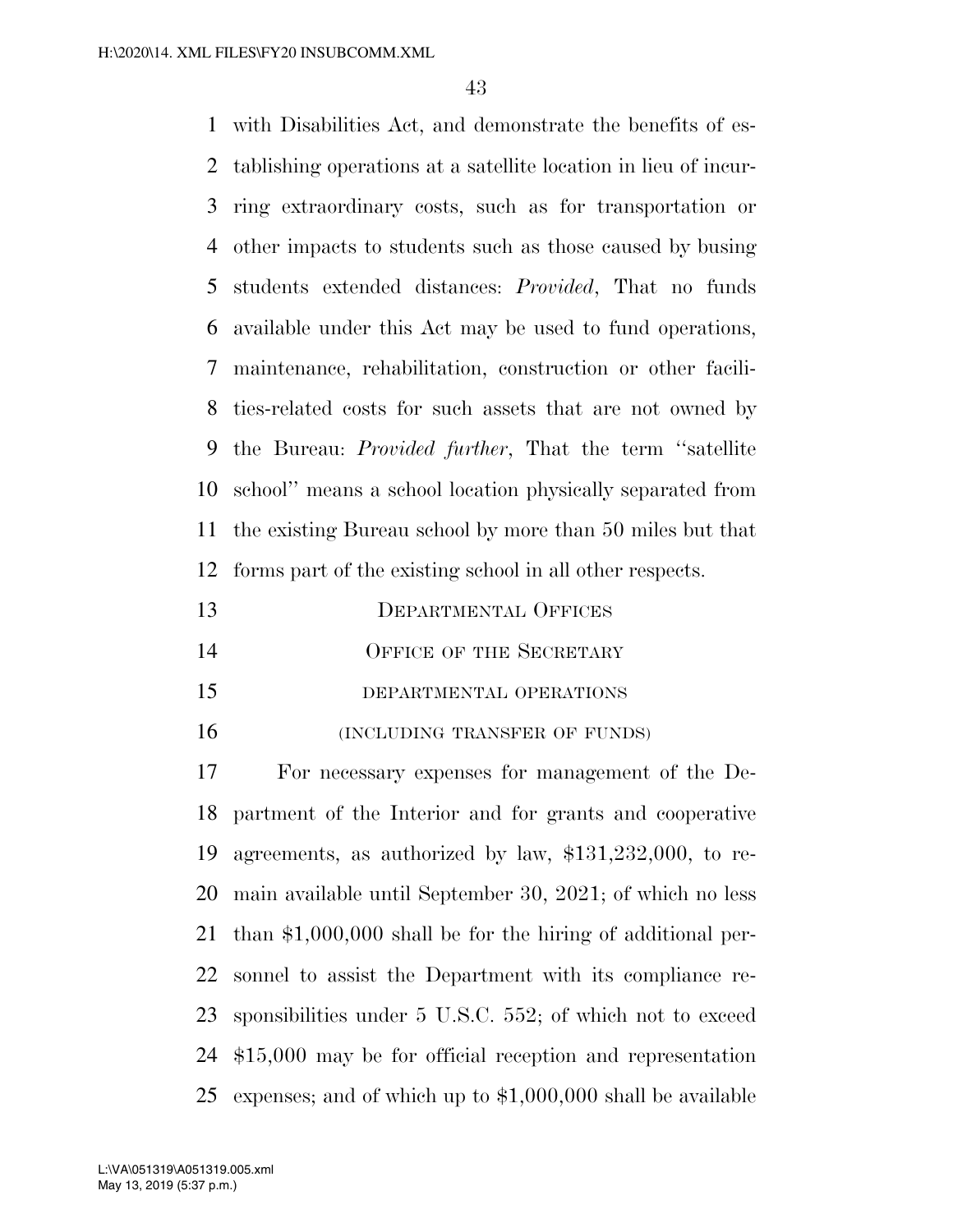for workers compensation payments and unemployment compensation payments associated with the orderly clo- sure of the United States Bureau of Mines; and of which \$9,000,000 for the Office of Valuation Services is to be derived from the Land and Water Conservation Fund and shall remain available until expended; and of which \$11,061,000 for Indian land, mineral, and resource valu- ation activities shall remain available until expended: *Pro- vided*, That funds for Indian land, mineral, and resource valuation activities may, as needed, be transferred to and merged with the Bureau of Indian Affairs ''Operation of Indian Programs'' and Bureau of Indian Education ''Op- eration of Indian Education Programs'' accounts and the Office of the Special Trustee for American Indians ''Fed- eral Trust Programs'' account: *Provided further*, That funds made available through contracts or grants obli- gated during fiscal year 2020, as authorized by the Indian Self-Determination Act of 1975 (25 U.S.C. 5301 et seq.), shall remain available until expended by the contractor or grantee.

## 21 ADMINISTRATIVE PROVISIONS

 For fiscal year 2020, up to \$400,000 of the payments authorized by chapter 69 of title 31, United States Code, may be retained for administrative expenses of the Pay-ments in Lieu of Taxes Program: *Provided*, That the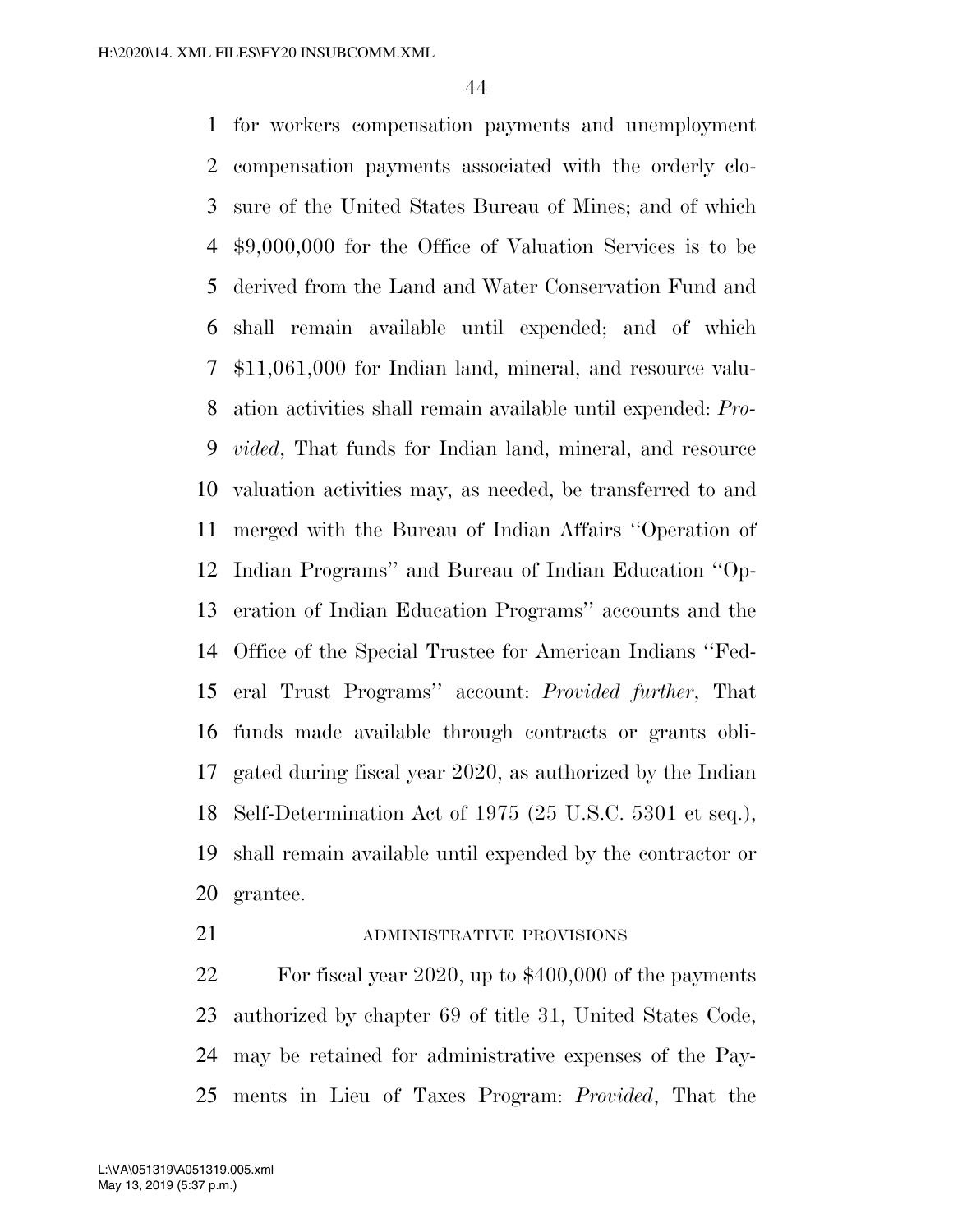amounts provided under this Act specifically for the Pay- ments in Lieu of Taxes program are the only amounts available for payments authorized under chapter 69 of title 31, United States Code: *Provided further*, That in the event the sums appropriated for any fiscal year for pay- ments pursuant to this chapter are insufficient to make the full payments authorized by that chapter to all units of local government, then the payment to each local gov- ernment shall be made proportionally: *Provided further*, That the Secretary may make adjustments to payment to individual units of local government to correct for prior overpayments or underpayments: *Provided further*, That no payment shall be made pursuant to that chapter to oth- erwise eligible units of local government if the computed amount of the payment is less than \$100.

- INSULAR AFFAIRS
- **ASSISTANCE TO TERRITORIES**

 For expenses necessary for assistance to territories under the jurisdiction of the Department of the Interior and other jurisdictions identified in section 104(e) of Pub- lic Law 108–188, \$108,631,000, of which: (1) \$99,140,000 shall remain available until expended for ter- ritorial assistance, including general technical assistance, maintenance assistance, disaster assistance, coral reef ini-tiative and natural resources activities, and brown tree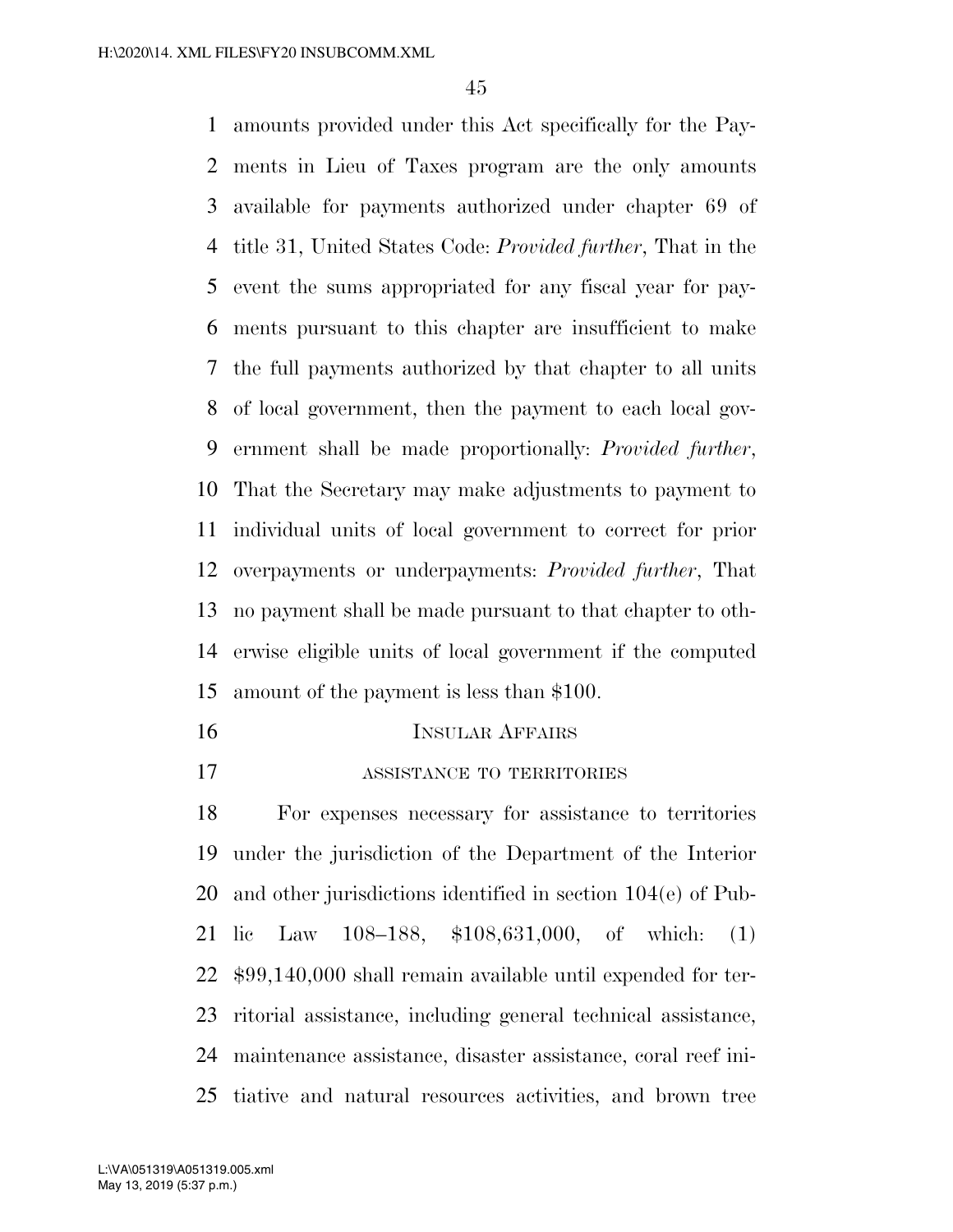snake control and research; grants to the judiciary in American Samoa for compensation and expenses, as au- thorized by law (48 U.S.C. 1661(c)); grants to the Govern- ment of American Samoa, in addition to current local rev- enues, for construction and support of governmental func- tions; grants to the Government of the Virgin Islands*,* as authorized by law; grants to the Government of Guam, as authorized by law; and grants to the Government of the Northern Mariana Islands*,* as authorized by law (Pub- lic Law 94–241; 90 Stat. 272); and (2) \$9,491,000 shall be available until September 30, 2021, for salaries and expenses of the Office of Insular Affairs: *Provided*, That all financial transactions of the territorial and local gov- ernments herein provided for, including such transactions of all agencies or instrumentalities established or used by such governments, may be audited by the Government Ac- countability Office, at its discretion, in accordance with chapter 35 of title 31, United States Code: *Provided fur- ther*, That Northern Mariana Islands Covenant grant funding shall be provided according to those terms of the Agreement of the Special Representatives on Future United States Financial Assistance for the Northern Mar- iana Islands approved by Public Law 104–134: *Provided further*, That the funds for the program of operations and maintenance improvement are appropriated to institu-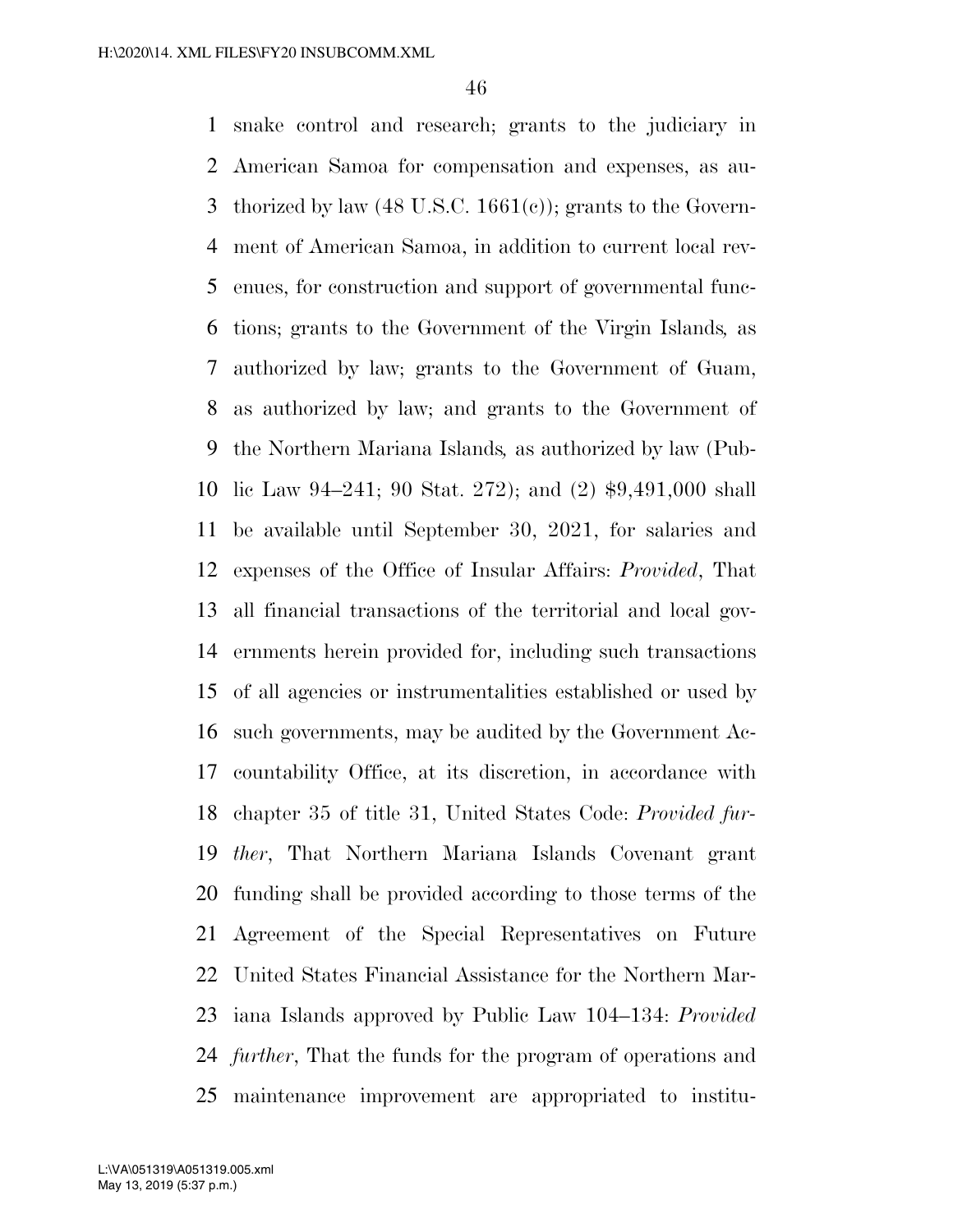tionalize routine operations and maintenance improvement of capital infrastructure with territorial participation and cost sharing to be determined by the Secretary based on the grantee's commitment to timely maintenance of its capital assets: *Provided further*, That any appropriation for disaster assistance under this heading in this Act or previous appropriations Acts may be used as non–Federal matching funds for the purpose of hazard mitigation grants provided pursuant to section 404 of the Robert T. Stafford Disaster Relief and Emergency Assistance Act (42 U.S.C. 5170c).

## 12 COMPACT OF FREE ASSOCIATION

 For grants and necessary expenses, \$3,236,000, to remain available until expended, as provided for in sec-15 tions  $221(a)(2)$  and  $233$  of the Compact of Free Associa-16 tion for the Republic of Palau; and section  $221(a)(2)$  of the Compacts of Free Association for the Government of the Republic of the Marshall Islands and the Federated States of Micronesia, as authorized by Public Law 99– 658 and Public Law 108–188.

- **ADMINISTRATIVE PROVISIONS**
- **(INCLUDING TRANSFER OF FUNDS)**

 At the request of the Governor of Guam, the Sec- retary may transfer discretionary funds or mandatory funds provided under section 104(e) of Public Law 108–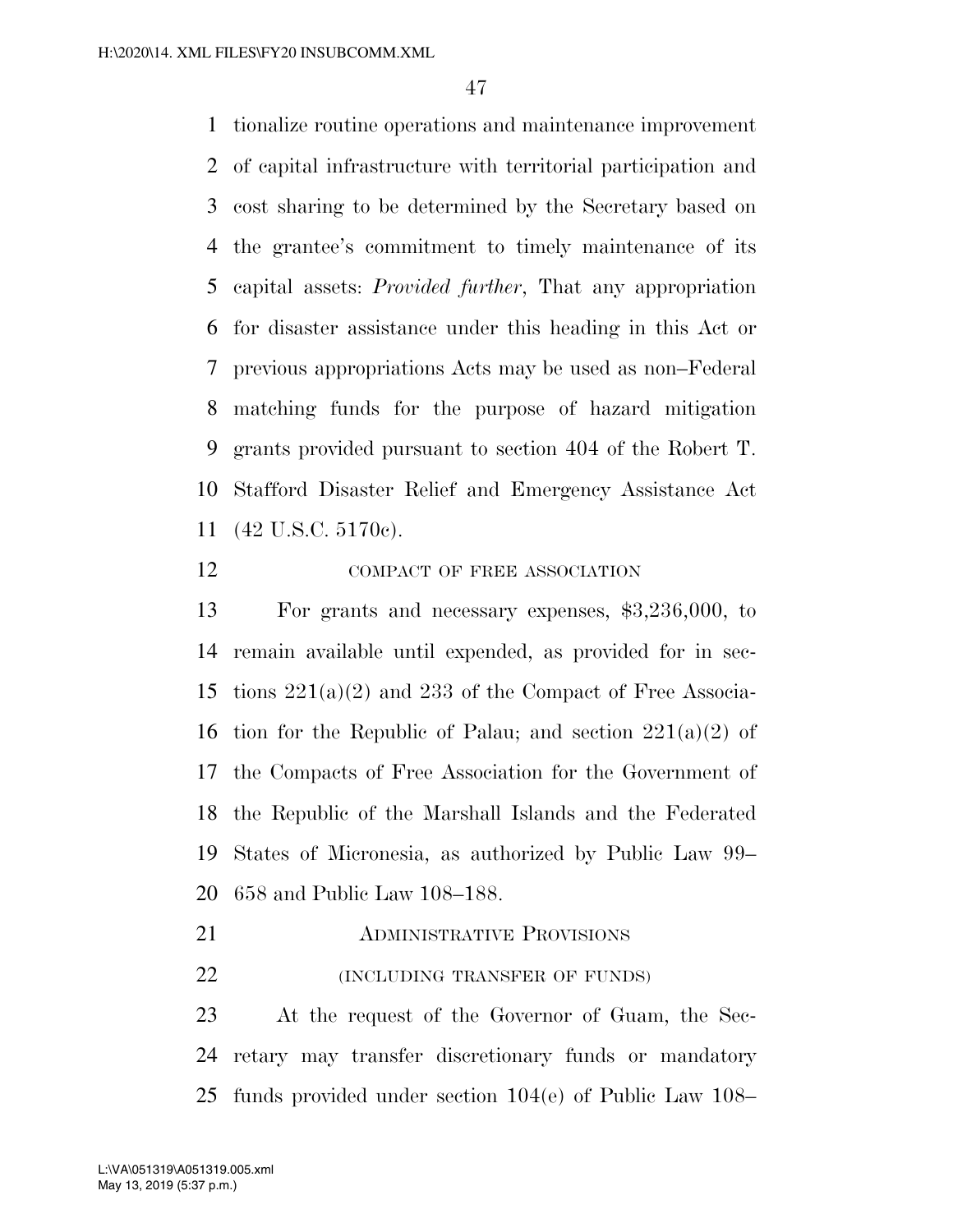188 and Public Law 104–134, that are allocated for Guam, to the Secretary of Agriculture for the subsidy cost of direct or guaranteed loans, plus not to exceed three per- cent of the amount of the subsidy transferred for the cost of loan administration, for the purposes authorized by the 6 Rural Electrification Act of 1936 and section  $306(a)(1)$  of the Consolidated Farm and Rural Development Act for construction and repair projects in Guam, and such funds shall remain available until expended: *Provided*, That such costs, including the cost of modifying such loans, shall be as defined in section 502 of the Congressional Budget Act of 1974: *Provided further*, That such loans or loan guaran- tees may be made without regard to the population of the area, credit elsewhere requirements, and restrictions on the types of eligible entities under the Rural Electrifica- tion Act of 1936 and section 306(a)(1) of the Consolidated Farm and Rural Development Act: *Provided further*, That any funds transferred to the Secretary of Agriculture shall be in addition to funds otherwise made available to make or guarantee loans under such authorities.

- 21 OFFICE OF THE SOLICITOR
- 22 SALARIES AND EXPENSES

 For necessary expenses of the Office of the Solicitor, \$66,816,000.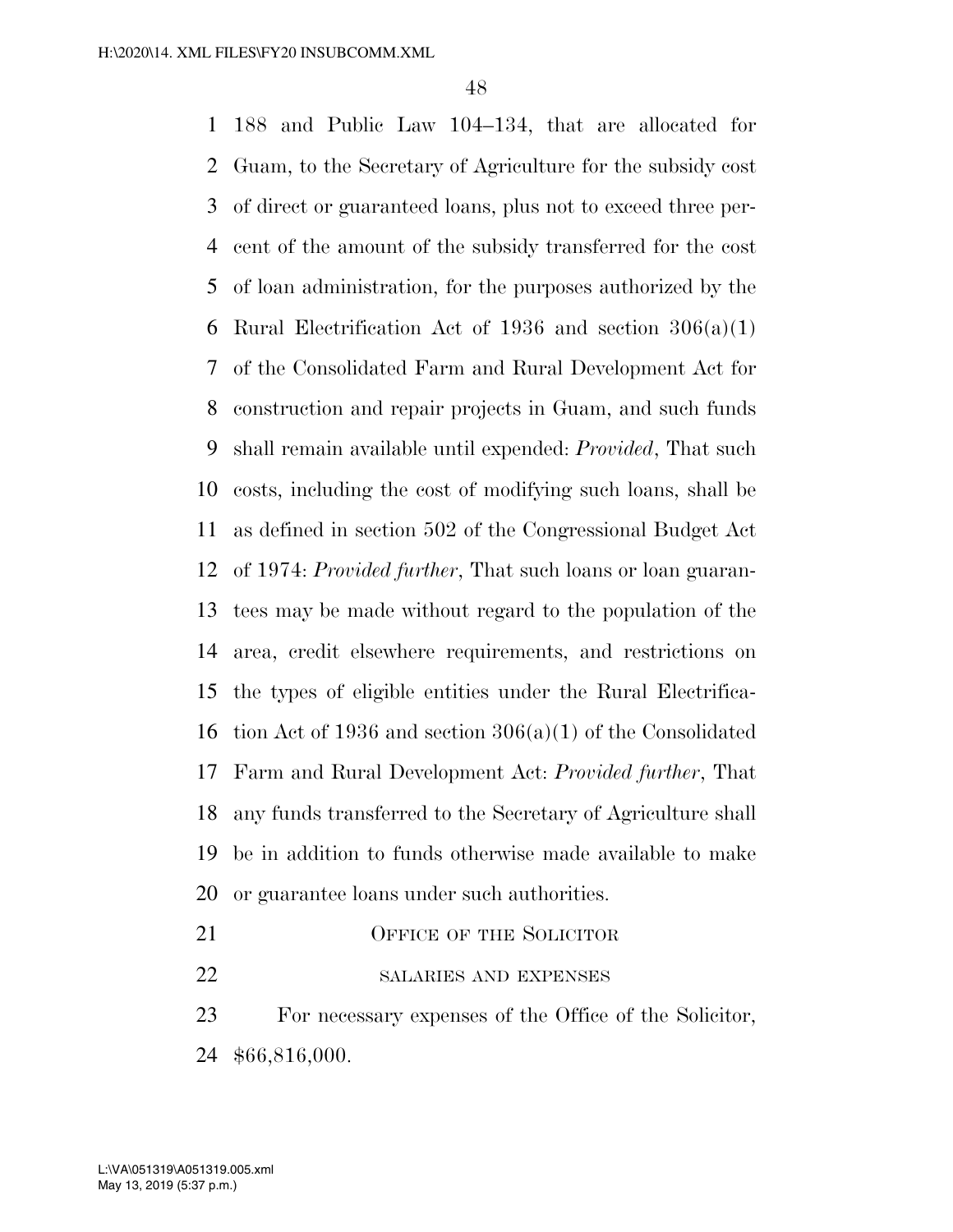OFFICE OF INSPECTOR GENERAL SALARIES AND EXPENSES For necessary expenses of the Office of Inspector General, \$55,986,000, to remain available until September 30, 2021. OFFICE OF THE SPECIAL TRUSTEE FOR AMERICAN INDIANS 8 FEDERAL TRUST PROGRAMS (INCLUDING TRANSFER AND RESCISSION OF FUNDS) For the operation of trust programs for Indians by direct expenditure, contracts, cooperative agreements, compacts, and grants, \$97,613,000, to remain available until expended, of which not to exceed \$17,911,000 from this or any other Act, may be available for historical ac- counting: *Provided*, That \$10,000,000 shall not be avail- able for obligation until the Secretary provides the report required by section 304(a)(3) of the Indian Trust Asset Reform Act (Public Law 114–178) to terminate the Office of the Special Trustee in its entirety, to the Committees on Appropriations of the House of Representatives and the Senate: *Provided further*, That funds for Trust Manage- ment improvements and litigation support may, as needed, be transferred to or merged with the Bureau of Indian Affairs ''Operation of Indian Programs'' and Bureau of Indian Education, ''Operation of Indian Education Pro-

May 13, 2019 (5:37 p.m.) L:\VA\051319\A051319.005.xml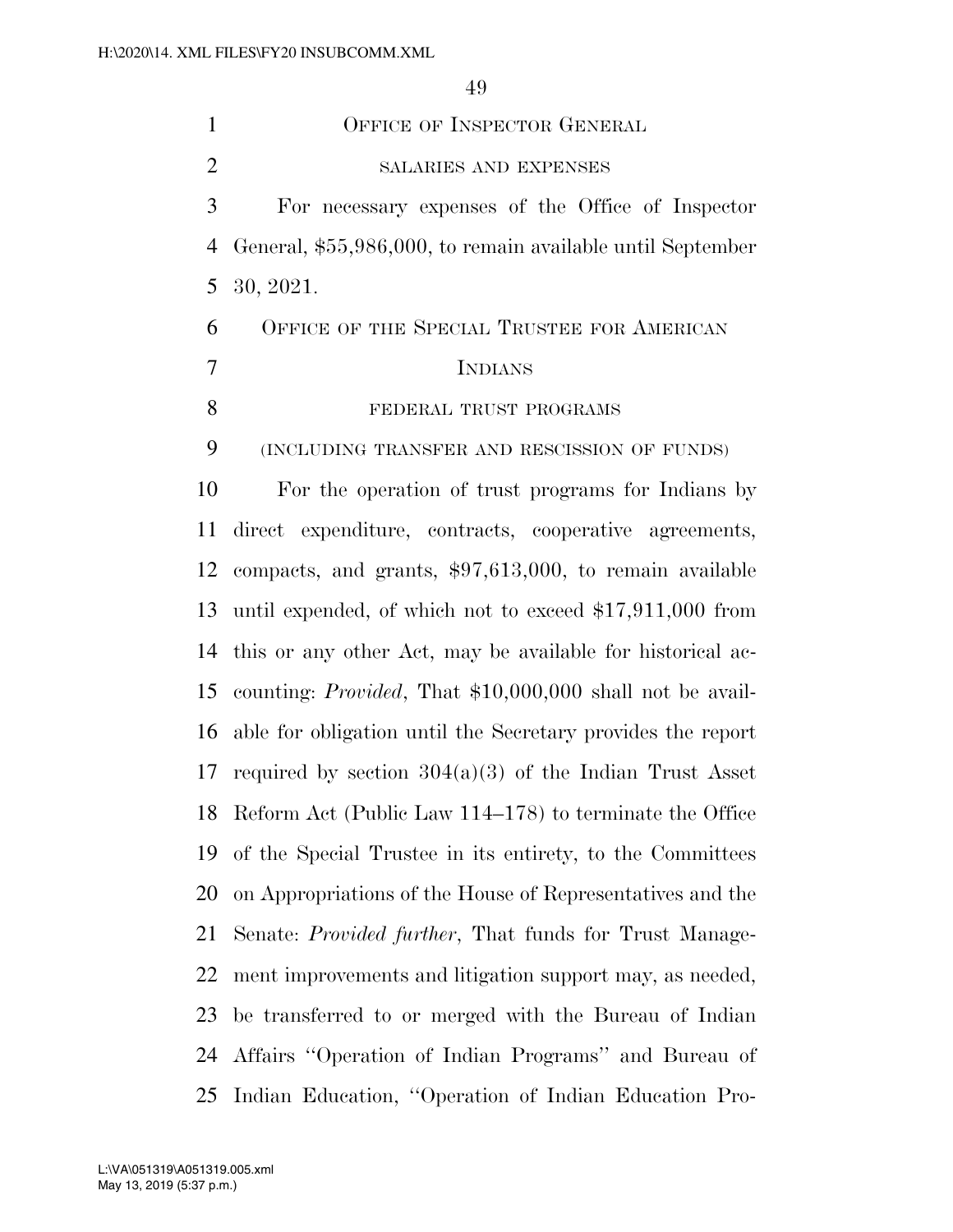grams'' account; the Office of the Solicitor, ''Salaries and Expenses'' account; and the Office of the Secretary, ''De- partmental Operations'' account: *Provided further*, That funds made available through contracts or grants obli- gated during fiscal year 2020, as authorized by the Indian Self-Determination Act of 1975 (25 U.S.C. 5301 et seq.), shall remain available until expended by the contractor or grantee: *Provided further*, That notwithstanding any other provision of law, the Secretary shall not be required to provide a quarterly statement of performance for any In- dian trust account that has not had activity for at least 15 months and has a balance of \$15 or less: *Provided fur- ther*, That the Secretary shall issue an annual account statement and maintain a record of any such accounts and shall permit the balance in each such account to be with- drawn upon the express written request of the account holder: *Provided further*, That not to exceed \$50,000 is available for the Secretary to make payments to correct administrative errors of either disbursements from or de- posits to Individual Indian Money or Tribal accounts after September 30, 2002: *Provided further*, That erroneous payments that are recovered shall be credited to and re- main available in this account for this purpose: *Provided further*, That the Secretary shall not be required to rec-oncile Special Deposit Accounts with a balance of less than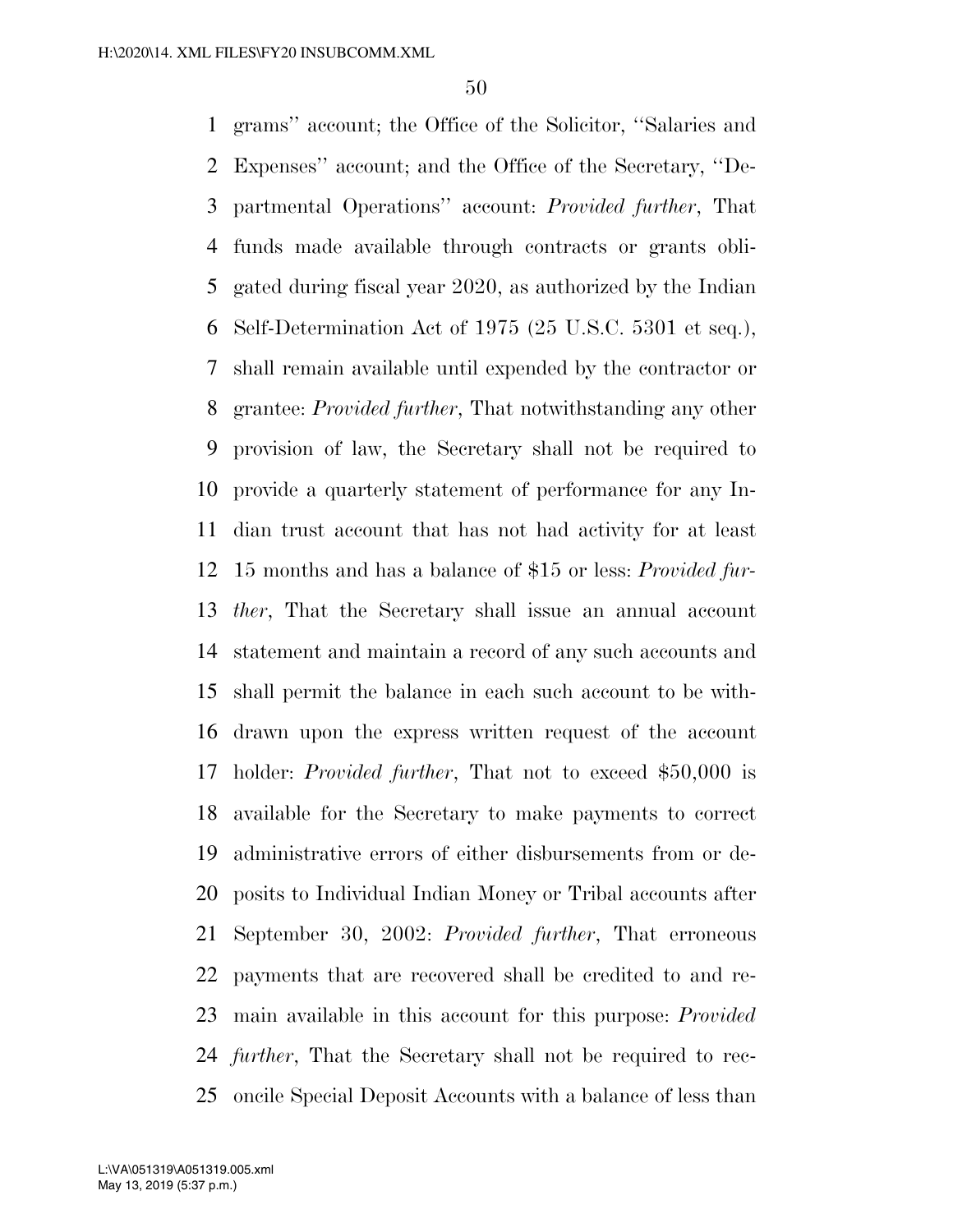\$500 unless the Office of the Special Trustee receives proof of ownership from a Special Deposit Accounts claim- ant: *Provided further*, That notwithstanding section 102 of the American Indian Trust Fund Management Reform Act of 1994 (Public Law 103–412) or any other provision of law, the Secretary may aggregate the trust accounts of individuals whose whereabouts are unknown for a con- tinuous period of at least five years and shall not be re- quired to generate periodic statements of performance for the individual accounts: *Provided further*, That with re- spect to the ninth proviso, the Secretary shall continue to maintain sufficient records to determine the balance of the individual accounts, including any accrued interest and in- come, and such funds shall remain available to the indi-vidual account holders.

 Of the unobligated balances from amounts made available for the Office of the Special Trustee for Amer- ican Indians, \$3,000,000 is permanently rescinded: *Pro- vided*, That no amounts may be rescinded from amounts that were designated by the Congress as an emergency re- quirement pursuant to the Concurrent Resolution on the Budget or the Balanced Budget and Emergency Deficit Control Act of 1985.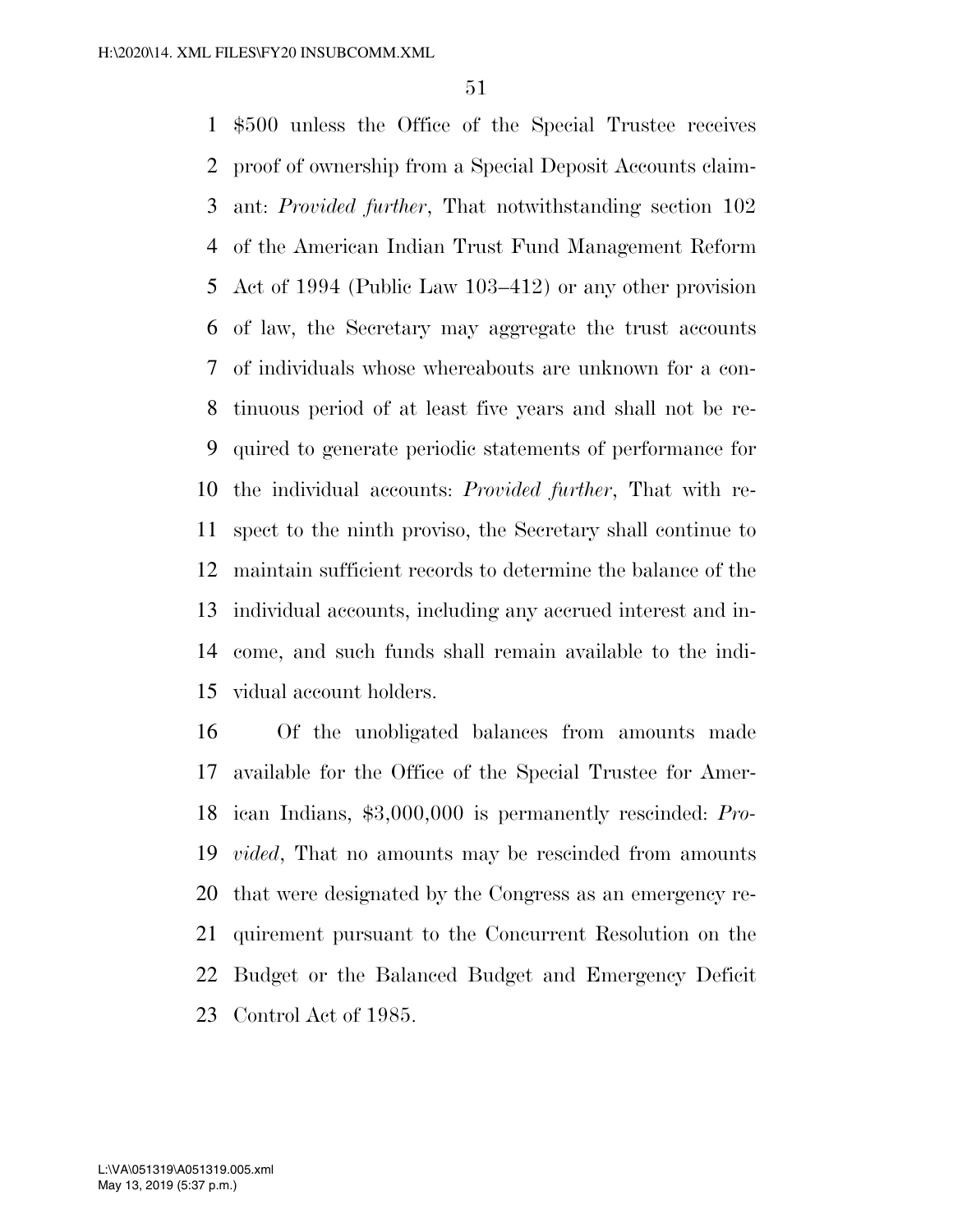| DEPARTMENT-WIDE PROGRAMS       |
|--------------------------------|
| WILDLAND FIRE MANAGEMENT       |
| (INCLUDING TRANSFERS OF FUNDS) |

 For necessary expenses for fire preparedness, fire suppression operations, fire science and research, emer- gency rehabilitation, fuels management activities, and rural fire assistance by the Department of the Interior, \$952,338,000, to remain available until expended, of which not to exceed \$18,427,000 shall be for the renova- tion or construction of fire facilities: *Provided*, That such funds are also available for repayment of advances to other appropriation accounts from which funds were pre- viously transferred for such purposes: *Provided further*, That of the funds provided \$194,000,000 is for fuels man- agement activities: *Provided further*, That of the funds provided \$20,470,000 is for burned area rehabilitation: *Provided further*, That persons hired pursuant to 43 U.S.C. 1469 may be furnished subsistence and lodging without cost from funds available from this appropriation: *Provided further*, That notwithstanding 42 U.S.C. 1856d, sums received by a bureau or office of the Department of the Interior for fire protection rendered pursuant to 42 U.S.C. 1856 et seq., protection of United States property, may be credited to the appropriation from which funds were expended to provide that protection, and are avail-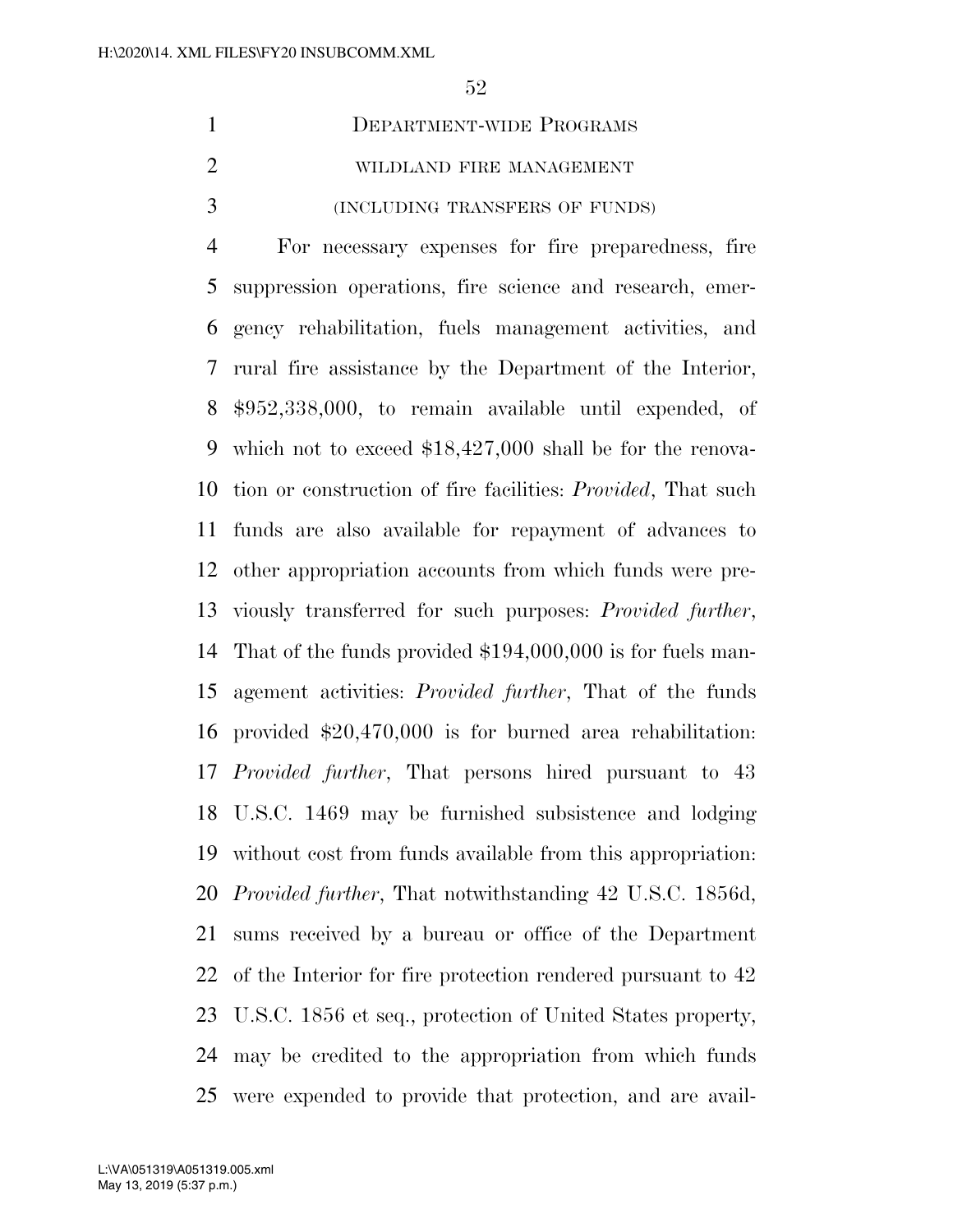able without fiscal year limitation: *Provided further*, That using the amounts designated under this title of this Act, the Secretary of the Interior may enter into procurement contracts, grants, or cooperative agreements, for fuels management activities, and for training and monitoring associated with such fuels management activities on Fed- eral land, or on adjacent non-Federal land for activities that benefit resources on Federal land: *Provided further*, That the costs of implementing any cooperative agreement between the Federal Government and any non-Federal en- tity may be shared, as mutually agreed on by the affected parties: *Provided further*, That notwithstanding require- ments of the Competition in Contracting Act, the Sec- retary, for purposes of fuels management activities, may obtain maximum practicable competition among: (1) local private, nonprofit, or cooperative entities; (2) Youth Con- servation Corps crews, Public Lands Corps (Public Law 109–154), or related partnerships with State, local, or nonprofit youth groups; (3) small or micro-businesses; or (4) other entities that will hire or train locally a significant percentage, defined as 50 percent or more, of the project workforce to complete such contracts: *Provided further*, That in implementing this section, the Secretary shall de- velop written guidance to field units to ensure account-ability and consistent application of the authorities pro-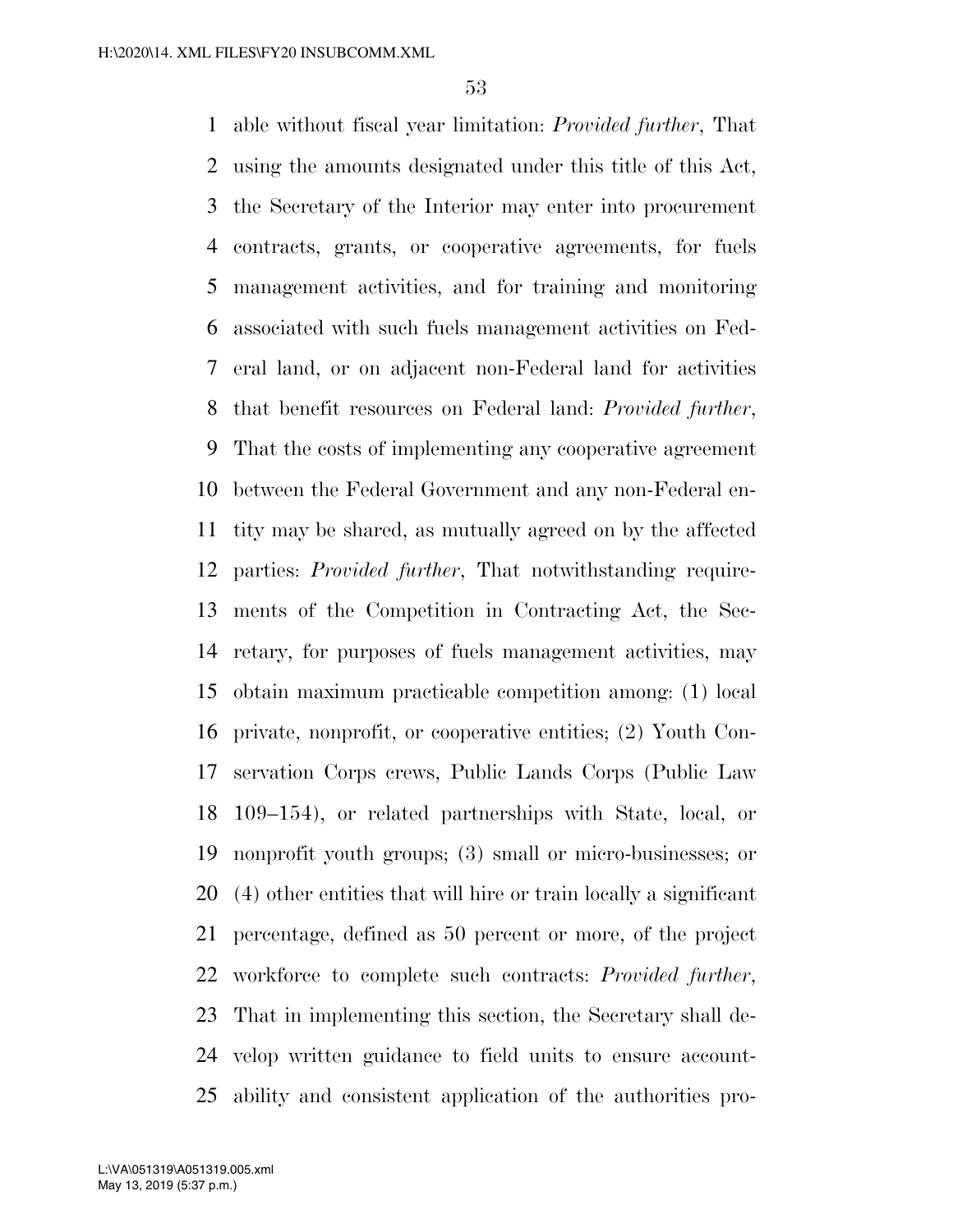vided herein: *Provided further*, That funds appropriated under this heading may be used to reimburse the United States Fish and Wildlife Service and the National Marine Fisheries Service for the costs of carrying out their re- sponsibilities under the Endangered Species Act of 1973 (16 U.S.C. 1531 et seq.) to consult and conference, as required by section 7 of such Act, in connection with wildland fire management activities: *Provided further*, That the Secretary of the Interior may use wildland fire appropriations to enter into leases of real property with local governments, at or below fair market value, to con- struct capitalized improvements for fire facilities on such leased properties, including but not limited to fire guard stations, retardant stations, and other initial attack and fire support facilities, and to make advance payments for any such lease or for construction activity associated with the lease: *Provided further*, That the Secretary of the Inte- rior and the Secretary of Agriculture may authorize the transfer of funds appropriated for wildland fire manage- ment, in an aggregate amount not to exceed \$50,000,000, between the Departments when such transfers would fa- cilitate and expedite wildland fire management programs and projects: *Provided further*, That funds provided for wildfire suppression shall be available for support of Fed-eral emergency response actions: *Provided further*, That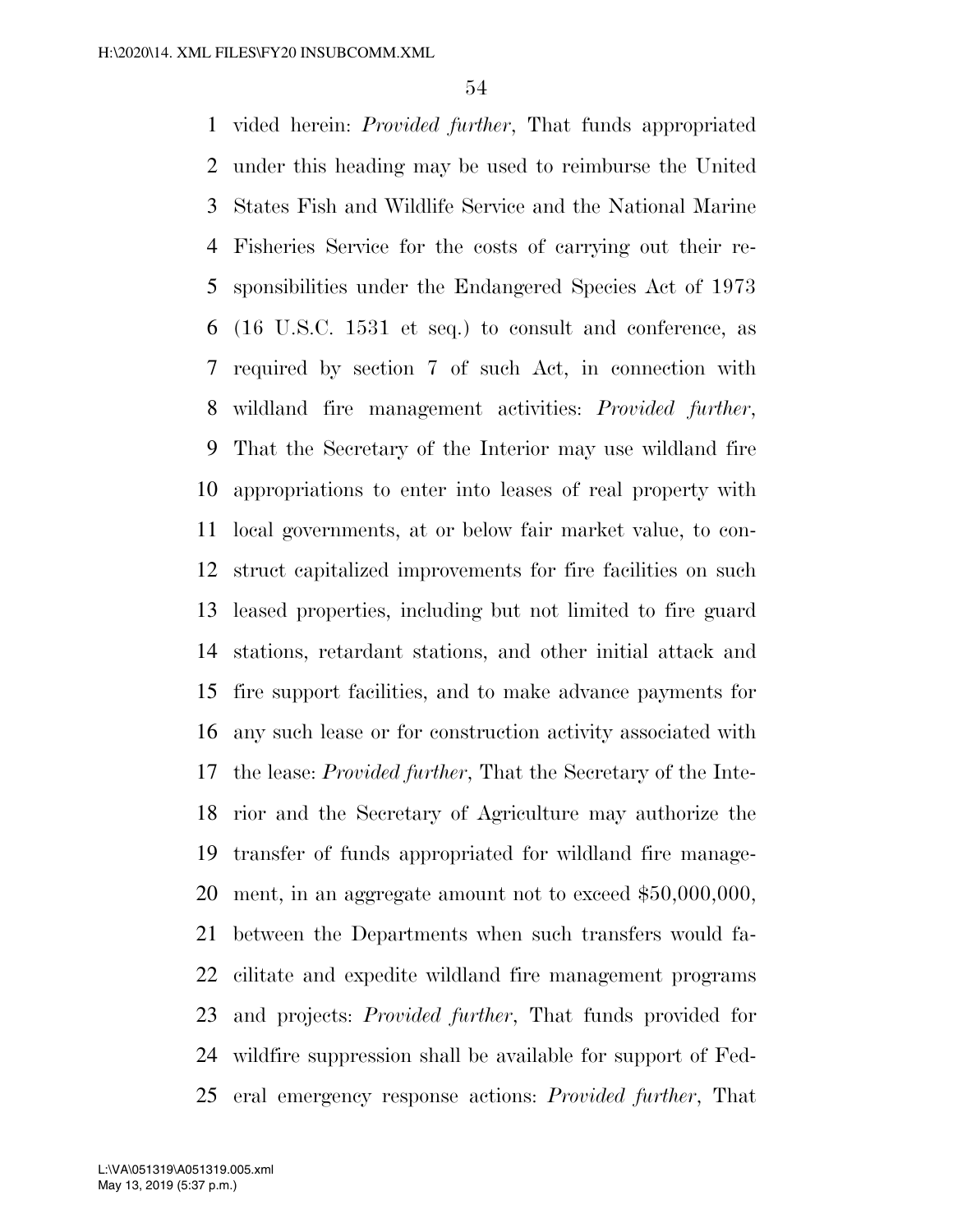funds appropriated under this heading shall be available for assistance to or through the Department of State in connection with forest and rangeland research, technical information, and assistance in foreign countries, and, with the concurrence of the Secretary of State, shall be avail- able to support forestry, wildland fire management, and related natural resource activities outside the United States and its territories and possessions, including tech- nical assistance, education and training, and cooperation with United States and international organizations. *Pro- vided further*, That of the funds provided under this head- ing, \$383,657,000 is provided to meet the terms of section  $251(b)(2)(F)(ii)(I)$  of the Balanced Budget and Emer-gency Deficit Control Act of 1985, as amended.

 In addition to the amounts provided under this head- ing for wildfire suppression operations, \$300,000,000, to remain available until expended, is additional new budget 18 authority as specified for purposes of section  $251(b)(2)(F)$  of the Balanced Budget and Emergency Deficit Control Act of 1985, as amended: *Provided*, That the Secretary of the Interior may transfer such amounts to the Depart-ment of Agriculture for wildfire suppression operations.

# CENTRAL HAZARDOUS MATERIALS FUND

 For necessary expenses of the Department of the In-terior and any of its component offices and bureaus for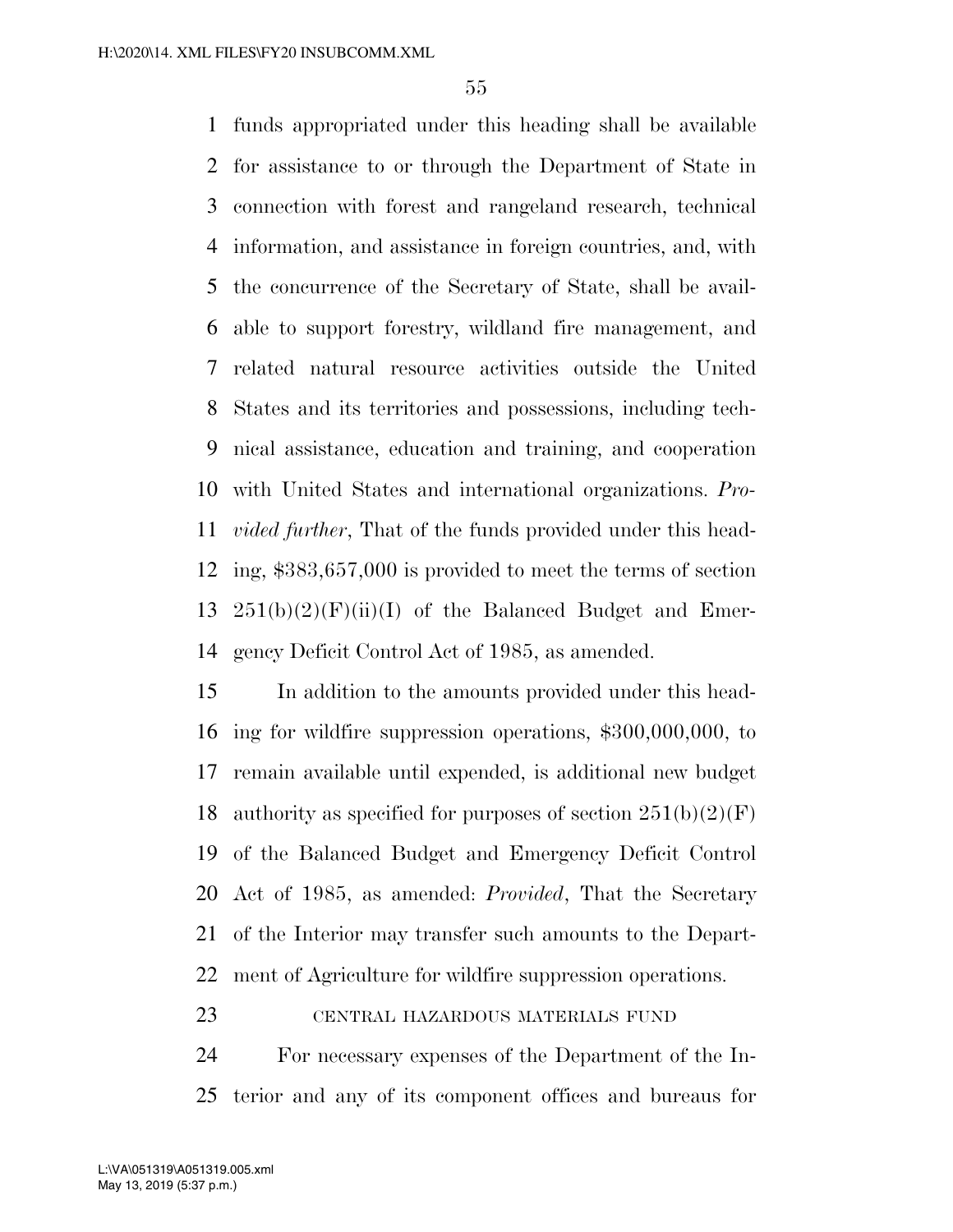the response action, including associated activities, per- formed pursuant to the Comprehensive Environmental Re- sponse, Compensation, and Liability Act (42 U.S.C. 9601 et seq.), \$13,010,000, to remain available until expended, of which \$3,000,000, notwithstanding any other provision of law, shall be for analysis and initiation of radium decon- tamination and remediation at any land-grant university that may have been subject to such contamination as a result of actions of the former United States Bureau of Mines. NATURAL RESOURCE DAMAGE ASSESSMENT AND RESTORATION NATURAL RESOURCE DAMAGE ASSESSMENT FUND To conduct natural resource damage assessment, res- toration activities, and onshore oil spill preparedness by the Department of the Interior necessary to carry out the provisions of the Comprehensive Environmental Response, Compensation, and Liability Act (42 U.S.C. 9601 et seq.), the Federal Water Pollution Control Act (33 U.S.C. 1251 et seq.), the Oil Pollution Act of 1990 (33 U.S.C. 2701 et seq.), and 54 U.S.C. 100721 et seq., \$7,767,000, to remain available until expended. WORKING CAPITAL FUND

 For the operation and maintenance of a departmental financial and business management system, information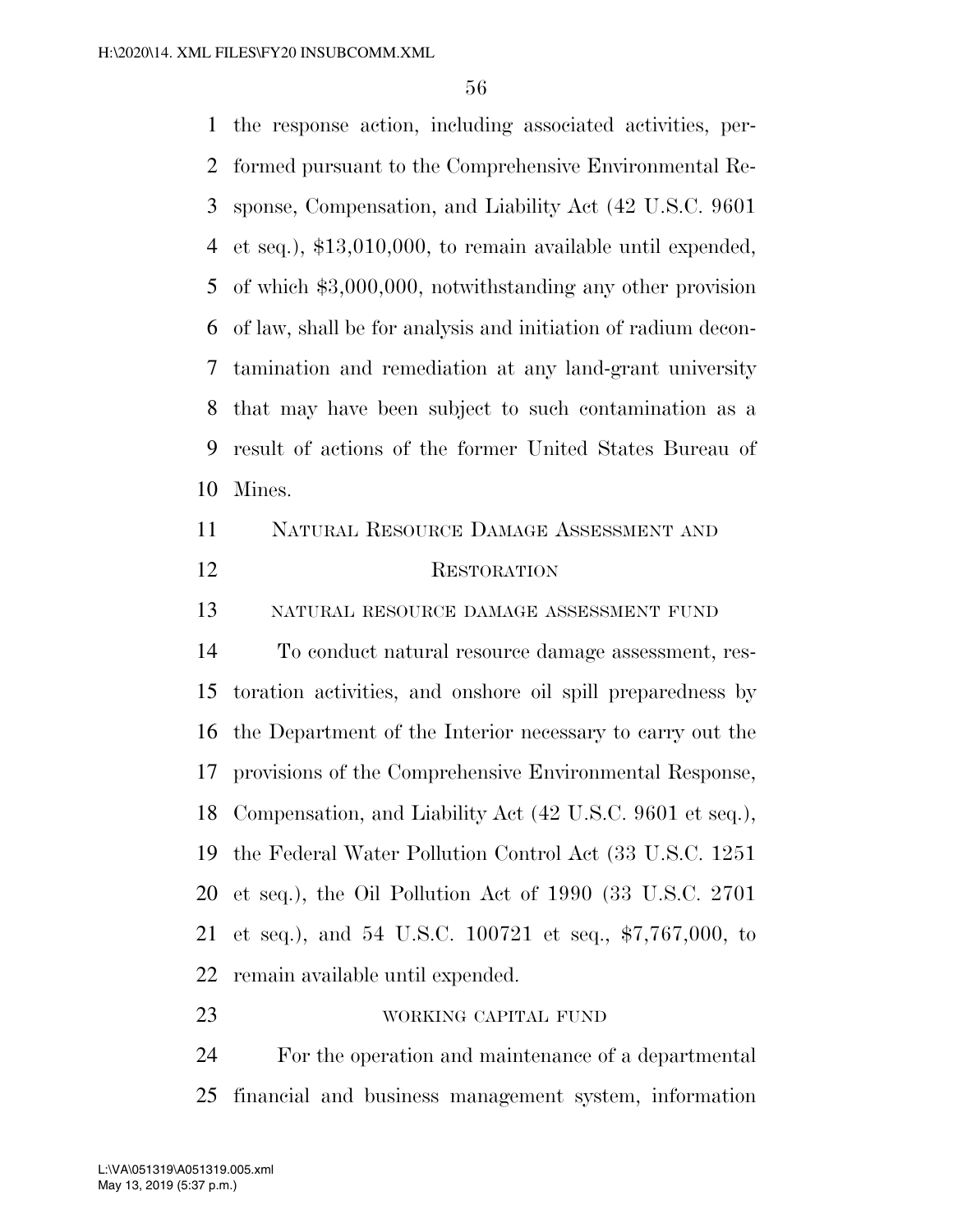technology improvements of general benefit to the Depart- ment, cybersecurity, and the consolidation of facilities and operations throughout the Department, \$69,284,000, to remain available until expended: *Provided*, That none of the funds appropriated in this Act or any other Act may be used to establish reserves in the Working Capital Fund account other than for accrued annual leave and deprecia- tion of equipment without prior approval of the Commit- tees on Appropriations of the House of Representatives and the Senate: *Provided further*, That the Secretary may assess reasonable charges to State, local and tribal govern- ment employees for training services provided by the Na- tional Indian Program Training Center, other than train- ing related to Public Law 93–638: *Provided further*, That the Secretary may lease or otherwise provide space and related facilities, equipment or professional services of the National Indian Program Training Center to State, local and tribal government employees or persons or organiza- tions engaged in cultural, educational, or recreational ac- tivities (as defined in section 3306(a) of title 40, United States Code) at the prevailing rate for similar space, facili- ties, equipment, or services in the vicinity of the National Indian Program Training Center: *Provided further*, That all funds received pursuant to the two preceding provisos shall be credited to this account, shall be available until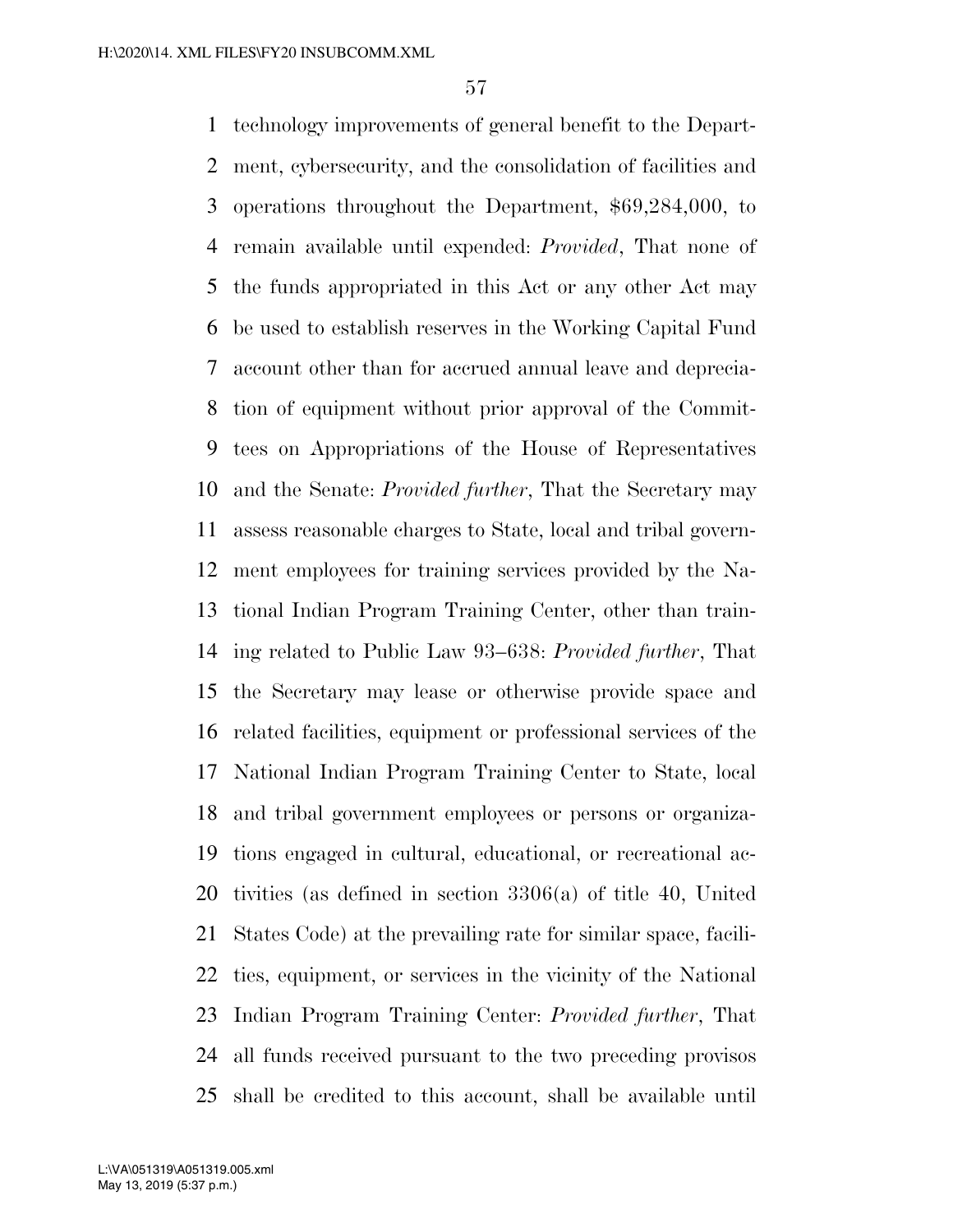expended, and shall be used by the Secretary for necessary expenses of the National Indian Program Training Center: *Provided further*, That the Secretary may enter into grants and cooperative agreements to support the Office of Nat- ural Resource Revenue's collection and disbursement of royalties, fees, and other mineral revenue proceeds, as au-thorized by law.

**ADMINISTRATIVE PROVISION** 

 There is hereby authorized for acquisition from avail- able resources within the Working Capital Fund, aircraft which may be obtained by donation, purchase or through available excess surplus property: *Provided*, That existing aircraft being replaced may be sold, with proceeds derived or trade-in value used to offset the purchase price for the replacement aircraft.

OFFICE OF NATURAL RESOURCES REVENUE

 For necessary expenses for management of the collec- tion and disbursement of royalties, fees, and other mineral revenue proceeds, and for grants and cooperative agree- ments, as authorized by law, \$147,330,000, to remain available until September 30, 2021; of which \$50,651,000 shall remain available until expended for the purpose of mineral revenue management activities: *Provided*, That notwithstanding any other provision of law, \$15,000 shall be available for refunds of overpayments in connection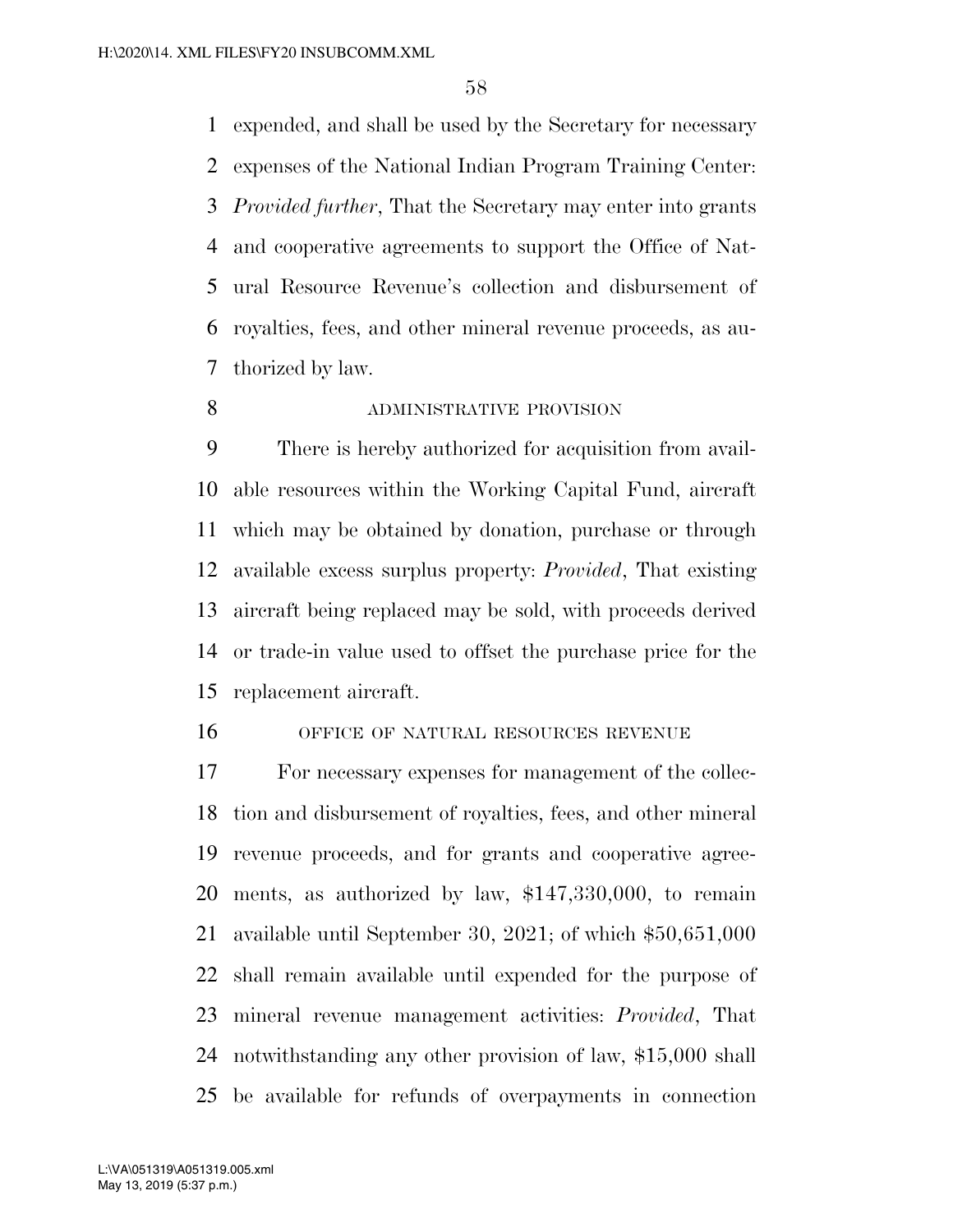with certain Indian leases in which the Secretary con- curred with the claimed refund due, to pay amounts owed to Indian allottees or tribes, or to correct prior unrecover-able erroneous payments.

# GENERAL PROVISIONS, DEPARTMENT OF THE INTERIOR (INCLUDING TRANSFERS OF FUNDS)

EMERGENCY TRANSFER AUTHORITY—INTRA-BUREAU

 SEC. 101. Appropriations made in this title shall be available for expenditure or transfer (within each bureau or office), with the approval of the Secretary, for the emer- gency reconstruction, replacement, or repair of aircraft, buildings, utilities, or other facilities or equipment dam- aged or destroyed by fire, flood, storm, or other unavoid- able causes: *Provided*, That no funds shall be made avail- able under this authority until funds specifically made available to the Department of the Interior for emer- gencies shall have been exhausted: *Provided further*, That all funds used pursuant to this section must be replenished by a supplemental appropriation, which must be requested as promptly as possible.

 EMERGENCY TRANSFER AUTHORITY—DEPARTMENT-WIDE SEC. 102. The Secretary may authorize the expendi-

 ture or transfer of any no year appropriation in this title, in addition to the amounts included in the budget pro-grams of the several agencies, for emergency actions re-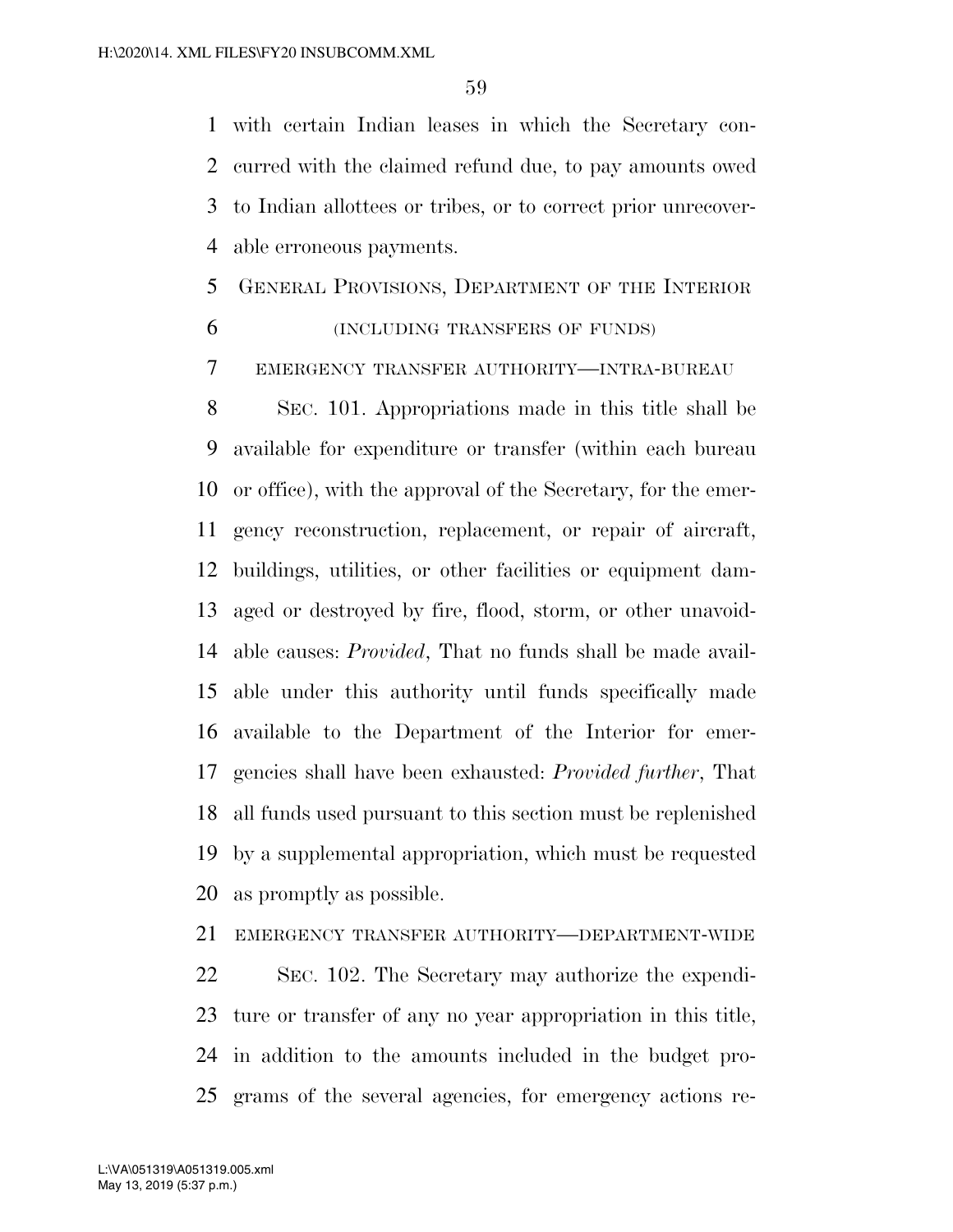lated to potential or actual earthquakes, floods, volcanoes, storms, or other unavoidable causes; for contingency plan- ning subsequent to actual oil spills; for response and nat- ural resource damage assessment activities related to ac- tual oil spills or releases of hazardous substances into the environment; for the prevention, suppression, and control of actual or potential grasshopper and Mormon cricket outbreaks on lands under the jurisdiction of the Secretary, pursuant to the authority in section 417(b) of Public Law 106–224 (7 U.S.C. 7717(b)); for emergency reclamation projects under section 410 of Public Law 95–87; and shall transfer, from any no year funds available to the Office of Surface Mining Reclamation and Enforcement, such funds as may be necessary to permit assumption of regu- latory authority in the event a primacy State is not car- rying out the regulatory provisions of the Surface Mining Act: *Provided*, That appropriations made in this title for wildland fire operations shall be available for the payment of obligations incurred during the preceding fiscal year, and for reimbursement to other Federal agencies for de- struction of vehicles, aircraft, or other equipment in con- nection with their use for wildland fire operations, with such reimbursement to be credited to appropriations cur- rently available at the time of receipt thereof: *Provided further*, That all funds used pursuant to this section must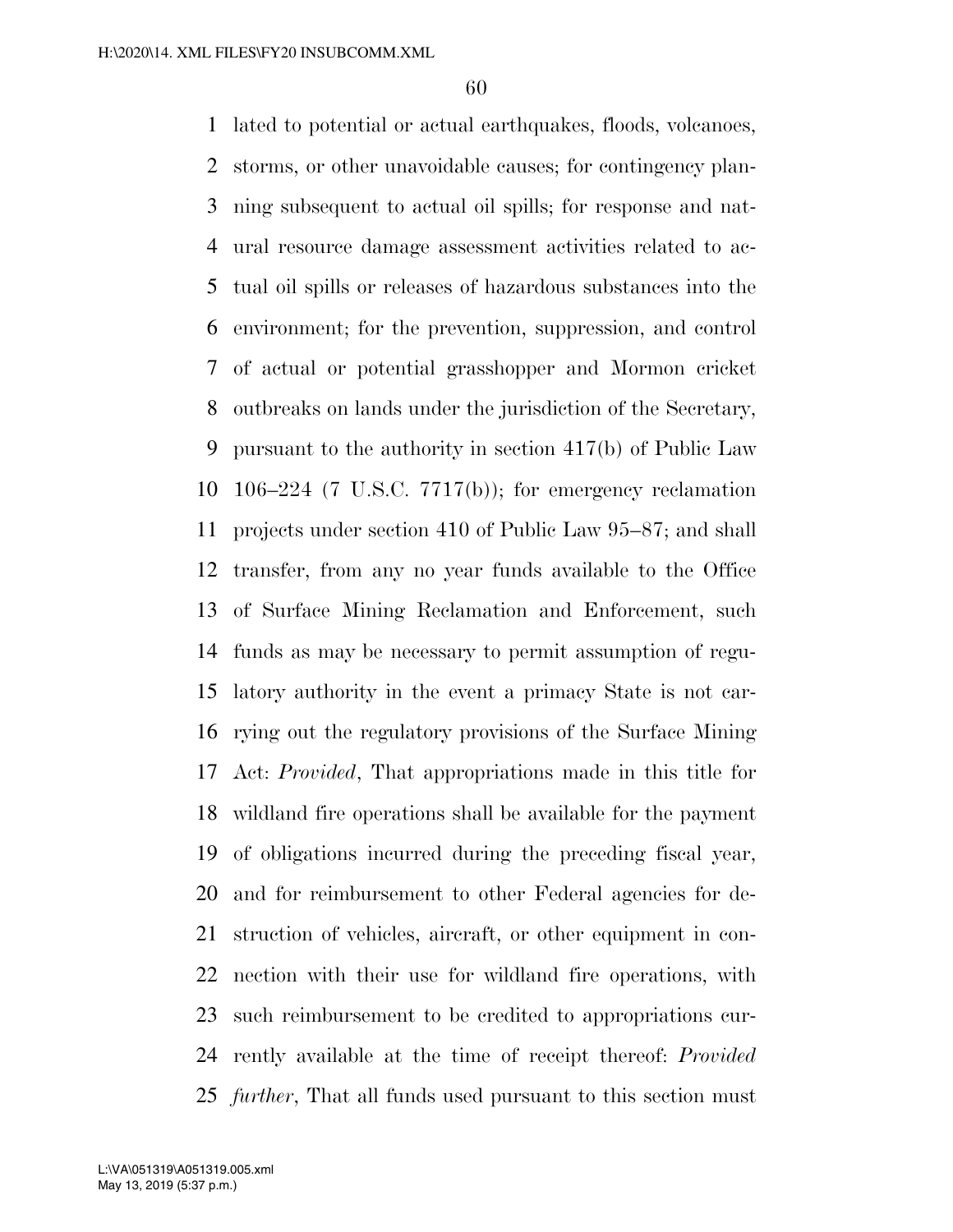be replenished by a supplemental appropriation, which must be requested as promptly as possible: *Provided fur- ther*, That such replenishment funds shall be used to reim- burse, on a pro rata basis, accounts from which emergency funds were transferred.

AUTHORIZED USE OF FUNDS

 SEC. 103. Appropriations made to the Department of the Interior in this title shall be available for services as authorized by section 3109 of title 5, United States Code, when authorized by the Secretary, in total amount not to exceed \$500,000; purchase and replacement of motor vehicles, including specially equipped law enforce- ment vehicles; hire, maintenance, and operation of air- craft; hire of passenger motor vehicles; purchase of re- prints; payment for telephone service in private residences in the field, when authorized under regulations approved by the Secretary; and the payment of dues, when author- ized by the Secretary, for library membership in societies or associations which issue publications to members only or at a price to members lower than to subscribers who are not members.

- AUTHORIZED USE OF FUNDS, INDIAN TRUST
- 23 MANAGEMENT

SEC. 104. Appropriations made in this Act under the

headings Bureau of Indian Affairs and Bureau of Indian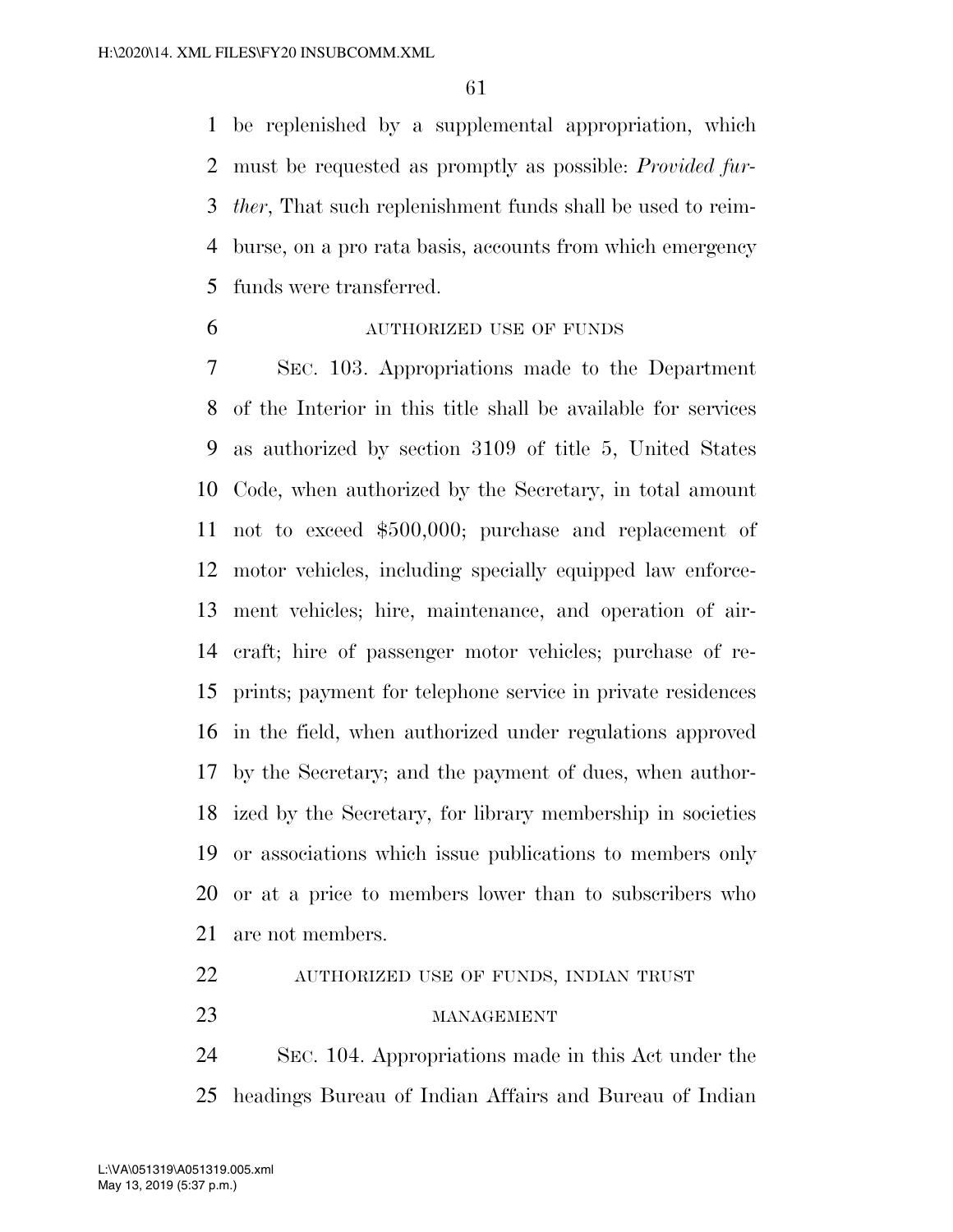Education, and Office of the Special Trustee for American Indians and any unobligated balances from prior appro- priations Acts made under the same headings shall be available for expenditure or transfer for Indian trust man- agement and reform activities. Total funding for historical accounting activities shall not exceed amounts specifically designated in this Act for such purpose. The Secretary shall notify the House and Senate Committees on Appro- priations within 60 days of the expenditure or transfer of any funds under this section, including the amount ex-pended or transferred and how the funds will be used.

 REDISTRIBUTION OF FUNDS, BUREAU OF INDIAN AFFAIRS

 SEC. 105. Notwithstanding any other provision of law, the Secretary of the Interior is authorized to redis- tribute any Tribal Priority Allocation funds, including tribal base funds, to alleviate tribal funding inequities by transferring funds to address identified, unmet needs, dual enrollment, overlapping service areas or inaccurate distribution methodologies. No tribe shall receive a reduc- tion in Tribal Priority Allocation funds of more than 10 percent in fiscal year 2020. Under circumstances of dual enrollment, overlapping service areas or inaccurate dis- tribution methodologies, the 10 percent limitation does not apply.

May 13, 2019 (5:37 p.m.) L:\VA\051319\A051319.005.xml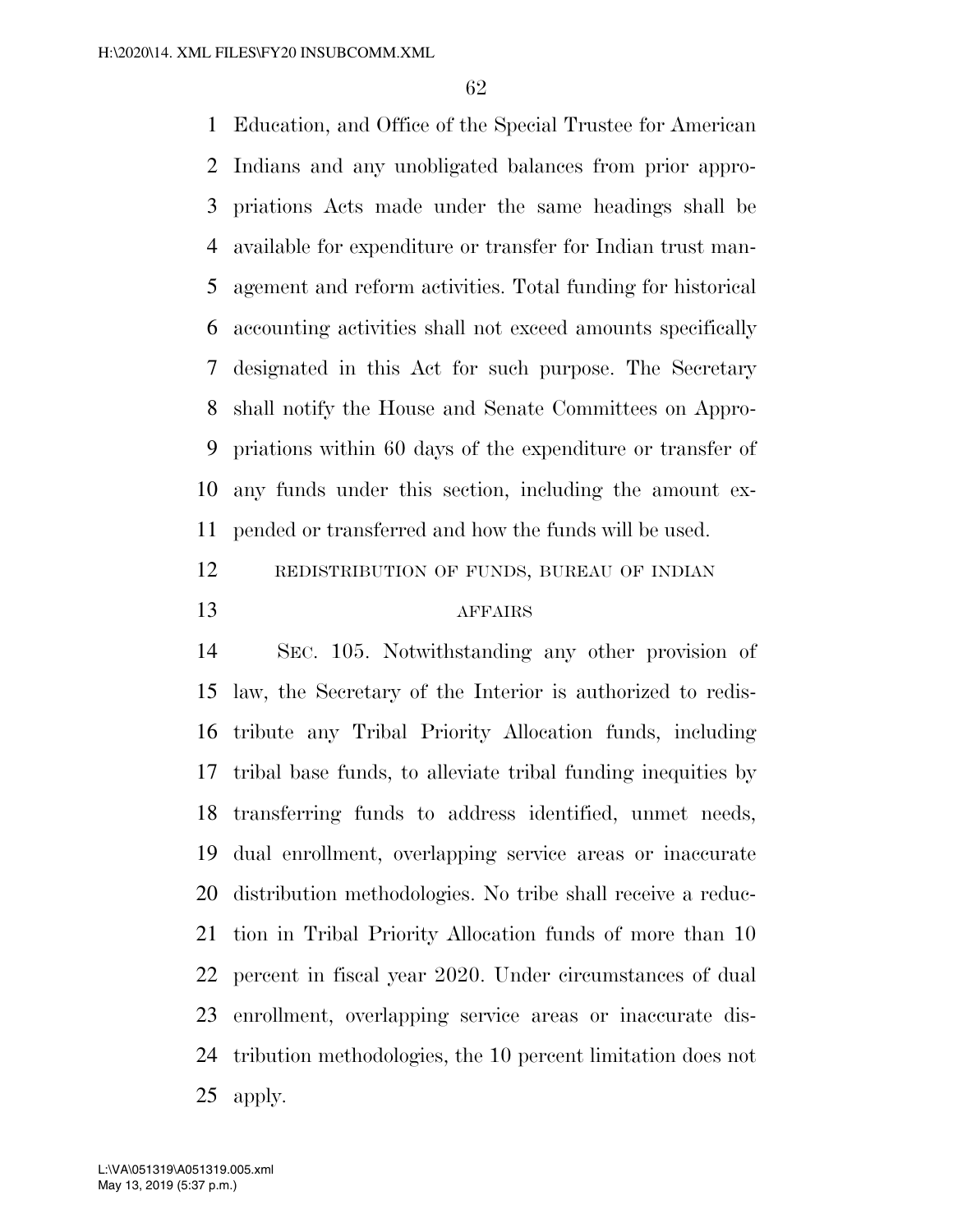# ELLIS, GOVERNORS, AND LIBERTY ISLANDS

 SEC. 106. Notwithstanding any other provision of law, the Secretary of the Interior is authorized to acquire lands, waters, or interests therein including the use of all or part of any pier, dock, or landing within the State of New York and the State of New Jersey, for the purpose of operating and maintaining facilities in the support of transportation and accommodation of visitors to Ellis, Governors, and Liberty Islands, and of other program and administrative activities, by donation or with appropriated funds, including franchise fees (and other monetary con- sideration), or by exchange; and the Secretary is author- ized to negotiate and enter into leases, subleases, conces- sion contracts or other agreements for the use of such fa- cilities on such terms and conditions as the Secretary may determine reasonable.

# OUTER CONTINENTAL SHELF INSPECTION FEES

 SEC. 107. (a) In fiscal year 2020, the Secretary shall collect a nonrefundable inspection fee, which shall be de- posited in the ''Offshore Safety and Environmental En- forcement'' account, from the designated operator for fa-cilities subject to inspection under 43 U.S.C. 1348(c).

 (b) Annual fees shall be collected for facilities that are above the waterline, excluding drilling rigs, and are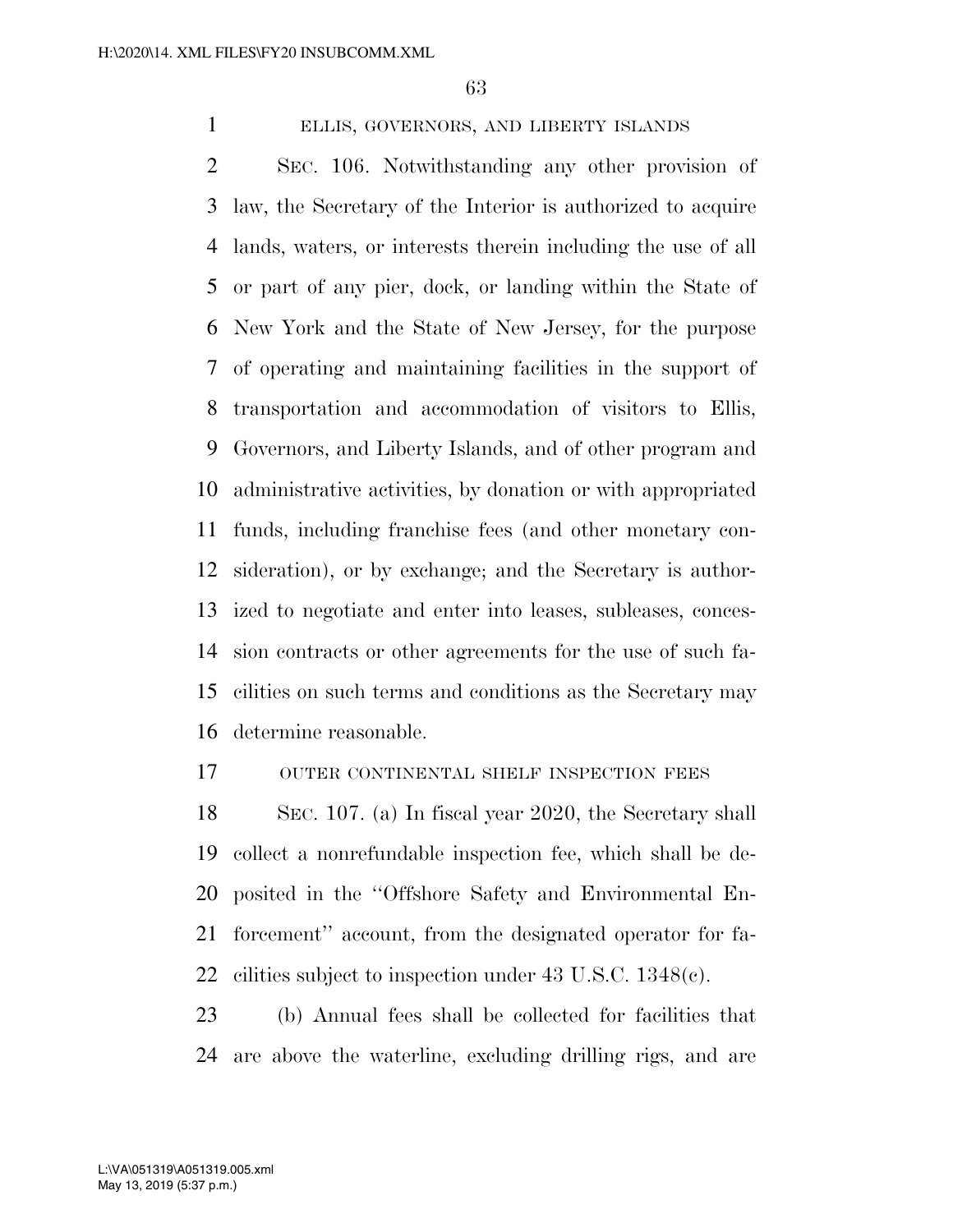in place at the start of the fiscal year. Fees for fiscal year 2020 shall be:

 (1) \$11,500 for facilities with no wells, but with processing equipment or gathering lines;

 (2) \$18,500 for facilities with 1 to 10 wells, with any combination of active or inactive wells; and (3) \$34,500 for facilities with more than 10 wells, with any combination of active or inactive wells.

 (c) Fees for drilling rigs shall be assessed for all in- spections completed in fiscal year 2020. Fees for fiscal year 2020 shall be:

 (1) \$33,500 per inspection for rigs operating in water depths of 500 feet or more; and

 (2) \$18,500 per inspection for rigs operating in water depths of less than 500 feet.

 (d) Fees for inspection of well operations conducted via non-rig units as outlined in title 30 CFR 250 subparts D, E, F, and Q shall be assessed for all inspections com- pleted in fiscal year 2020. Fees for fiscal year 2020 shall be:

 (1) \$13,260 per inspection for non-rig units op-erating in water depths of 2,500 feet or more;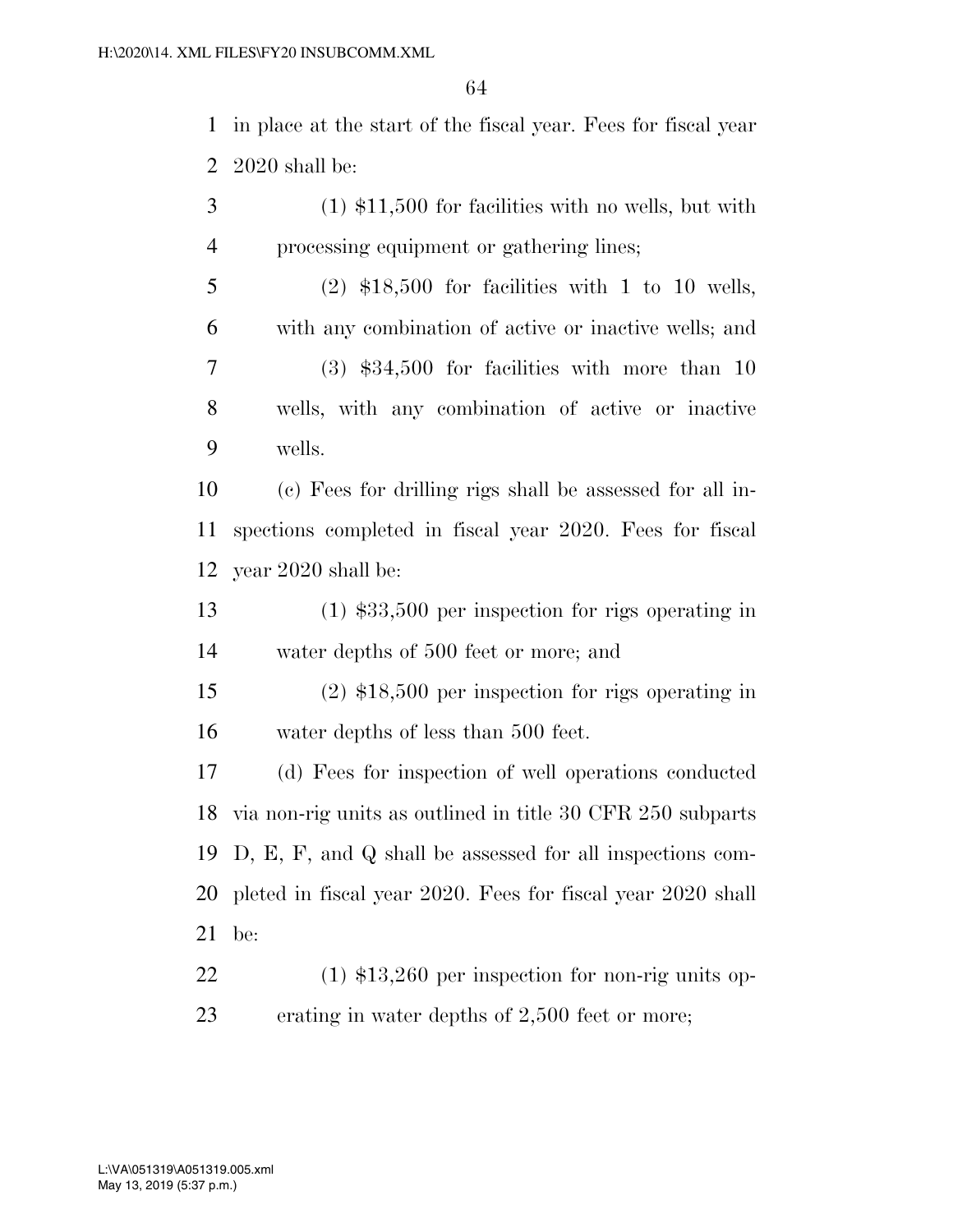(2) \$11,530 per inspection for non-rig units op- erating in water depths between 500 and 2,499 feet; and

 (3) \$4,470 per inspection for non-rig units op-erating in water depths of less than 500 feet.

 (e) The Secretary shall bill designated operators under subsection (b) quarterly, with payment required within 30 days of billing. The Secretary shall bill des- ignated operators under subsections (c) and (d) within 30 days of the end of the month in which the inspection oc- curred, with payment required within 30 days of billing. 12 DISCLOSURE OF WAIVERS

 SEC. 108. (a) Subject to subsection (b), in any case in which the Bureau of Safety and Environmental En- forcement or the Bureau of Ocean Energy Management issues any waiver, departure, variance, or any other alter- native compliance authorization from any law, rule, regu- lation, or other directive, the head of such bureau shall post a copy of such waiver, departure, variance, or other alternative compliance authorization on such bureau's publically available website not more than 3 business days after such issuance.

 (b) The head of each bureau may redact confidential business information.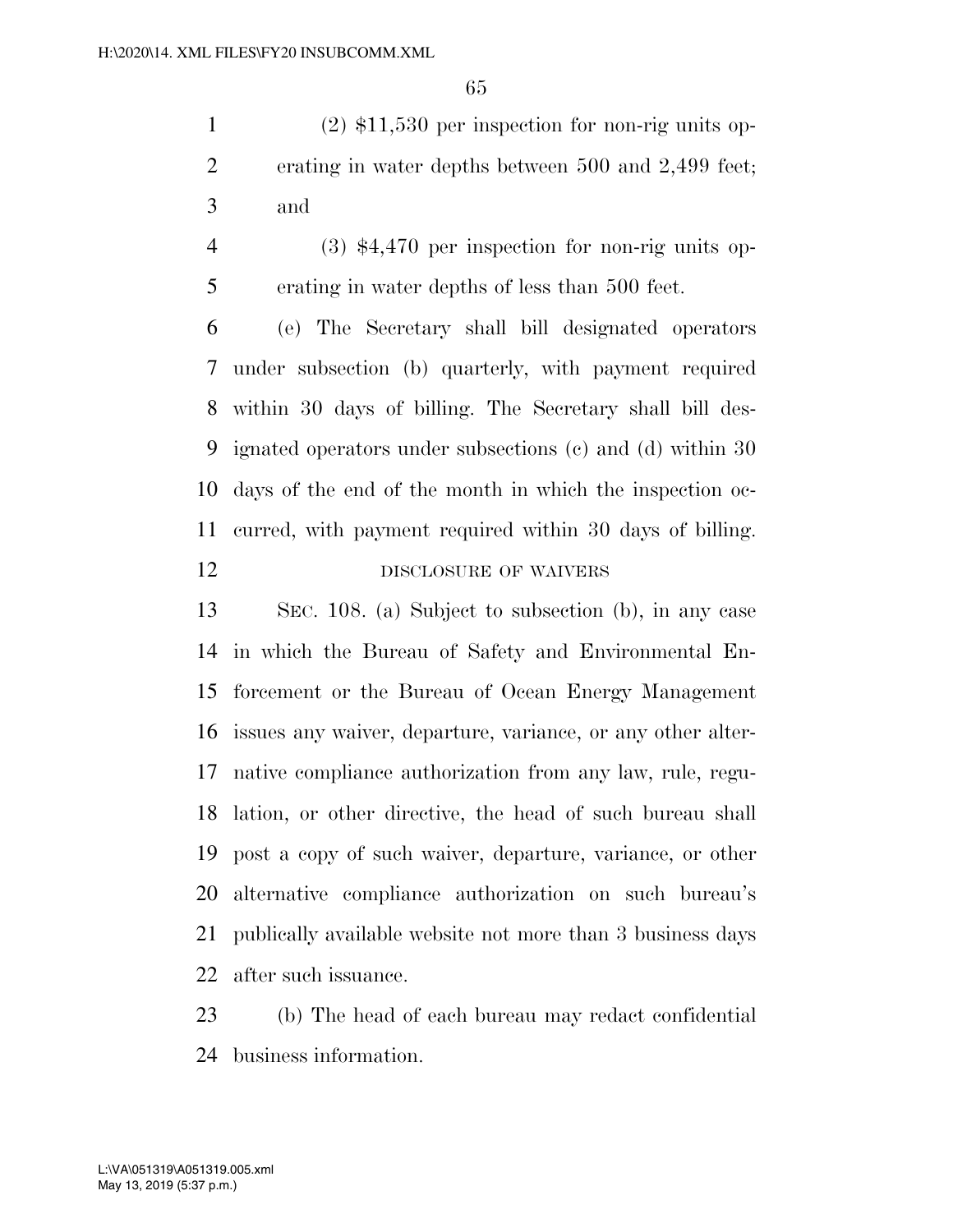CONTRACTS AND AGREEMENTS FOR WILD HORSE AND

# 2 BURRO HOLDING FACILITIES

 SEC. 109. Notwithstanding any other provision of this Act, the Secretary of the Interior may enter into multiyear cooperative agreements with nonprofit organiza- tions and other appropriate entities, and may enter into multiyear contracts in accordance with the provisions of section 3903 of title 41, United States Code (except that the 5-year term restriction in subsection (a) shall not apply), for the long-term care and maintenance of excess wild free roaming horses and burros by such organizations or entities on private land. Such cooperative agreements and contracts may not exceed 10 years, subject to renewal at the discretion of the Secretary.

#### 15 MASS MARKING OF SALMONIDS

 SEC. 110. The United States Fish and Wildlife Serv- ice shall, in carrying out its responsibilities to protect threatened and endangered species of salmon, implement a system of mass marking of salmonid stocks, intended for harvest, that are released from federally operated or federally financed hatcheries including but not limited to fish releases of coho, chinook, and steelhead species. Marked fish must have a visible mark that can be readily identified by commercial and recreational fishers.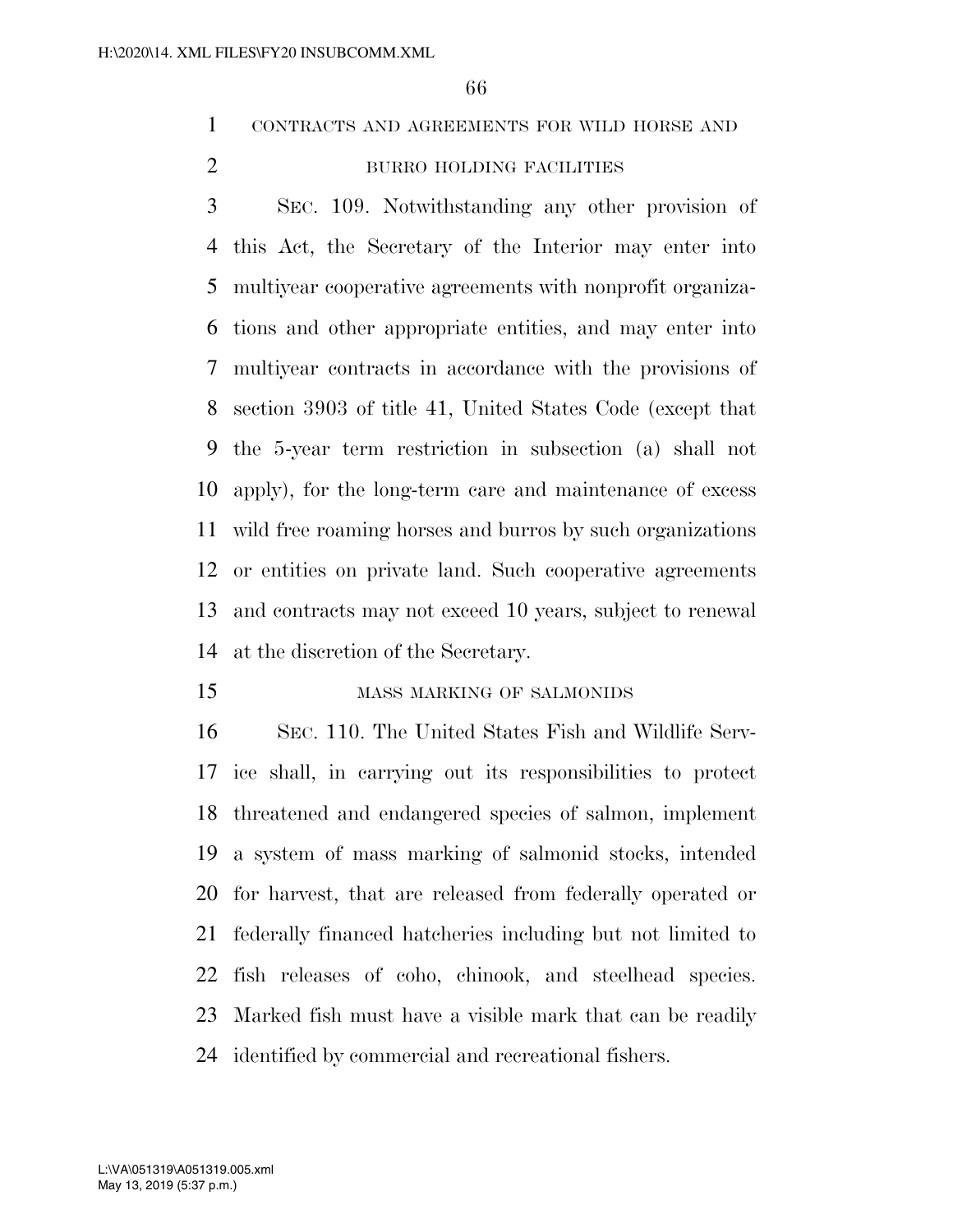# CONTRACTS AND AGREEMENTS WITH INDIAN AFFAIRS

 SEC. 111. Notwithstanding any other provision of law, during fiscal year 2020, in carrying out work involv- ing cooperation with State, local, and tribal governments or any political subdivision thereof, Indian Affairs may record obligations against accounts receivable from any such entities, except that total obligations at the end of the fiscal year shall not exceed total budgetary resources available at the end of the fiscal year.

# **HUMANE TRANSFER OF EXCESS ANIMALS**

 SEC. 112. Notwithstanding any other provision of law, the Secretary of the Interior may transfer excess wild horses or burros that have been removed from the public lands to other Federal, State, and local government agen- cies for use as work animals: *Provided*, That the Secretary may make any such transfer immediately upon request of such Federal, State, or local government agency: *Provided further*, That any excess animal transferred under this provision shall lose its status as a wild free-roaming horse or burro as defined in the Wild Free-Roaming Horses and Burros Act: *Provided further*, That any Federal, State, or local government agency receiving excess wild horses or burros as authorized in this section shall not: destroy the horses or burros in a way that results in their destruction into commercial products; sell or otherwise transfer the

May 13, 2019 (5:37 p.m.) L:\VA\051319\A051319.005.xml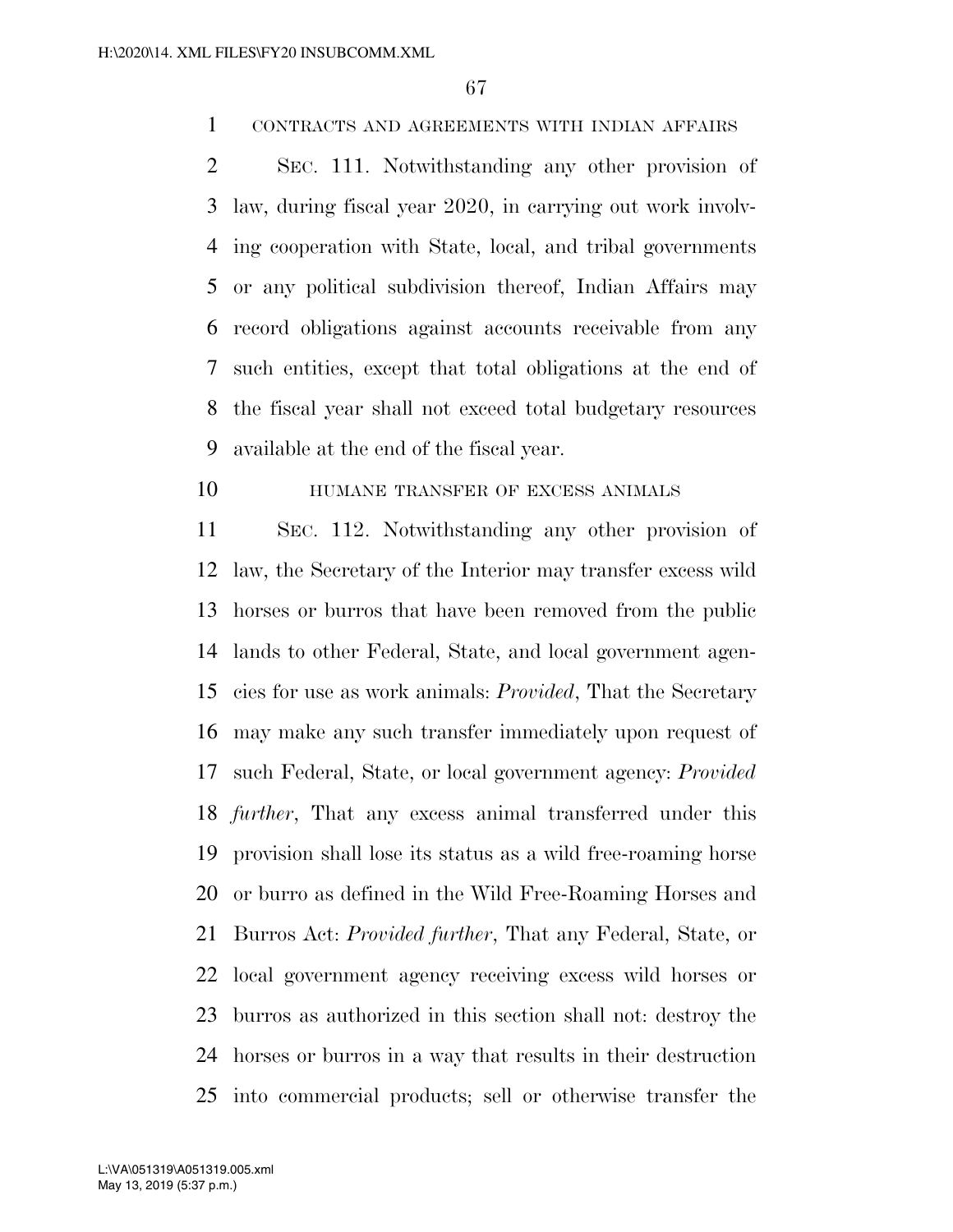horses or burros in a way that results in their destruction for processing into commercial products; or euthanize the horses or burros except upon the recommendation of a li- censed veterinarian, in cases of severe injury, illness, or advanced age.

# DEPARTMENT OF THE INTERIOR EXPERIENCED SERVICES PROGRAM

 SEC. 113. (a) Notwithstanding any other provision of law relating to Federal grants and cooperative agree- ments, the Secretary of the Interior is authorized to make grants to, or enter into cooperative agreements with, pri- vate nonprofit organizations designated by the Secretary of Labor under title V of the Older Americans Act of 1965 to utilize the talents of older Americans in programs au- thorized by other provisions of law administered by the Secretary and consistent with such provisions of law.

 (b) Prior to awarding any grant or agreement under subsection (a), the Secretary shall ensure that the agree-ment would not—

 (1) result in the displacement of individuals currently employed by the Department, including partial displacement through reduction of non-over-23 time hours, wages, or employment benefits;

 (2) result in the use of an individual under the Department of the Interior Experienced Services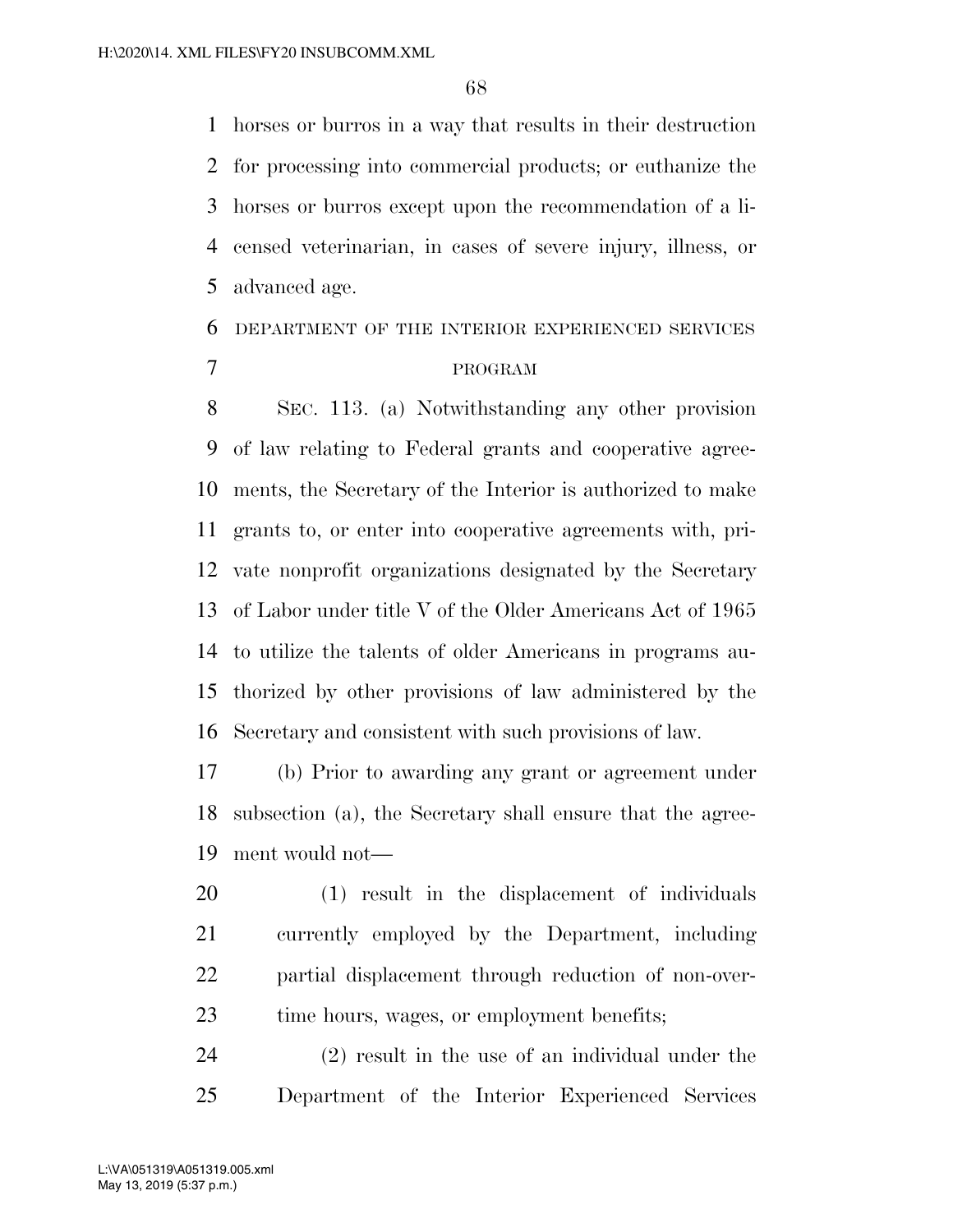Program for a job or function in a case in which a Federal employee is in a layoff status from the same or substantially equivalent job within the Depart-ment; or

(3) affect existing contracts for services.

PAYMENTS IN LIEU OF TAXES (PILT)

 SEC. 114. Section 6906 of title 31, United States Code, is amended by striking ''fiscal year 2019'' and in-serting ''fiscal year 2020''.

10 REPUBLIC OF THE MARSHALL ISLANDS

 SEC. 115. As authorized in section 111(d) of the Compact of Free Association Act of 1985 (Public Law 99– 239; 99 Stat. 1799; 48 U.S.C. 1911) and section 108(b) of the Compact of Free Association Amendments Act of 2003 (Public Law 108–188; 117 Stat. 2755; 48 U.S.C. 1921g), \$5,000,000 is hereby appropriated to the Sec- retary of the Interior, to remain available until expended by the Secretary, for the Republic of the Marshall Islands to deposit in the Compact Trust Fund of the Republic of the Marshall Islands as compensation for adverse financial and economic impacts resulting from the effect of title IV of the Compact of Free Association Act of 1985 (Public Law 99–239; 99 Stat. 1799; 48 U.S.C. 1911) upon title II of the Compact.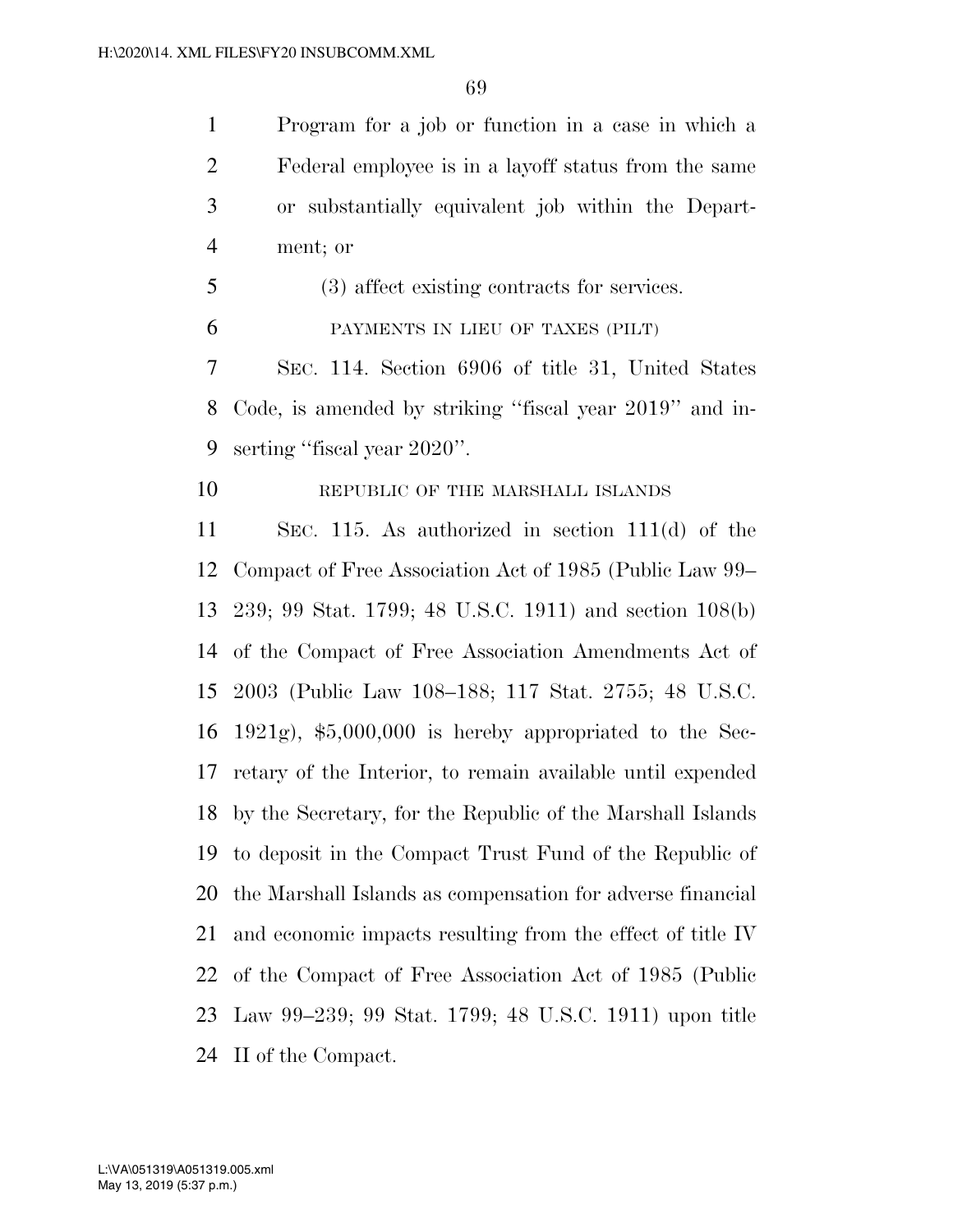## OBLIGATION OF FUNDS

 SEC. 116. Amounts appropriated by this Act to the Department of the Interior shall be available for obligation and expenditure not later than 60 days after the date of enactment of this Act.

RESTRICTION ON USE OF FUNDS

 SEC. 117. Before the final 2019-2024 Outer Conti- nental Shelf Oil and Gas Leasing Program, or any plan that is dated later than 2017-2022, is published in the Federal Register, none of the funds made available to the Department of Interior by this or any other Act may be used to conduct offshore oil and gas pre-leasing, leasing and related activities for any lease sale proposed in the Draft Proposed Program described in the ''Notice of Availability of the 2019-2024 Draft Proposed Outer Con- tinental Shelf Oil and Gas Leasing Program and Notice of Intent to Prepare a Programmatic Environmental Im- pact Statement'' published in the Federal Register on January 8, 2018 (83 Fed. Reg. 829), unless such sale was also contained in the 2017-2022 Outer Continental Shelf Oil and Gas Proposed Final Program described in the ''Notice of Availability of the 2017-2022 Outer Conti- nental Shelf Oil and Gas Leasing Proposed Final Pro- gram'' published in the Federal Register on November 23, 2016 (81 Fed. Reg. 84612).

May 13, 2019 (5:37 p.m.) L:\VA\051319\A051319.005.xml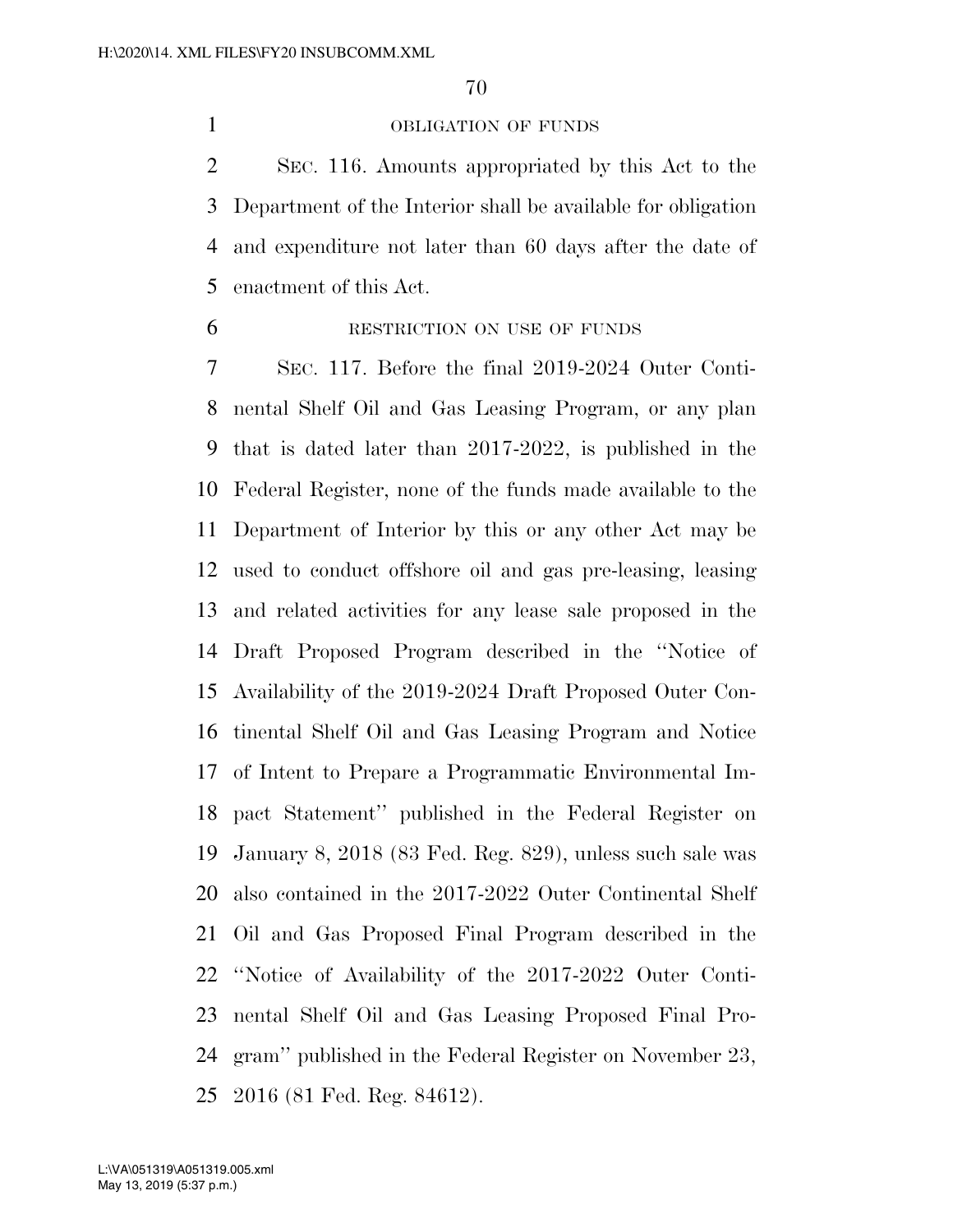# FUNDING RESTRICTION

 SEC. 118. None of the funds made available to the Department of the Interior by this or any other Act may be used to conduct a lease sale pursuant to section 5 20001(c)(1) of Public Law 115–97 which does not contain a national minimum acceptable bid amount sufficient to produce Federal receipts to the Treasury, net of any state share, of no less than 50 percent of the amount required by section 2001(b) of H. Con. Res. 71, the concurrent res- olution on the budget for fiscal year 2018, as agreed to on October 26, 2017.

#### 12 EXTENSION OF AUTHORITIES

 SEC. 119. (a) Section 512 of Title V of Division J of P.L. 108–447 is amended by striking ''on the date that is 15 years after the date that funds are first made avail- able for this title.'' and inserting ''after September 30, 2022.''

 (b) Section 608 of Title VI of Division J of P.L. 108– 447 is amended by striking ''the expiration of the 15-year period beginning on the date that funds are first made available for this title.'' and inserting ''September 30, 2022.''

 (c) Section 109 of Title I of Public Law 103–449, as amended by Public Law 111–11, title VIII section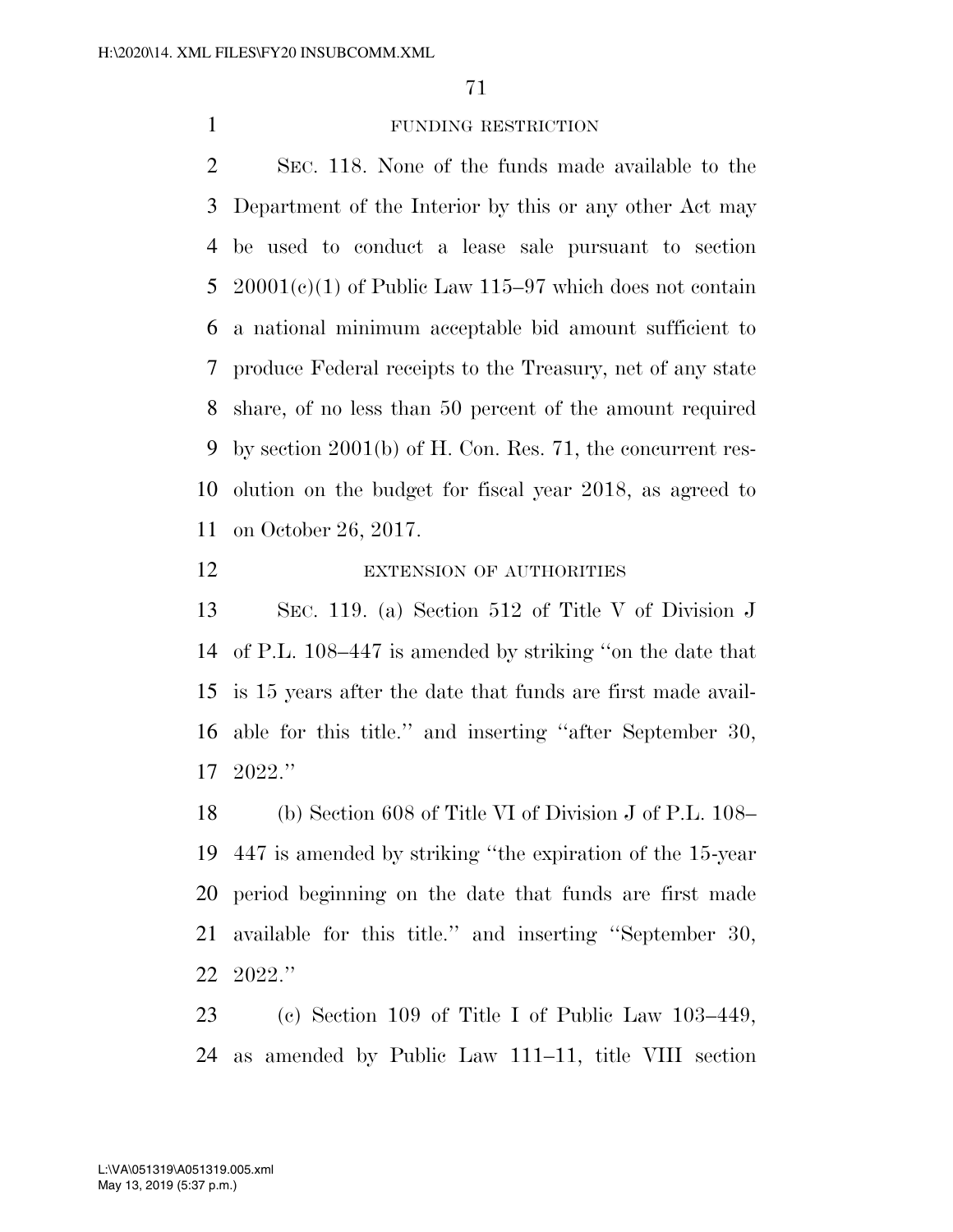8201(c), is further amended by striking ''\$15,000,000'' and inserting ''\$17,000,000''.

 (d) Section 608(a) of Division II of Public Law 104– 333, as amended by Public Law 110–229 section 461, is further amended by striking ''\$15,000,000'' and inserting " $$17,000,000$ ".

 (e) Section 810(a)(1) of Title VIII of Division B of Appendix D of Public Law 106–554, as amended by Pub- lic Law 115–31, Division G, Title I section 115(b), is fur- ther amended by striking ''\$12,000,000'' and inserting "\$14,000,000".

# 12 SEPARATION OF ACCOUNTS

 SEC. 120. The Secretary of the Interior, in order to implement an orderly transition to separate accounts of the Bureau of Indian Affairs and the Bureau of Indian Education, may transfer funds among and between the successor offices and bureaus affected by the reorganiza- tion only in conformance with the reprogramming guide-lines described in this Act.

TITLE II

ENVIRONMENTAL PROTECTION AGENCY

22 SCIENCE AND TECHNOLOGY

 For science and technology, including research and development activities, which shall include research and development activities under the Comprehensive Environ-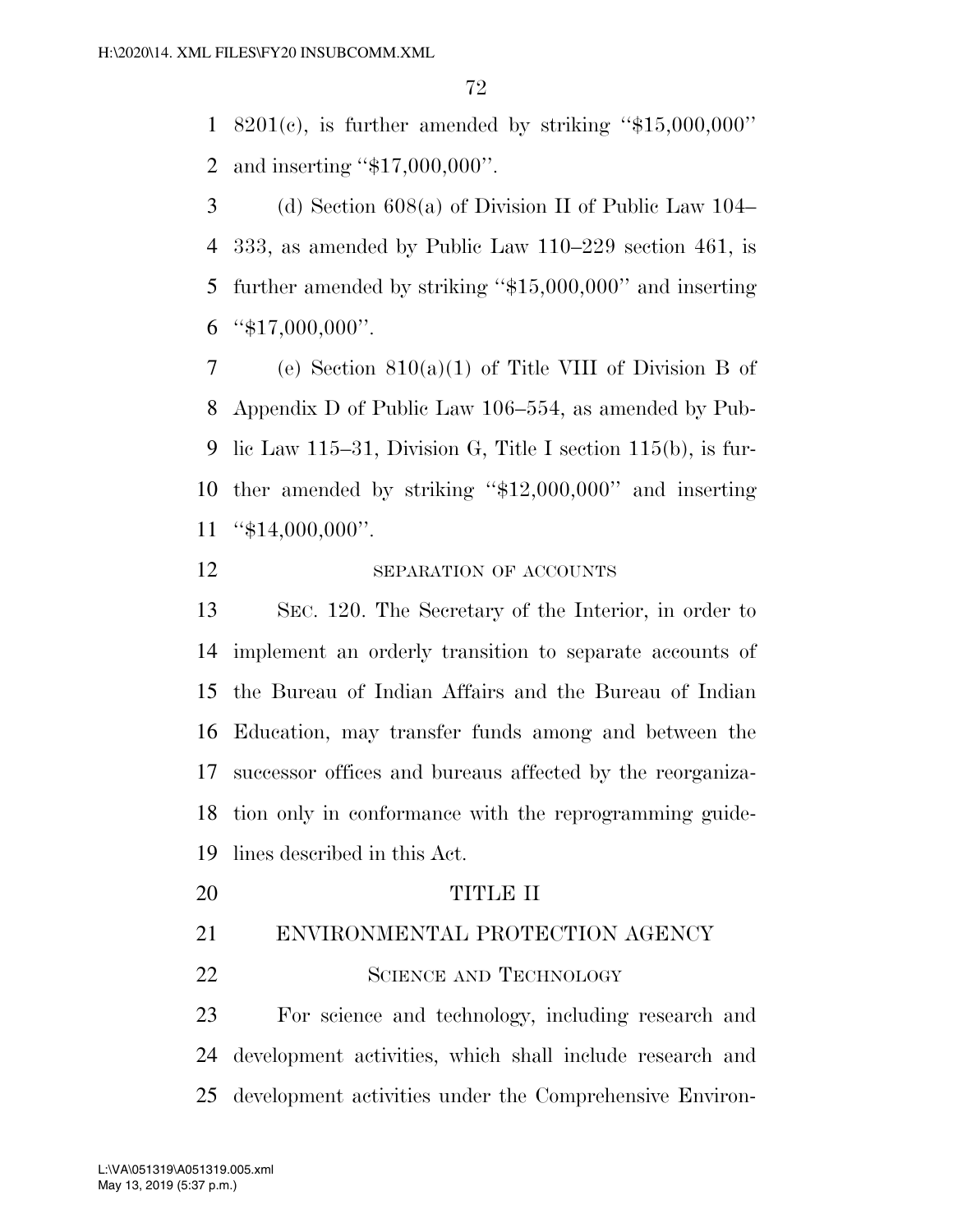mental Response, Compensation, and Liability Act of 1980; necessary expenses for personnel and related costs and travel expenses; procurement of laboratory equipment and supplies; and other operating expenses in support of research and development, \$727,633,000, to remain avail- able until September 30, 2021: *Provided*, That of the funds included under this heading, \$6,000,000 shall be for Research: National Priorities as specified in the report ac-companying this Act.

# ENVIRONMENTAL PROGRAMS AND MANAGEMENT

 For environmental programs and management, in- cluding necessary expenses, not otherwise provided for, for personnel and related costs and travel expenses; hire of passenger motor vehicles; hire, maintenance, and oper- ation of aircraft; purchase of reprints; library member- ships in societies or associations which issue publications to members only or at a price to members lower than to subscribers who are not members; administrative costs of the brownfields program under the Small Business Liabil- ity Relief and Brownfields Revitalization Act of 2002; im- plementation of a coal combustion residual permit pro- gram under section 2301 of the Water and Waste Act of 2016; and not to exceed \$9,000 for official reception and representation expenses, \$2,681,704,000, to remain avail-able until September 30, 2021: *Provided*, That of the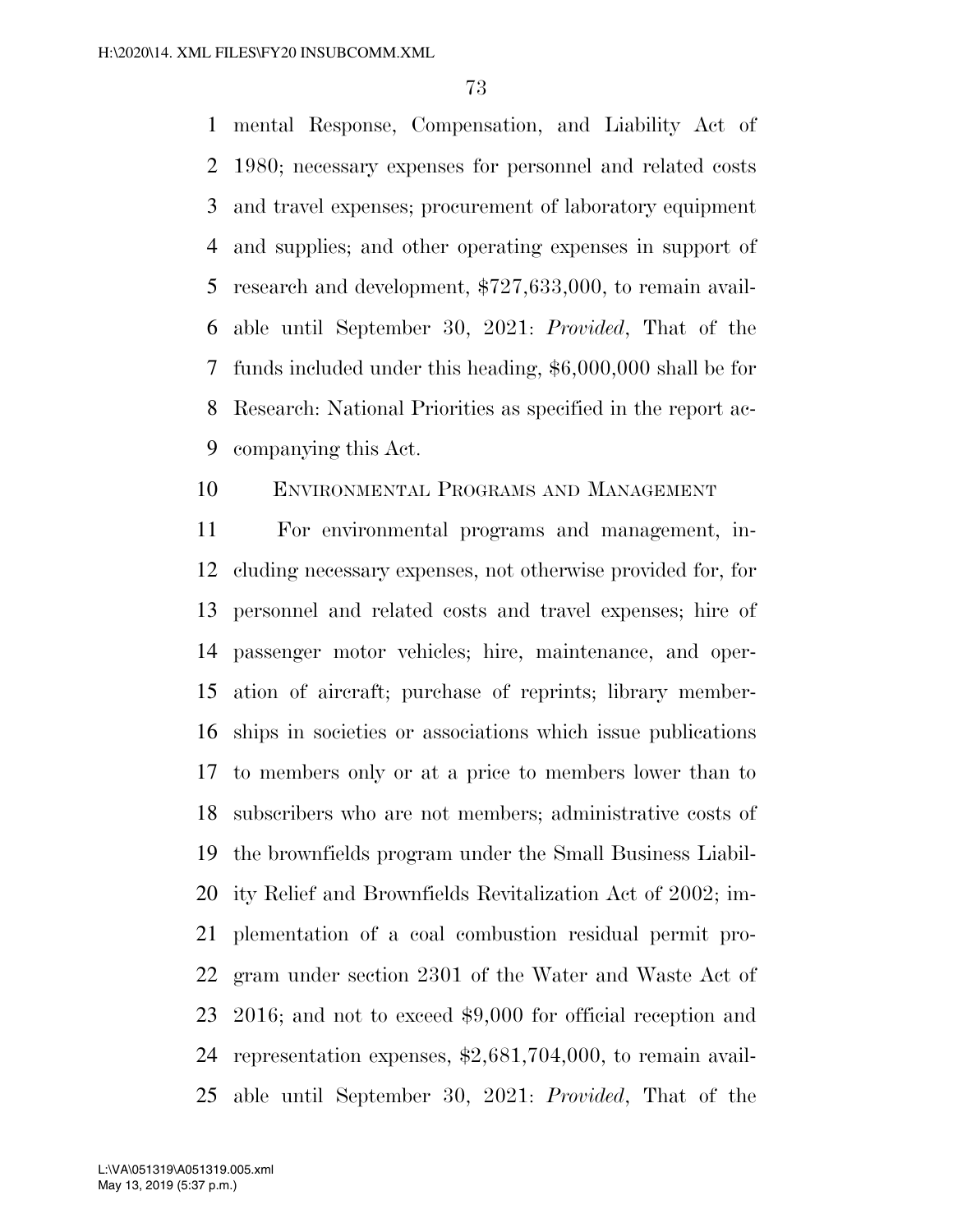funds included under this heading, \$17,700,000 shall be for Environmental Protection: National Priorities as speci- fied in the report accompanying this Act. *Provided further*, That of the funds included under this heading, \$475,958,000 shall be for Geographic Programs specified in the report accompanying this Act.

 In addition, \$5,000,000 to remain available until ex- pended, for necessary expenses of activities described in section 26(b)(1) of the Toxic Substances Control Act (15 U.S.C. 2625(b)(1)): *Provided*, That fees collected pursu- ant to that section of that Act and deposited in the ''TSCA Service Fee Fund'' as discretionary offsetting receipts in fiscal year 2020 shall be retained and used for necessary salaries and expenses in this appropriation and shall re- main available until expended: *Provided further*, That the sum herein appropriated in this paragraph from the gen- eral fund for fiscal year 2020 shall be reduced by the amount of discretionary offsetting receipts received during fiscal year 2020, so as to result in a final fiscal year 2020 appropriation from the general fund estimated at not more than \$0: *Provided further*, That to the extent that amounts realized from such receipts exceed \$5,000,000, those amount in excess of \$5,000,000 shall be deposited in the ''TSCA Service Fee Fund'' as discretionary offsetting re-ceipts in fiscal year 2020, shall be retained and used for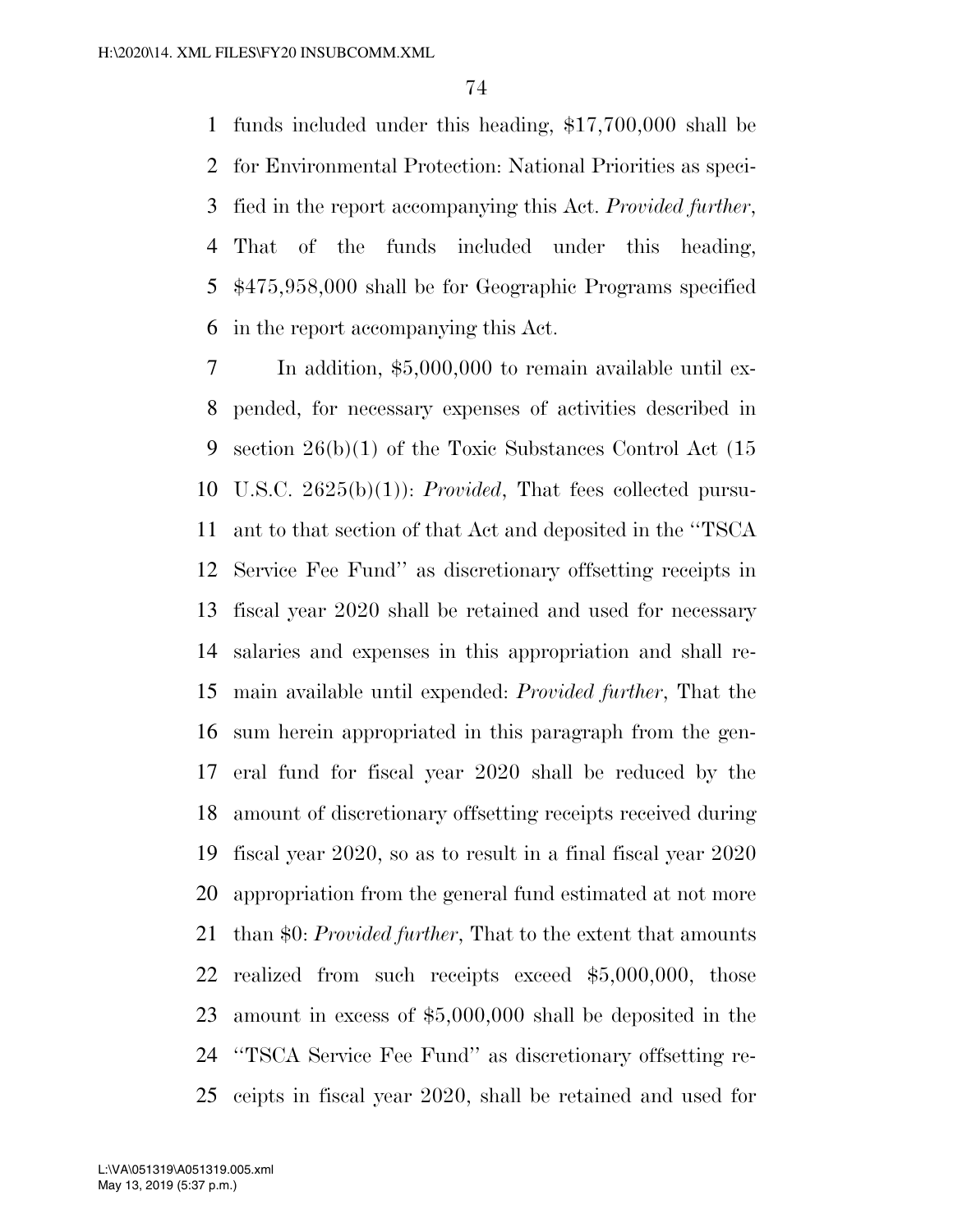necessary salaries and expenses in this account, and shall remain available until expended: *Provided further*, That of the funds included in the first paragraph under this head- ing, the Chemical Risk Review and Reduction program project shall be allocated for this fiscal year, excluding the amount of any fees appropriated, not less than the amount of appropriations for that program project for fiscal year 2014.

# HAZARDOUS WASTE ELECTRONIC MANIFEST SYSTEM FUND

 For necessary expenses to carry out section 3024 of the Solid Waste Disposal Act (42 U.S.C. 6939g), includ- ing the development, operation, maintenance, and upgrad- ing of the hazardous waste electronic manifest system es- tablished by such section, \$8,000,000, to remain available until expended: *Provided*, That the sum herein appro- priated from the general fund shall be reduced as offset- ting collections under such section 3024 are received dur- ing fiscal year 2020, which shall remain available until ex- pended and be used for necessary expenses in this appro- priation, so as to result in a final fiscal year 2020 appro- priation from the general fund estimated at not more than \$0: *Provided further*, That to the extent such offsetting collections received in fiscal year 2020 exceed \$8,000,000, those excess amounts shall remain available until ex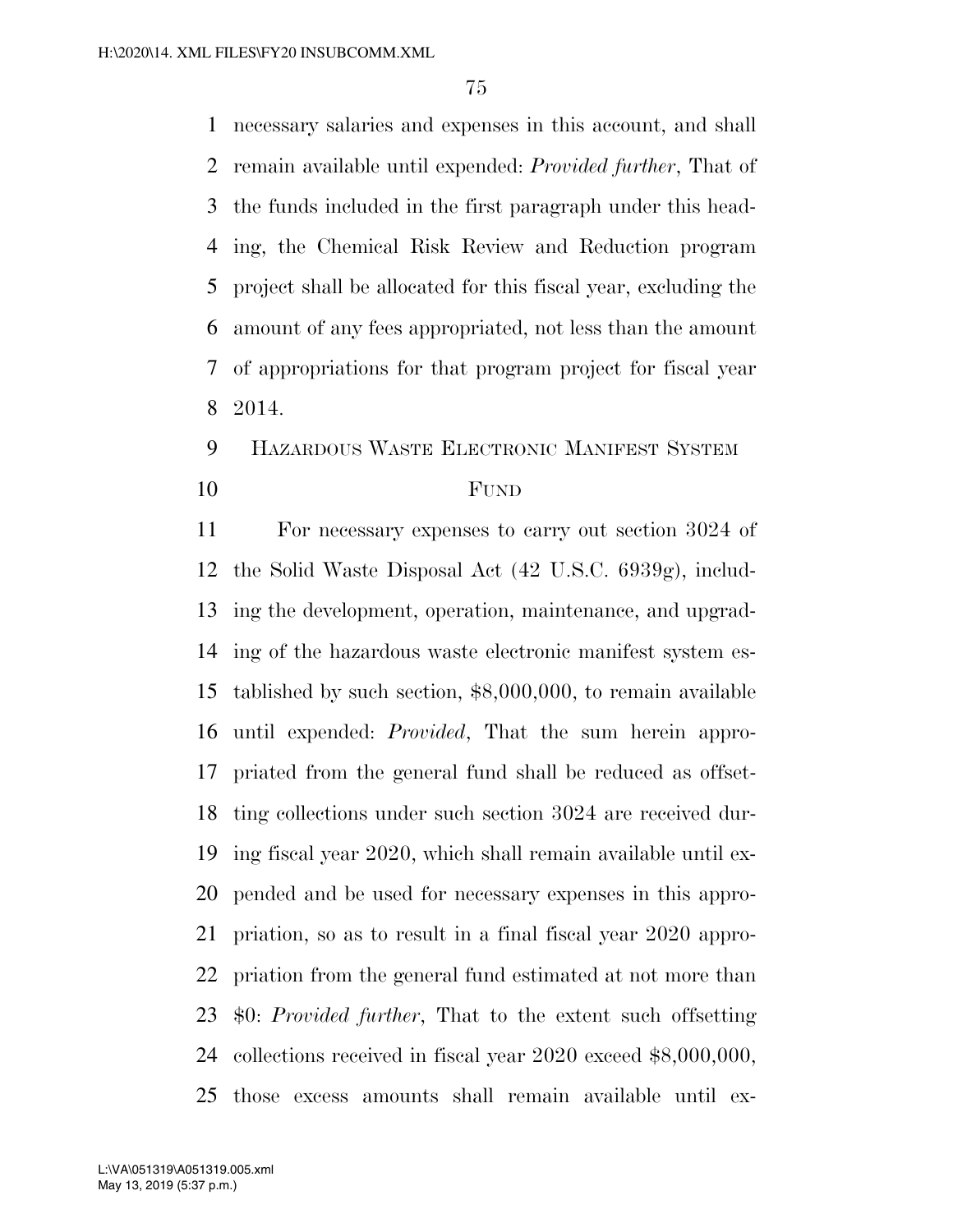pended and be used for necessary expenses in this appro-priation.

OFFICE OF INSPECTOR GENERAL

 For necessary expenses of the Office of Inspector General in carrying out the provisions of the Inspector General Act of 1978, \$48,514,000, to remain available until September 30, 2021.

8 BUILDINGS AND FACILITIES

 For construction, repair, improvement, extension, al- teration, and purchase of fixed equipment or facilities of, or for use by, the Environmental Protection Agency, \$39,553,000, to remain available until expended.

HAZARDOUS SUBSTANCE SUPERFUND

(INCLUDING TRANSFERS OF FUNDS)

 For necessary expenses to carry out the Comprehen- sive Environmental Response, Compensation, and Liabil-17 ity Act of 1980 (CERCLA), including sections  $111(c)(3)$ , 18 (c)(5), (e)(6), and (e)(4) (42 U.S.C. 9611), and hire, maintenance, and operation of aircraft, \$1,214,648,000, to remain available until expended, consisting of such sums as are available in the Trust Fund on September 30, 2019, as authorized by section 517(a) of the Super- fund Amendments and Reauthorization Act of 1986 (SARA) and up to \$1,214,648,000 as a payment from general revenues to the Hazardous Substance Superfund

May 13, 2019 (5:37 p.m.) L:\VA\051319\A051319.005.xml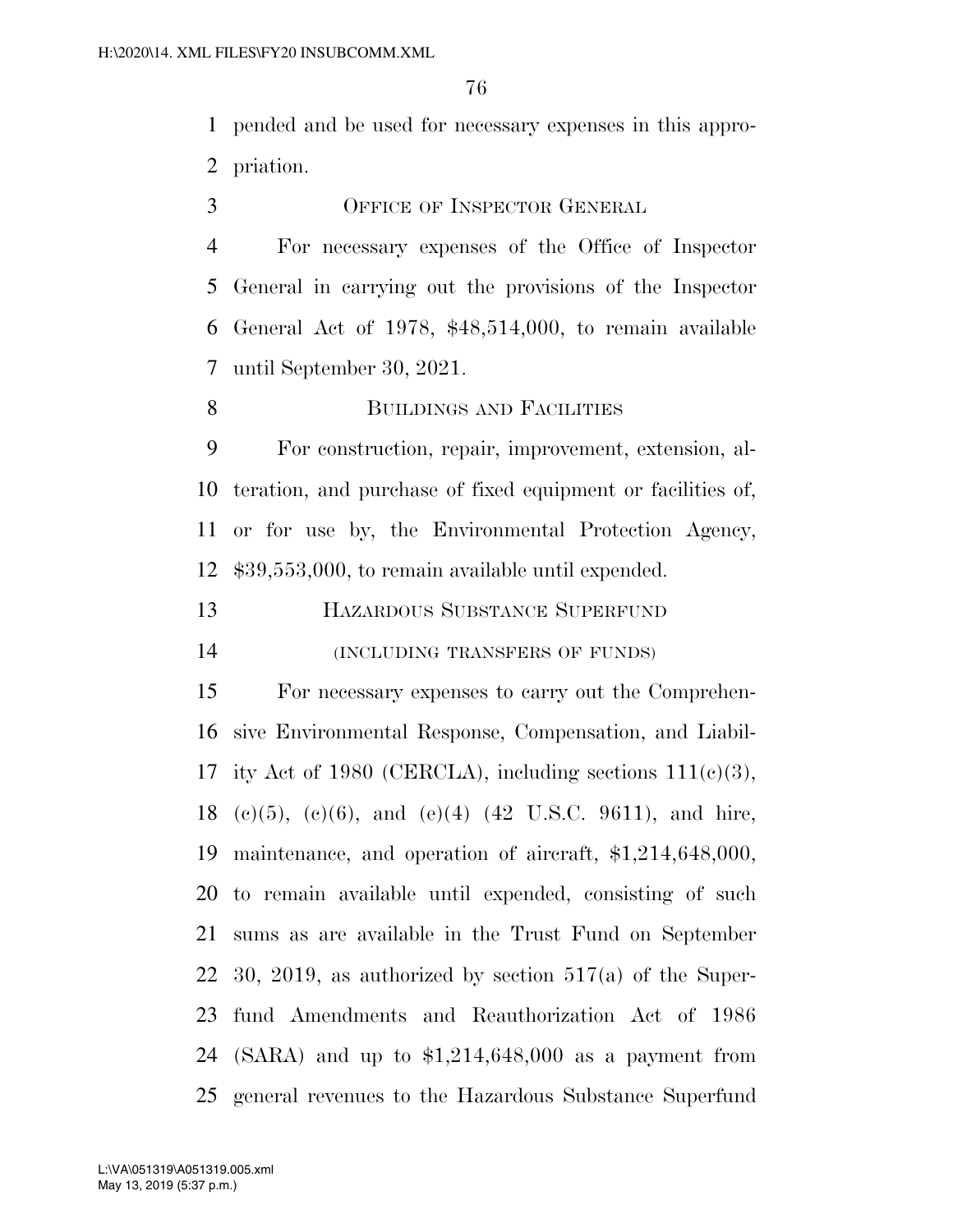for purposes as authorized by section 517(b) of SARA: *Provided*, That funds appropriated under this heading may be allocated to other Federal agencies in accordance with section 111(a) of CERCLA: *Provided further*, That of the funds appropriated under this heading, \$9,586,000 shall be paid to the ''Office of Inspector General'' appro- priation to remain available until September 30, 2021, and \$30,496,000 shall be paid to the ''Science and Tech- nology'' appropriation to remain available until September 30, 2021.

# LEAKING UNDERGROUND STORAGE TANK TRUST FUND PROGRAM

 For necessary expenses to carry out leaking under- ground storage tank cleanup activities authorized by sub- title I of the Solid Waste Disposal Act, \$94,410,000, to remain available until expended, of which \$69,041,000 shall be for carrying out leaking underground storage tank cleanup activities authorized by section 9003(h) of the Solid Waste Disposal Act; \$25,369,000 shall be for car- rying out the other provisions of the Solid Waste Disposal Act specified in section 9508(c) of the Internal Revenue Code: *Provided*, That the Administrator is authorized to use appropriations made available under this heading to implement section 9013 of the Solid Waste Disposal Act to provide financial assistance to federally recognized In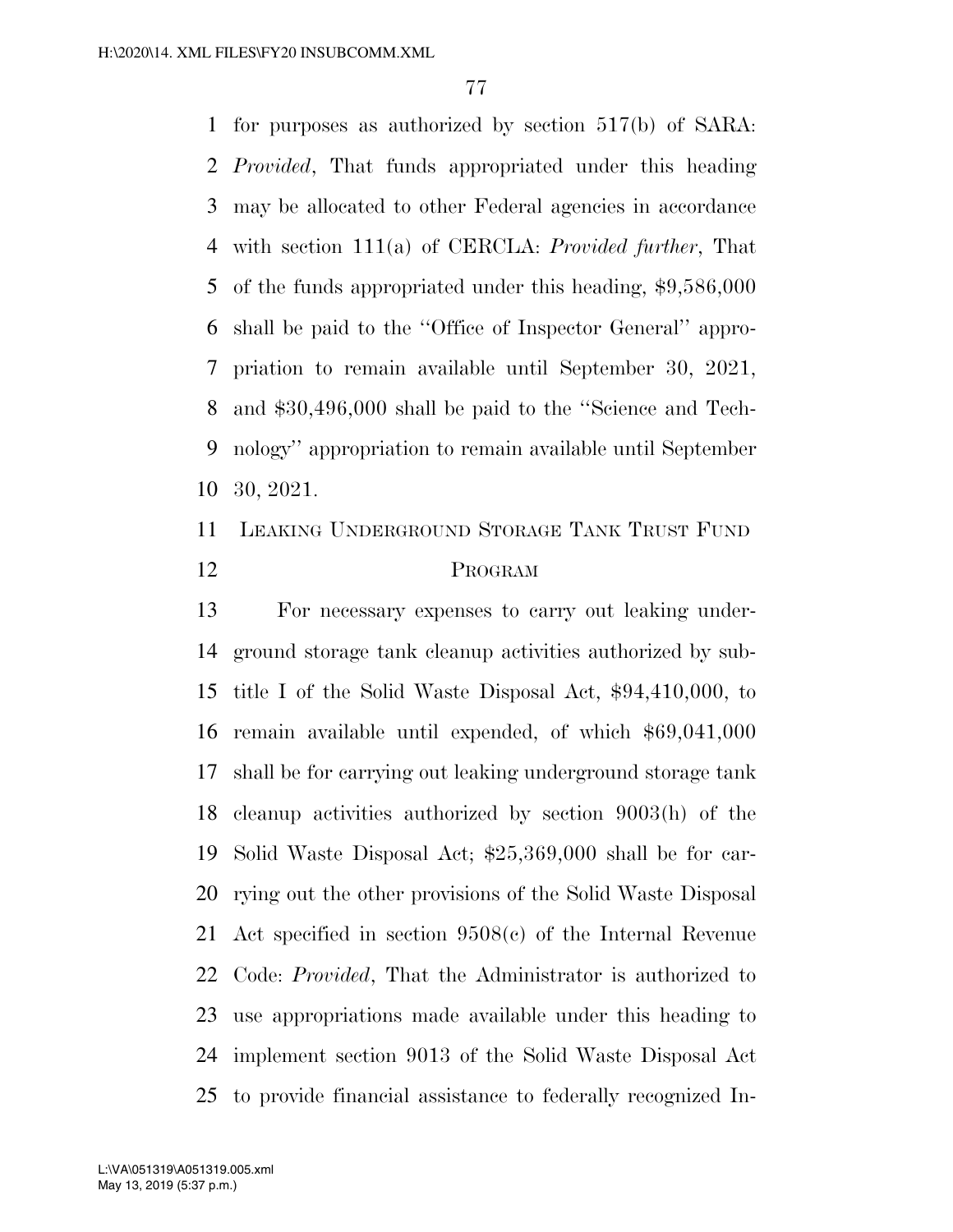dian tribes for the development and implementation of programs to manage underground storage tanks.

INLAND OIL SPILL PROGRAMS

 For expenses necessary to carry out the Environ- mental Protection Agency's responsibilities under the Oil Pollution Act of 1990, including hire, maintenance, and operation of aircraft, \$23,237,000, to be derived from the Oil Spill Liability trust fund, to remain available until ex-pended.

### STATE AND TRIBAL ASSISTANCE GRANTS

 For environmental programs and infrastructure as- sistance, including capitalization grants for State revolv- ing funds and performance partnership grants, \$4,641,992,000, to remain available until expended, of which—

 (1) \$1,810,000,000 shall be for making capital- ization grants for the Clean Water State Revolving Funds under title VI of the Federal Water Pollution Control Act; and of which \$1,300,000,000 shall be for making capitalization grants for the Drinking Water State Revolving Funds under section 1452 of the Safe Drinking Water Act: *Provided*, That for fis- cal year 2020, to the extent there are sufficient eligi- ble project applications and projects are consistent with State Intended Use Plans, not less than 10 per-

May 13, 2019 (5:37 p.m.) L:\VA\051319\A051319.005.xml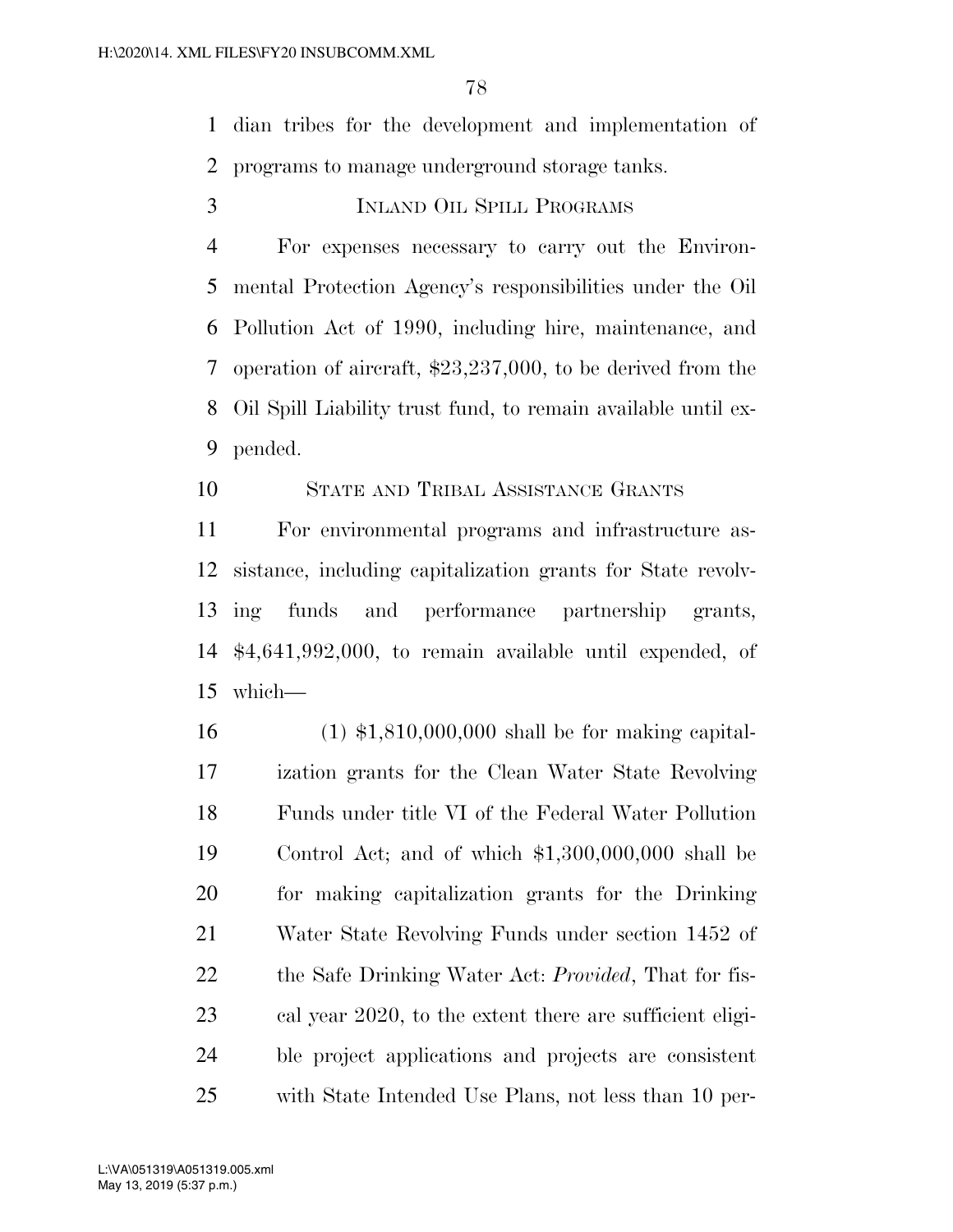cent of the funds made available under this title to each State for Clean Water State Revolving Fund capitalization grants shall be used by the State for projects to address green infrastructure, water or energy efficiency improvements, or other environ- mentally innovative activities: *Provided further*, That for fiscal year 2020, funds made available under this title to each State for Drinking Water State Revolv- ing Fund capitalization grants may, at the discretion of each State, be used for projects to address green infrastructure, water or energy efficiency improve- ments, or other environmentally innovative activities: *Provided further*, That notwithstanding section 603(d)(7) of the Federal Water Pollution Control Act, the limitation on the amounts in a State water pollution control revolving fund that may be used by a State to administer the fund shall not apply to amounts included as principal in loans made by such fund in fiscal year 2020 and prior years where such amounts represent costs of administering the fund 21 to the extent that such amounts are or were deemed reasonable by the Administrator, accounted for sepa- rately from other assets in the fund, and used for eligible purposes of the fund, including administra-tion: *Provided further*, That for fiscal year 2020,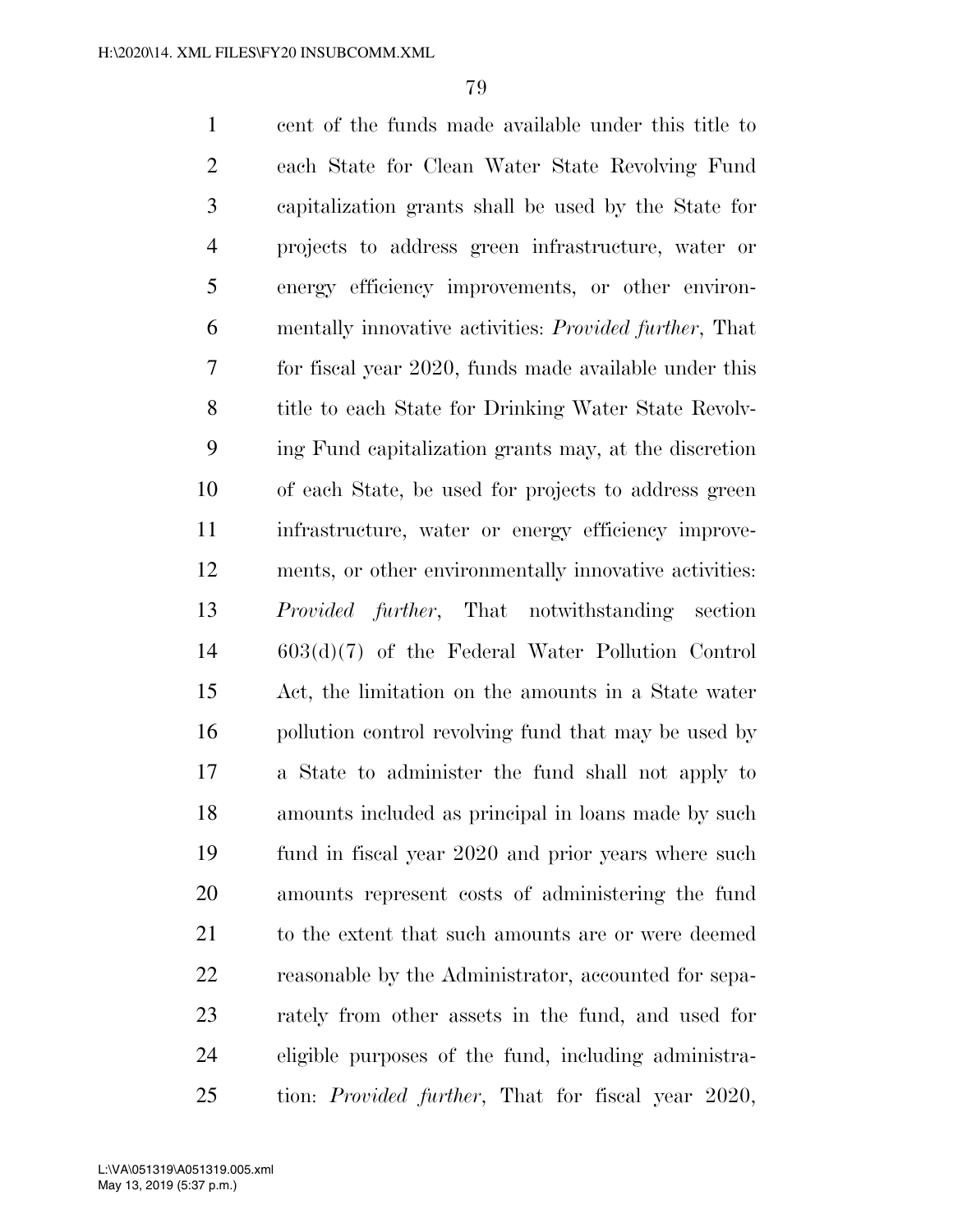| $\mathbf{1}$   | notwithstanding the provisions of subsections $(g)(1)$ ,            |
|----------------|---------------------------------------------------------------------|
| $\overline{2}$ | (h), and (l) of section 201 of the Federal Water Pol-               |
| 3              | lution Control Act, grants made under title II of                   |
| $\overline{4}$ | such Act for American Samoa, Guam, the common-                      |
| 5              | wealth of the Northern Marianas, the United States                  |
| 6              | Virgin Islands, and the District of Columbia may                    |
| 7              | also be made for the purpose of providing assistance:               |
| 8              | (1) solely for facility plans, design activities, or                |
| 9              | plans, specifications, and estimates for any proposed               |
| 10             | project for the construction of treatment works; and                |
| 11             | (2) for the construction, repair, or replacement of                 |
| 12             | privately owned treatment works serving one or                      |
| 13             | more principal residences or small commercial estab-                |
| 14             | lishments: <i>Provided further</i> , That for fiscal year           |
| 15             | 2020, notwithstanding the provisions of such sub-                   |
| 16             | sections $(g)(1)$ , (h), and (l) of section 201 and sec-            |
| 17             | tion 518(c) of the Federal Water Pollution Control                  |
| 18             | Act, funds reserved by the Administrator for grants                 |
| 19             | under section $518(c)$ of the Federal Water Pollution               |
| 20             | Control Act may also be used to provide assistance:                 |
| 21             | (1) solely for facility plans, design activities, or                |
| 22             | plans, specifications, and estimates for any proposed               |
| 23             | project for the construction of treatment works; and                |
| 24             | $(2)$ for the construction, repair, or replacement of               |
| 25             | privately owned treatment works serving one<br>$\hbox{or}\hskip2pt$ |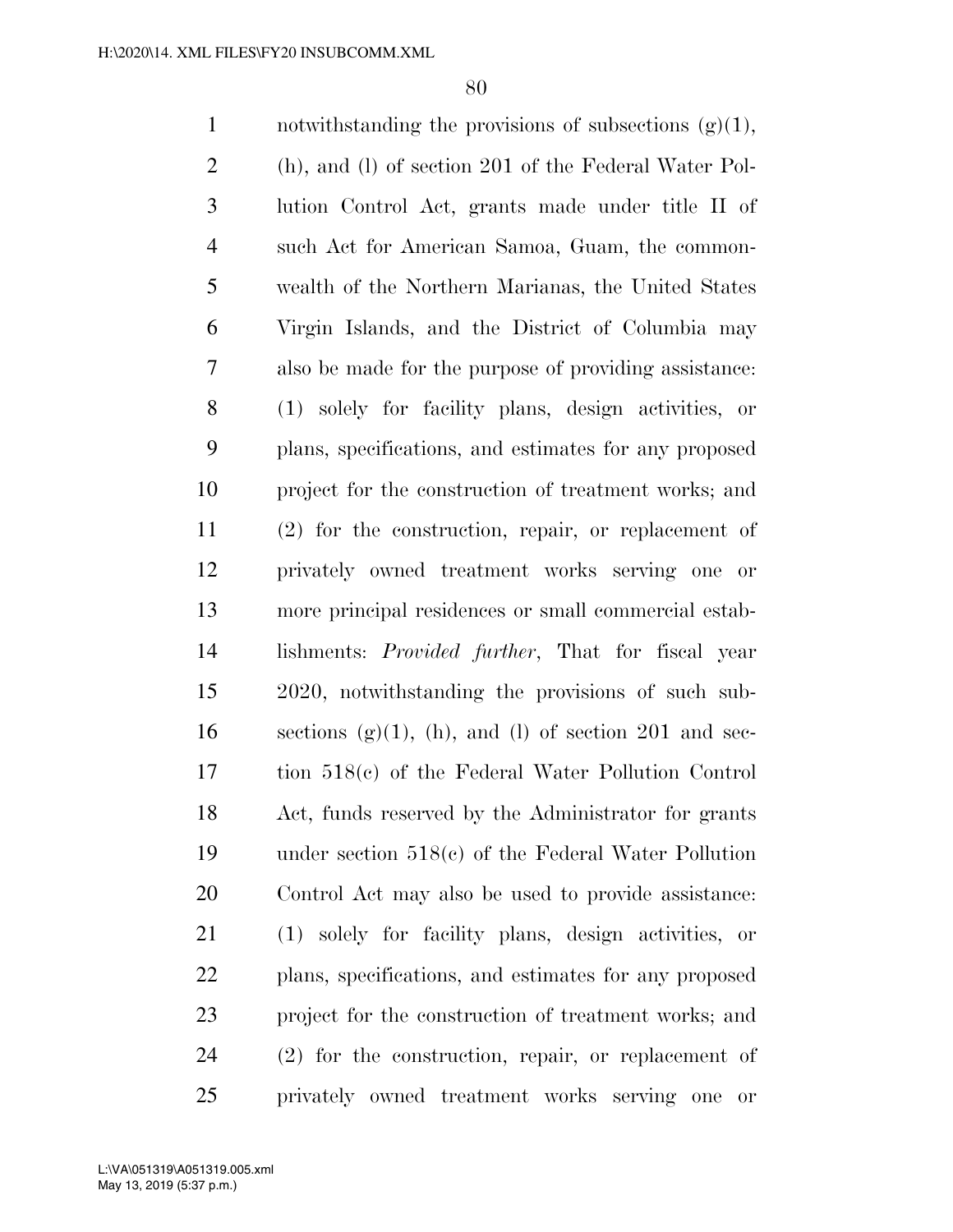more principal residences or small commercial estab- lishments: *Provided further*, That for fiscal year 2020, notwithstanding any provision of the Federal Water Pollution Control Act and regulations issued pursuant thereof, up to a total of \$2,000,000 of the funds reserved by the Administrator for grants under section 518(c) of such Act may also be used for grants for training, technical assistance, and educational programs relating to the operation and management of the treatment works specified in sec- tion 518(c) of such Act: *Provided further*, That for fiscal year 2020, funds reserved under section 518(c) of such Act shall be available for grants only to Indian tribes, as defined in section 518(h) of such Act and former Indian reservations in Oklahoma (as determined by the Secretary of the Interior) and Na- tive Villages as defined in Public Law 92–203: *Pro- vided further*, That for fiscal year 2020, notwith- standing the limitation on amounts in section 518(c) of the Federal Water Pollution Control Act, up to a total of 2 percent of the funds appropriated, or \$30,000,000, whichever is greater, and notwith- standing the limitation on amounts in section 1452(i) of the Safe Drinking Water Act, up to a total of 2 percent of the funds appropriated, or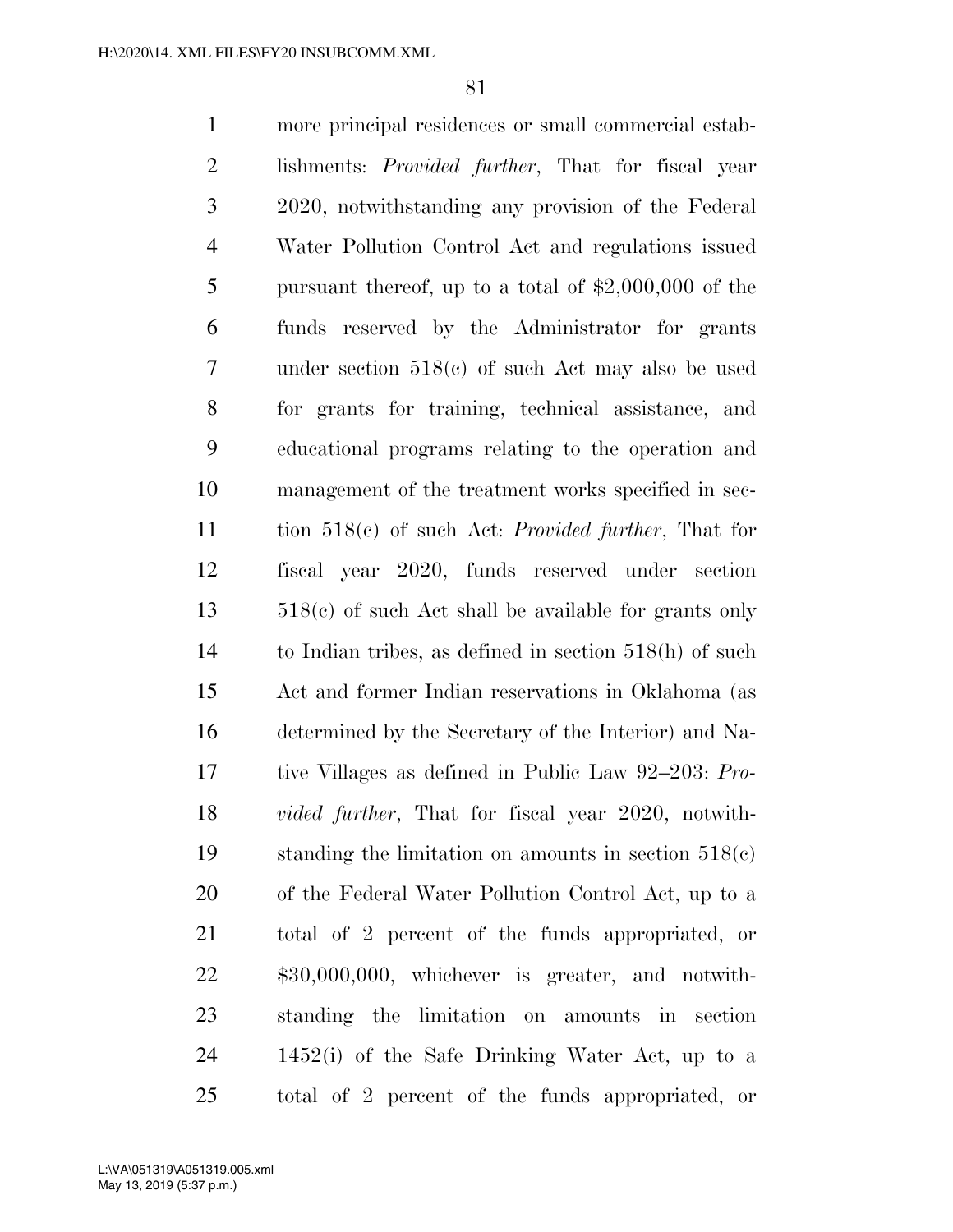\$20,000,000, whichever is greater, for State Revolv- ing Funds under such Acts may be reserved by the Administrator for grants under section 518(c) and section 1452(i) of such Acts: *Provided further*, That for fiscal year 2020, notwithstanding the amounts specified in section 205(c) of the Federal Water Pol- lution Control Act, up to 1.5 percent of the aggre- gate funds appropriated for the Clean Water State Revolving Fund program under the Act less any sums reserved under section 518(c) of the Act, may be reserved by the Administrator for grants made under title II of the Federal Water Pollution Control Act for American Samoa, Guam, the Commonwealth of the Northern Marianas, and United States Virgin Islands: *Provided further*, That for fiscal year 2020, notwithstanding the limitations on amounts specified in section 1452(j) of the Safe Drinking Water Act, up to 1.5 percent of the funds appropriated for the Drinking Water State Revolving Fund programs under the Safe Drinking Water Act may be reserved by the Administrator for grants made under section 1452(j) of the Safe Drinking Water Act: *Provided further*, That 10 percent of the funds made available under this title to each State for Clean Water State Revolving Fund capitalization grants and 14 percent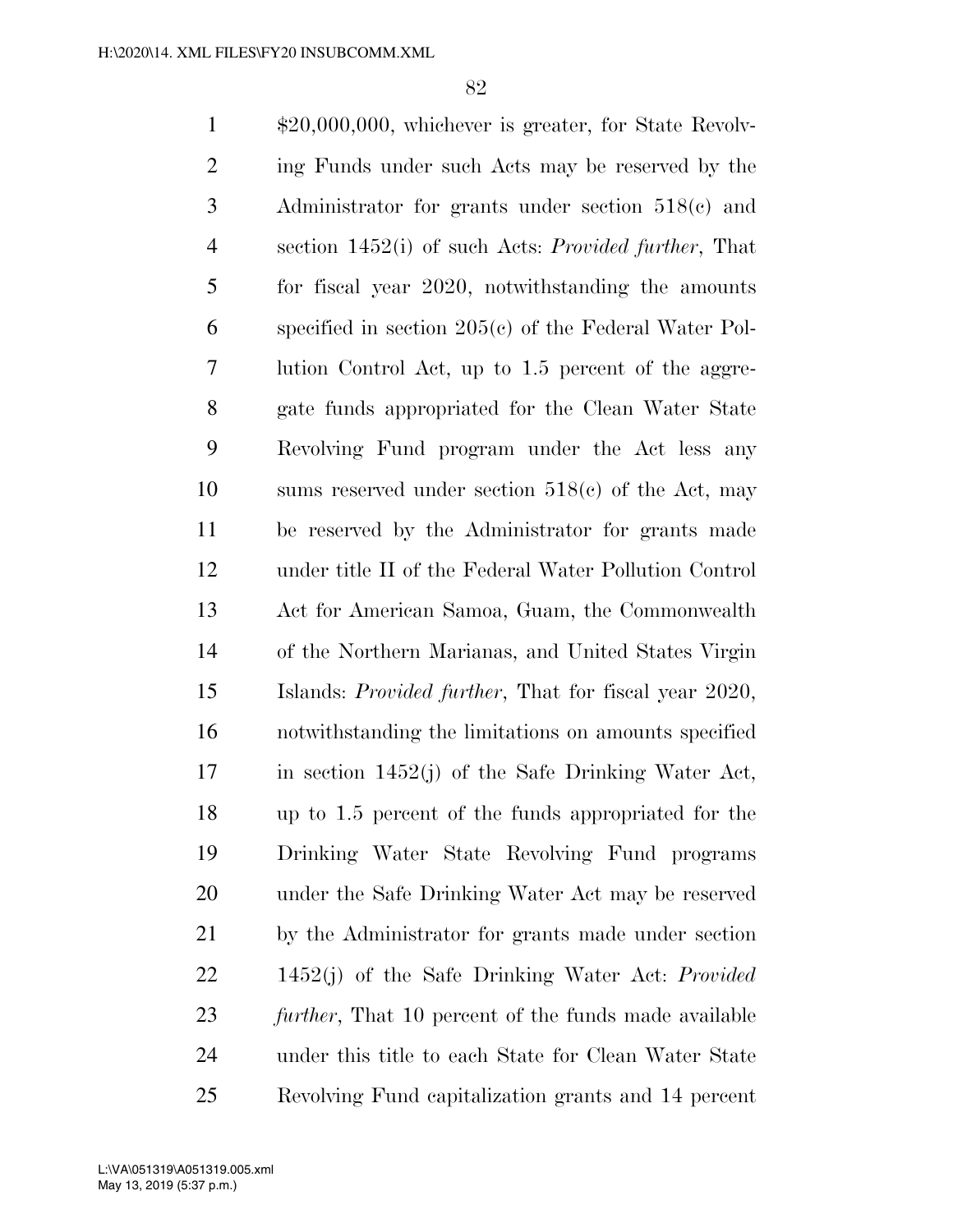of the funds made available under this title to each State for Drinking Water State Revolving Fund cap- italization grants shall be used by the State to pro- vide additional subsidy to eligible recipients in the form of forgiveness of principal, negative interest loans, or grants (or any combination of these), and shall be so used by the State only where such funds are provided as initial financing for an eligible re- cipient or to buy, refinance, or restructure the debt obligations of eligible recipients only where such debt was incurred on or after the date of enactment of this Act, or where such debt was incurred prior to the date of enactment of this Act if the State, with concurrence from the Administrator, determines that such funds could be used to help address a threat to public health from heightened exposure to lead in drinking water or if a Federal or State emergency declaration has been issued due to a threat to public health from heightened exposure to lead in a munic- ipal drinking water supply before the date of enact- ment of this Act: *Provided further*, That in a State in which such an emergency declaration has been issued, the State may use more than 14 percent of the funds made available under this title to the State for Drinking Water State Revolving Fund cap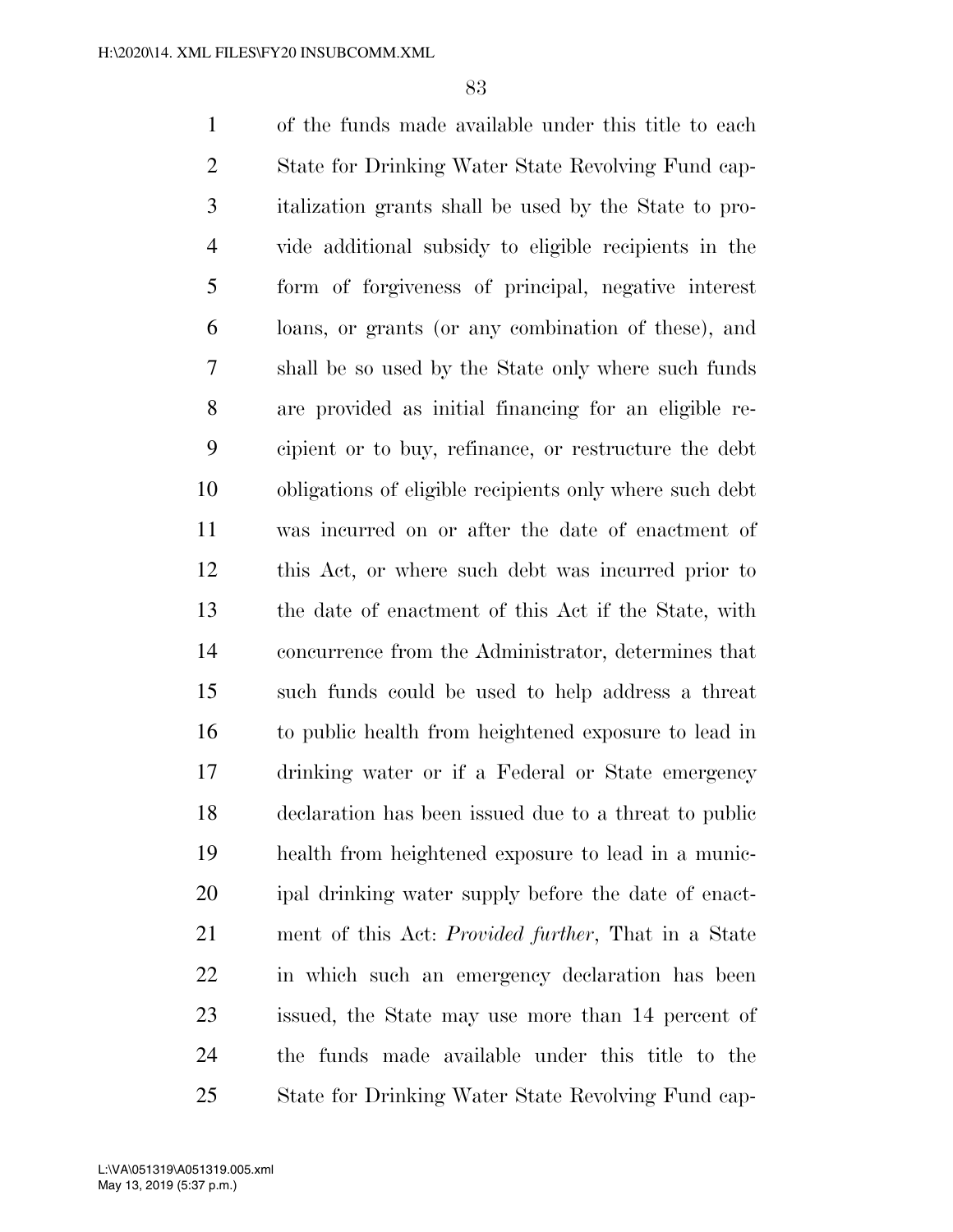italization grants to provide additional subsidy to eli-gible recipients;

 (2) \$30,000,000 shall be for architectural, engi- neering, planning, design, construction and related activities in connection with the construction of high priority water and wastewater facilities in the area of the United States-Mexico Border, after consulta- tion with the appropriate border commission: *Pro- vided*, That no funds provided by this appropriations Act to address the water, wastewater and other crit- ical infrastructure needs of the colonias in the United States along the United States-Mexico bor- der shall be made available to a county or municipal government unless that government has established an enforceable local ordinance, or other zoning rule, which prevents in that jurisdiction the development or construction of any additional colonia areas, or the development within an existing colonia the con- struction of any new home, business, or other struc- ture which lacks water, wastewater, or other nec-essary infrastructure;

 (3) \$20,000,000 shall be for grants to the State of Alaska to address drinking water and wastewater infrastructure needs of rural and Alaska Native Vil-lages: *Provided*, That of these funds: (A) the State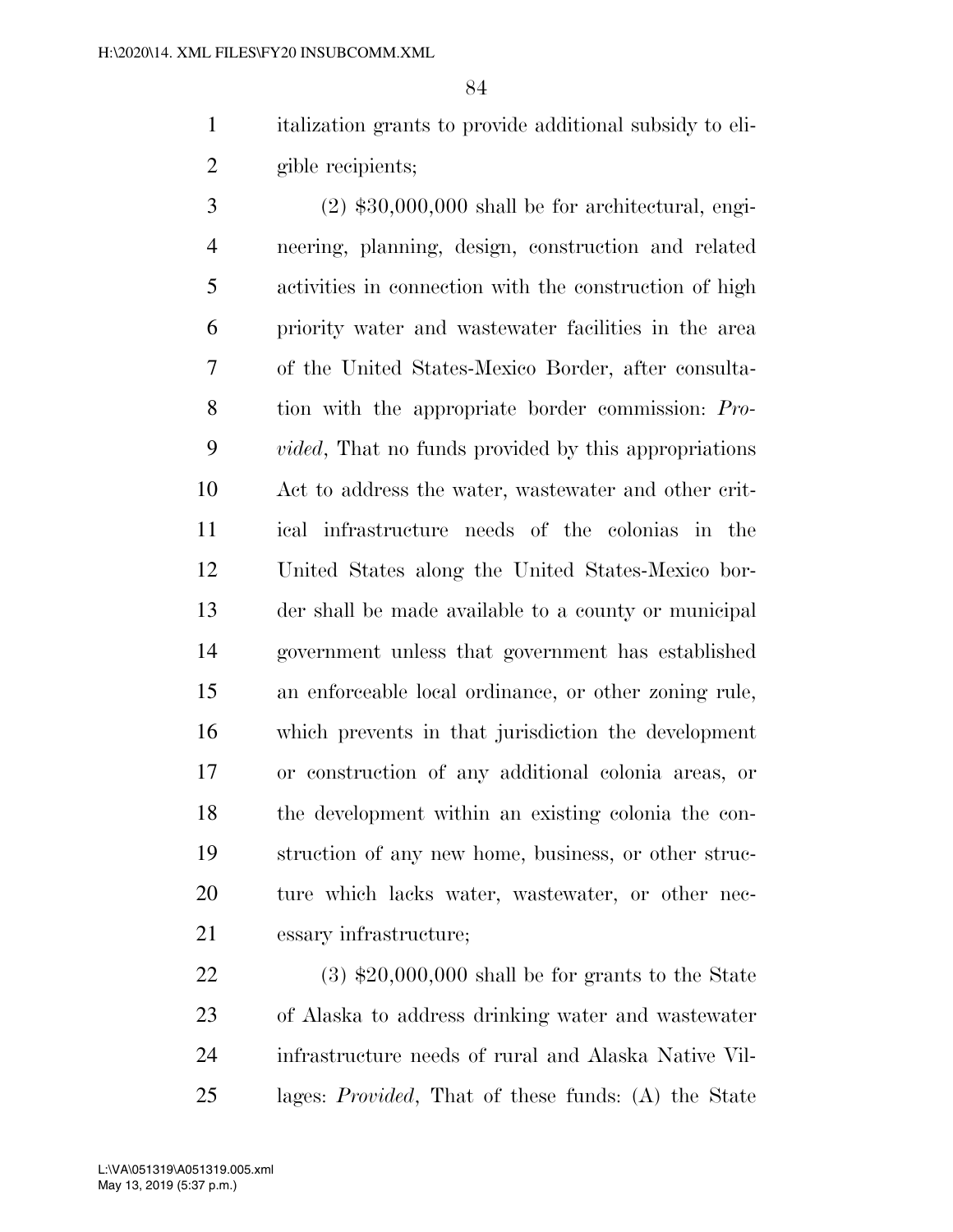of Alaska shall provide a match of 25 percent; (B) no more than 5 percent of the funds may be used for administrative and overhead expenses; and (C) the State of Alaska shall make awards consistent with the Statewide priority list established in con- junction with the Agency and the U.S. Department of Agriculture for all water, sewer, waste disposal, and similar projects carried out by the State of Alas- ka that are funded under section 221 of the Federal Water Pollution Control Act (33 U.S.C. 1301) or the Consolidated Farm and Rural Development Act (7 U.S.C. 1921 et seq.) which shall allocate not less than 25 percent of the funds provided for projects in regional hub communities;

 (4) \$105,000,000 shall be to carry out section 104(k) of the Comprehensive Environmental Re- sponse, Compensation, and Liability Act of 1980 (CERCLA), including grants, interagency agree- ments, and associated program support costs: *Pro- vided*, That not more than 25 percent of the amount appropriated to carry out section 104(k) of CERCLA shall be used for site characterization, as- sessment, and remediation of facilities described in section 101(39)(D)(ii)(II) of CERCLA: *Provided further*, That at least 10 percent shall be allocated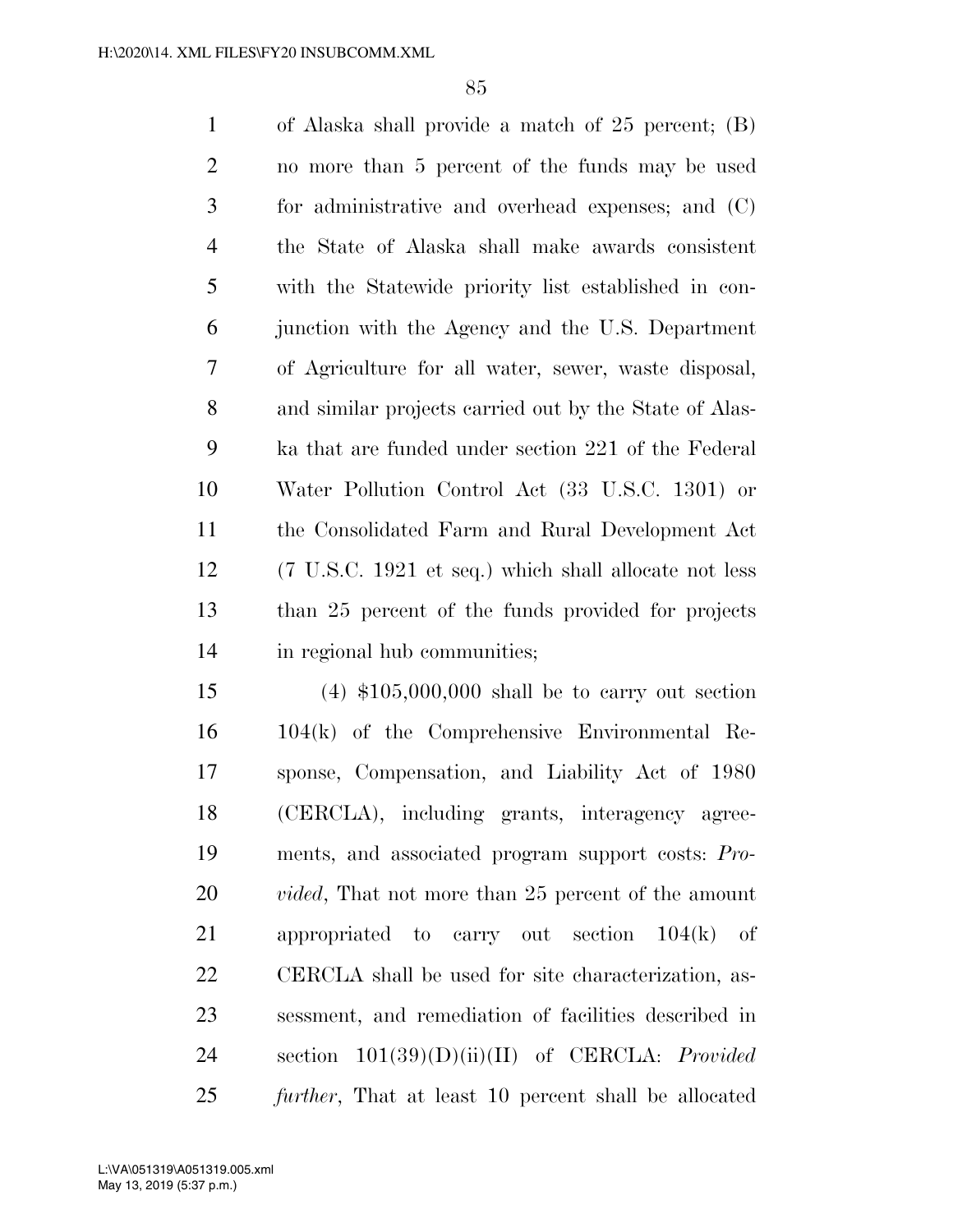| $\mathbf{1}$   | for assistance in persistent poverty counties: Pro-           |
|----------------|---------------------------------------------------------------|
| $\overline{2}$ | <i>vided further</i> , That for purposes of this section, the |
| 3              | term "persistent poverty counties" means any coun-            |
| $\overline{4}$ | ty that has had 20 percent or more of its population          |
| 5              | living in poverty over the past 30 years, as measured         |
| 6              | by the 1990 and 2000 decennial censuses and the               |
| 7              | most recent Small Area Income and Poverty Esti-               |
| 8              | mates;                                                        |
| 9              | $(5)$ \$50,000,000 shall be for grants under title            |
| 10             | VII, subtitle G of the Energy Policy Act of 2005;             |
| 11             | $(6)$ \$30,000,000 shall be for targeted airshed              |
| 12             | grants in accordance with the terms and conditions            |
| 13             | in the report accompanying this Act;                          |
| 14             | $(7)$ \$4,000,000 shall be to carry out the water             |
|                |                                                               |
| 15             | quality program authorized in section $5004(d)$ of the        |
| 16             | Water Infrastructure Improvements for the Nation              |
| 17             | Act (Public Law $114-322$ );                                  |
| 18             | $(8)$ \$25,000,000 shall be for grants and other              |
| 19             | activities under subsections (a) through (j) of section       |
| 20             | 1459A of the Safe Drinking Water Act (42 U.S.C.               |
| 21             | $300j - 19a$ ;                                                |
| 22             | $(9)$ \$25,000,000 shall be for grants and other              |
| 23             | activities under section $1464(d)$ of the Safe Drinking       |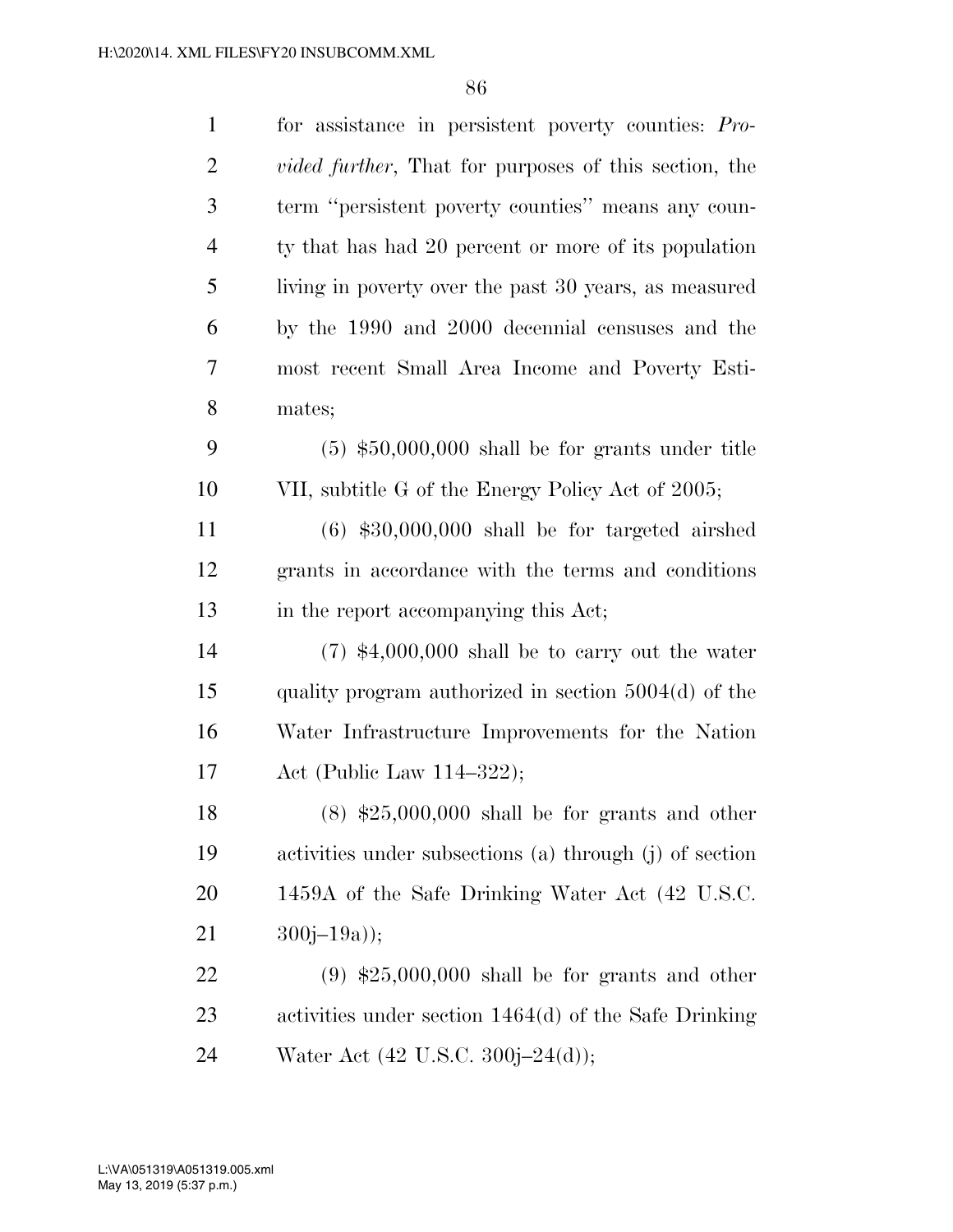| $\mathbf{1}$   | $(10)$ \$20,000,000 shall be for grants under sec-    |
|----------------|-------------------------------------------------------|
| $\overline{2}$ | tion 1459B of the Safe Drinking Water Act (42)        |
| 3              | $U.S.C. 300j-19b)$ ;                                  |
| $\overline{4}$ | $(11)$ \$4,000,000 shall be for grants under sec-     |
| 5              | tion $1459A(l)$ of the Safe Drinking Water Act $(42)$ |
| 6              | U.S.C. 300j-19a(l));                                  |
| 7              | $(12)$ \$13,000,000 shall be for grants under sec-    |
| 8              | tion $104(b)(8)$ of the Federal Water Pollution Con-  |
| 9              | trol Act $(33 \text{ U.S.C. } 1254(b)(8));$           |
| 10             | $(13)$ \$90,000,000 shall be for grants under sec-    |
| 11             | tion 221 of the Federal Water Pollution Control Act   |
| 12             | $(33 \text{ U.S.C. } 1301);$                          |
| 13             | $(14)$ \$1,000,000 shall be for grants under sec-     |
| 14             | tion 4304(b) of America's Water Infrastructure Act    |
| 15             | of $2018$ (Public Law $115-270$ ); and                |
| 16             | $(15)$ \$1,114,992,000 shall be for grants, includ-   |
| 17             | ing associated program support costs, to States, fed- |
| 18             | erally recognized tribes, interstate agencies, tribal |
| 19             | consortia, and air pollution control agencies for     |
| 20             | multi-media or single media pollution prevention,     |
| 21             | control and abatement and related activities, includ- |
| 22             | ing activities pursuant to the provisions set forth   |
| 23             | under this heading in Public Law 104–134, and for     |
| 24             | making grants under section 103 of the Clean Air      |
| 25             | Act for particulate matter monitoring and data col-   |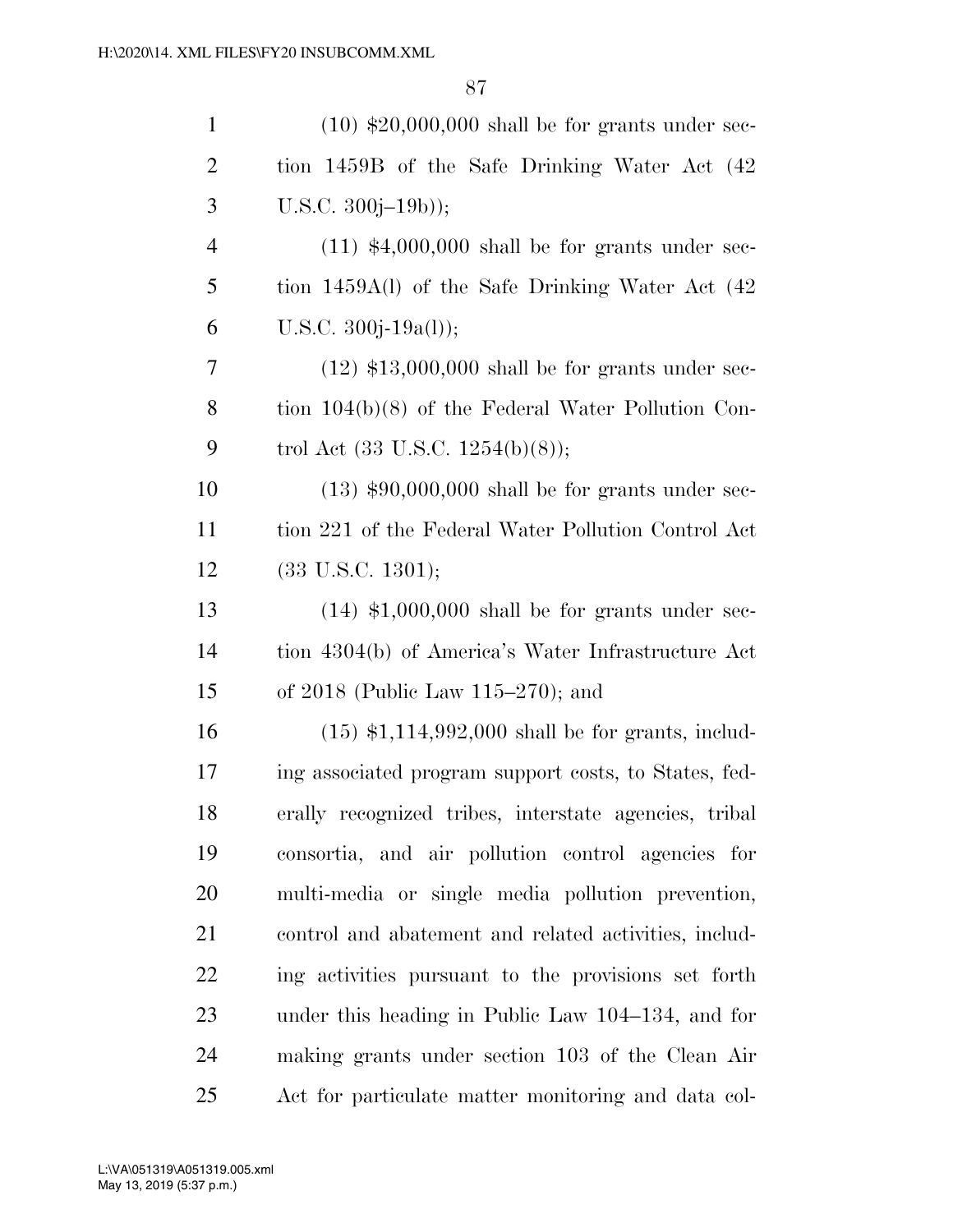lection activities subject to terms and conditions specified by the Administrator, of which: \$47,745,000 shall be for carrying out section 128 of CERCLA; \$9,646,000 shall be for Environmental Information Exchange Network grants, including as- sociated program support costs; \$1,498,000 shall be for grants to States under section 2007(f)(2) of the Solid Waste Disposal Act, which shall be in addition to funds appropriated under the heading ''Leaking Underground Storage Tank Trust Fund Program'' to carry out the provisions of the Solid Waste Dis- posal Act specified in section 9508(c) of the Internal Revenue Code other than section 9003(h) of the Solid Waste Disposal Act; \$17,848,000 of the funds available for grants under section 106 of the Federal Water Pollution Control Act shall be for State par- ticipation in national- and State-level statistical sur- veys of water resources and enhancements to State monitoring programs. WATER INFRASTRUCTURE FINANCE AND INNOVATION 21 PROGRAM ACCOUNT

 For the cost of direct loans and for the cost of guar- anteed loans, as authorized by the Water Infrastructure Finance and Innovation Act of 2014, \$45,000,000, to re-main available until expended: *Provided*, That such costs,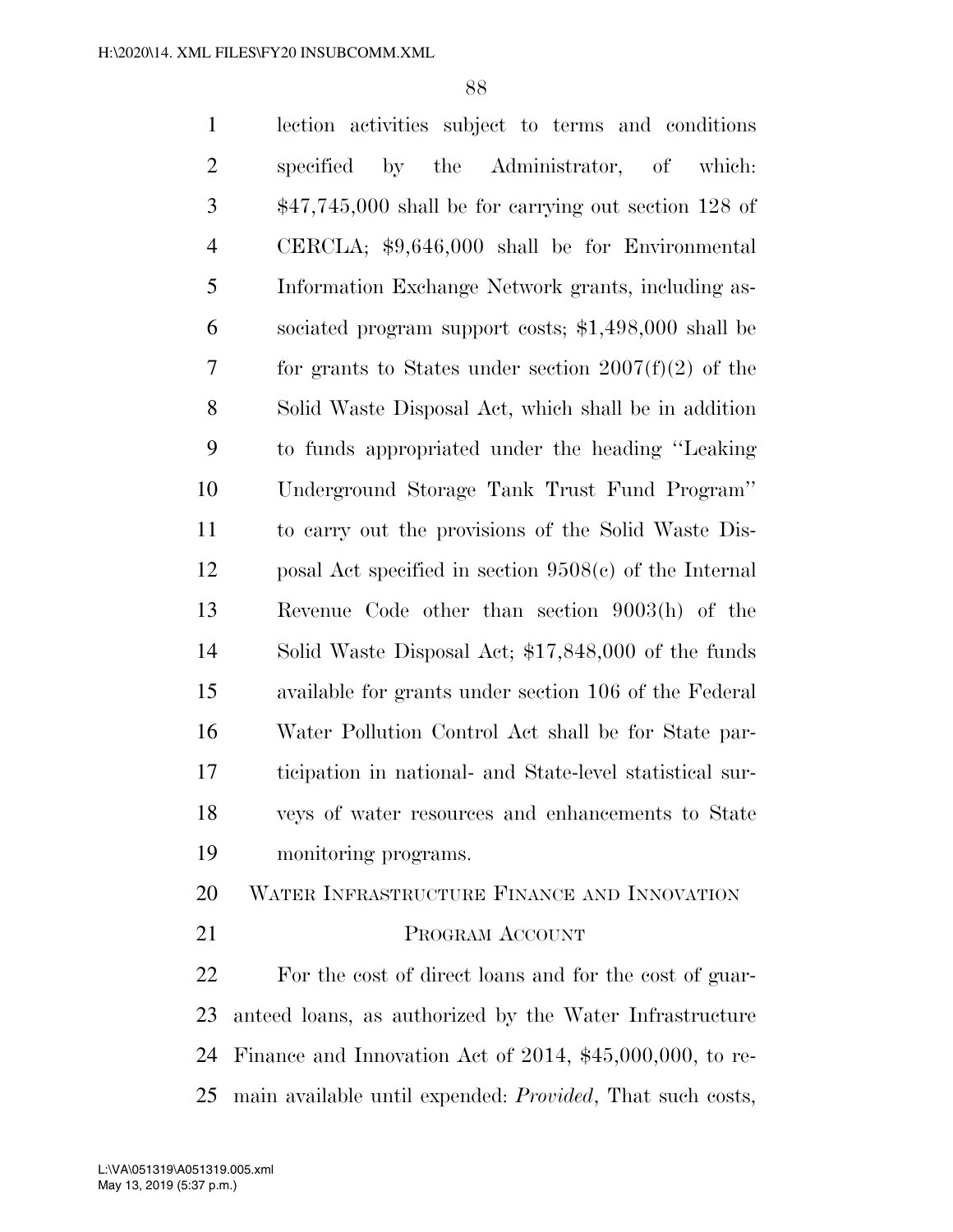including the cost of modifying such loans, shall be as de- fined in section 502 of the Congressional Budget Act of 1974: *Provided further*, That these funds are available to subsidize gross obligations for the principal amount of di- rect loans, including capitalized interest, and total loan principal, including capitalized interest, any part of which 7 is to be guaranteed, not to exceed  $$5,490,000,000$ .

 In addition, fees authorized to be collected pursuant to sections 5029 and 5030 of the Water Infrastructure Finance and Innovation Act of 2014 shall be deposited in this account, to remain available until expended.

 In addition, for administrative expenses to carry out the direct and guaranteed loan programs, notwithstanding section 5033 of the Water Infrastructure Finance and In- novation Act of 2014, \$5,000,000, to remain available until September 30, 2021.

| 17 |  | ADMINISTRATIVE PROVISIONS-ENVIRONMENTAL |
|----|--|-----------------------------------------|
|    |  |                                         |

18 PROTECTION AGENCY

(INCLUDING TRANSFERS OF FUNDS)

 For fiscal year 2020, notwithstanding 31 U.S.C. 6303(1) and 6305(1), the Administrator of the Environ- mental Protection Agency, in carrying out the Agency's function to implement directly Federal environmental pro- grams required or authorized by law in the absence of an acceptable tribal program, may award cooperative agree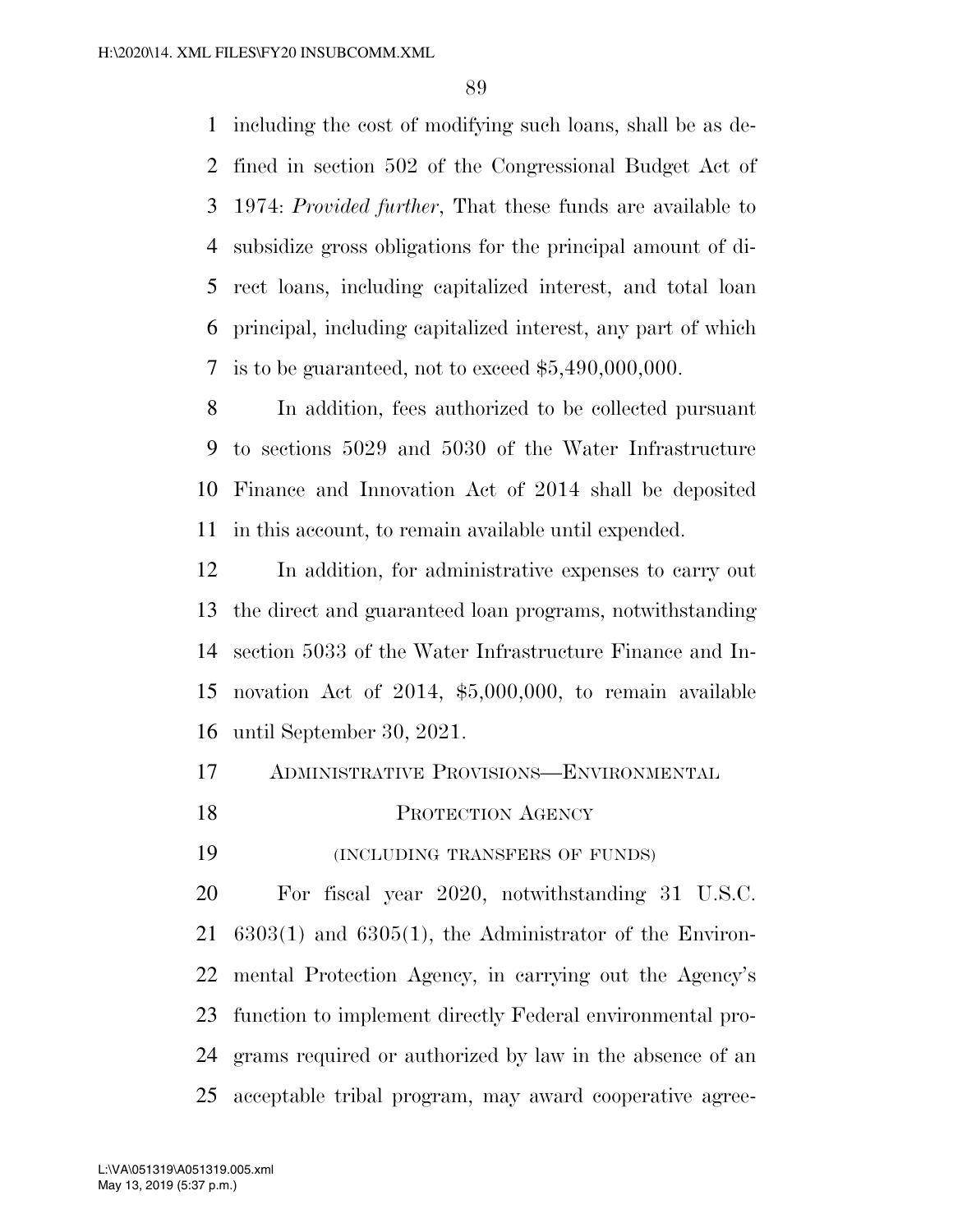ments to federally recognized Indian tribes or Intertribal consortia, if authorized by their member tribes, to assist the Administrator in implementing Federal environmental programs for Indian tribes required or authorized by law, except that no such cooperative agreements may be award- ed from funds designated for State financial assistance agreements.

 The Administrator of the Environmental Protection Agency is authorized to collect and obligate pesticide reg- istration service fees in accordance with section 33 of the Federal Insecticide, Fungicide, and Rodenticide Act, as amended by Public Law 116–8, the Pesticide Registration Improvement Extension Act of 2018.

 Notwithstanding section 33(d)(2) of the Federal In- secticide, Fungicide, and Rodenticide Act (FIFRA) (7 16 U.S.C. 136w–8 $(d)(2)$ , the Administrator of the Environ- mental Protection Agency may assess fees under section 33 of FIFRA (7 U.S.C. 136w–8) for fiscal year 2020.

 The Administrator is authorized to transfer up to \$305,000,000 of the funds appropriated for the Great Lakes Restoration Initiative under the heading ''Environ- mental Programs and Management'' to the head of any Federal department or agency, with the concurrence of such head, to carry out activities that would support the Great Lakes Restoration Initiative and Great Lakes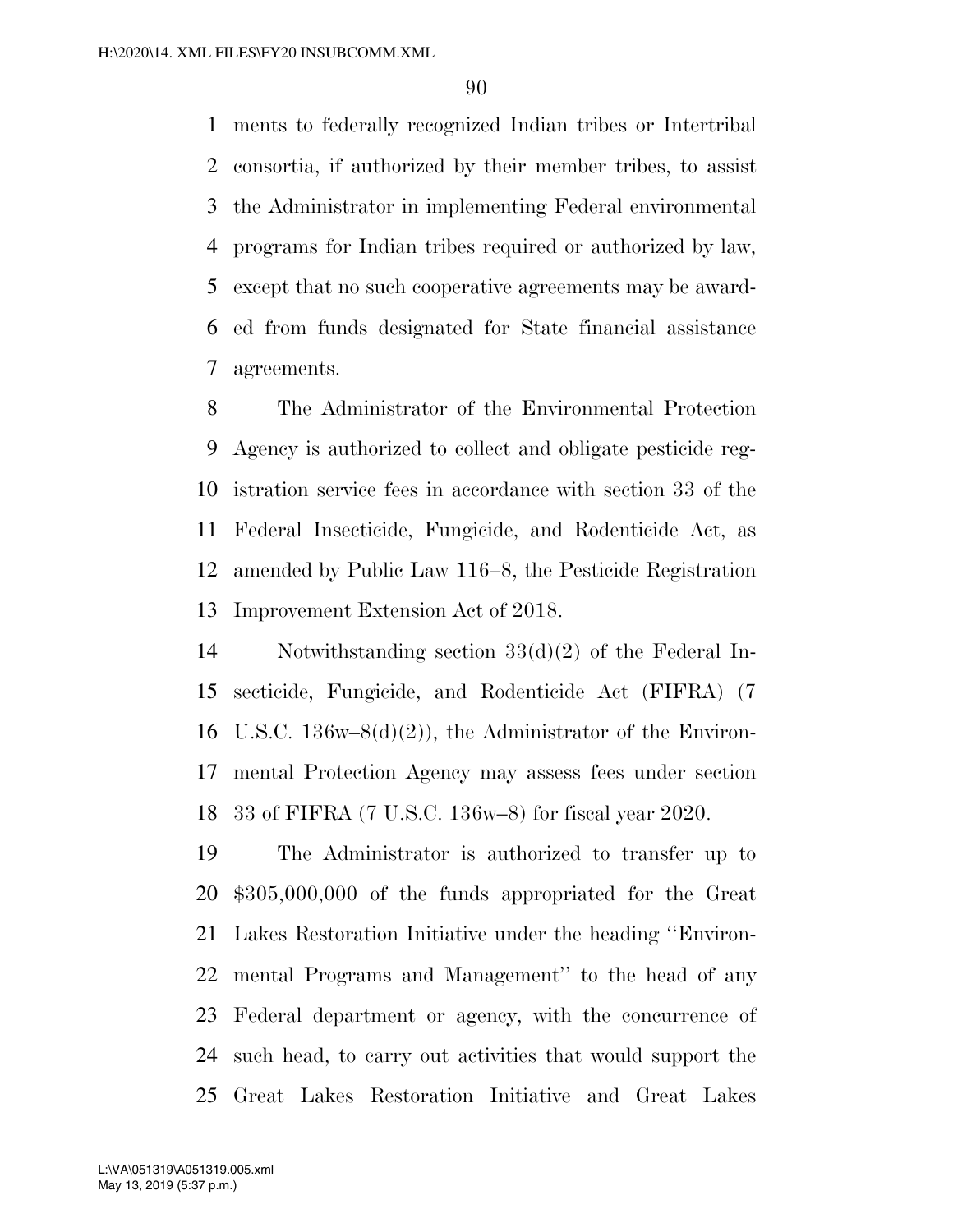Water Quality Agreement programs, projects, or activities; to enter into an interagency agreement with the head of such Federal department or agency to carry out these ac- tivities; and to make grants to governmental entities, non- profit organizations, institutions, and individuals for plan- ning, research, monitoring, outreach, and implementation in furtherance of the Great Lakes Restoration Initiative and the Great Lakes Water Quality Agreement.

 The Science and Technology, Environmental Pro- grams and Management, Office of Inspector General, Haz- ardous Substance Superfund, and Leaking Underground Storage Tank Trust Fund Program Accounts, are avail- able for the construction, alteration, repair, rehabilitation, and renovation of facilities*,* provided that the cost does not exceed \$150,000 per project.

 For fiscal year 2020, and notwithstanding section 518(f) of the Federal Water Pollution Control Act (33 U.S.C. 1377(f)), the Administrator is authorized to use the amounts appropriated for any fiscal year under section 319 of the Act to make grants to Indian tribes pursuant to sections 319(h) and 518(e) of that Act.

 The Administrator is authorized to use the amounts appropriated under the heading ''Environmental Pro-grams and Management'' for fiscal year 2020 to provide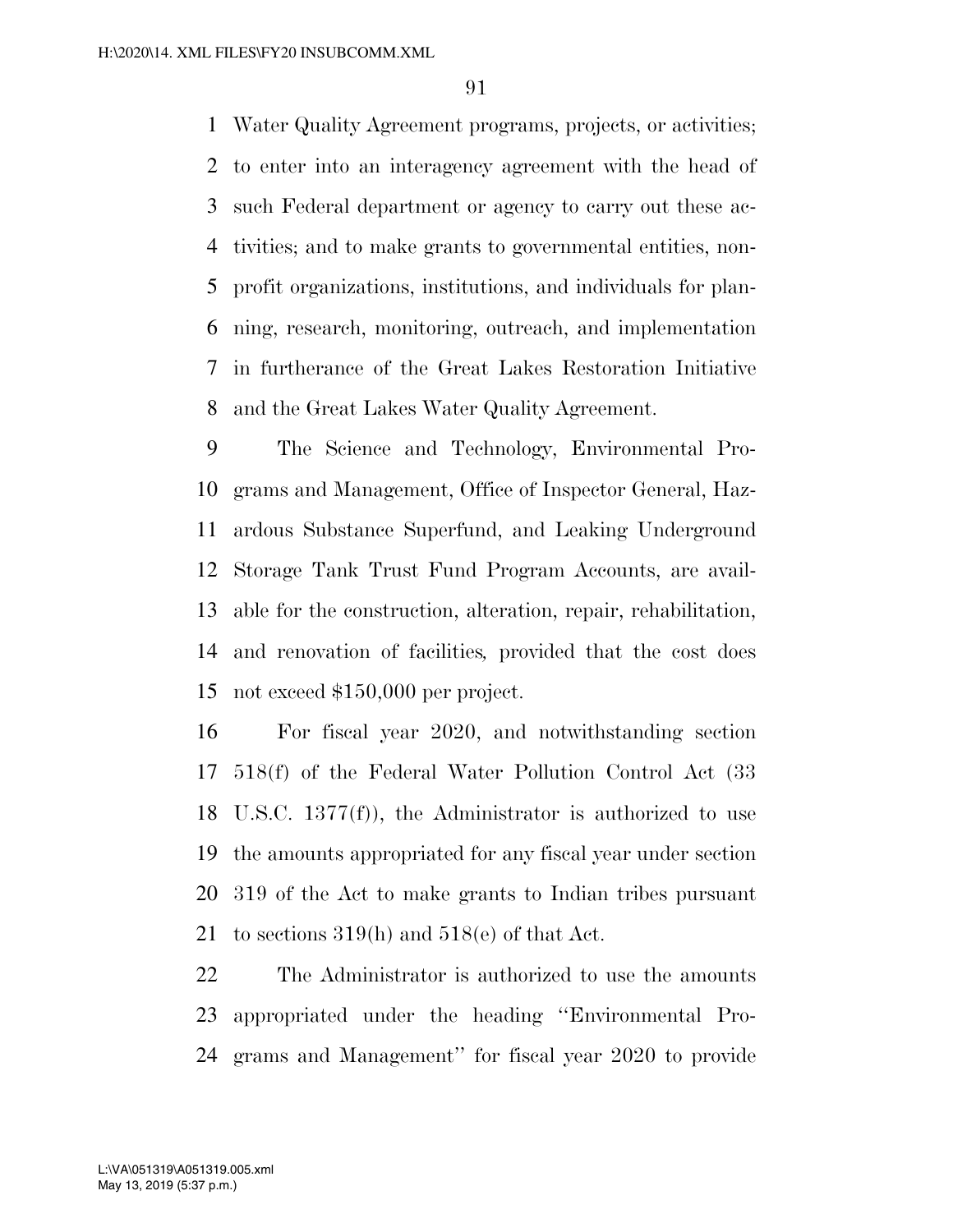grants to implement the Southeastern New England Wa-

tershed Restoration Program.

 Notwithstanding the limitations on amounts in sec- tion 320(i)(2)(B) of the Federal Water Pollution Control Act, not less than \$4,000,000 of the funds made available under this title for the National Estuary Program shall be for making competitive awards described in section  $320(g)(4)$ .

 The fourth paragraph under heading ''Administrative Provisions'' in title II of Public Law 109–54 is amended by striking ''2020'' and inserting ''2025''.

| 12 | TITLE III                                           |
|----|-----------------------------------------------------|
| 13 | RELATED AGENCIES                                    |
| 14 | DEPARTMENT OF AGRICULTURE                           |
| 15 | OFFICE OF THE UNDER SECRETARY FOR NATURAL           |
| 16 | RESOURCES AND ENVIRONMENT                           |
| 17 | For necessary expenses of the Office of the Under   |
|    | 18 Secretary for Natural Resources and Environment, |

 \$875,000: *Provided*, That funds made available by this Act to any agency in the Natural Resources and Environ- ment mission area for salaries and expenses are available to fund up to one administrative support staff for the of-fice.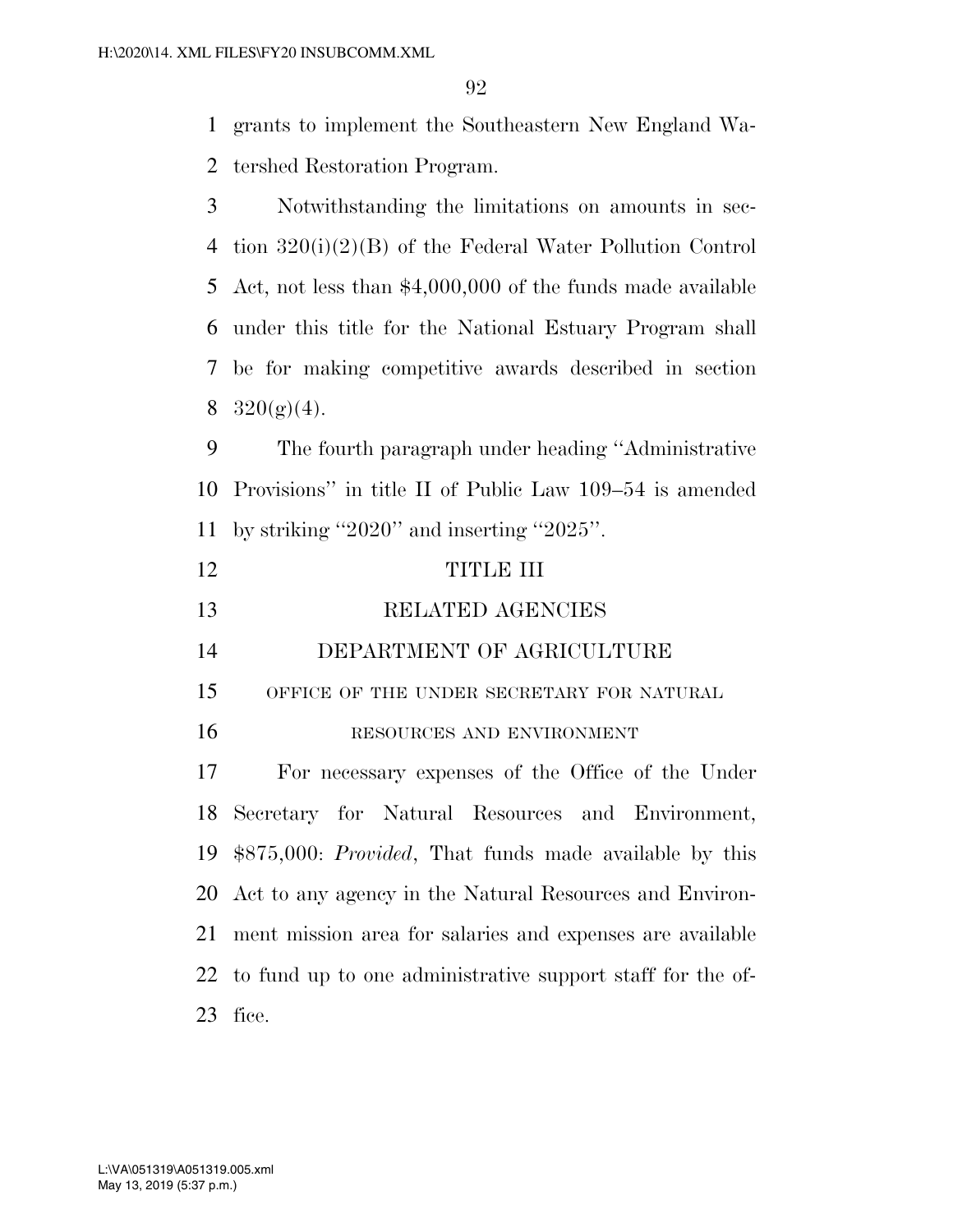| <b>FOREST SERVICE</b>          |
|--------------------------------|
| FOREST SERVICE OPERATIONS      |
| (INCLUDING TRANSFERS OF FUNDS) |

 For necessary expenses of the Forest Service, not otherwise provided for, \$921,849,000 to remain available through September 30, 2021, for (1) the base salary and expenses of permanent employees carrying out administra- tive and general management support functions of the Forest Service; (2) the costs of leases for buildings and sites where such support functions take place; (3) the costs of utility and telecommunication expenses, business services, and information technology, including cybersecu- rity requirements; and (4) such other administrative sup- port function expenses necessary for the operation of the Forest Service: *Provided*, That not to exceed \$565,713,000 shall be available for the base salaries and expenses described in paragraph (1): *Provided further*, That any unobligated balances available to the Forest Service from prior fiscal years for the purposes described under this heading shall be transferred to and merged with this account: *Provided further*, That any funding for the purposes described under this heading that are author- ized to be paid by permanent funds or trust funds of the Forest Service shall be transferred to and merged with this account: *Provided further*, That none of the funds pro-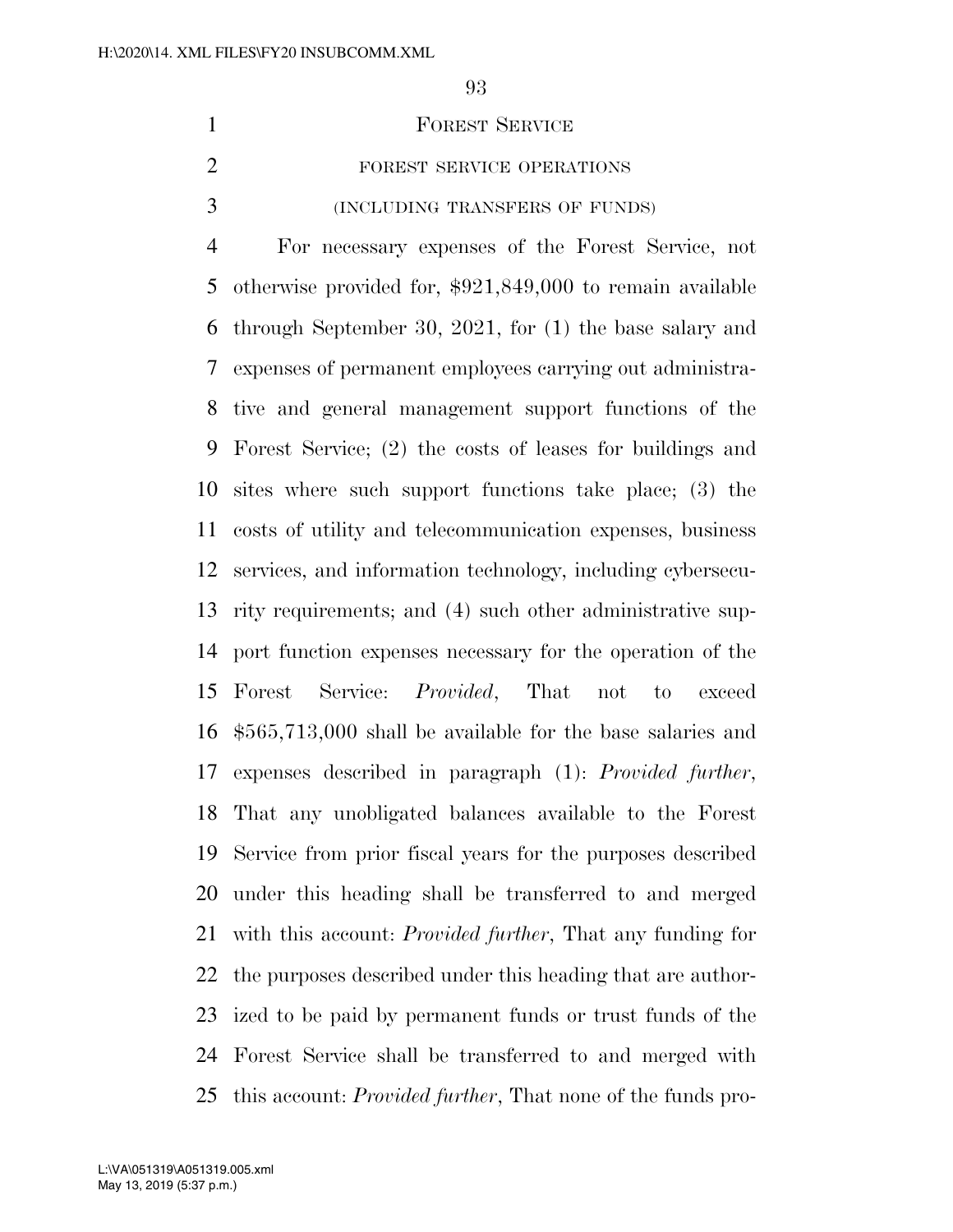vided to the Forest Service under this Act (other than under this heading) may be used to fund indirect expenses that before the date of the enactment of this Act were provided for through discretionary cost pools.

FOREST AND RANGELAND RESEARCH

 For necessary expenses of forest and rangeland re- search as authorized by law, \$277,155,000, to remain available through September 30, 2023: *Provided*, That of the funds provided, \$73,174,000 is for the forest inventory and analysis program: *Provided further*, That all authori- ties for the use of funds, including the use of contracts, grants, and cooperative agreements, available to execute the Forest and Rangeland Research appropriation, are also available in the utilization of these funds for Fire Science Research.

#### STATE AND PRIVATE FORESTRY

 For necessary expenses of cooperating with and pro- viding technical and financial assistance to States, terri- tories, possessions, and others, and for forest health man- agement, and conducting an international program as au- thorized, \$382,894,000, to remain available through Sep- tember 30, 2023, as authorized by law; of which \$75,000,000 is to be derived from the Land and Water Conservation Fund to be used for the Forest Legacy Pro-gram, to remain available until expended.

May 13, 2019 (5:37 p.m.) L:\VA\051319\A051319.005.xml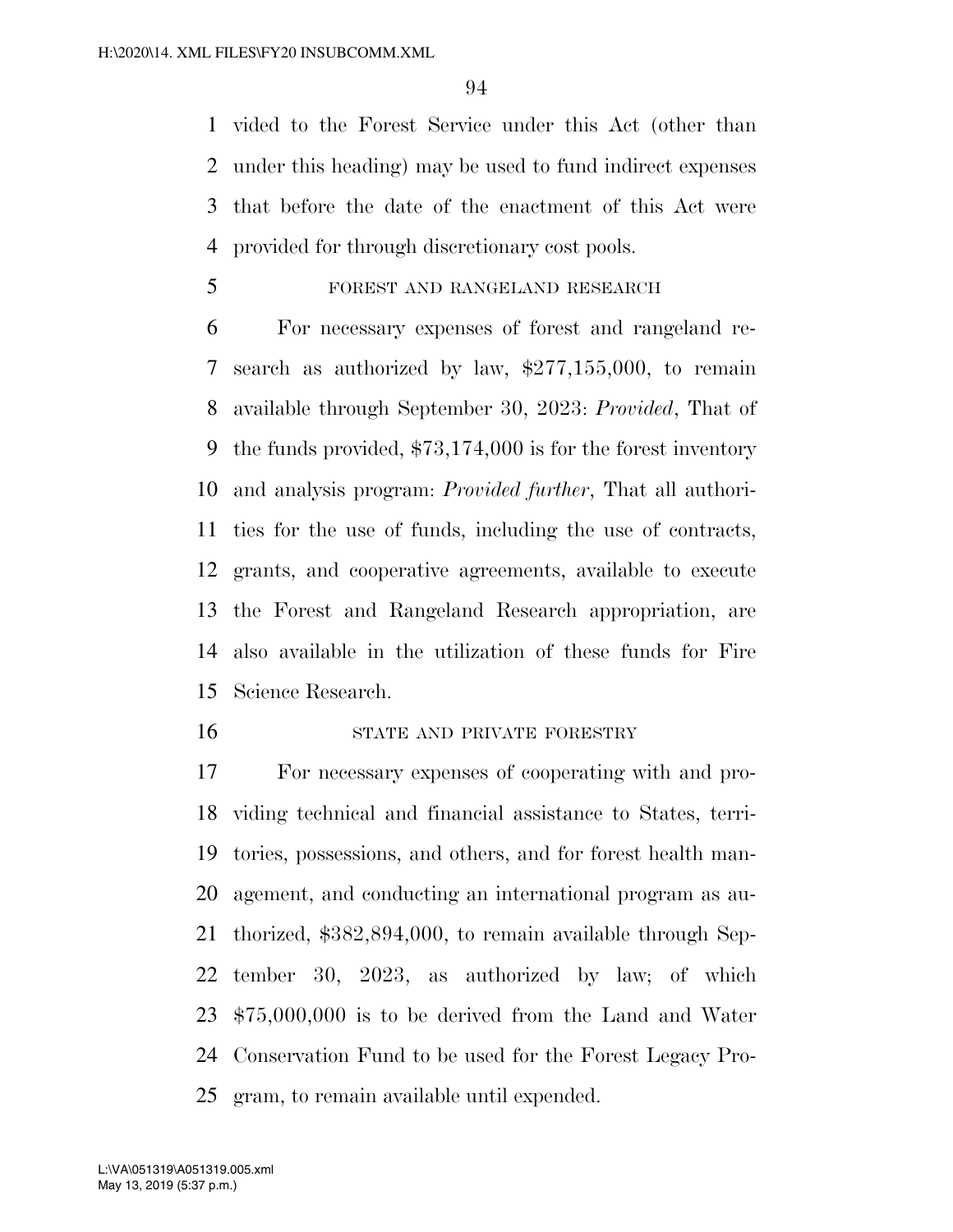#### 1 NATIONAL FOREST SYSTEM

 For necessary expenses of the Forest Service, not otherwise provided for, for management, protection, im- provement, and utilization of the National Forest System, and for hazardous fuels management on or adjacent to such lands, \$1,599,308,000, to remain available through September 30, 2023: *Provided*, That of the funds pro- vided, \$35,526,000 shall be deposited in the Collaborative Forest Landscape Restoration Fund for ecological restora- tion treatments as authorized by 16 U.S.C. 7303(f): *Pro- vided further*, That of the funds provided, \$276,603,000 shall be for forest products: *Provided further*, That of the funds provided, \$390,169,000 shall be for hazardous fuels management activities, of which not to exceed \$15,000,000 may be used to make grants, using any au- thorities available to the Forest Service under the ''State and Private Forestry'' appropriation, for the purpose of creating incentives for increased use of biomass from Na- tional Forest System lands: *Provided further*, That \$20,000,000 may be used by the Secretary of Agriculture to enter into procurement contracts or cooperative agree- ments or to issue grants for hazardous fuels management activities, and for training or monitoring associated with such hazardous fuels management activities on Federal land, or on non-Federal land if the Secretary determines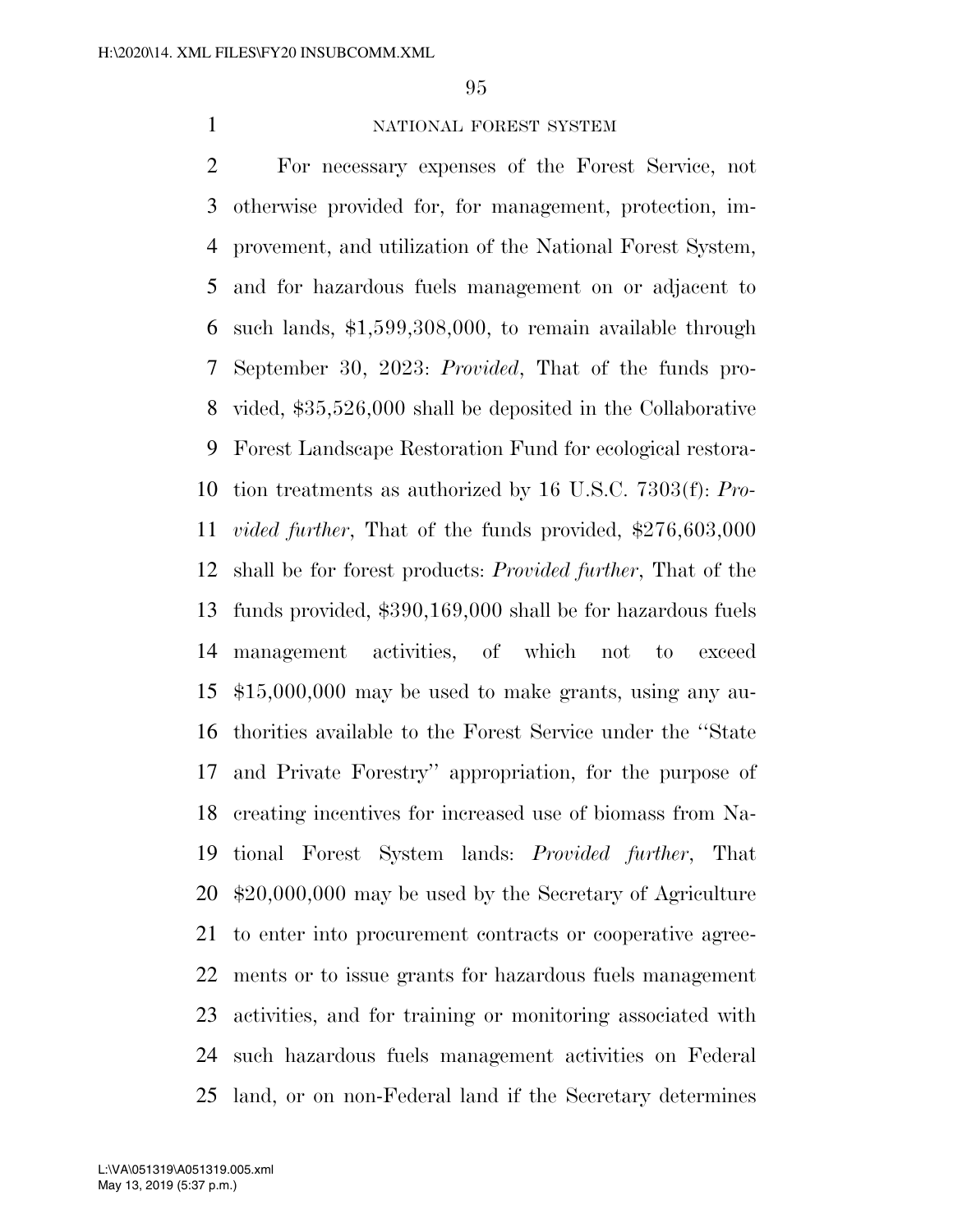such activities benefit resources on Federal land: *Provided further*, That funds made available to implement the Com- munity Forestry Restoration Act, Public Law 106–393, title VI, shall be available for use on non-Federal lands in accordance with authorities made available to the For- est Service under the ''State and Private Forestry'' appro- priations: *Provided further*, That notwithstanding section 33 of the Bankhead Jones Farm Tenant Act (7 U.S.C. 1012), the Secretary of Agriculture, in calculating a fee for grazing on a National Grassland, may provide a credit of up to 50 percent of the calculated fee to a Grazing As- sociation or direct permittee for a conservation practice approved by the Secretary in advance of the fiscal year in which the cost of the conservation practice is incurred. And, that the amount credited shall remain available to the Grazing Association or the direct permittee, as appro- priate, in the fiscal year in which the credit is made and each fiscal year thereafter for use on the project for con-servation practices approved by the Secretary.

# CAPITAL IMPROVEMENT AND MAINTENANCE

 For necessary expenses of the Forest Service, not otherwise provided for, \$419,103,000, to remain available through September 30, 2023, for construction, capital im- provement, maintenance and acquisition of buildings and other facilities and infrastructure; and for construction,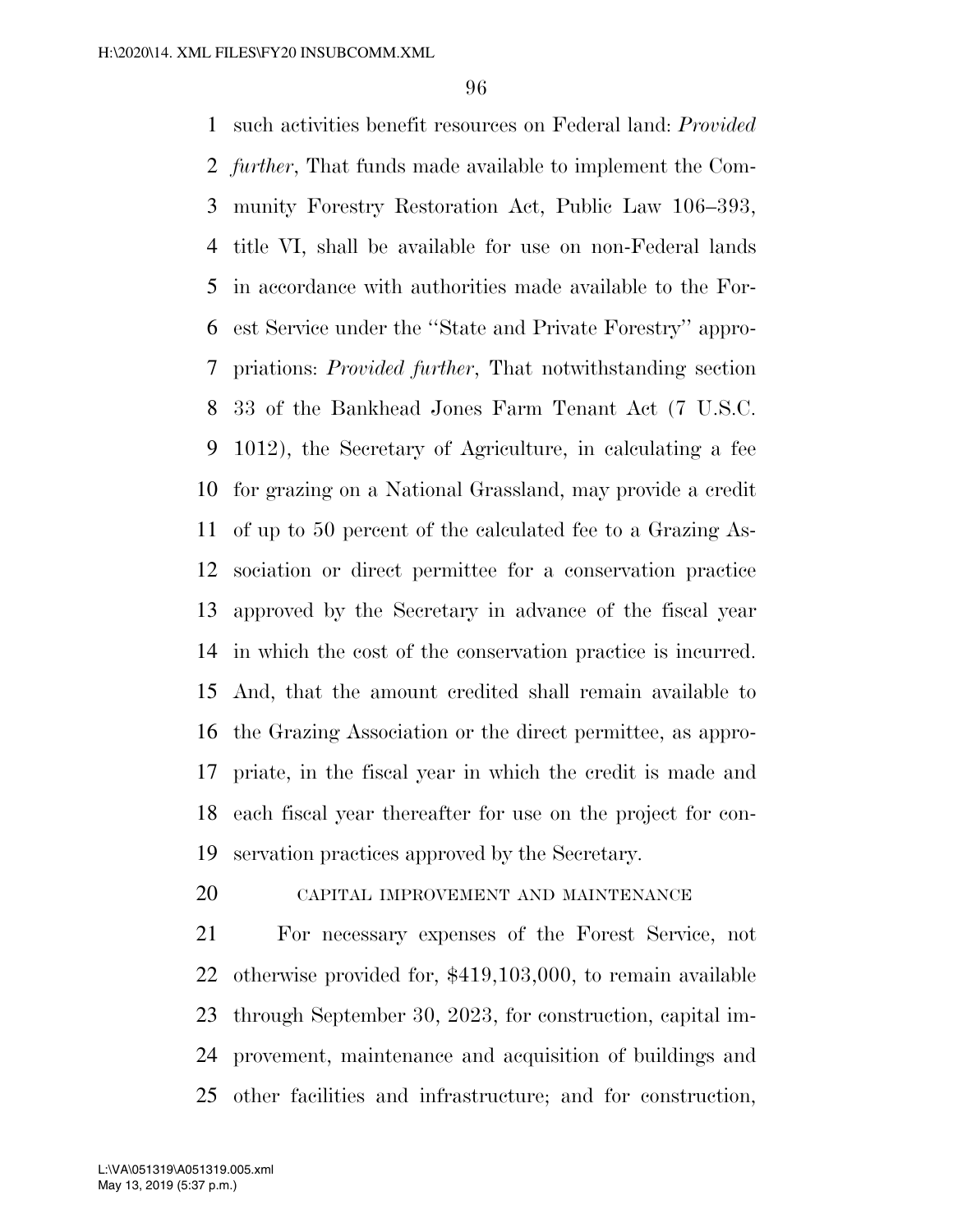reconstruction, decommissioning of roads that are no longer needed, including unauthorized roads that are not part of the transportation system, and maintenance of for- est roads and trails by the Forest Service as authorized by 16 U.S.C. 532–538 and 23 U.S.C. 101 and 205: *Pro- vided*, That funds becoming available in fiscal year 2020 under the Act of March 4, 1913 (16 U.S.C. 501) shall be transferred to the General Fund of the Treasury and shall not be available for transfer or obligation for any other purpose unless the funds are appropriated.

#### 11 LAND ACQUISITION

 For expenses necessary to carry out the provisions of chapter 2003 of title 54, United States Code, including administrative expenses, and for acquisition of land or waters, or interest therein, in accordance with statutory authority applicable to the Forest Service, \$90,000,000, to be derived from the Land and Water Conservation Fund and to remain available until expended.

ACQUISITION OF LANDS FOR NATIONAL FORESTS SPECIAL

# 20 ACTS

 For acquisition of lands within the exterior bound- aries of the Cache, Uinta, and Wasatch National Forests, Utah; the Toiyabe National Forest, Nevada; and the An- geles, San Bernardino, Sequoia, and Cleveland National Forests, California; and the Ozark-St. Francis and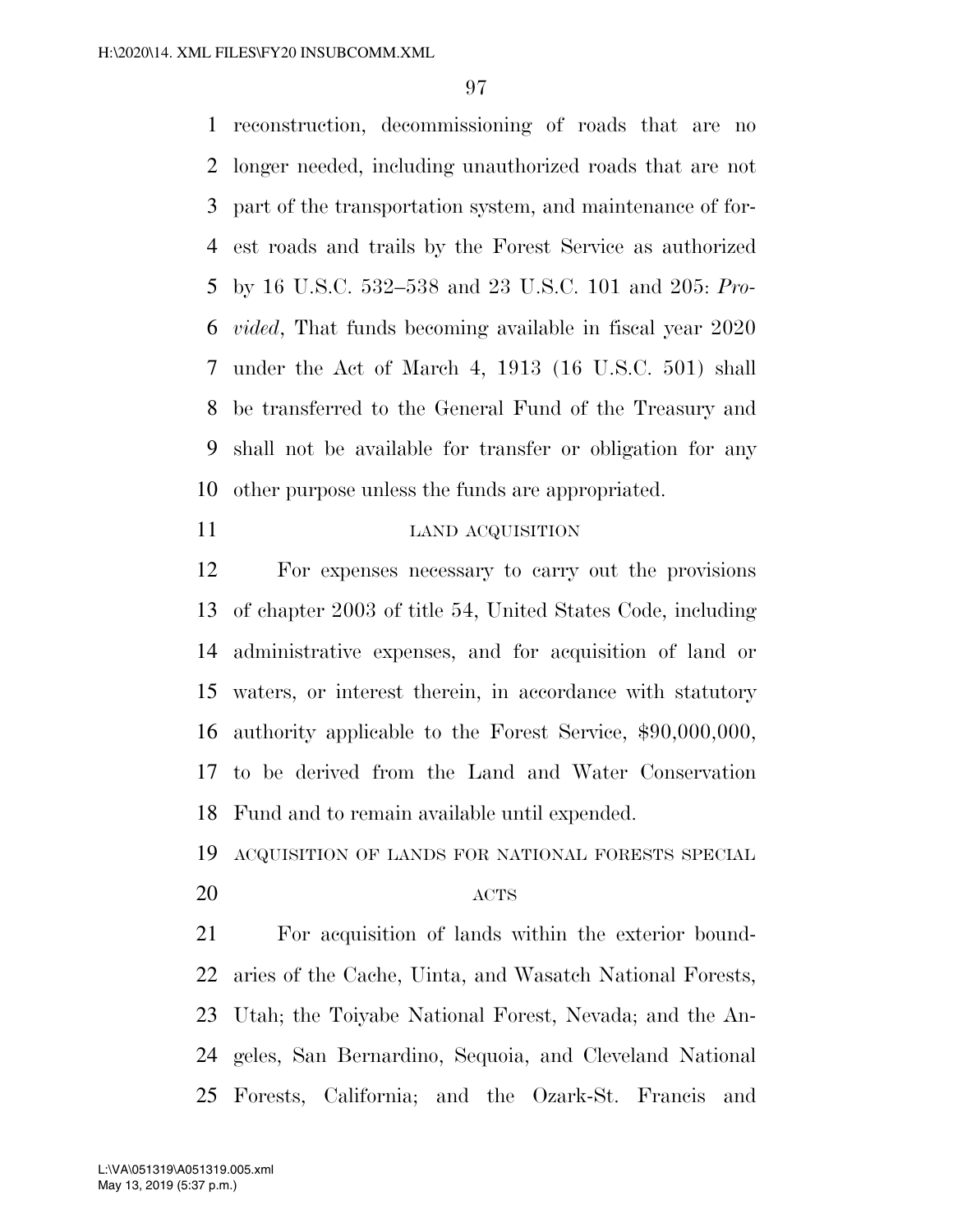Ouachita National Forests, Arkansas; as authorized by law, \$700,000, to be derived from forest receipts.

ACQUISITION OF LANDS TO COMPLETE LAND EXCHANGES

 For acquisition of lands, such sums, to be derived from funds deposited by State, county, or municipal gov- ernments, public school districts, or other public school au- thorities, and for authorized expenditures from funds de- posited by non-Federal parties pursuant to Land Sale and Exchange Acts, pursuant to the Act of December 4, 1967 (16 U.S.C. 484a), to remain available through September 30, 2022, (16 U.S.C. 516–617a, 555a; Public Law 96– 586; Public Law 76–589, 76–591; and Public Law 78– 310).

14 RANGE BETTERMENT FUND

 For necessary expenses of range rehabilitation, pro- tection, and improvement, 50 percent of all moneys re- ceived during the prior fiscal year, as fees for grazing do- mestic livestock on lands in National Forests in the 16 Western States, pursuant to section 401(b)(1) of Public Law 94–579, to remain available through September 30, 2023, of which not to exceed 6 percent shall be available for administrative expenses associated with on-the-ground range rehabilitation, protection, and improvements.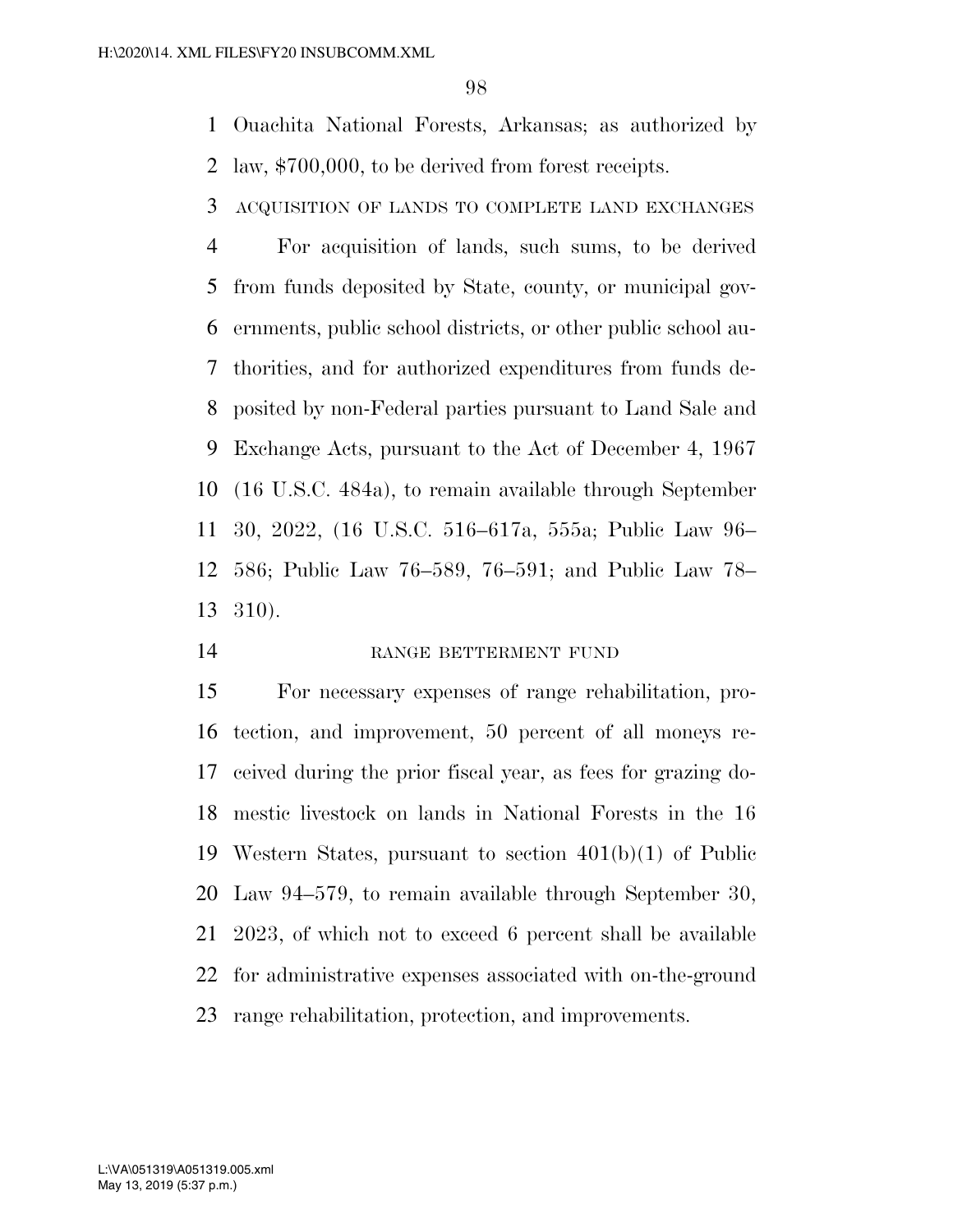| $\mathbf{1}$   | GIFTS, DONATIONS AND BEQUESTS FOR FOREST AND                       |
|----------------|--------------------------------------------------------------------|
| $\overline{2}$ | RANGELAND RESEARCH                                                 |
| 3              | For expenses authorized by $16$ U.S.C. $1643(b)$ ,                 |
| 4              | $$45,000$ , to remain available through September 30, 2023,        |
| 5              | to be derived from the fund established pursuant to the            |
| 6              | above Act.                                                         |
| 7              | MANAGEMENT OF NATIONAL FOREST LANDS FOR                            |
| 8              | SUBSISTENCE USES                                                   |
| 9              | For necessary expenses of the Forest Service to man-               |
| 10             | age Federal lands in Alaska for subsistence uses under             |
| 11             | title VIII of the Alaska National Interest Lands Conserva-         |
| 12             | tion Act (16 U.S.C. 3111 et seq.), $\text{$2,500,000}$ , to remain |
| 13             | available through September 30, 2023.                              |
| 14             | WILDLAND FIRE MANAGEMENT                                           |
| 15             | (INCLUDING TRANSFERS OF FUNDS)                                     |
| 16             | For necessary expenses for forest fire presuppression              |
| 17             | activities on National Forest System lands, for emergency          |
| 18             | wildland fire suppression on or adjacent to such lands or          |
| 19             | other lands under fire protection agreement, and for emer-         |
| 20             | gency rehabilitation of burned-over National Forest Sys-           |
| 21             | tem lands and water, $\text{$2,009,545,000}$ , to remain available |
| 22             | through September 30, 2023: Provided, That such funds              |
| 23             | including unobligated balances under this heading, are             |
| 24             | available for repayment of advances from other appropria-          |
| 25             | tions accounts previously transferred for such purposes:           |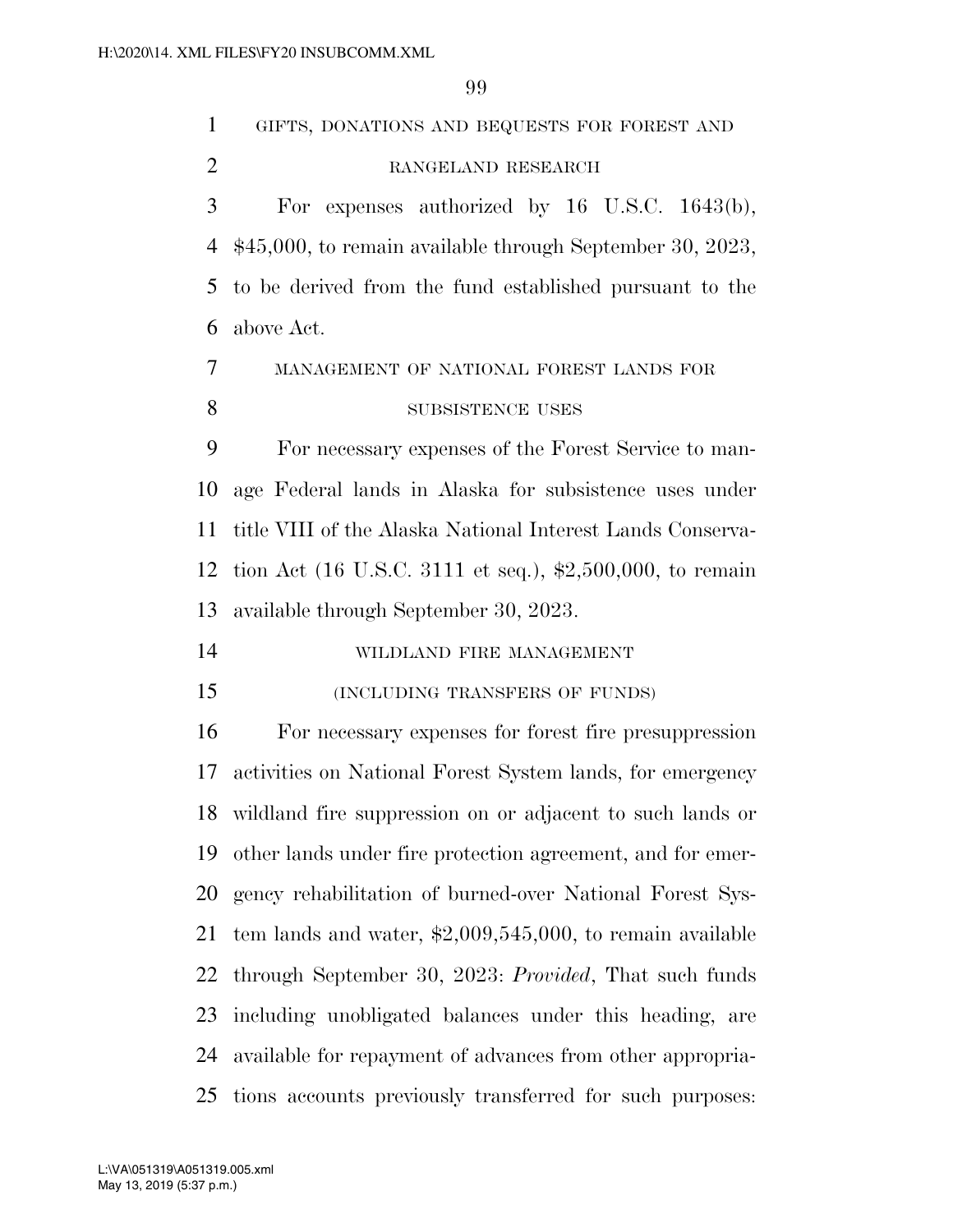*Provided further*, That any unobligated funds appropriated in a previous fiscal year for hazardous fuels management may be transferred to the ''National Forest System'' ac- count: *Provided further*, That such funds shall be available to reimburse State and other cooperating entities for serv- ices provided in response to wildfire and other emergencies or disasters to the extent such reimbursements by the For- est Service for non-fire emergencies are fully repaid by the responsible emergency management agency: *Provided fur- ther*, That funds provided shall be available for support to Federal emergency response: *Provided further*, That the costs of implementing any cooperative agreement between the Federal Government and any non-Federal entity may be shared, as mutually agreed on by the affected parties: *Provided further*, That of the funds provided under this heading, \$1,011,000,000 shall be available for wildfire suppression operations, and is provided to meet the terms 18 of section  $251(b)(2)(F)(ii)(I)$  of the Balanced Budget and Emergency Deficit Control Act of 1985, as amended.

 In addition to the amounts provided under this head- ing for wildfire suppression operations, \$1,950,000,000, to remain available until expended, is additional new budg- et authority as specified for purposes of section  $251(b)(2)(F)$  of the Balanced Budget and Emergency Deficit Control Act of 1985: *Provided*, That the Secretary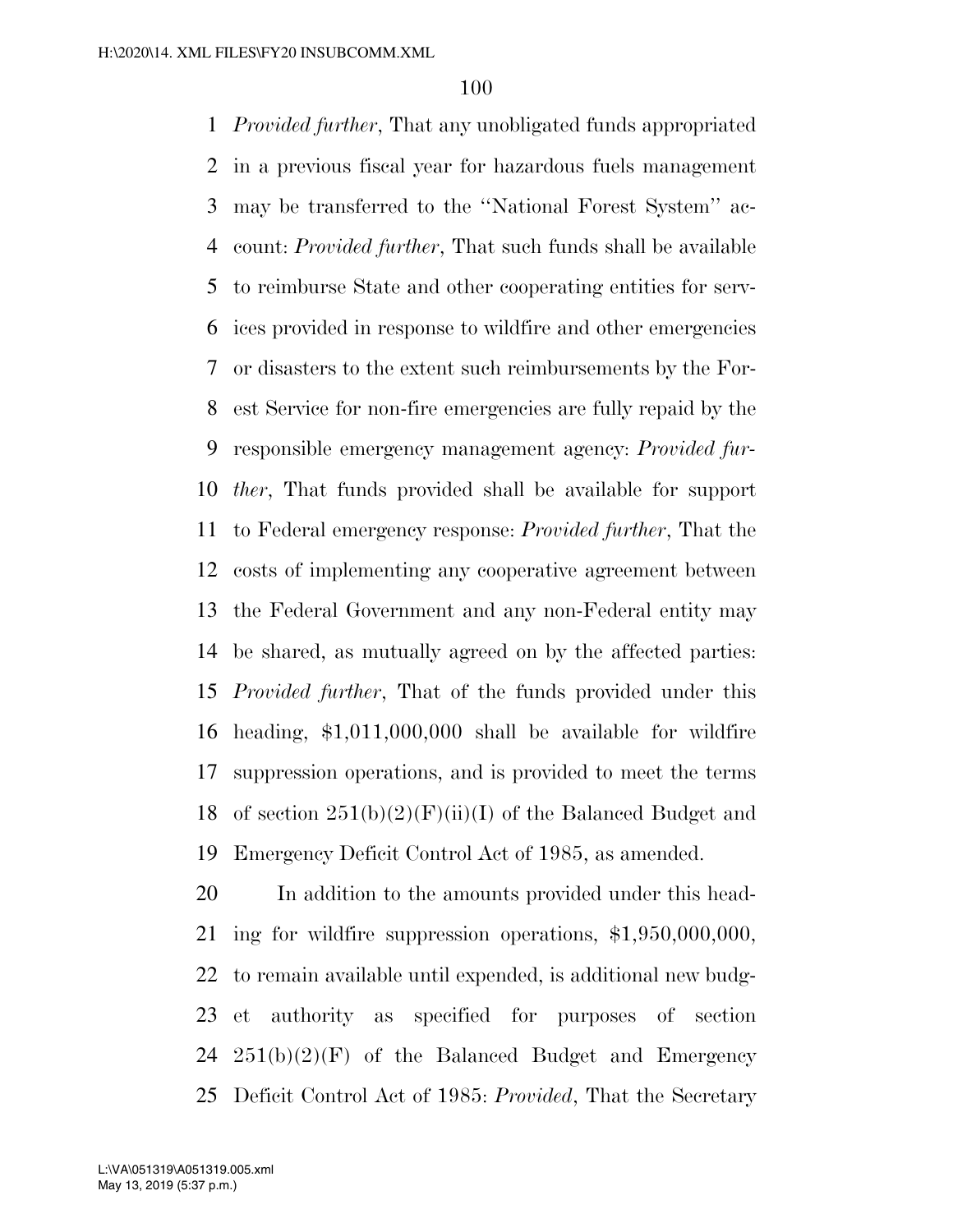of Agriculture may transfer such amounts to the Depart-ment of Interior for wildfire suppression operations.

ADMINISTRATIVE PROVISIONS—FOREST SERVICE

#### (INCLUDING TRANSFERS OF FUNDS)

 Appropriations to the Forest Service for the current fiscal year shall be available for: (1) purchase of passenger motor vehicles; acquisition of passenger motor vehicles from excess sources, and hire of such vehicles; purchase, lease, operation, maintenance, and acquisition of aircraft to maintain the operable fleet for use in Forest Service wildland fire programs and other Forest Service programs; notwithstanding other provisions of law, existing aircraft being replaced may be sold, with proceeds derived or trade-in value used to offset the purchase price for the replacement aircraft; (2) services pursuant to 7 U.S.C. 2225, and not to exceed \$100,000 for employment under 5 U.S.C. 3109; (3) purchase, erection, and alteration of buildings and other public improvements (7 U.S.C. 2250); (4) acquisition of land, waters, and interests therein pur- suant to 7 U.S.C. 428a; (5) for expenses pursuant to the Volunteers in the National Forest Act of 1972 (16 U.S.C. 558a, 558d, and 558a note); (6) the cost of uniforms as authorized by 5 U.S.C. 5901–5902; and (7) for debt col-lection contracts in accordance with 31 U.S.C. 3718(c).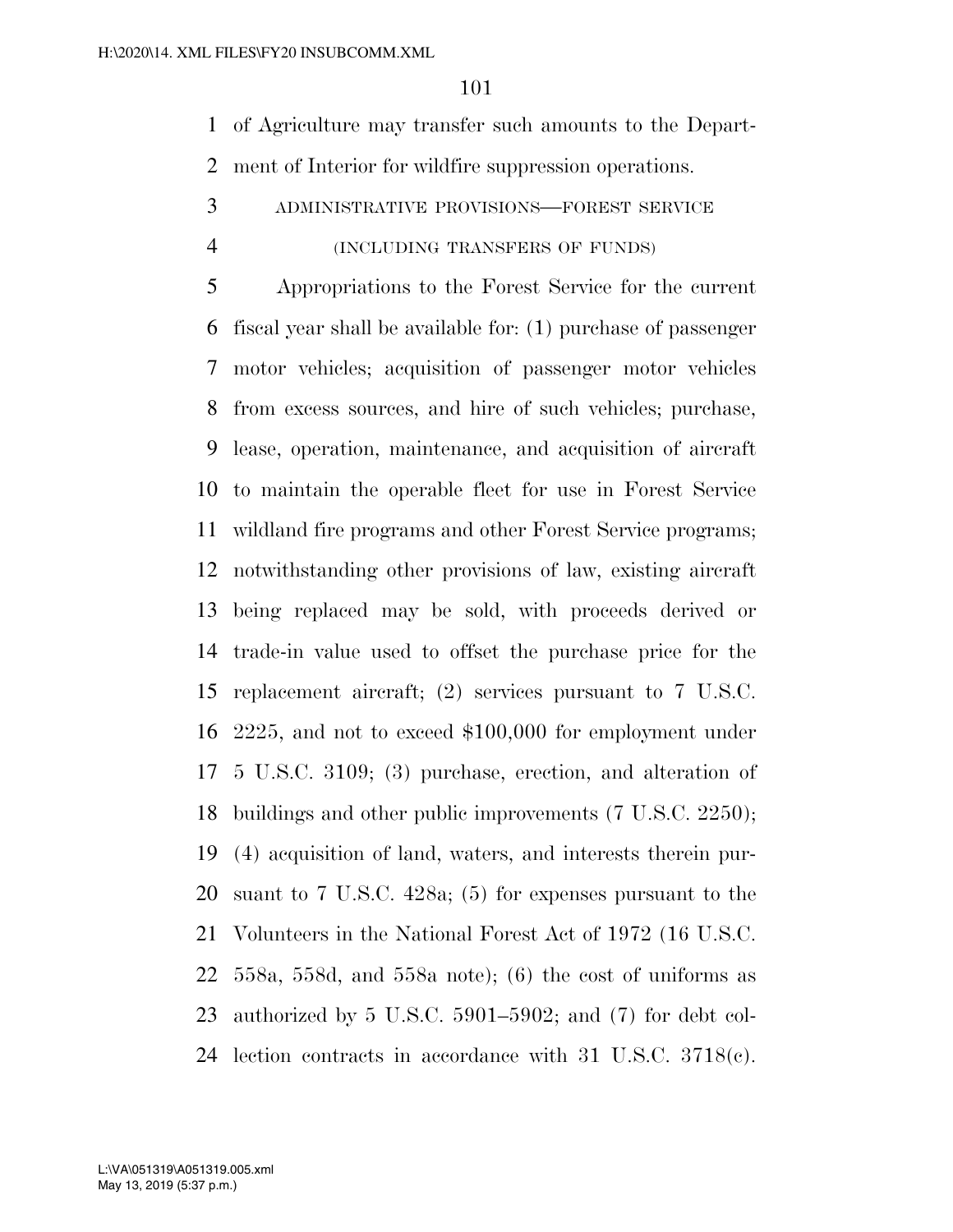1 Not more than \$50,000,000 of funds appropriated to the Forest Service shall be available for expenditure or transfer to the Department of the Interior for wildland fire management, hazardous fuels management, and State fire assistance when such transfers would facilitate and expedite wildland fire management programs and projects.

 Funds appropriated to the Forest Service shall be available for assistance to or through the Agency for Inter- national Development in connection with forest and range- land research, technical information, and assistance in for- eign countries, and shall be available to support forestry and related natural resource activities outside the United States and its territories and possessions, including tech- nical assistance, education and training, and cooperation with U.S., private, and international organizations. The Forest Service, acting for the International Program, may sign direct funding agreements with foreign governments and institutions as well as other domestic agencies (includ- ing the U.S. Agency for International Development, the Department of State, and the Millennium Challenge Cor- poration), U.S. private sector firms, institutions and orga- nizations to provide technical assistance and training pro- grams overseas on forestry and rangeland management. Funds appropriated to the Forest Service shall be available for expenditure or transfer to the Department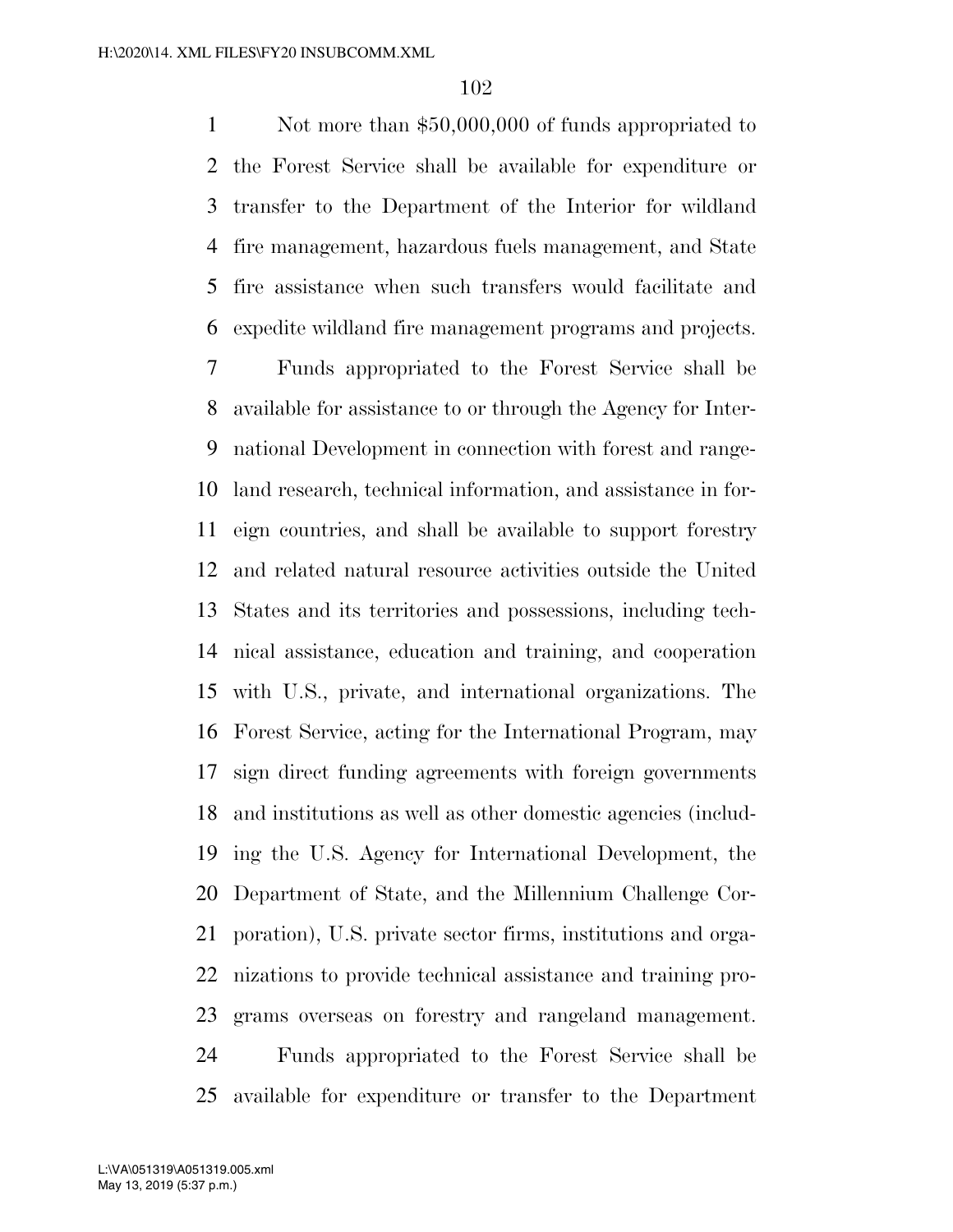of the Interior, Bureau of Land Management, for removal, preparation, and adoption of excess wild horses and burros from National Forest System lands, and for the perform- ance of cadastral surveys to designate the boundaries of such lands.

 None of the funds made available to the Forest Serv- ice in this Act or any other Act with respect to any fiscal year shall be subject to transfer under the provisions of section 702(b) of the Department of Agriculture Organic Act of 1944 (7 U.S.C. 2257), section 442 of Public Law 106–224 (7 U.S.C. 7772), or section 10417(b) of Public Law 107–171 (7 U.S.C. 8316(b)).

 Not more than \$82,000,000 of funds available to the Forest Service shall be transferred to the Working Capital Fund of the Department of Agriculture and not more than \$14,500,000 of funds available to the Forest Service shall be transferred to the Department of Agriculture for De- partment Reimbursable Programs, commonly referred to as Greenbook charges. Nothing in this paragraph shall prohibit or limit the use of reimbursable agreements re- quested by the Forest Service in order to obtain services from the Department of Agriculture's National Informa- tion Technology Center and the Department of Agri-culture's International Technology Service.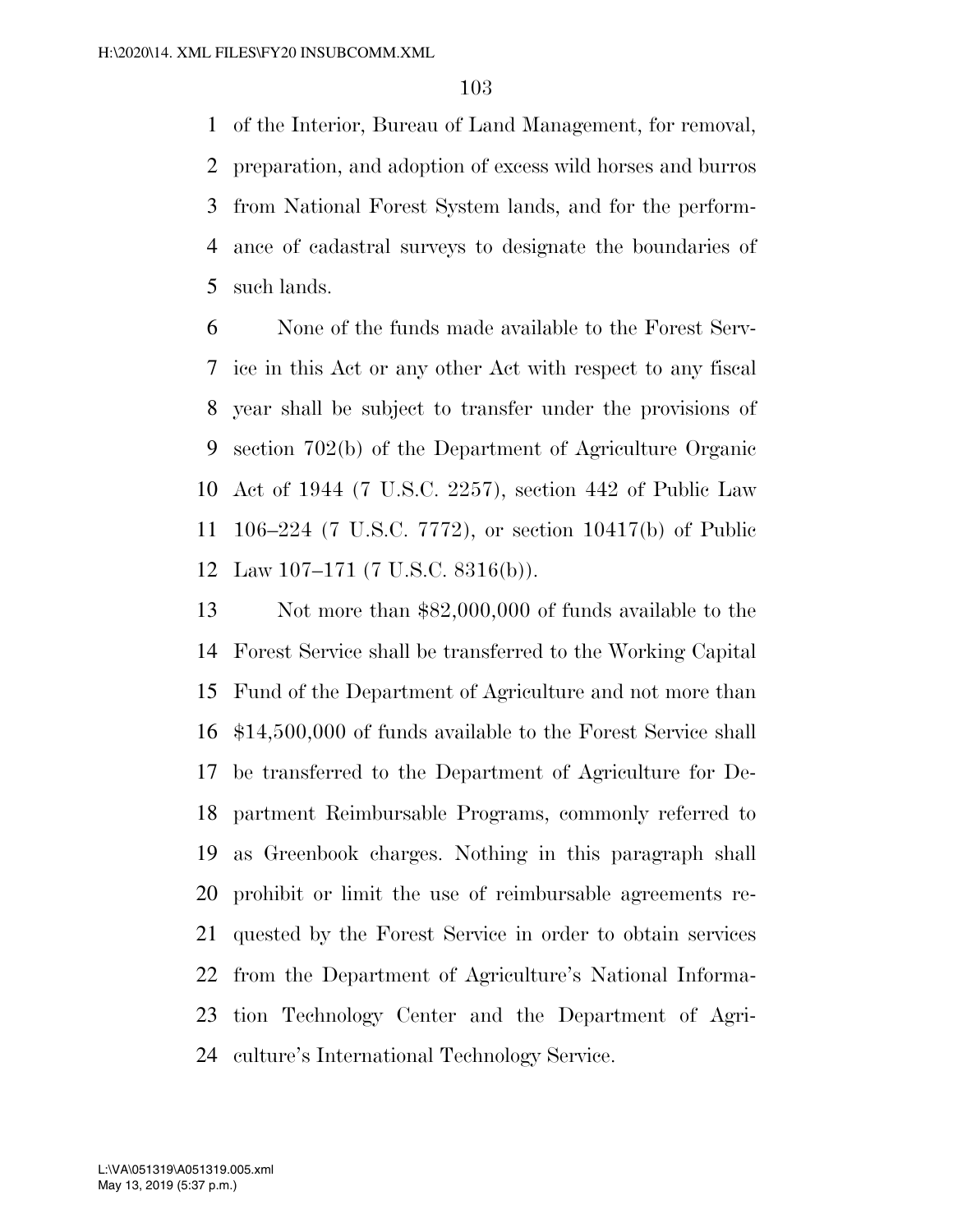Of the funds available to the Forest Service, up to \$5,000,000 shall be available for priority projects within the scope of the approved budget, which shall be carried out by the Youth Conservation Corps and shall be carried out under the authority of the Public Lands Corps Act of 1993 (16 U.S.C. 1721 et seq.).

 Of the funds available to the Forest Service, \$4,000 is available to the Chief of the Forest Service for official reception and representation expenses.

 Pursuant to sections 405(b) and 410(b) of Public Law 101–593, of the funds available to the Forest Service, up to \$3,000,000 may be advanced in a lump sum to the National Forest Foundation to aid conservation partner- ship projects in support of the Forest Service mission, without regard to when the Foundation incurs expenses, for projects on or benefitting National Forest System lands or related to Forest Service programs: *Provided*, That of the Federal funds made available to the Founda- tion, no more than \$300,000 shall be available for admin- istrative expenses: *Provided further*, That the Foundation shall obtain, by the end of the period of Federal financial assistance, private contributions to match funds made available by the Forest Service on at least a one-for-one basis: *Provided further*, That the Foundation may transfer Federal funds to a Federal or a non-Federal recipient for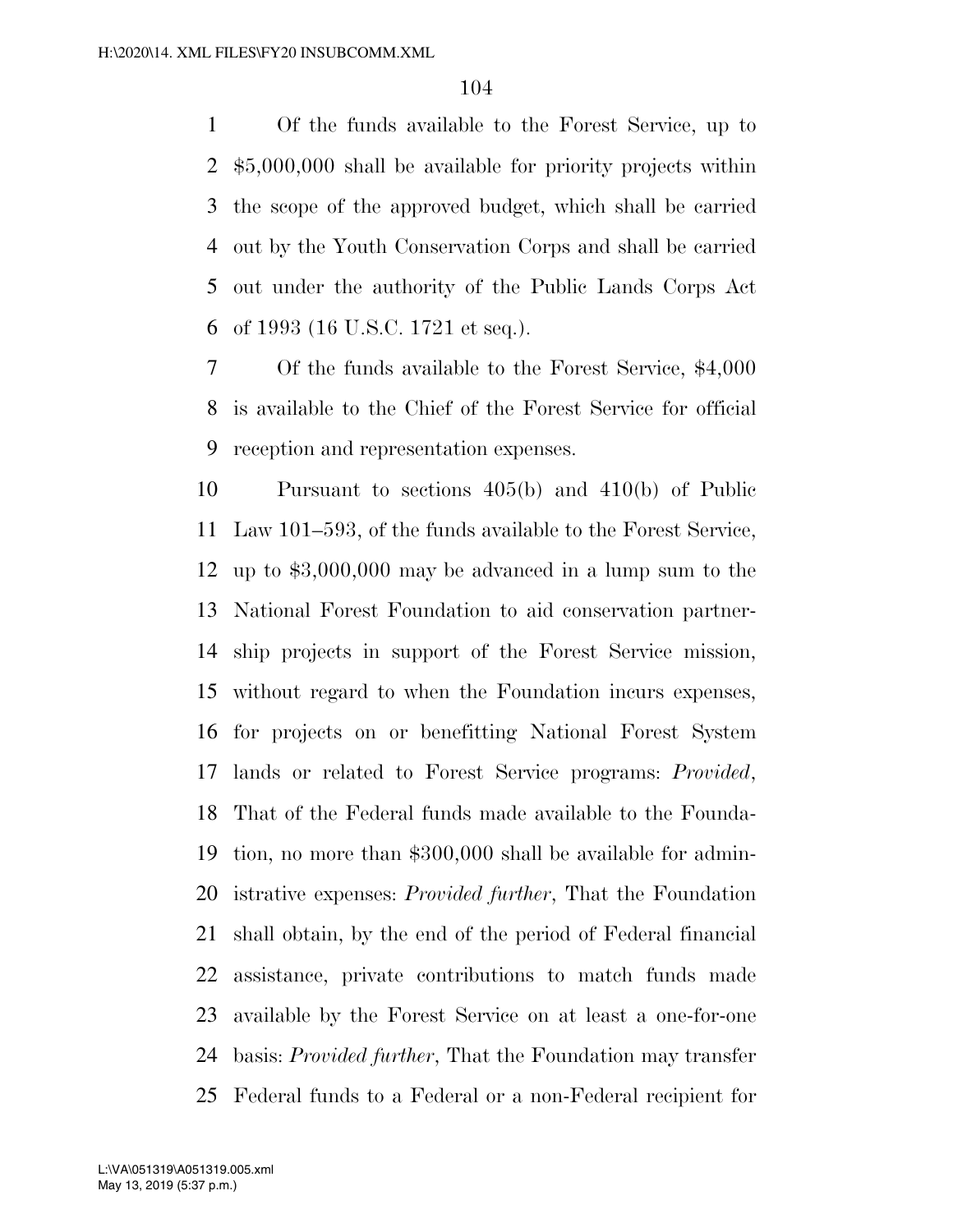a project at the same rate that the recipient has obtained the non-Federal matching funds.

 Pursuant to section 2(b)(2) of Public Law 98–244, up to \$3,000,000 of the funds available to the Forest Service may be advanced to the National Fish and Wildlife Foundation in a lump sum to aid cost-share conservation projects, without regard to when expenses are incurred, on or benefitting National Forest System lands or related to Forest Service programs: *Provided*, That such funds shall be matched on at least a one-for-one basis by the Foundation or its sub-recipients: *Provided further*, That the Foundation may transfer Federal funds to a Federal or non-Federal recipient for a project at the same rate that the recipient has obtained the non-Federal matching funds.

 Funds appropriated to the Forest Service shall be available for interactions with and providing technical as- sistance to rural communities and natural resource-based businesses for sustainable rural development purposes.

 Funds appropriated to the Forest Service shall be available for payments to counties within the Columbia River Gorge National Scenic Area, pursuant to section 23 14(c)(1) and (2), and section 16(a)(2) of Public Law 99– 663.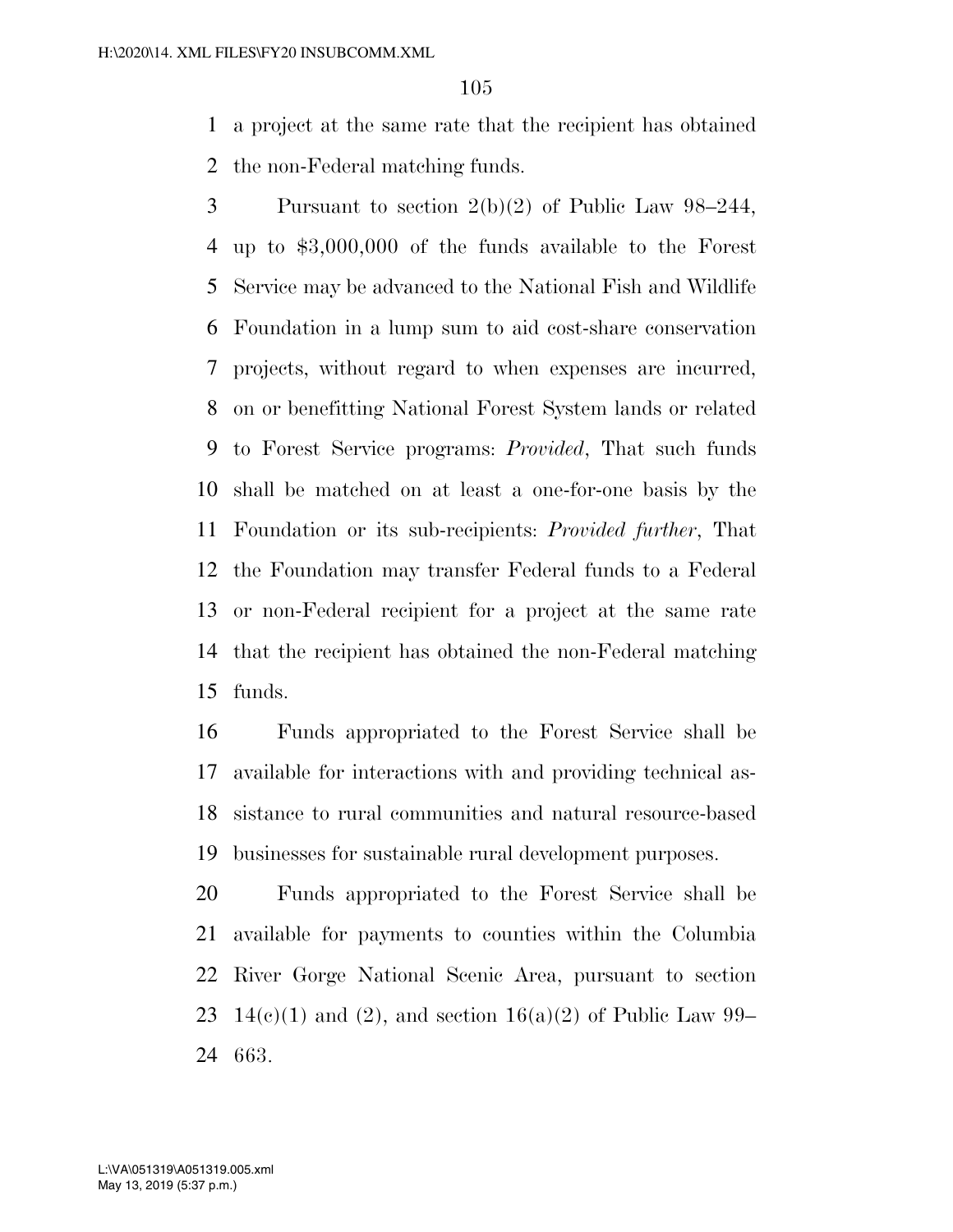Any funds appropriated to the Forest Service may be used to meet the non-Federal share requirement in sec- tion 502(c) of the Older Americans Act of 1965 (42 4 U.S.C.  $3056(e)(2)$ ).

 The Forest Service shall not assess funds for the pur- pose of performing fire, administrative, and other facilities maintenance and decommissioning.

 Funds appropriated to the Forest Service shall not be available for the destruction of healthy, unadopted, wild horses and burros in the care of the Forest Service or its contractors or for the sale of wild horses and burros that results in their destruction for processing into commercial products.

 Notwithstanding any other provision of law, of any appropriations or funds available to the Forest Service*,*  not to exceed \$500,000 may be used to reimburse the Of- fice of the General Counsel (OGC), Department of Agri- culture, for travel and related expenses incurred as a re- sult of OGC assistance or participation requested by the Forest Service at meetings, training sessions, management reviews, land purchase negotiations and similar matters unrelated to civil litigation. Future budget justifications for both the Forest Service and the Department of Agri- culture should clearly display the sums previously trans-ferred and the sums requested for transfer.

May 13, 2019 (5:37 p.m.) L:\VA\051319\A051319.005.xml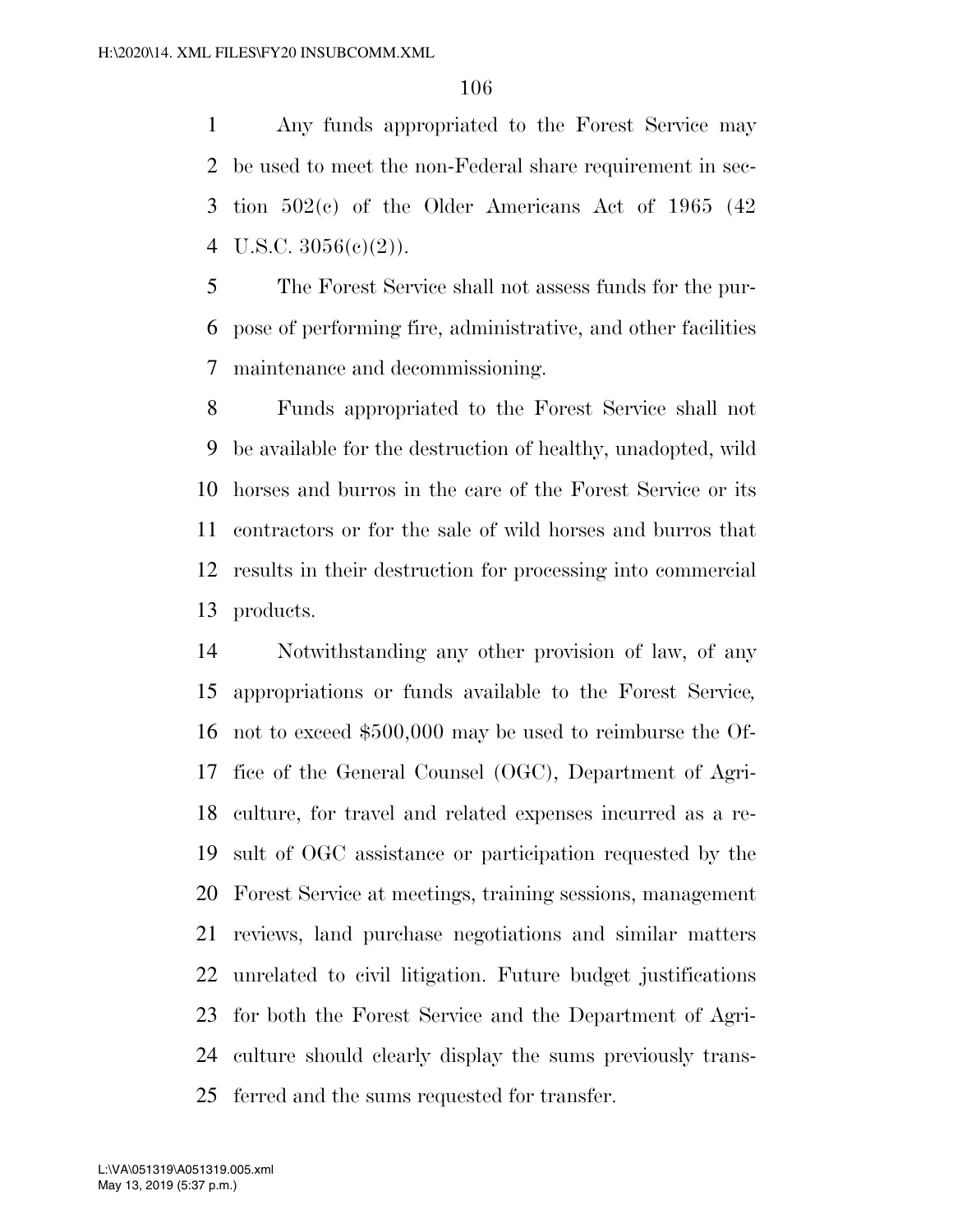An eligible individual who is employed in any project funded under title V of the Older Americans Act of 1965 (42 U.S.C. 3056 et seq.) and administered by the Forest Service shall be considered to be a Federal employee for purposes of chapter 171 of title 28, United States Code. Notwithstanding any other provision of this Act,

 through the Office of Budget and Program Analysis, the Forest Service shall report no later than 30 business days following the close of each fiscal quarter all current and prior year unobligated balances, by fiscal year, budget line item and account, to the House and Senate Committees on Appropriations.

DEPARTMENT OF HEALTH AND HUMAN

- SERVICES
- 15 INDIAN HEALTH SERVICE
- 16 INDIAN HEALTH SERVICES

 For expenses necessary to carry out the Act of Au- gust 5, 1954 (68 Stat. 674), the Indian Self-Determina- tion and Education Assistance Act, the Indian Health Care Improvement Act, and titles II and III of the Public Health Service Act with respect to the Indian Health Serv- ice, \$4,556,870,000, to remain available until September 30, 2021, except as otherwise provided herein, together with payments received during the fiscal year pursuant to sections 231(b) and 233 of the Public Health Service Act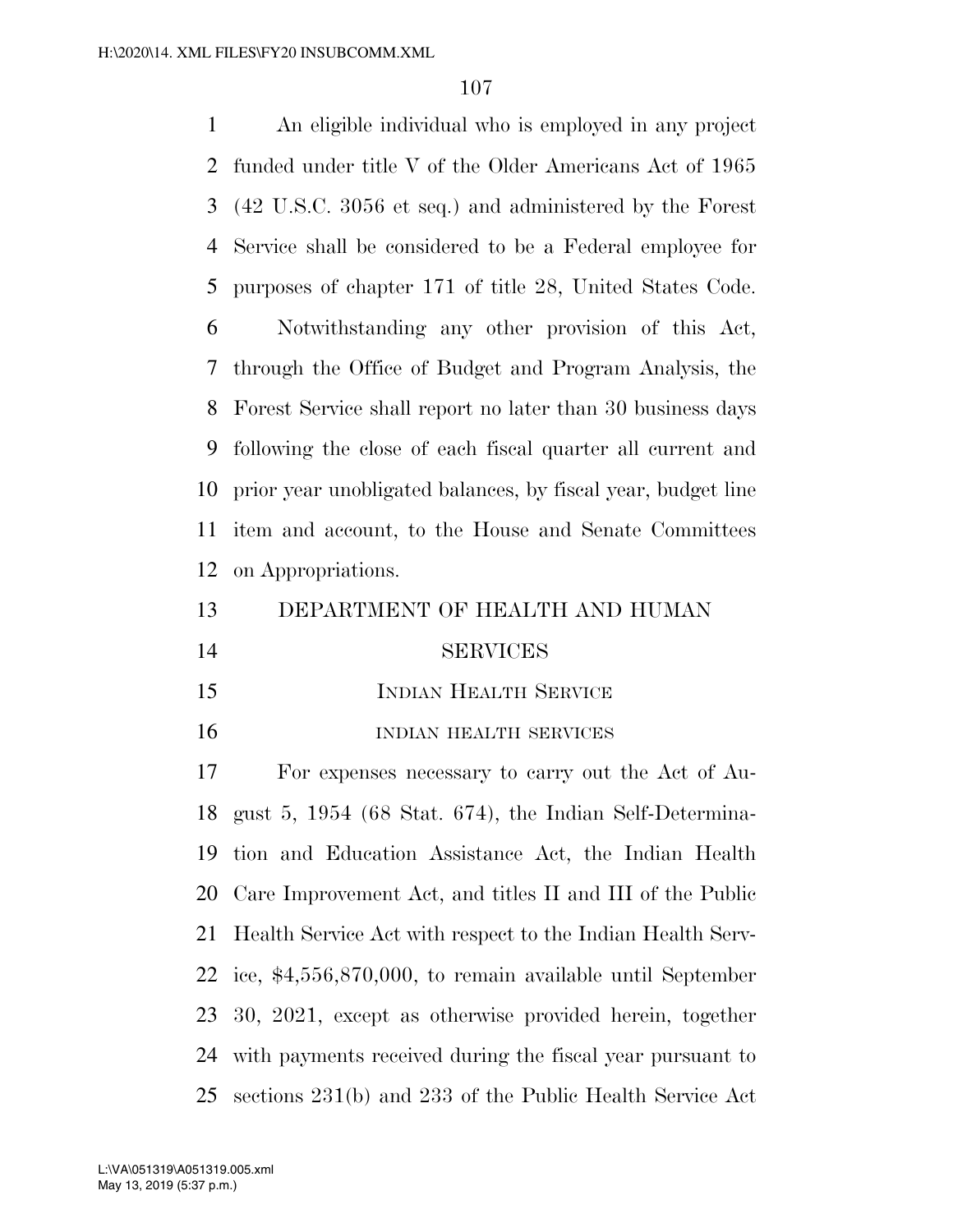(42 U.S.C. 238(b) and 238b), for services furnished by the Indian Health Service: *Provided*, That funds made available to tribes and tribal organizations through con- tracts, grant agreements, or any other agreements or com- pacts authorized by the Indian Self-Determination and Education Assistance Act of 1975 (25 U.S.C. 450), shall be deemed to be obligated at the time of the grant or con- tract award and thereafter shall remain available to the tribe or tribal organization without fiscal year limitation: *Provided further*, That \$2,000,000 shall be available for grants or contracts with public or private institutions to provide alcohol or drug treatment services to Indians, in- cluding alcohol detoxification services: *Provided further*, That \$969,479,000 for Purchased/Referred Care, includ- ing \$53,000,000 for the Indian Catastrophic Health Emergency Fund, shall remain available until expended: *Provided further*, That of the funds provided, up to \$50,000,000 shall remain available until expended for im- plementation of the loan repayment program under section 108 of the Indian Health Care Improvement Act: *Provided further*, That of the funds provided, \$53,000,000 shall re- main available until expended to supplement funds avail- able for operational costs at tribal clinics operated under an Indian Self-Determination and Education Assistance Act compact or contract where health care is delivered in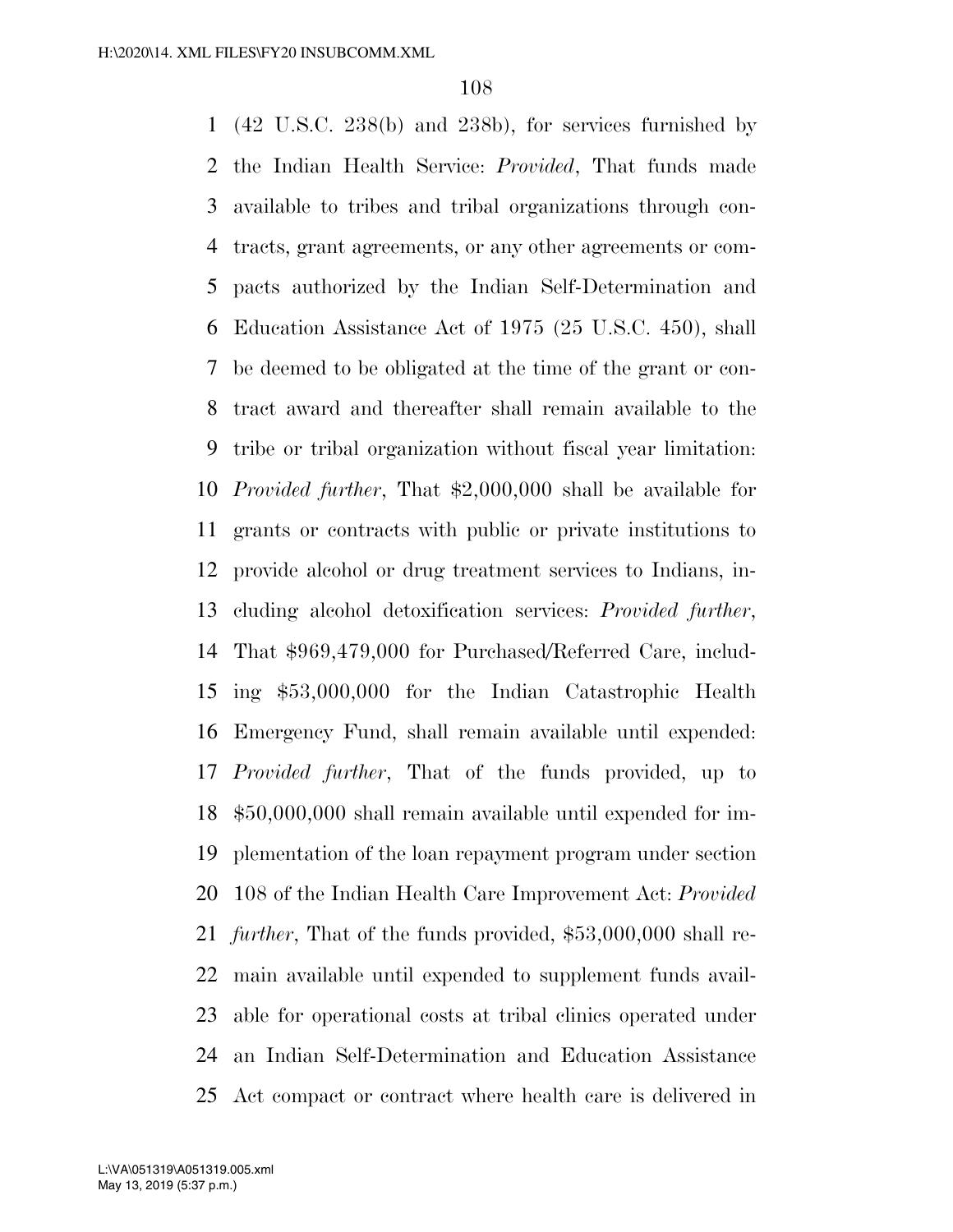space acquired through a full service lease, which is not eligible for maintenance and improvement and equipment funds from the Indian Health Service, and \$58,000,000 shall be for costs related to or resulting from accreditation emergencies, including supplementing activities funded under the heading ''Indian Health Facilities,'' of which up to \$4,000,000 may be used to supplement amounts other- wise available for Purchased/Referred Care: *Provided fur- ther*, That the amounts collected by the Federal Govern- ment as authorized by sections 104 and 108 of the Indian Health Care Improvement Act (25 U.S.C. 1613a and 1616a) during the preceding fiscal year for breach of con- tracts shall be deposited to the Fund authorized by section 108A of that Act (25 U.S.C. 1616a–1) and shall remain available until expended and, notwithstanding section 16 108A(c) of that Act  $(25 \text{ U.S.C. } 1616a-1(c))$ , funds shall be available to make new awards under the loan repay- ment and scholarship programs under sections 104 and 108 of that Act (25 U.S.C. 1613a and 1616a): *Provided further*, That the amounts made available within this ac- count for the Substance Abuse and Suicide Prevention Program, for Opioid Prevention, Treatment and Recovery Services, for the Domestic Violence Prevention Program, for the Zero Suicide Initiative, for the housing subsidy au-thority for civilian employees, for Aftercare Pilot Pro-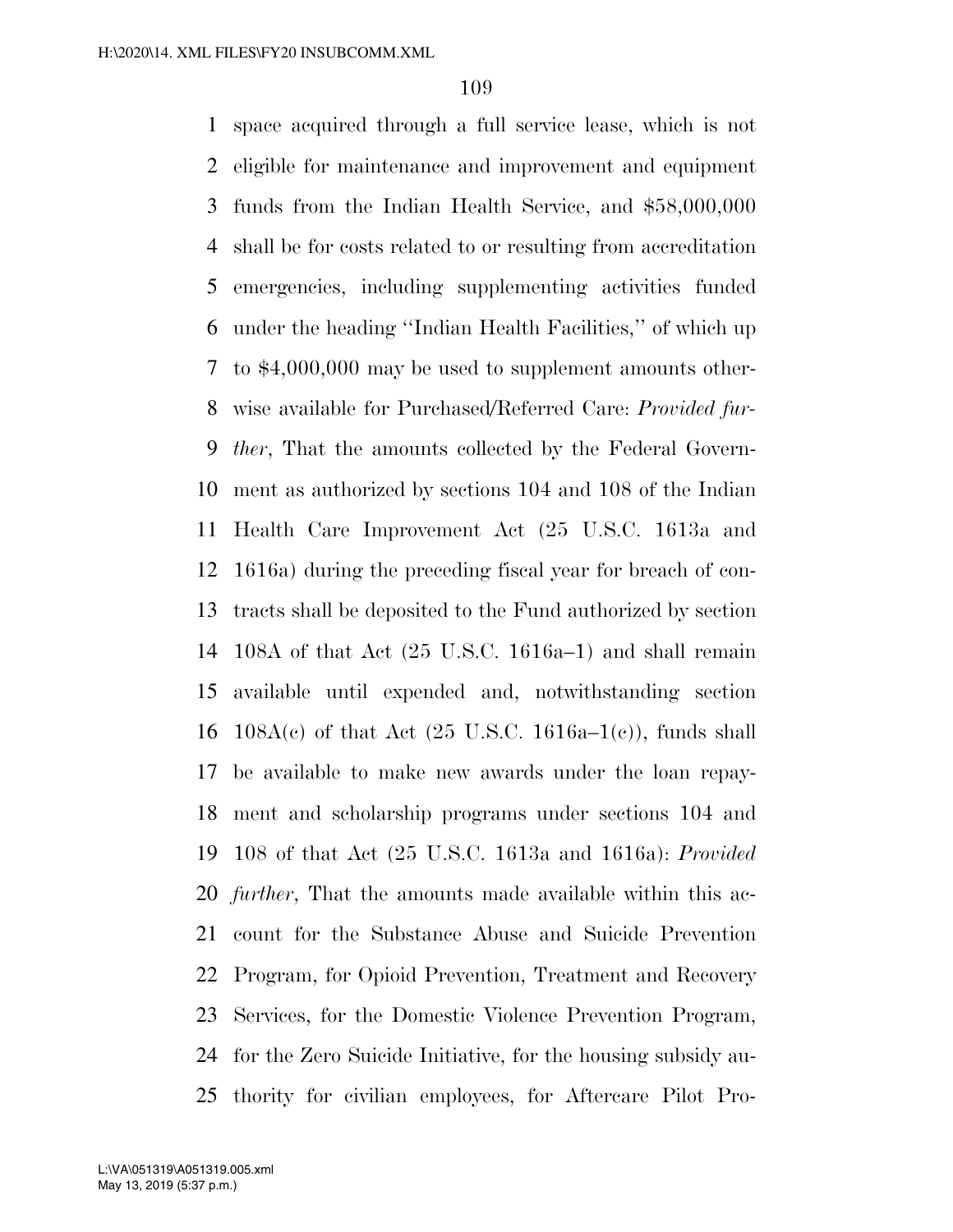grams at Youth Regional Treatment Centers, for trans- formation and modernization costs of the Indian Health Service Electronic Health Record system, for national quality and oversight activities, for initiatives to treat or reduce the transmission of Hepatitis-C and HIV-AIDS or both in high priority areas, to improve collections from public and private insurance at Indian Health Service and tribally operated facilities, and for accreditation emer- gencies shall be allocated at the discretion of the Director of the Indian Health Service and shall remain available until expended: *Provided further*, That funds provided in this Act may be used for annual contracts and grants that fall within 2 fiscal years, provided the total obligation is recorded in the year the funds are appropriated: *Provided further*, That the amounts collected by the Secretary of Health and Human Services under the authority of title IV of the Indian Health Care Improvement Act (25 U.S.C. 1613) shall remain available until expended for the pur- pose of achieving compliance with the applicable condi- tions and requirements of titles XVIII and XIX of the So- cial Security Act, except for those related to the planning, design, or construction of new facilities: *Provided further*, That funding contained herein for scholarship programs under the Indian Health Care Improvement Act (25 U.S.C. 1613) shall remain available until expended: *Pro-*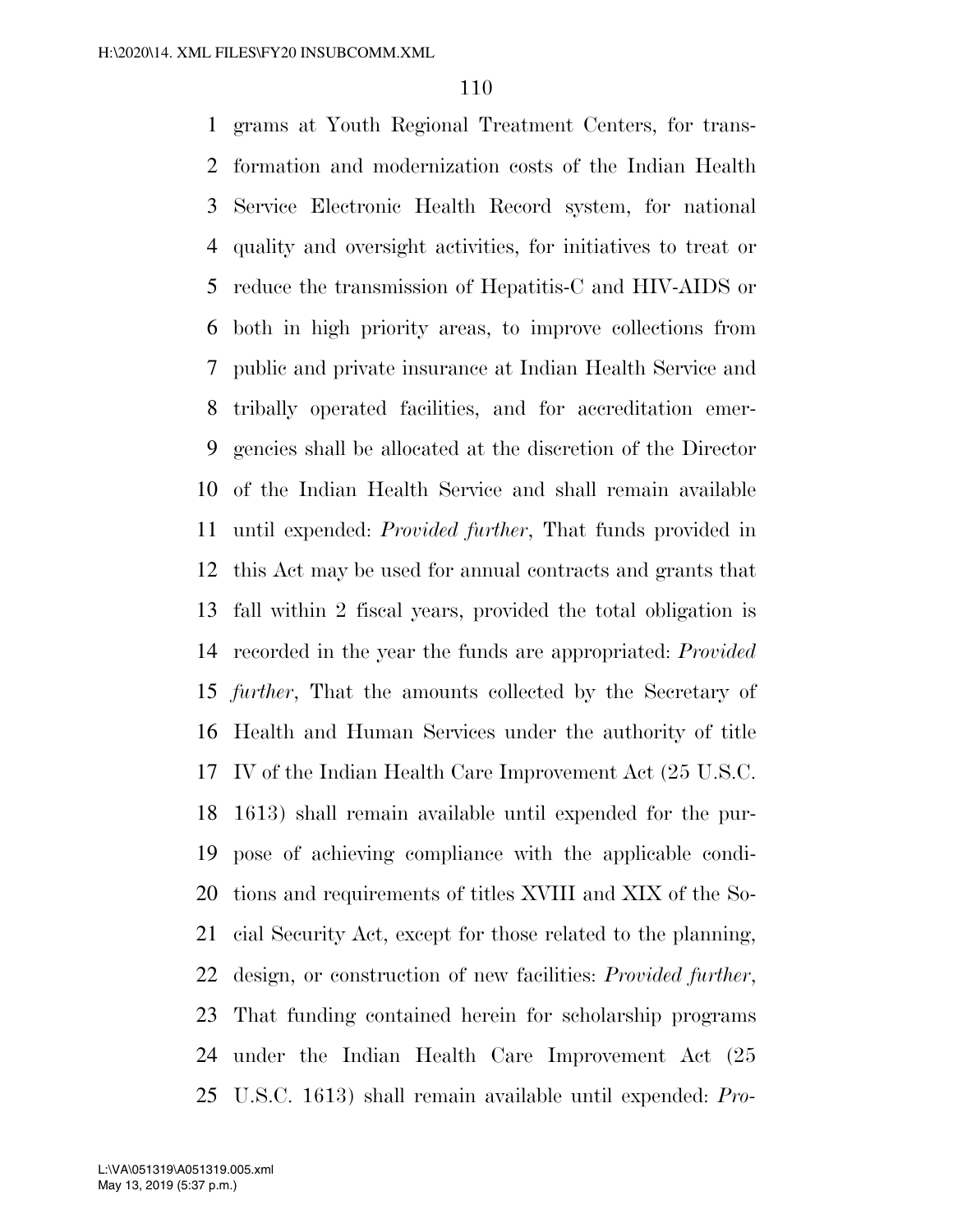*vided further*, That amounts received by tribes and tribal organizations under title IV of the Indian Health Care Im- provement Act shall be reported and accounted for and available to the receiving tribes and tribal organizations until expended: *Provided further*, That the Bureau of In- dian Affairs may collect from the Indian Health Service, and from tribes and tribal organizations operating health facilities pursuant to Public Law 93–638, such individ- ually identifiable health information relating to disabled children as may be necessary for the purpose of carrying out its functions under the Individuals with Disabilities Education Act (20 U.S.C. 1400 et seq.): *Provided further*, That of the funds provided, \$72,280,000 is for the Indian Health Care Improvement Fund and may be used, as needed, to carry out activities typically funded under the Indian Health Facilities account; *Provided further*, That none of the funds appropriated by this Act to the Indian Health Service for the Electronic Health Record system shall be available for obligation or expenditure for the se- lection or implementation of a new Information Tech- nology infrastructure system, unless the Committees on Appropriations of the House of Representatives and the Senate are consulted 90 days in advance of such obliga-tion.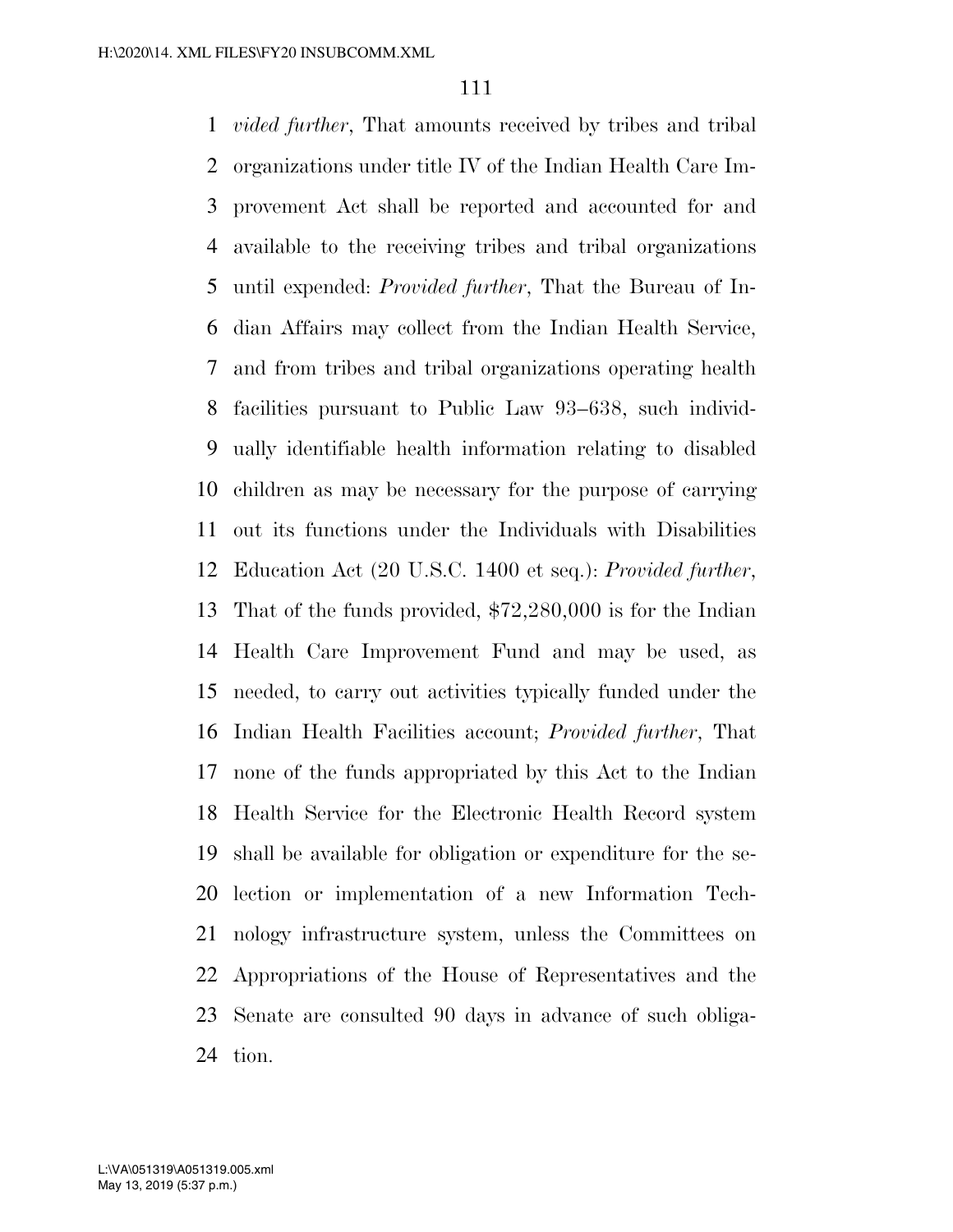#### CONTRACT SUPPORT COSTS

 For payments to tribes and tribal organizations for contract support costs associated with Indian Self-Deter- mination and Education Assistance Act agreements with the Indian Health Service for fiscal year 2020, such sums as may be necessary: *Provided*, That notwithstanding any other provision of law, no amounts made available under this heading shall be available for transfer to another budget account.

### 10 INDIAN HEALTH FACILITIES

 For construction, repair, maintenance, improvement, demolition, and equipment of health and related auxiliary facilities, including quarters for personnel; preparation of plans, specifications, and drawings; acquisition of sites, purchase and erection of modular buildings, and purchases of trailers; and for provision of domestic and community sanitation facilities for Indians, as authorized by section 7 of the Act of August 5, 1954 (42 U.S.C. 2004a), the Indian Self-Determination Act, and the Indian Health Care Improvement Act, and for expenses necessary to carry out such Acts and titles II and III of the Public Health Service Act with respect to environmental health and facilities support activities of the Indian Health Serv- ice, \$964,121,000, to remain available until expended: *Provided*, That notwithstanding any other provision of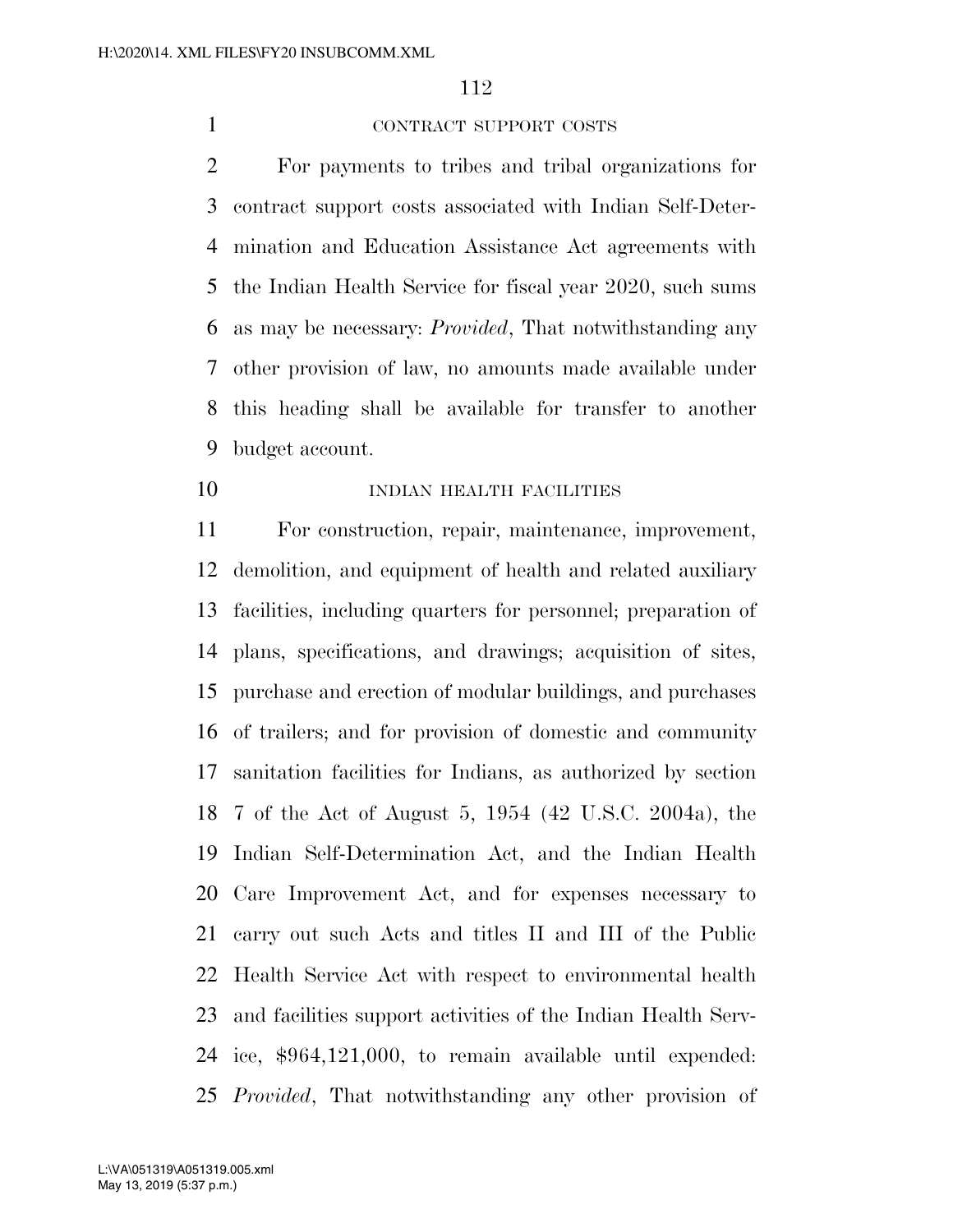law, funds appropriated for the planning, design, construc- tion, renovation or expansion of health facilities for the benefit of an Indian tribe or tribes may be used to pur- chase land on which such facilities will be located: *Pro- vided further*, That not to exceed \$500,000 may be used by the Indian Health Service to purchase TRANSAM equipment from the Department of Defense for distribu- tion to the Indian Health Service and tribal facilities: *Pro- vided further*, That none of the funds appropriated to the Indian Health Service may be used for sanitation facilities construction for new homes funded with grants by the housing programs of the United States Department of Housing and Urban Development.

### ADMINISTRATIVE PROVISIONS—INDIAN HEALTH SERVICE

 Appropriations provided in this Act to the Indian Health Service shall be available for services as authorized by 5 U.S.C. 3109 at rates not to exceed the per diem rate equivalent to the maximum rate payable for senior-level positions under 5 U.S.C. 5376; hire of passenger motor vehicles and aircraft; purchase of medical equipment; pur- chase of reprints; purchase, renovation and erection of modular buildings and renovation of existing facilities; payments for telephone service in private residences in the field, when authorized under regulations approved by the Secretary of Health and Human Services; uniforms or al-

May 13, 2019 (5:37 p.m.) L:\VA\051319\A051319.005.xml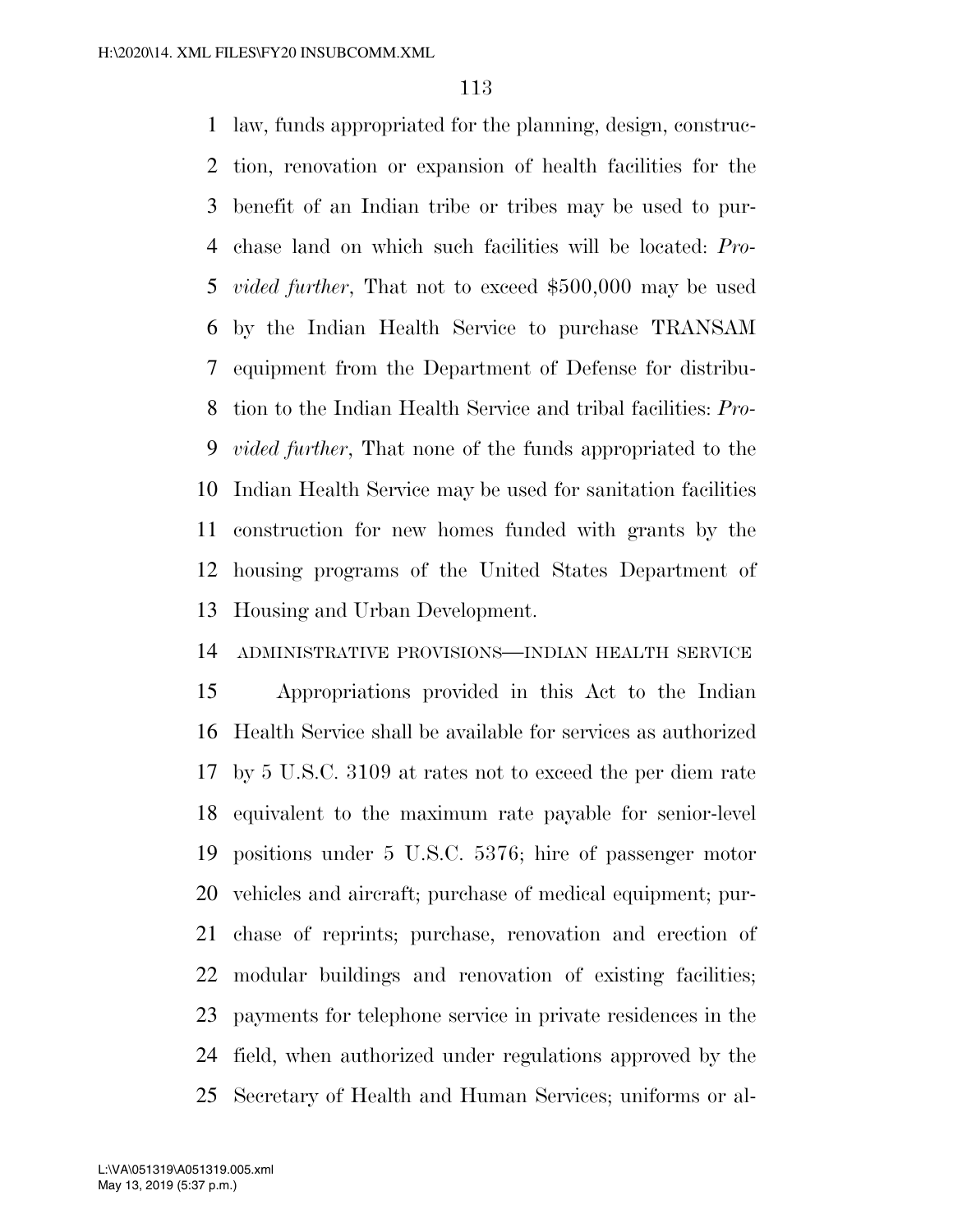lowances therefor as authorized by 5 U.S.C. 5901–5902; and for expenses of attendance at meetings that relate to the functions or activities of the Indian Health Service: *Provided*, That in accordance with the provisions of the Indian Health Care Improvement Act, non-Indian patients may be extended health care at all tribally administered or Indian Health Service facilities, subject to charges, and the proceeds along with funds recovered under the Federal Medical Care Recovery Act (42 U.S.C. 2651–2653) shall be credited to the account of the facility providing the service and shall be available without fiscal year limitation: *Provided further*, That notwithstanding any other law or regulation, funds transferred from the Department of Housing and Urban Development to the Indian Health Service shall be administered under Public Law 86–121, the Indian Sanitation Facilities Act and Public Law 93– 638: *Provided further*, That funds appropriated to the In- dian Health Service in this Act, except those used for ad- ministrative and program direction purposes, shall not be subject to limitations directed at curtailing Federal travel and transportation: *Provided further*, That none of the funds made available to the Indian Health Service in this Act shall be used for any assessments or charges by the Department of Health and Human Services unless identi-fied in the budget justification and provided in this Act,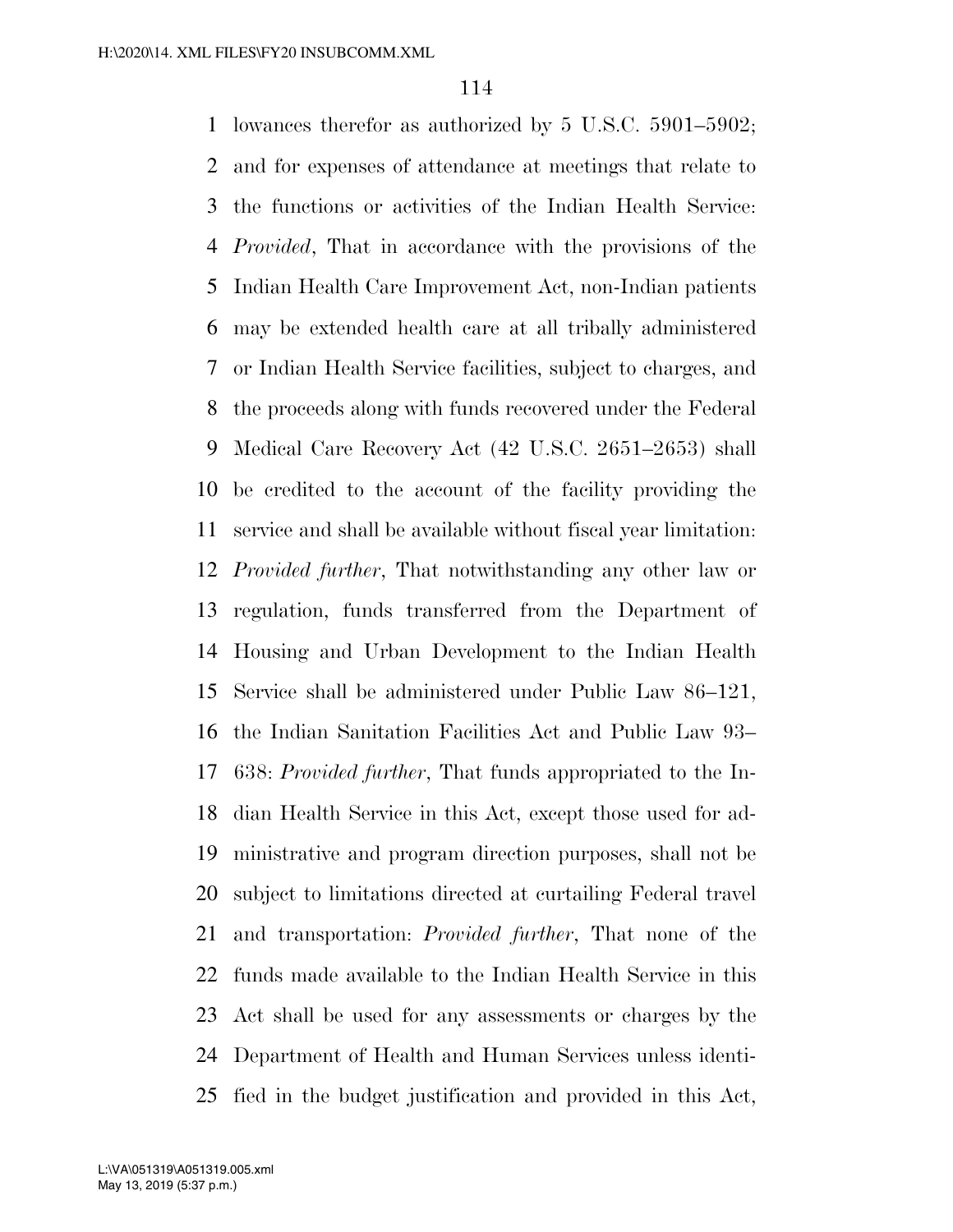or approved by the House and Senate Committees on Ap- propriations through the reprogramming process: *Pro- vided further*, That notwithstanding any other provision of law, funds previously or herein made available to a tribe or tribal organization through a contract, grant, or agree- ment authorized by title I or title V of the Indian Self- Determination and Education Assistance Act of 1975 (25 U.S.C. 450 et seq.), may be deobligated and reobligated to a self-determination contract under title I, or a self- governance agreement under title V of such Act and there- after shall remain available to the tribe or tribal organiza- tion without fiscal year limitation: *Provided further*, That none of the funds made available to the Indian Health Service in this Act shall be used to implement the final rule published in the Federal Register on September 16, 1987, by the Department of Health and Human Services, relating to the eligibility for the health care services of the Indian Health Service until the Indian Health Service has submitted a budget request reflecting the increased costs associated with the proposed final rule, and such re- quest has been included in an appropriations Act and en- acted into law: *Provided further*, That with respect to func- tions transferred by the Indian Health Service to tribes or tribal organizations, the Indian Health Service is au-thorized to provide goods and services to those entities on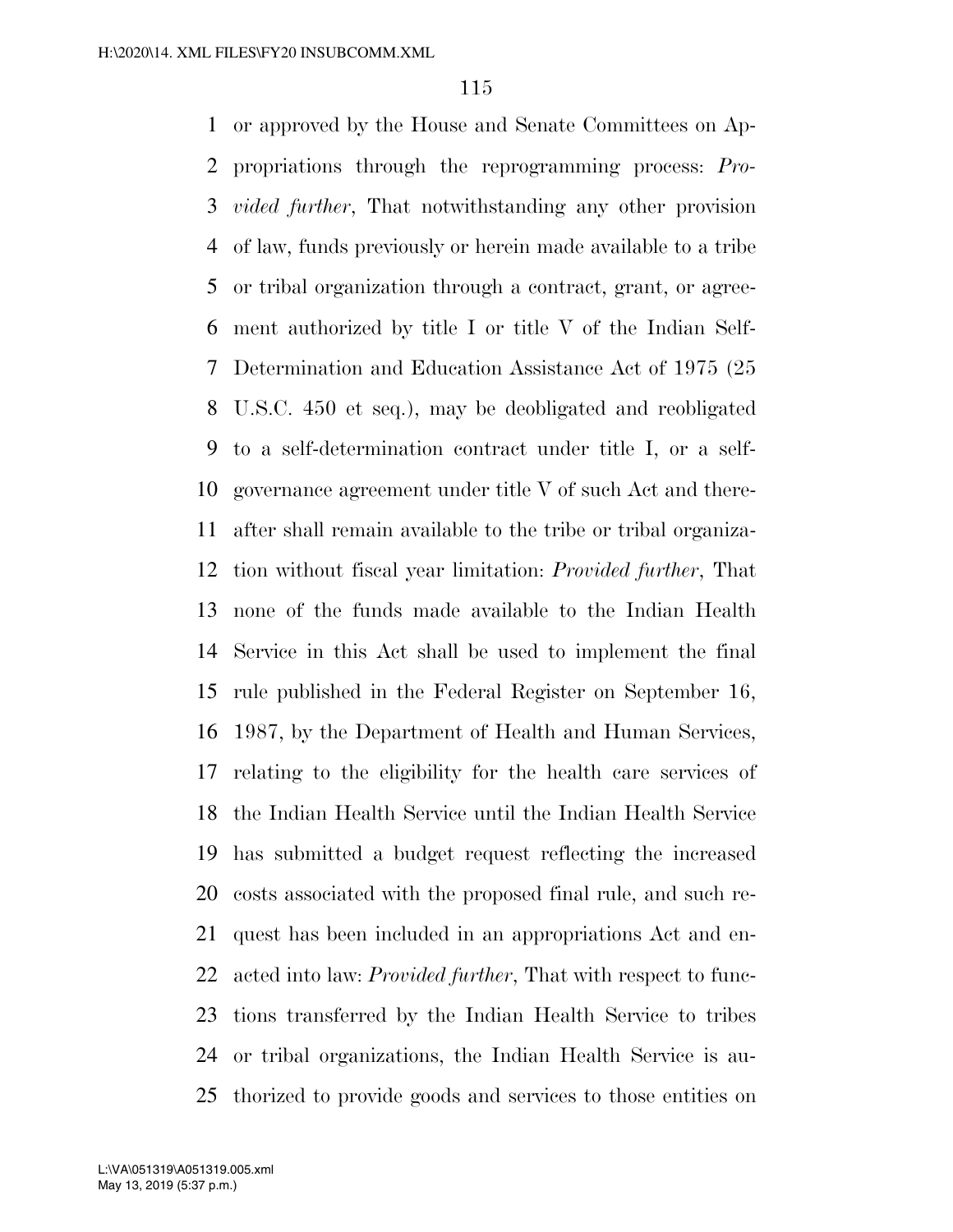a reimbursable basis, including payments in advance with subsequent adjustment, and the reimbursements received therefrom, along with the funds received from those enti- ties pursuant to the Indian Self-Determination Act, may be credited to the same or subsequent appropriation ac- count from which the funds were originally derived, with such amounts to remain available until expended: *Provided further*, That reimbursements for training, technical as- sistance, or services provided by the Indian Health Service will contain total costs, including direct, administrative, and overhead costs associated with the provision of goods, services, or technical assistance: *Provided further*, That the Indian Health Service may provide to civilian medical personnel serving in hospitals operated by the Indian Health Service housing allowances equivalent to those that would be provided to members of the Commissioned Corps of the United States Public Health Service serving in simi- lar positions at such hospitals: *Provided further*, That the appropriation structure for the Indian Health Service may not be altered without advance notification to the House and Senate Committees on Appropriations.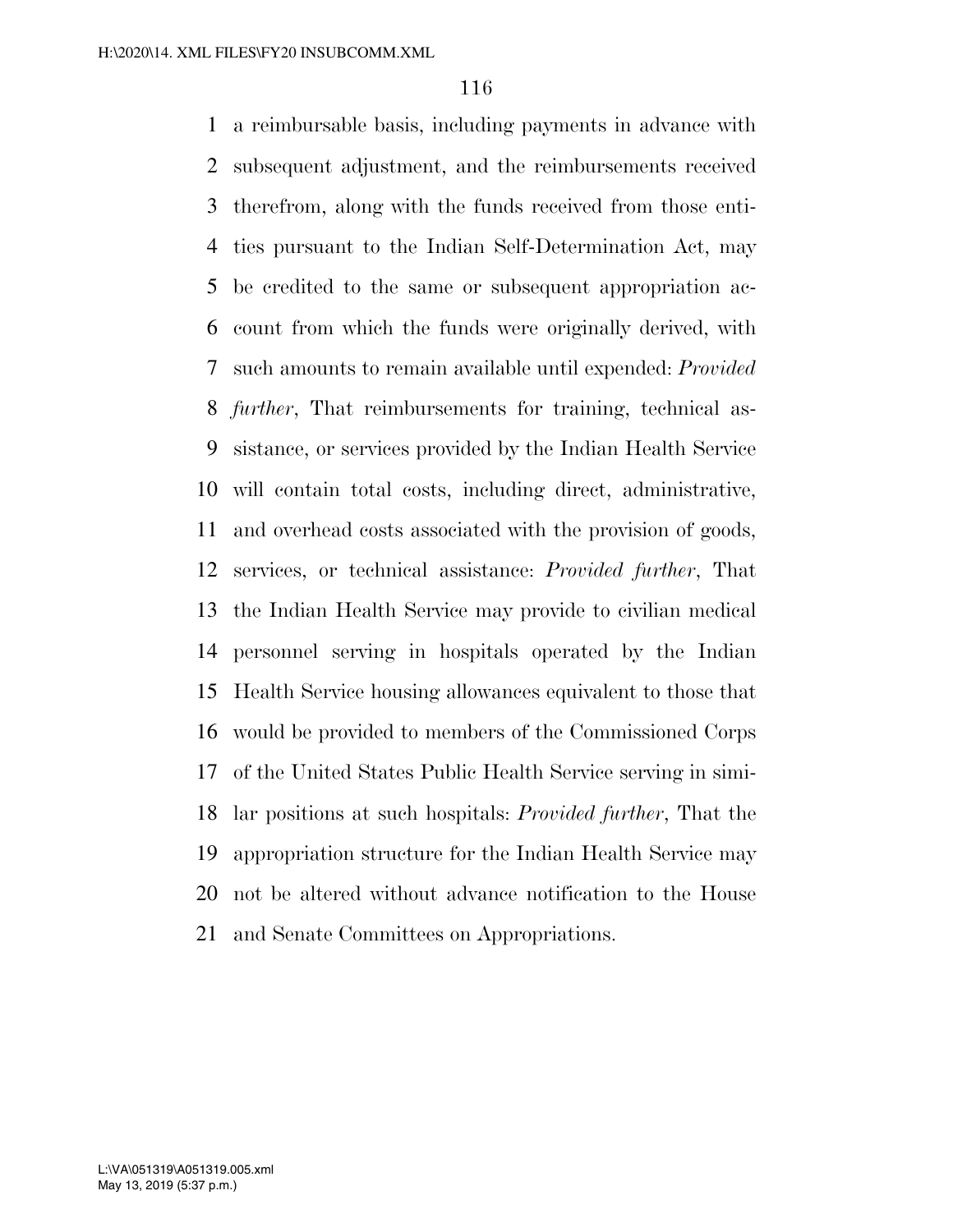| $\mathbf{1}$   | NATIONAL INSTITUTES OF HEALTH                                    |
|----------------|------------------------------------------------------------------|
| $\overline{2}$ | NATIONAL INSTITUTE OF ENVIRONMENTAL HEALTH                       |
| 3              | <b>SCIENCES</b>                                                  |
| $\overline{4}$ | For necessary expenses for the National Institute of             |
| 5              | Environmental Health Sciences in carrying out activities         |
| 6              | set forth in section $311(a)$ of the Comprehensive Environ-      |
| 7              | mental Response, Compensation, and Liability Act of              |
| 8              | 1980 (42 U.S.C. 9660(a)) and section $126(g)$ of the             |
| 9              | Superfund Amendments and Reauthorization Act of 1986,            |
| 10             | \$80,000,000.                                                    |
| 11             | AGENCY FOR TOXIC SUBSTANCES AND DISEASE                          |
| 12             | REGISTRY                                                         |
| 13             | TOXIC SUBSTANCES AND ENVIRONMENTAL PUBLIC                        |
| 14             | <b>HEALTH</b>                                                    |
| 15             | For necessary expenses for the Agency for Toxic Sub-             |
| 16             | stances and Disease Registry (ATSDR) in carrying out             |
| 17             | activities set forth in sections $104(i)$ and $111(e)(4)$ of the |
| 18             | Comprehensive Environmental Response, Compensation,              |
| 19             | and Liability Act of 1980 (CERCLA) and section 3019              |
| 20             | of the Solid Waste Disposal Act, \$79,691,000: Provided,         |
| 21             | That notwithstanding any other provision of law, in lieu         |
| 22             | of performing a health assessment under section $104(i)(6)$      |
| 23             | of CERCLA, the Administrator of ATSDR may conduct                |
| 24             | other appropriate health studies, evaluations, or activities,    |
| 25             | including, without limitation, biomedical testing, clinical      |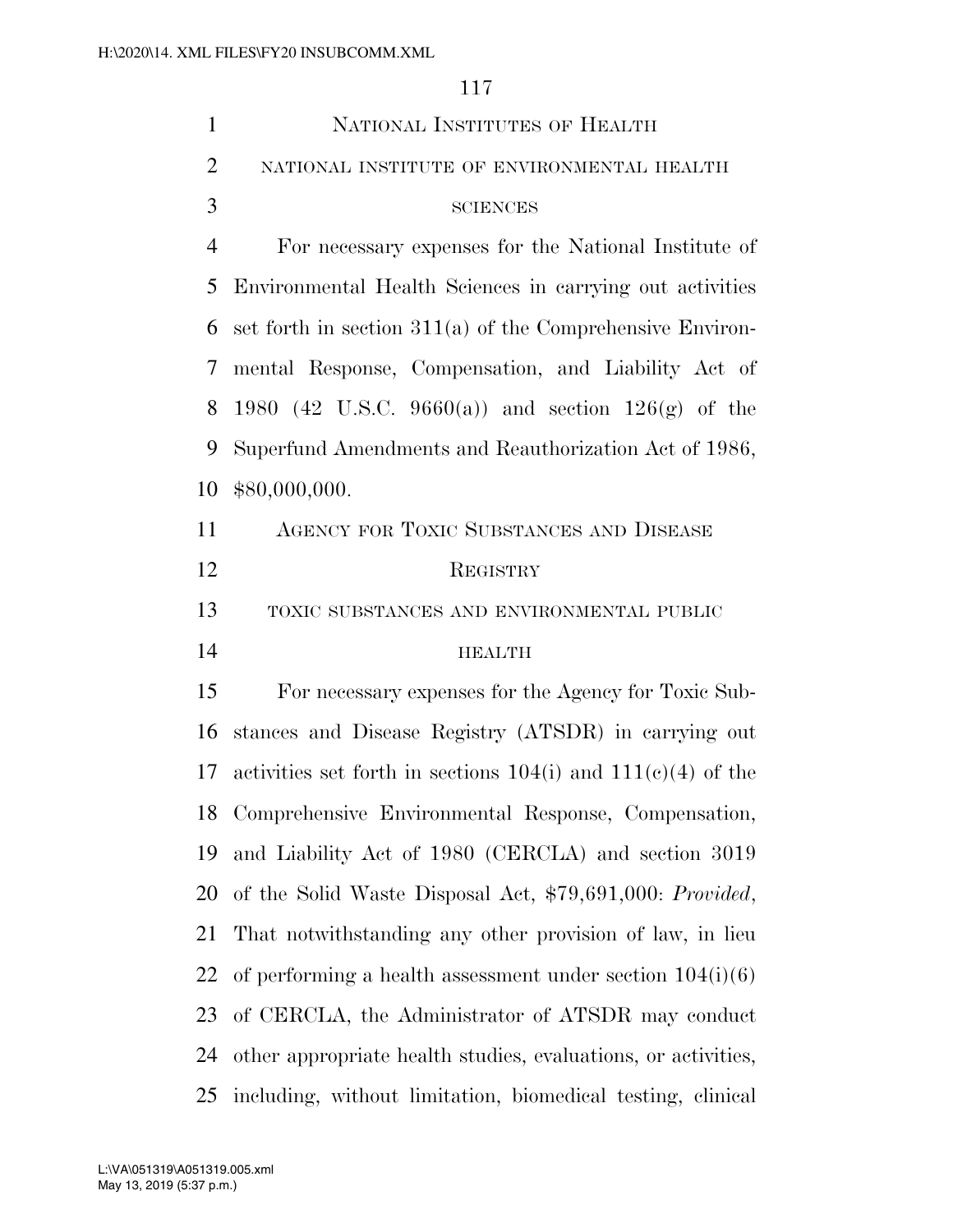evaluations, medical monitoring, and referral to accredited healthcare providers: *Provided further*, That in performing any such health assessment or health study, evaluation, or activity, the Administrator of ATSDR shall not be 5 bound by the deadlines in section  $104(i)(6)(A)$  of CERCLA: *Provided further*, That none of the funds appro- priated under this heading shall be available for ATSDR to issue in excess of 40 toxicological profiles pursuant to section 104(i) of CERCLA during fiscal year 2020, and existing profiles may be updated as necessary.

| 11 | OTHER RELATED AGENCIES                            |
|----|---------------------------------------------------|
| 12 | <b>EXECUTIVE OFFICE OF THE PRESIDENT</b>          |
|    | 13 COUNCIL ON ENVIRONMENTAL QUALITY AND OFFICE OF |
| 14 | ENVIRONMENTAL QUALITY                             |
| 15 | For necessary expenses to continue functions as-  |

 signed to the Council on Environmental Quality and Office of Environmental Quality pursuant to the National Envi- ronmental Policy Act of 1969, the Environmental Quality Improvement Act of 1970, and Reorganization Plan No. 1 of 1977, and not to exceed \$750 for official reception and representation expenses, \$2,994,000: *Provided*, That notwithstanding section 202 of the National Environ- mental Policy Act of 1970, the Council shall consist of one member, appointed by the President, by and with the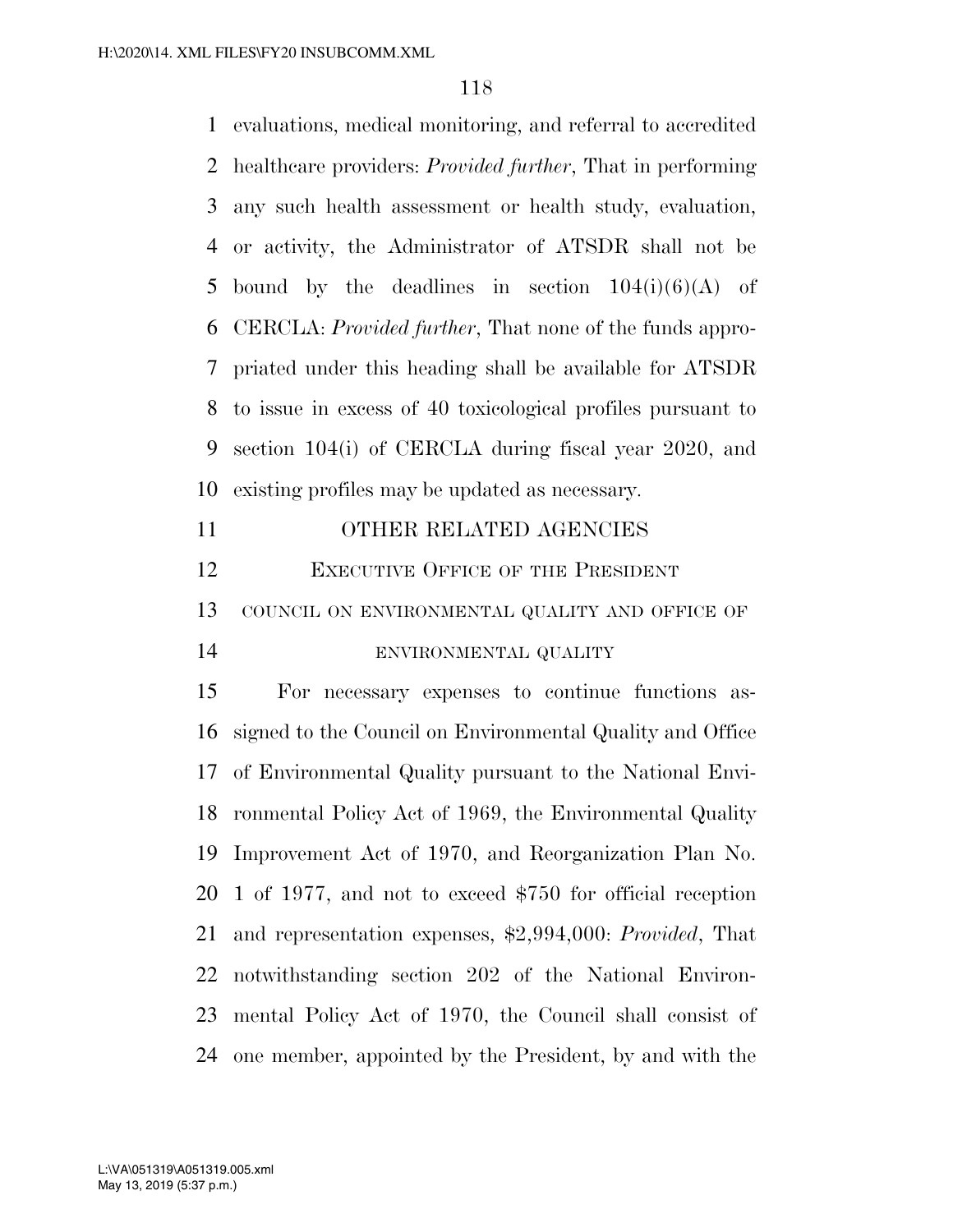advice and consent of the Senate, serving as chairman and exercising all powers, functions, and duties of the Council. CHEMICAL SAFETY AND HAZARD INVESTIGATION BOARD SALARIES AND EXPENSES

 For necessary expenses in carrying out activities pur-6 suant to section  $112(r)(6)$  of the Clean Air Act, including hire of passenger vehicles, uniforms or allowances there- for, as authorized by 5 U.S.C. 5901–5902, and for serv- ices authorized by 5 U.S.C. 3109 but at rates for individ- uals not to exceed the per diem equivalent to the maximum rate payable for senior level positions under 5 U.S.C. 5376, \$12,000,000: *Provided*, That the Chemical Safety and Hazard Investigation Board (Board) shall have not more than three career Senior Executive Service positions: *Provided further*, That notwithstanding any other provi- sion of law, the individual appointed to the position of In- spector General of the Environmental Protection Agency (EPA) shall, by virtue of such appointment, also hold the position of Inspector General of the Board: *Provided fur- ther*, That notwithstanding any other provision of law, the Inspector General of the Board shall utilize personnel of the Office of Inspector General of EPA in performing the duties of the Inspector General of the Board, and shall not appoint any individuals to positions within the Board.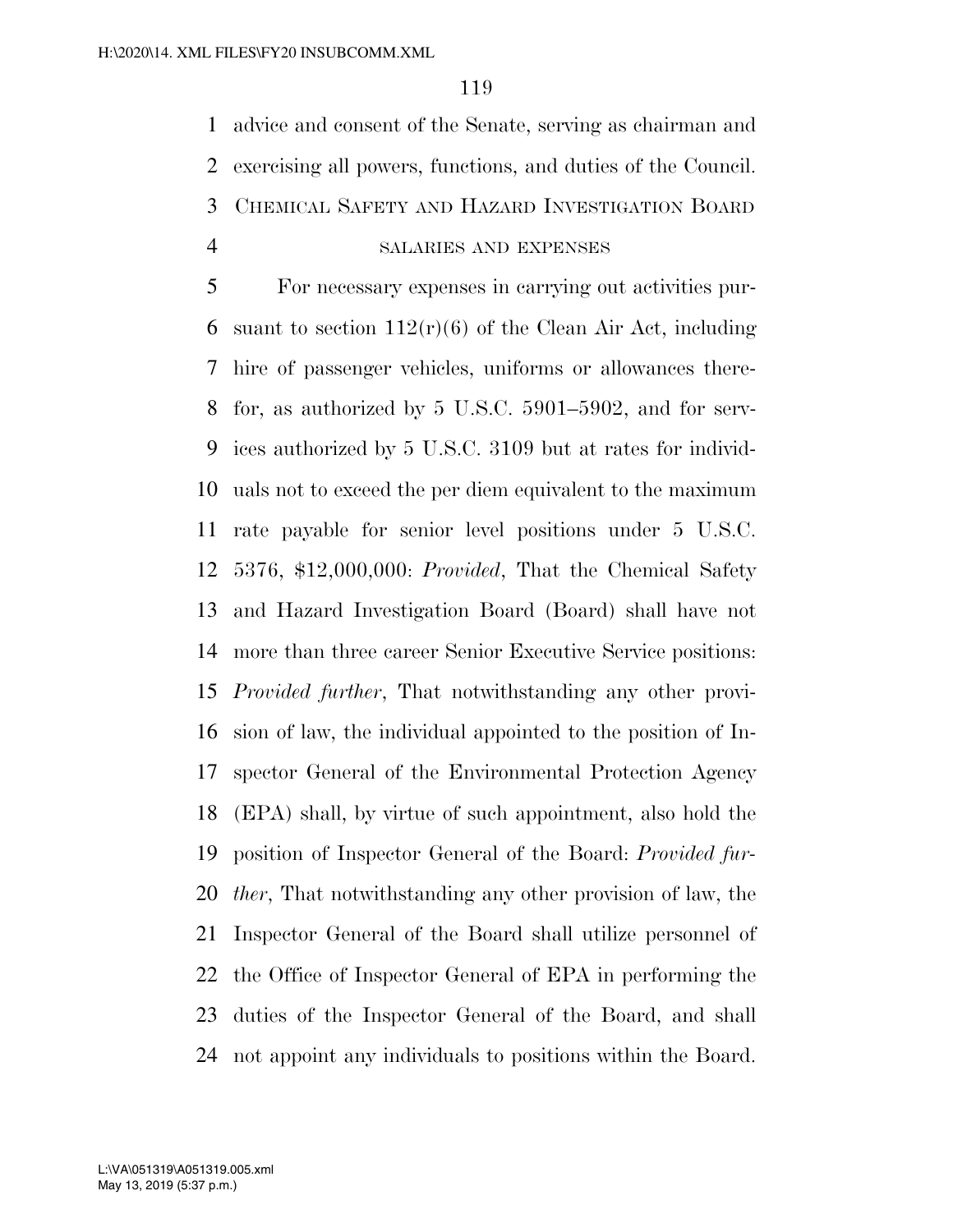OFFICE OF NAVAJO AND HOPI INDIAN RELOCATION

## SALARIES AND EXPENSES

 For necessary expenses of the Office of Navajo and Hopi Indian Relocation as authorized by Public Law 93– 531, \$7,500,000, to remain available until expended: *Pro- vided*, That funds provided in this or any other appropria- tions Act are to be used to relocate eligible individuals and groups including evictees from District 6, Hopi-partitioned lands residents, those in significantly substandard hous- ing, and all others certified as eligible and not included in the preceding categories: *Provided further*, That none of the funds contained in this or any other Act may be used by the Office of Navajo and Hopi Indian Relocation to evict any single Navajo or Navajo family who, as of November 30, 1985, was physically domiciled on the lands partitioned to the Hopi Tribe unless a new or replacement home is provided for such household: *Provided further*, That no relocatee will be provided with more than one new or replacement home: *Provided further*, That the Office shall relocate any certified eligible relocatees who have se- lected and received an approved homesite on the Navajo reservation or selected a replacement residence off the Navajo reservation or on the land acquired pursuant to section 11 of Public Law 93–531 (88 Stat. 1716).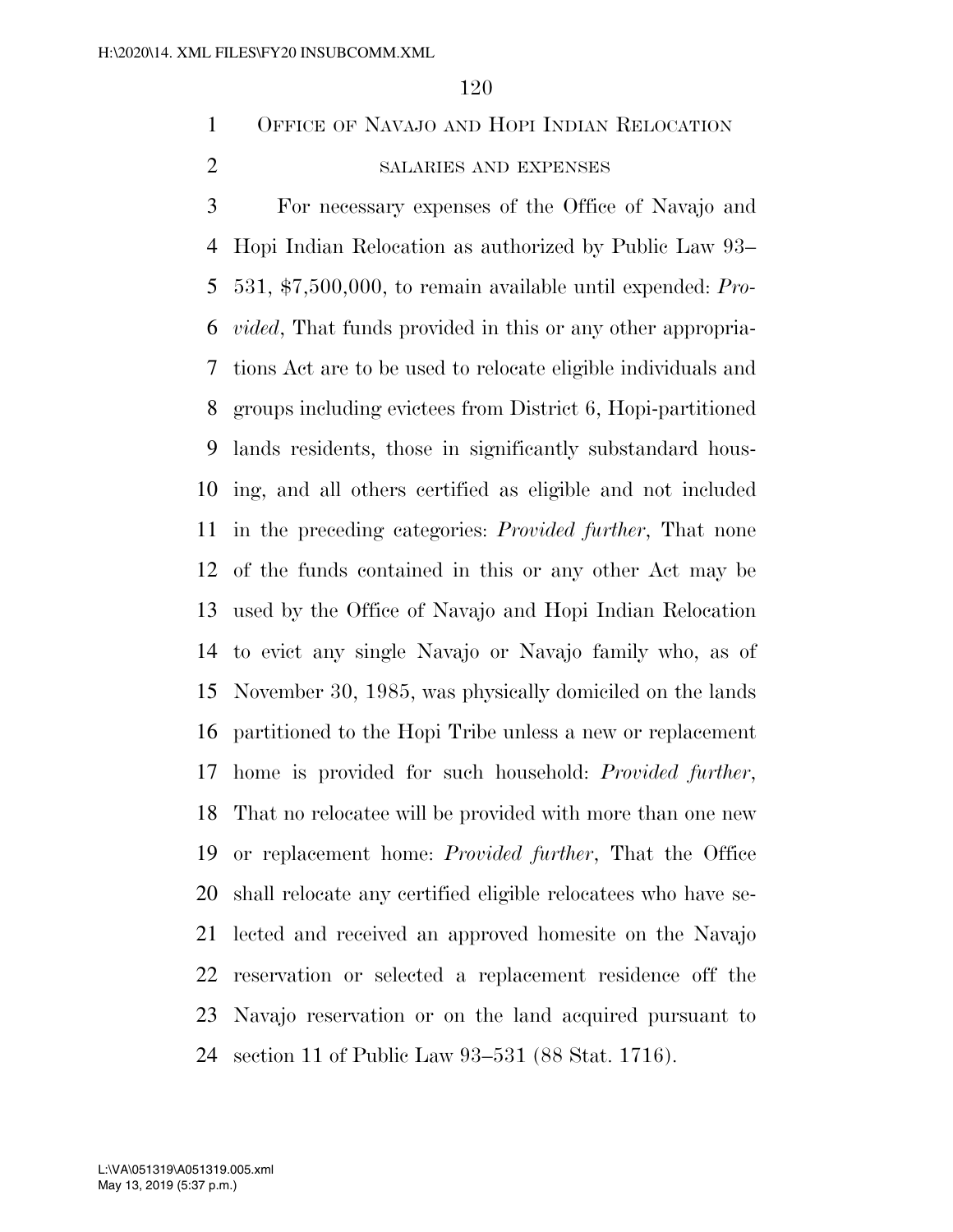| 1  | INSTITUTE OF AMERICAN INDIAN AND ALASKA NATIVE              |
|----|-------------------------------------------------------------|
| 2  | <b>CULTURE AND ARTS DEVELOPMENT</b>                         |
| 3  | PAYMENT TO THE INSTITUTE                                    |
| 4  | For payment to the Institute of American Indian and         |
|    | 5 Alaska Native Culture and Arts Development, as author-    |
|    | 6 ized by part A of title XV of Public Law 99–498 (20       |
|    | 7 U.S.C. 4411 et seq.), \$10,850,000, which shall become    |
| 8  | available on July 1, 2020, and shall remain available until |
| 9  | September 30, 2021.                                         |
| 10 | SMITHSONIAN INSTITUTION                                     |
|    |                                                             |

#### SALARIES AND EXPENSES

 For necessary expenses of the Smithsonian Institu- tion, as authorized by law, including research in the fields of art, science, and history; development, preservation, and documentation of the National Collections; presentation of public exhibits and performances; collection, preparation, dissemination, and exchange of information and publica- tions; conduct of education, training, and museum assist- ance programs; maintenance, alteration, operation, lease agreements of no more than 30 years, and protection of buildings, facilities, and approaches; not to exceed \$100,000 for services as authorized by 5 U.S.C. 3109; and purchase, rental, repair, and cleaning of uniforms for em- ployees, \$852,345,000, to remain available until Sep-tember 30, 2021, except as otherwise provided herein; of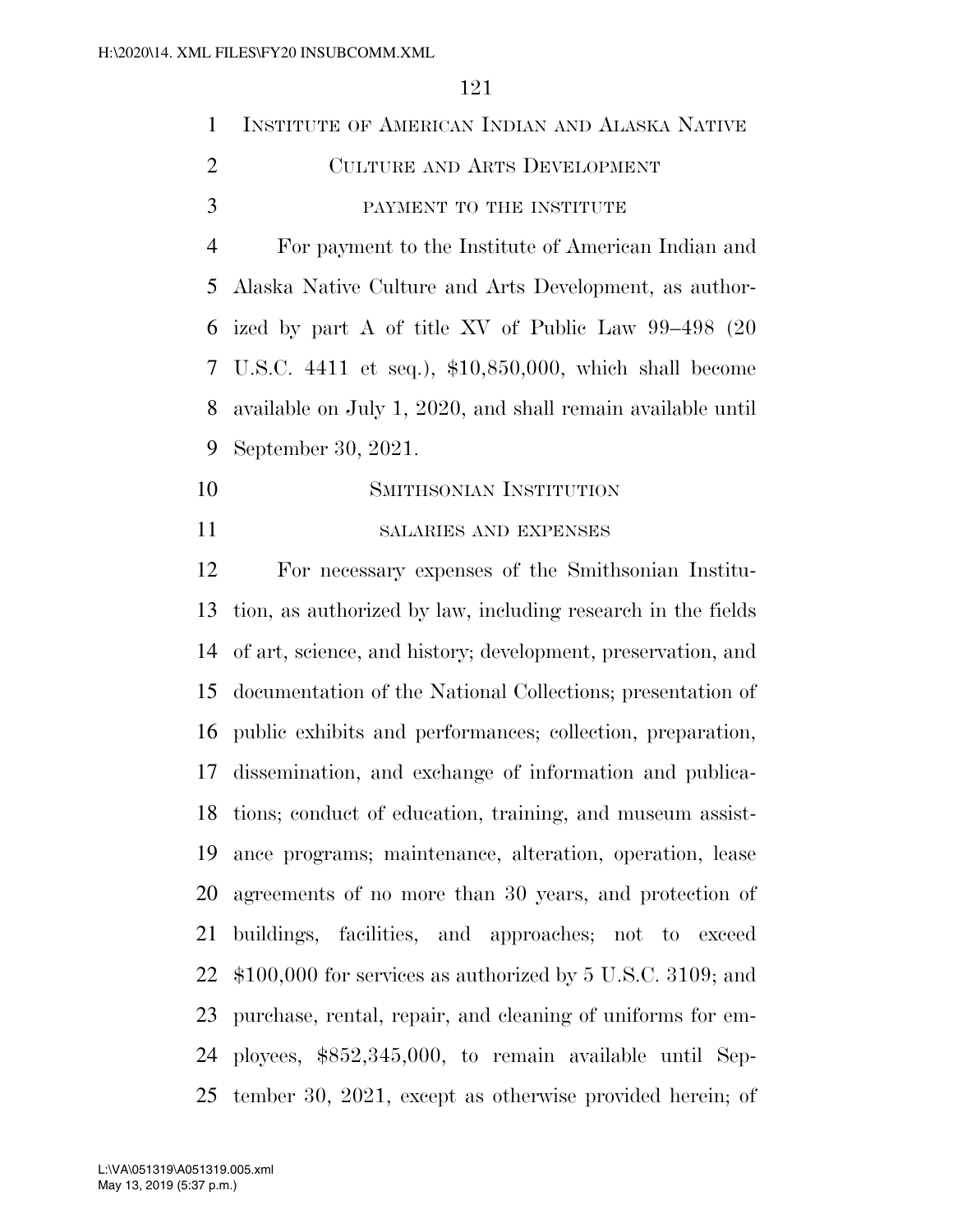which not to exceed \$6,908,000 for the instrumentation program, collections acquisition, exhibition reinstallation, and the repatriation of skeletal remains program shall re- main available until expended; and including such funds as may be necessary to support American overseas re- search centers: *Provided*, That funds appropriated herein are available for advance payments to independent con- tractors performing research services or participating in official Smithsonian presentations.

FACILITIES CAPITAL

 For necessary expenses of repair, revitalization, and alteration of facilities owned or occupied by the Smithso- nian Institution, by contract or otherwise, as authorized by section 2 of the Act of August 22, 1949 (63 Stat. 623), and for construction, including necessary personnel, \$219,000,000, to remain available until expended, of which not to exceed \$10,000 shall be for services as au-thorized by 5 U.S.C. 3109.

- NATIONAL GALLERY OF ART
- 20 SALARIES AND EXPENSES

 For the upkeep and operations of the National Gal- lery of Art, the protection and care of the works of art therein, and administrative expenses incident thereto, as authorized by the Act of March 24, 1937 (50 Stat. 51), as amended by the public resolution of April 13, 1939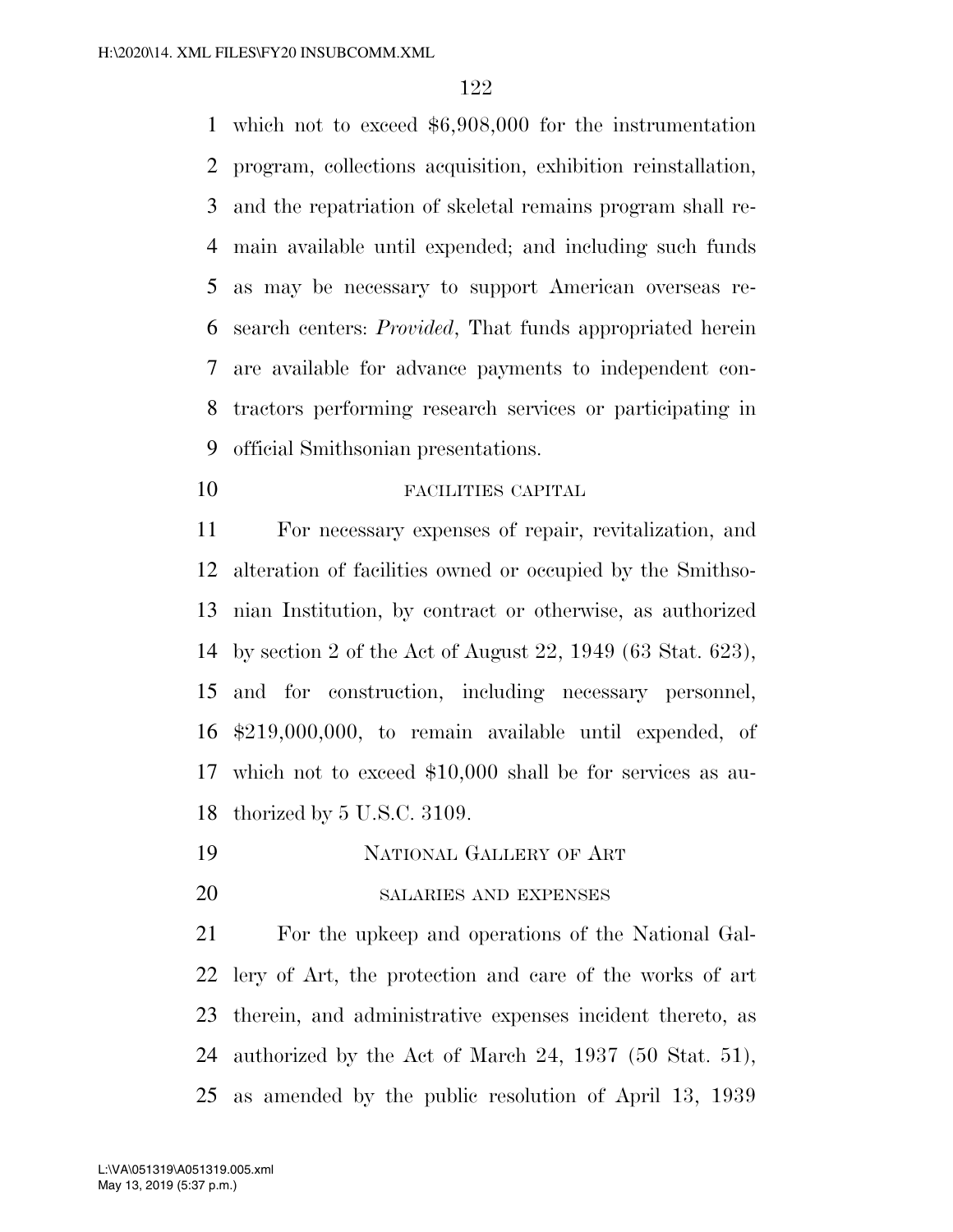(Public Resolution 9, Seventy-sixth Congress), including services as authorized by 5 U.S.C. 3109; payment in ad- vance when authorized by the treasurer of the Gallery for membership in library, museum, and art associations or societies whose publications or services are available to members only, or to members at a price lower than to the general public; purchase, repair, and cleaning of uniforms for guards, and uniforms, or allowances therefor, for other employees as authorized by law (5 U.S.C. 5901–5902); purchase or rental of devices and services for protecting buildings and contents thereof, and maintenance, alter- ation, improvement, and repair of buildings, approaches, and grounds; and purchase of services for restoration and repair of works of art for the National Gallery of Art by contracts made, without advertising, with individuals, firms, or organizations at such rates or prices and under such terms and conditions as the Gallery may deem prop- er, \$147,022,000, to remain available until September 30, 2021, of which not to exceed \$3,660,000 for the special exhibition program shall remain available until expended. REPAIR, RESTORATION AND RENOVATION OF BUILDINGS For necessary expenses of repair, restoration and

 renovation of buildings, grounds and facilities owned or occupied by the National Gallery of Art, by contract or otherwise, for operating lease agreements of no more than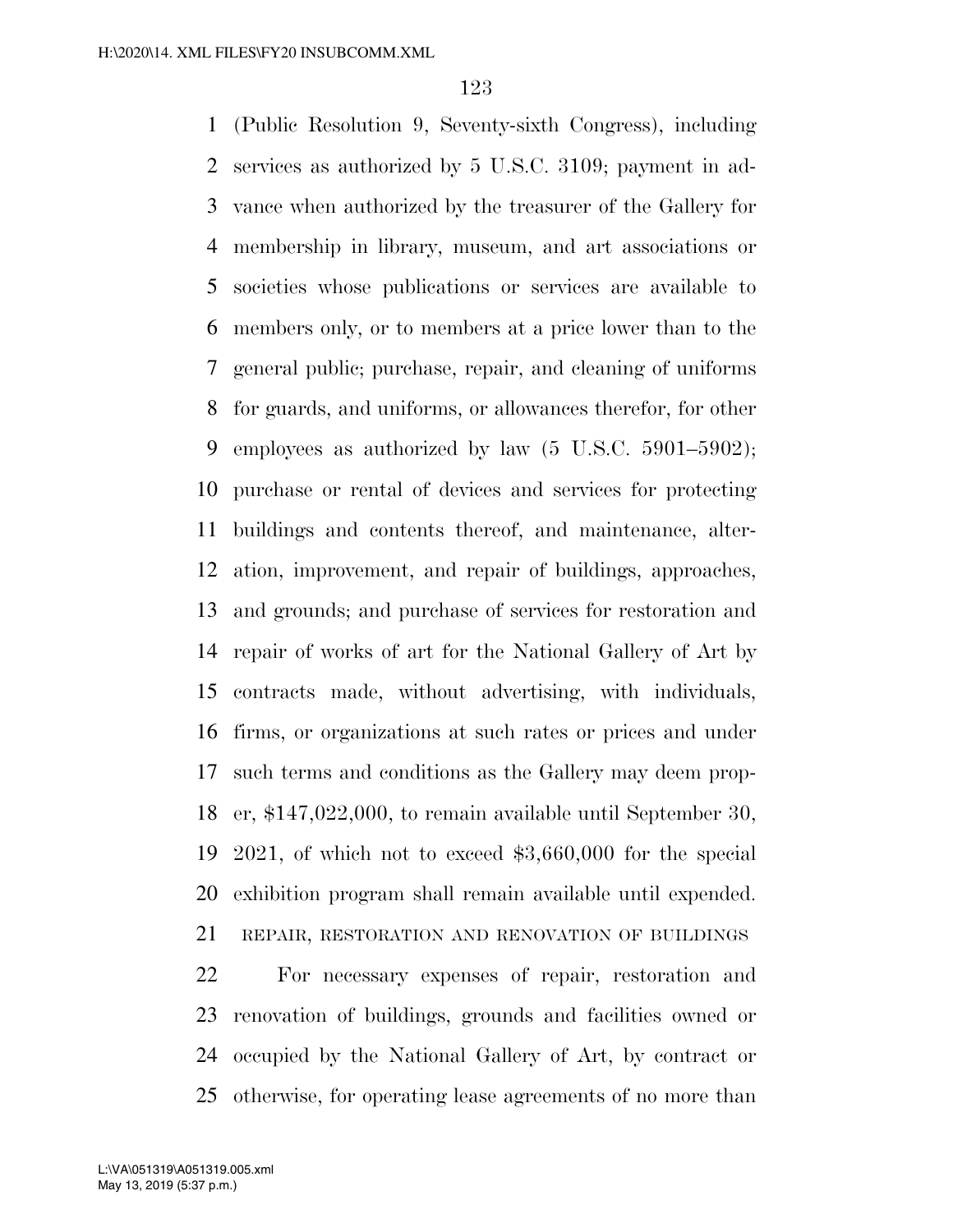10 years, with no extensions or renewals beyond the 10 years, that address space needs created by the ongoing renovations in the Master Facilities Plan, as authorized, \$34,603,000, to remain available until expended: *Pro- vided*, That of this amount, \$1,000,000 shall be available for design of an off-site art storage facility in partnership with the Smithsonian Institution: *Provided further*, That contracts awarded for environmental systems, protection systems, and exterior repair or renovation of buildings of the National Gallery of Art may be negotiated with se- lected contractors and awarded on the basis of contractor qualifications as well as price. JOHN F. KENNEDY CENTER FOR THE PERFORMING ARTS OPERATIONS AND MAINTENANCE For necessary expenses for the operation, mainte- nance and security of the John F. Kennedy Center for the Performing Arts, \$25,690,000. CAPITAL REPAIR AND RESTORATION For necessary expenses for capital repair and restora- tion of the existing features of the building and site of the John F. Kennedy Center for the Performing Arts,

\$17,800,000, to remain available until expended.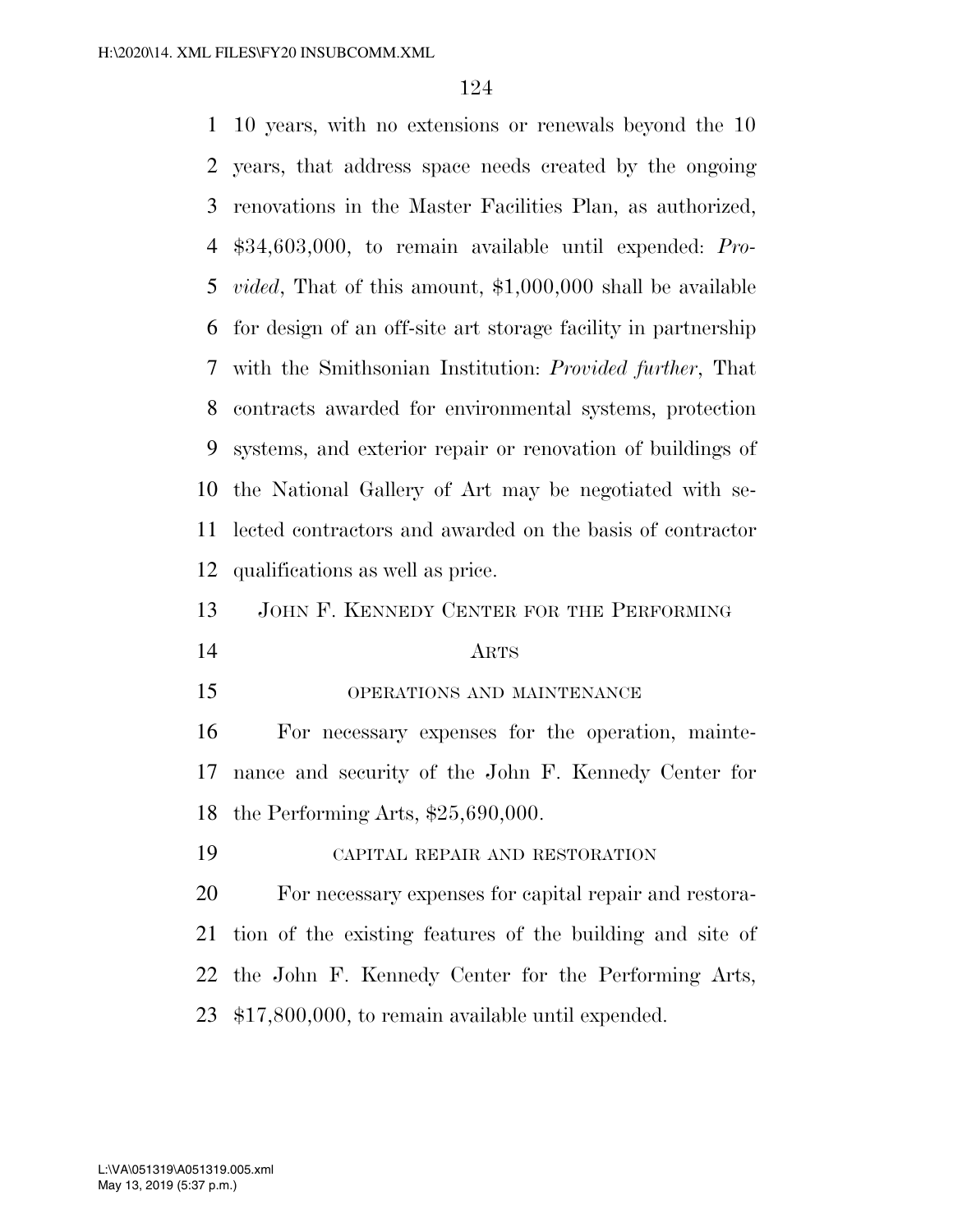WOODROW WILSON INTERNATIONAL CENTER FOR SCHOLARS SALARIES AND EXPENSES For expenses necessary in carrying out the provisions of the Woodrow Wilson Memorial Act of 1968 (82 Stat. 1356) including hire of passenger vehicles and services as authorized by 5 U.S.C. 3109, \$14,000,000, to remain available until September 30, 2021. NATIONAL FOUNDATION ON THE ARTS AND THE HUMANITIES 11 NATIONAL ENDOWMENT FOR THE ARTS GRANTS AND ADMINISTRATION For necessary expenses to carry out the National Foundation on the Arts and the Humanities Act of 1965, \$167,500,000 shall be available to the National Endow- ment for the Arts for the support of projects and produc- tions in the arts, including arts education and public out- reach activities, through assistance to organizations and individuals pursuant to section 5 of the Act, for program support, and for administering the functions of the Act,

to remain available until expended.

| 22 |  | NATIONAL ENDOWMENT FOR THE HUMANITIES |
|----|--|---------------------------------------|
|    |  |                                       |

# GRANTS AND ADMINISTRATION

 For necessary expenses to carry out the National Foundation on the Arts and the Humanities Act of 1965,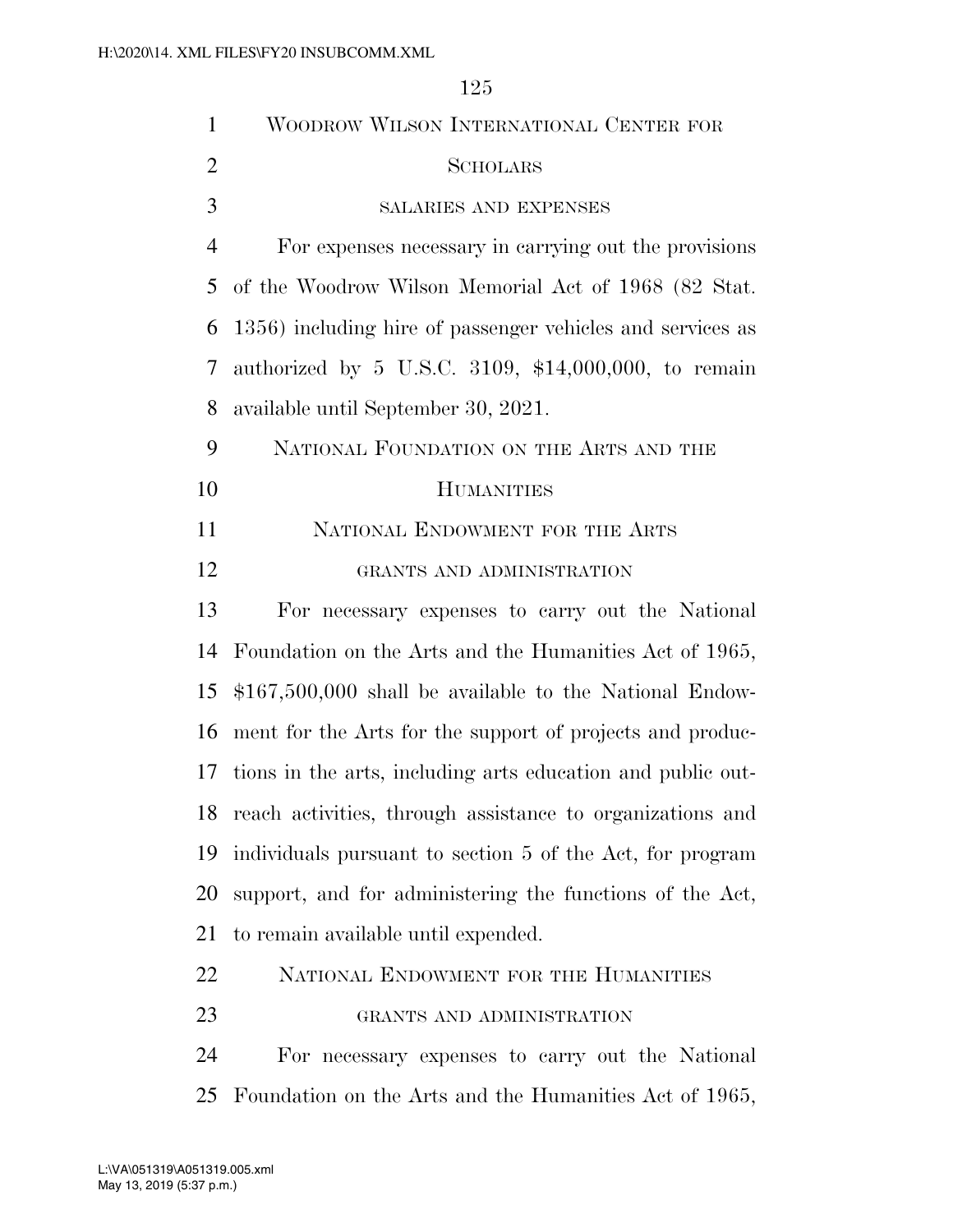\$167,500,000 to remain available until expended, of which \$152,500,000 shall be available for support of activities in the humanities, pursuant to section 7(c) of the Act and for administering the functions of the Act; and \$15,000,000 shall be available to carry out the matching 6 grants program pursuant to section  $10(a)(2)$  of the Act, including \$13,000,000 for the purposes of section 7(h): *Provided*, That appropriations for carrying out section 10(a)(2) shall be available for obligation only in such amounts as may be equal to the total amounts of gifts, bequests, devises of money, and other property accepted by the chairman or by grantees of the National Endow- ment for the Humanities under the provisions of sections 14 11(a)(2)(B) and 11(a)(3)(B) during the current and pre- ceding fiscal years for which equal amounts have not pre-viously been appropriated.

ADMINISTRATIVE PROVISIONS

 None of the funds appropriated to the National Foundation on the Arts and the Humanities may be used to process any grant or contract documents which do not include the text of 18 U.S.C. 1913: *Provided*, That none of the funds appropriated to the National Foundation on the Arts and the Humanities may be used for official re- ception and representation expenses: *Provided further*, That funds from nonappropriated sources may be used as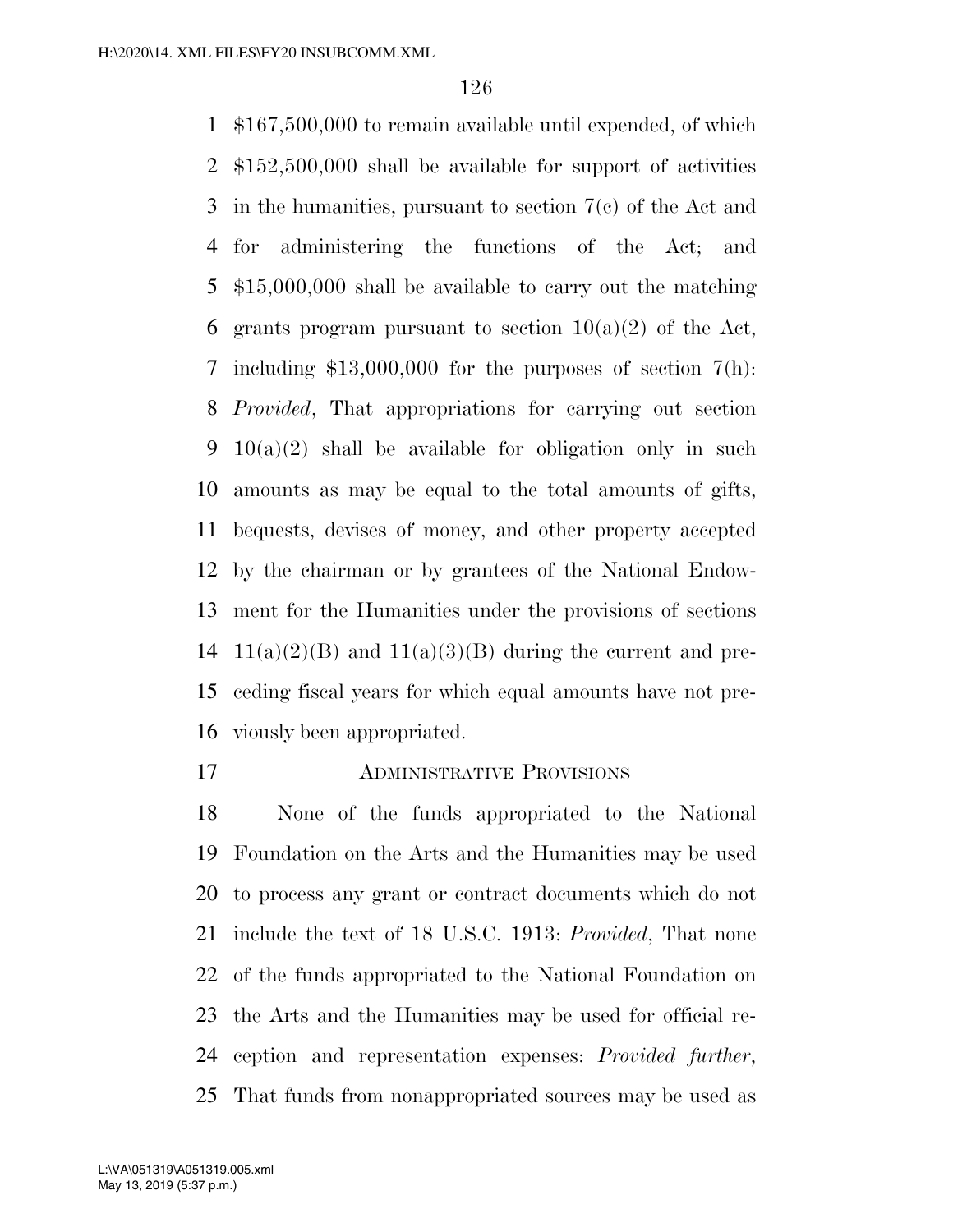necessary for official reception and representation ex- penses: *Provided further*, That the Chairperson of the Na- tional Endowment for the Arts may approve grants of up to \$10,000, if in the aggregate the amount of such grants does not exceed 5 percent of the sums appropriated for grantmaking purposes per year: *Provided further*, That such small grant actions are taken pursuant to the terms of an expressed and direct delegation of authority from the National Council on the Arts to the Chairperson.

- 10 COMMISSION OF FINE ARTS
- SALARIES AND EXPENSES

 For expenses of the Commission of Fine Arts under chapter 91 of title 40, United States Code, \$3,282,000: *Provided*, That the Commission is authorized to charge fees to cover the full costs of its publications, and such fees shall be credited to this account as an offsetting col- lection, to remain available until expended without further appropriation: *Provided further*, That the Commission is authorized to accept gifts, including objects, papers, art- work, drawings and artifacts, that pertain to the history and design of the Nation's Capital or the history and ac- tivities of the Commission of Fine Arts, for the purpose of artistic display, study*,* or education: *Provided further*, That one-tenth of one percent of the funds provided under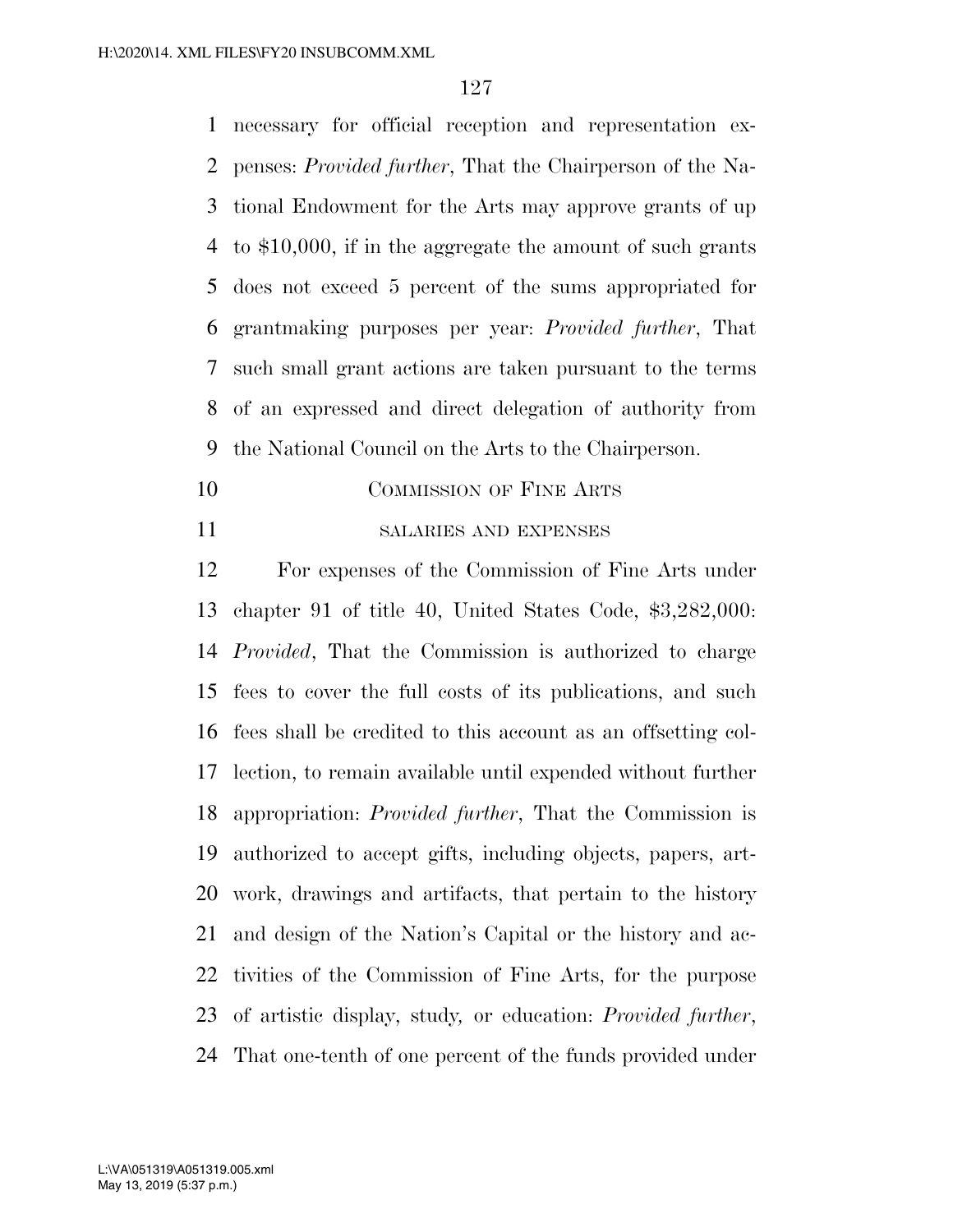this heading may be used for official reception and rep- resentation expenses. NATIONAL CAPITAL ARTS AND CULTURAL AFFAIRS For necessary expenses as authorized by Public Law 99–190 (20 U.S.C. 956a), \$5,000,000. ADVISORY COUNCIL ON HISTORIC PRESERVATION SALARIES AND EXPENSES For necessary expenses of the Advisory Council on Historic Preservation (Public Law 89–665), \$7,388,000. NATIONAL CAPITAL PLANNING COMMISSION SALARIES AND EXPENSES For necessary expenses of the National Capital Plan- ning Commission under chapter 87 of title 40, United States Code, including services as authorized by 5 U.S.C. 3109, \$8,124,000: *Provided*, That one-quarter of 1 per- cent of the funds provided under this heading may be used for official reception and representational expenses associ- ated with hosting international visitors engaged in the planning and physical development of world capitals. UNITED STATES HOLOCAUST MEMORIAL MUSEUM **HOLOCAUST MEMORIAL MUSEUM**  For expenses of the Holocaust Memorial Museum, as authorized by Public Law 106–292 (36 U.S.C. 2301– 2310), \$61,388,000, of which \$715,000 shall remain available until September 30, 2022, for the Museum's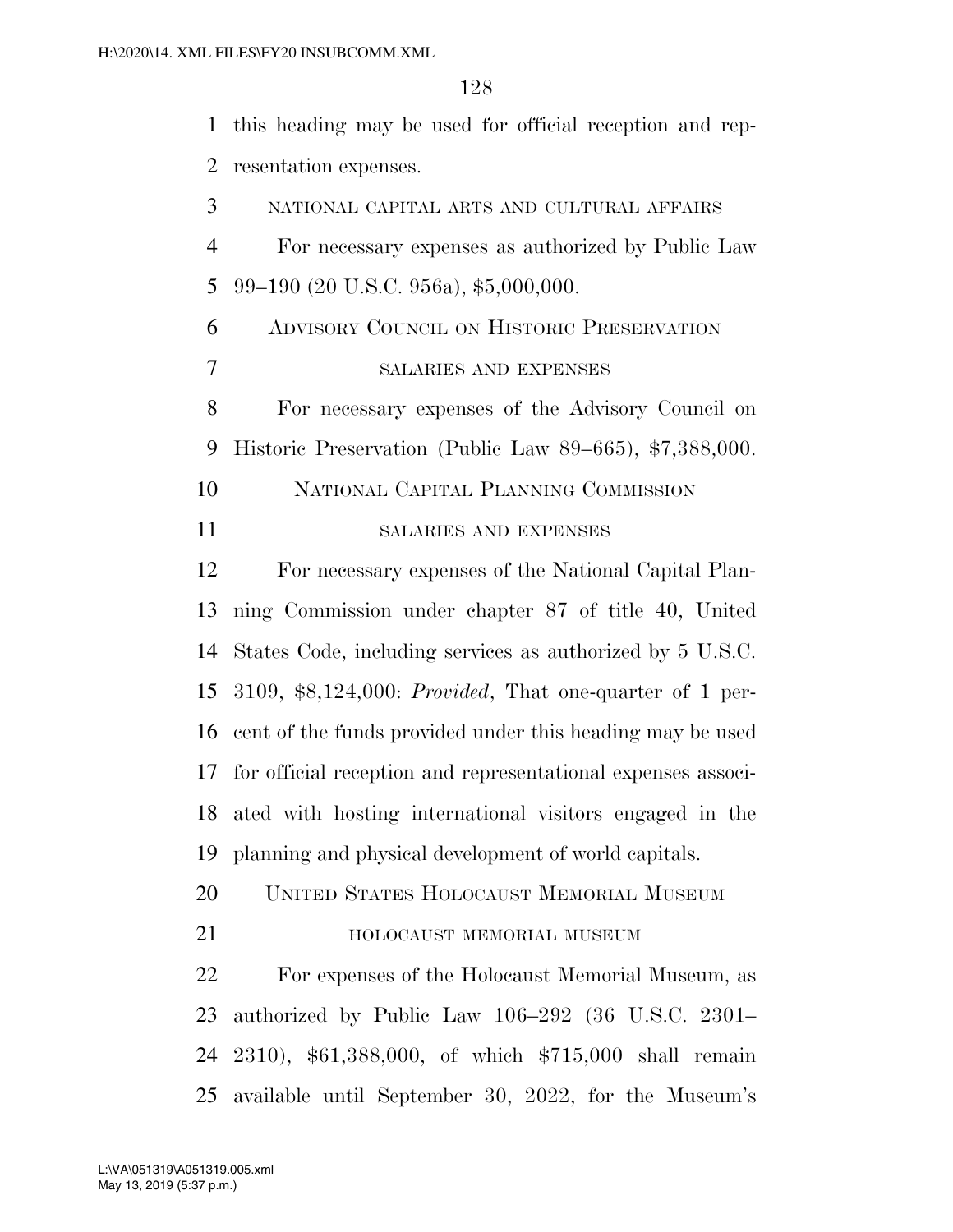equipment replacement program; and of which \$3,000,000 for the Museum's repair and rehabilitation program and \$1,264,000 for the Museum's outreach initiatives program shall remain available until expended. DWIGHT D. EISENHOWER MEMORIAL COMMISSION SALARIES AND EXPENSES For necessary expenses of the Dwight D. Eisenhower Memorial Commission, \$1,800,000, to remain available until expended. WORLD WAR I CENTENNIAL COMMISSION SALARIES AND EXPENSES Notwithstanding section 9 of the World War I Cen- tennial Commission Act, as authorized by the World War I Centennial Commission Act (Public Law 112–272) and the Carl Levin and Howard P. ''Buck'' McKeon National Defense Authorization Act for Fiscal Year 2015 (Public Law 113–291), for necessary expenses of the World War I Centennial Commission, \$6,000,000, to remain available until September 30, 2021: *Provided*, That in addition to 20 the authority provided by section  $6(g)$  of such Act, the World War I Commission may accept money, in-kind per- sonnel services, contractual support, or any appropriate support from any executive branch agency for activities of the Commission.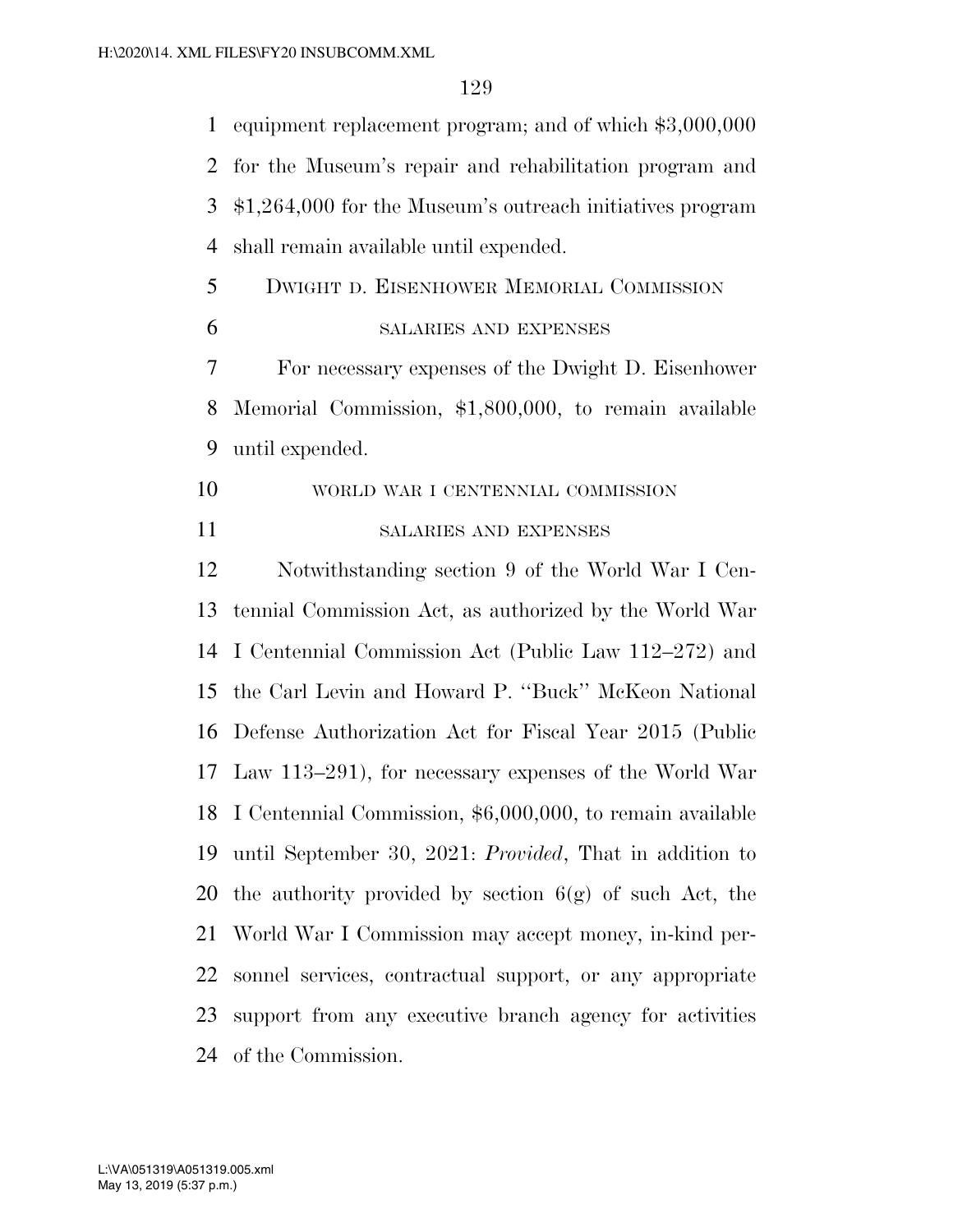1 TITLE IV GENERAL PROVISIONS RESTRICTION ON USE OF FUNDS SEC. 401. No part of any appropriation contained in this Act shall be available for any activity or the publica- tion or distribution of literature that in any way tends to promote public support or opposition to any legislative proposal on which Congressional action is not complete other than to communicate to Members of Congress as described in 18 U.S.C. 1913. OBLIGATION OF APPROPRIATIONS SEC. 402. No part of any appropriation contained in this Act shall remain available for obligation beyond the current fiscal year unless expressly so provided herein. DISCLOSURE OF ADMINISTRATIVE EXPENSES SEC. 403. The amount and basis of estimated over- head charges, deductions, reserves or holdbacks, including working capital fund and cost pool charges, from pro- grams, projects, activities and subactivities to support gov- ernment-wide, departmental, agency, or bureau adminis- trative functions or headquarters, regional, or central op- erations shall be presented in annual budget justifications and subject to approval by the Committees on Appropria-tions of the House of Representatives and the Senate.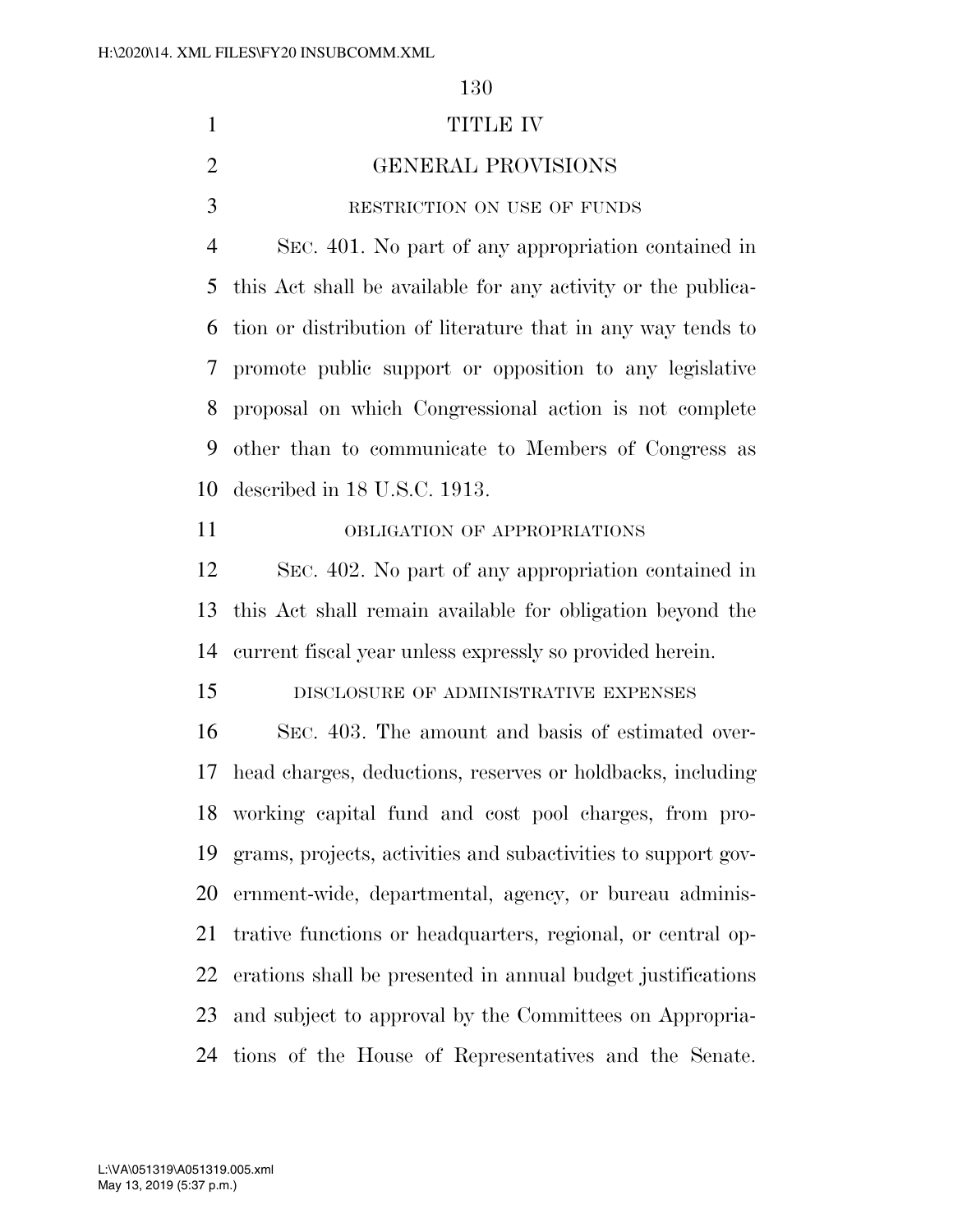Changes to such estimates shall be presented to the Com-mittees on Appropriations for approval.

## MINING APPLICATIONS

 SEC. 404. (a) LIMITATION OF FUNDS.—None of the funds appropriated or otherwise made available pursuant to this Act shall be obligated or expended to accept or process applications for a patent for any mining or mill site claim located under the general mining laws.

 (b) EXCEPTIONS.—Subsection (a) shall not apply if the Secretary of the Interior determines that, for the claim concerned (1) a patent application was filed with the Sec- retary on or before September 30, 1994; and (2) all re- quirements established under sections 2325 and 2326 of the Revised Statutes (30 U.S.C. 29 and 30) for vein or lode claims, sections 2329, 2330, 2331, and 2333 of the Revised Statutes (30 U.S.C. 35, 36, and 37) for placer claims, and section 2337 of the Revised Statutes (30 U.S.C. 42) for mill site claims, as the case may be, were fully complied with by the applicant by that date.

 (c) REPORT.—On September 30, 2021, the Secretary of the Interior shall file with the House and Senate Com- mittees on Appropriations and the Committee on Natural Resources of the House and the Committee on Energy and Natural Resources of the Senate a report on actions taken by the Department under the plan submitted pursuant to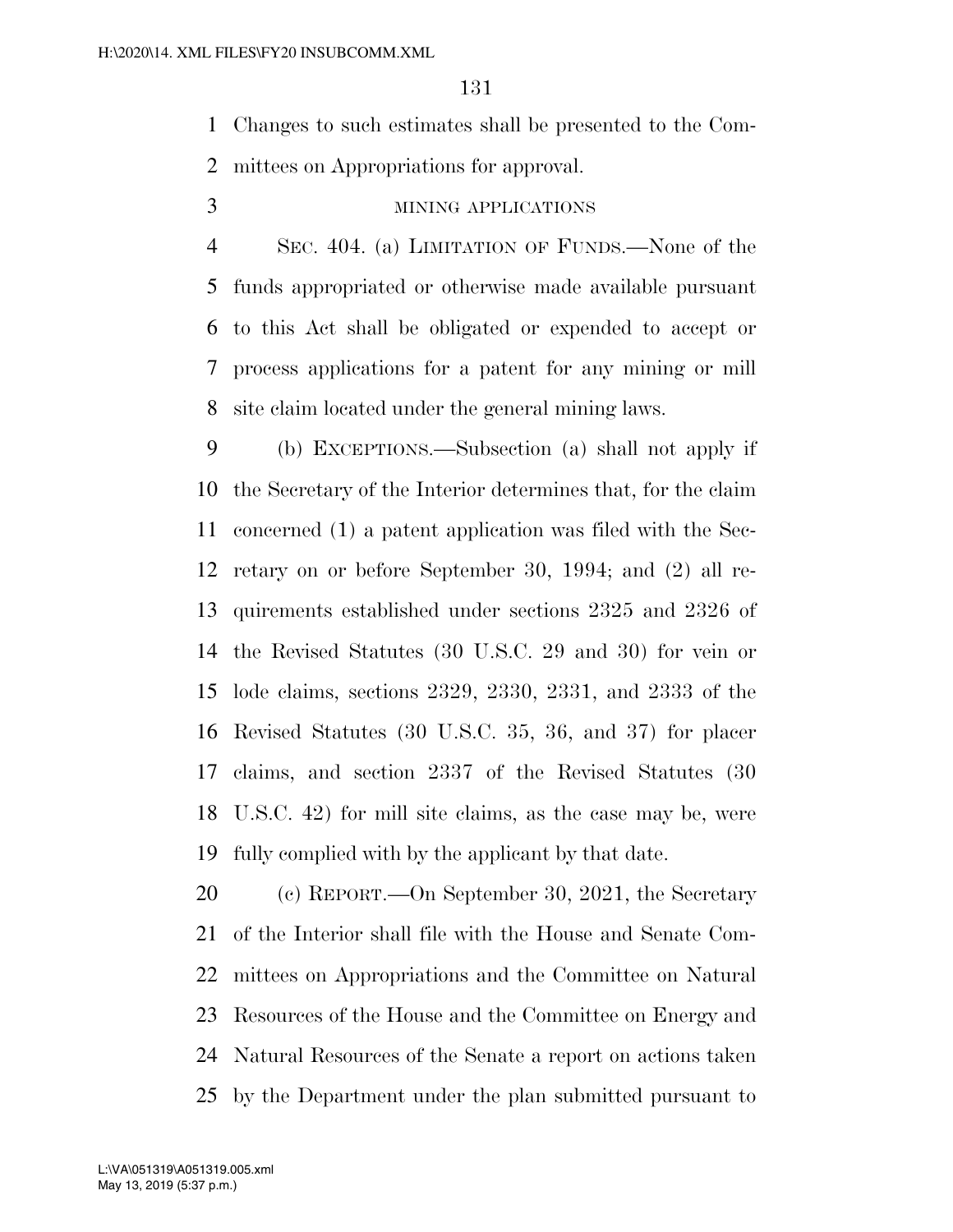section 314(c) of the Department of the Interior and Re- lated Agencies Appropriations Act, 1997 (Public Law 104–208).

 (d) MINERAL EXAMINATIONS.—In order to process patent applications in a timely and responsible manner, upon the request of a patent applicant, the Secretary of the Interior shall allow the applicant to fund a qualified third-party contractor to be selected by the Director of the Bureau of Land Management to conduct a mineral exam- ination of the mining claims or mill sites contained in a patent application as set forth in subsection (b). The Bu- reau of Land Management shall have the sole responsi- bility to choose and pay the third-party contractor in ac- cordance with the standard procedures employed by the Bureau of Land Management in the retention of third-party contractors.

CONTRACT SUPPORT COSTS, PRIOR YEAR LIMITATION

 SEC. 405. Sections 405 and 406 of division F of the Consolidated and Further Continuing Appropriations Act, 2015 (Public Law 113–235) shall continue in effect in fis-cal year 2020.

CONTRACT SUPPORT COSTS, FISCAL YEAR 2020

LIMITATION

 SEC. 406. Amounts provided by this Act for fiscal year 2020 under the headings ''Department of Health and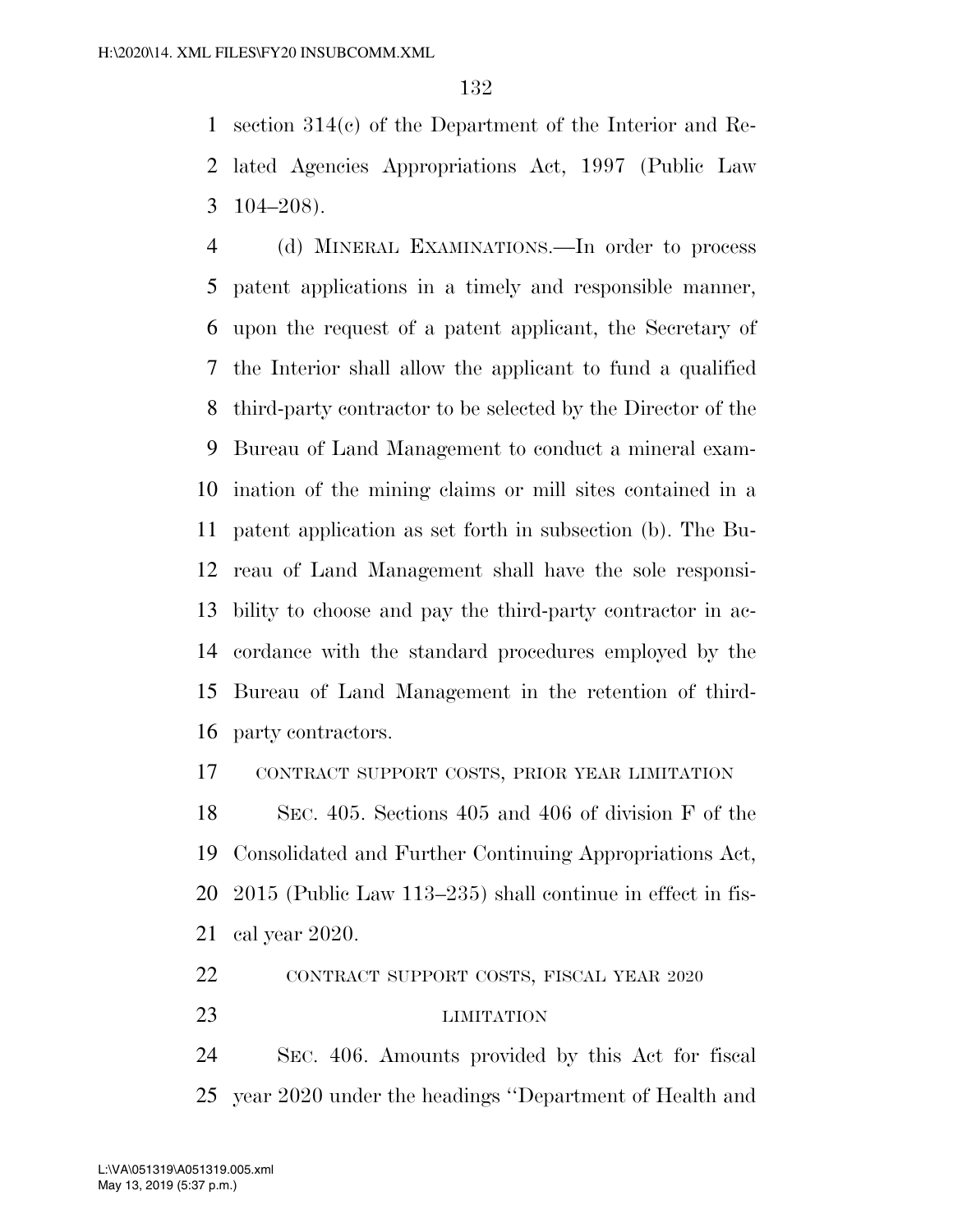Human Services, Indian Health Service, Contract Support Costs'' and ''Department of the Interior, Bureau of Indian Affairs and Bureau of Indian Education, Contract Sup- port Costs'' are the only amounts available for contract support costs arising out of self-determination or self-gov- ernance contracts, grants, compacts, or annual funding agreements for fiscal year 2020 with the Bureau of Indian Affairs, Bureau of Indian Education, and the Indian Health Service: *Provided*, That such amounts provided by this Act are not available for payment of claims for con- tract support costs for prior years, or for repayments of payments for settlements or judgments awarding contract support costs for prior years.

### FOREST MANAGEMENT PLANS

 SEC. 407. The Secretary of Agriculture shall not be 16 considered to be in violation of subparagraph  $6(f)(5)(A)$  of the Forest and Rangeland Renewable Resources Plan-18 ning Act of 1974 (16 U.S.C. 1604 $(f)(5)(A)$ ) solely because more than 15 years have passed without revision of the plan for a unit of the National Forest System. Nothing in this section exempts the Secretary from any other re- quirement of the Forest and Rangeland Renewable Re- sources Planning Act (16 U.S.C. 1600 et seq.) or any other law: *Provided*, That if the Secretary is not acting expeditiously and in good faith, within the funding avail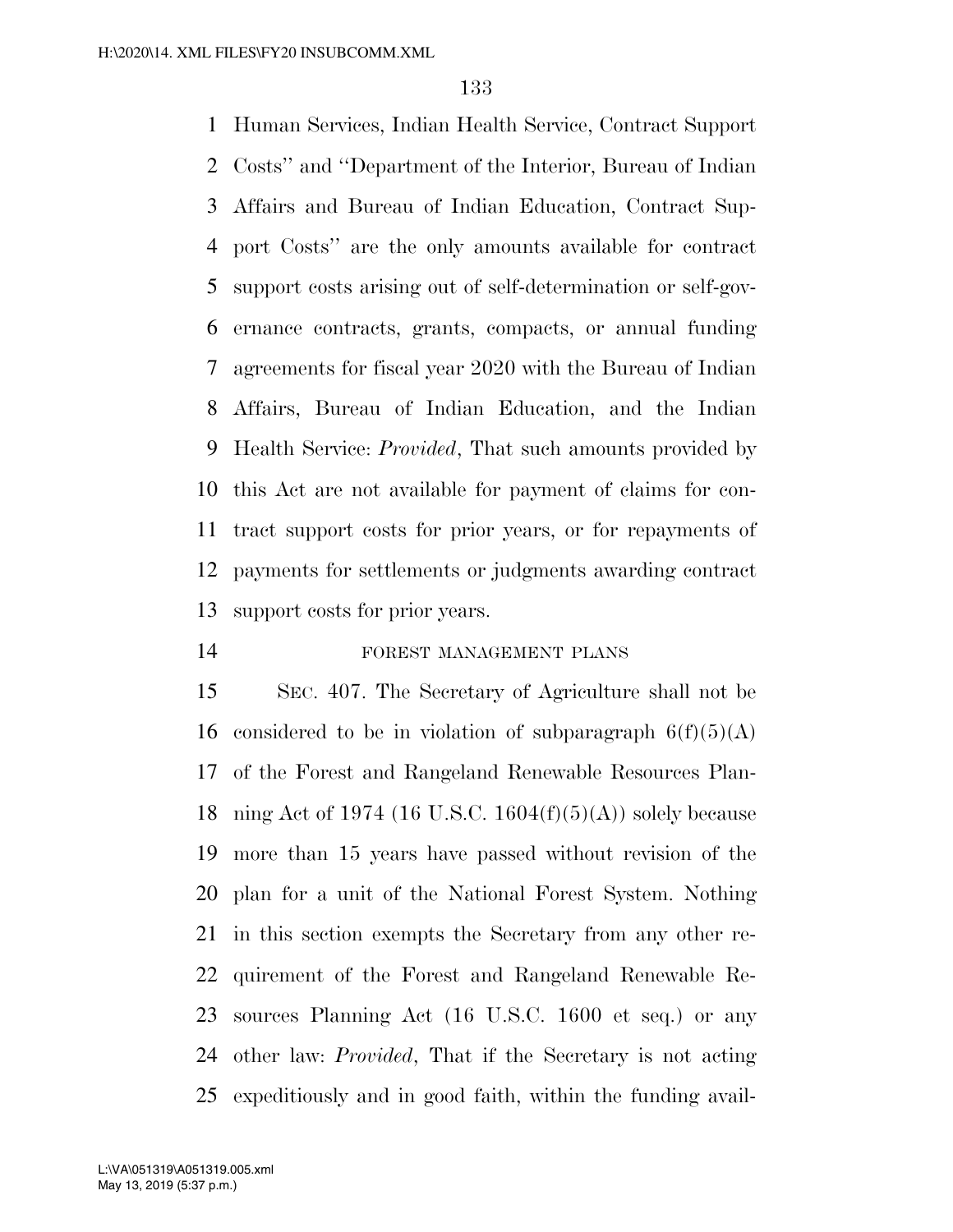able, to revise a plan for a unit of the National Forest System, this section shall be void with respect to such plan and a court of proper jurisdiction may order completion of the plan on an accelerated basis.

PROHIBITION WITHIN NATIONAL MONUMENTS

 SEC. 408. No funds provided in this Act may be ex- pended to conduct preleasing, leasing and related activities under either the Mineral Leasing Act (30 U.S.C. 181 et seq.) or the Outer Continental Shelf Lands Act (43 U.S.C. 1331 et seq.) within the boundaries of a National Monu- ment established pursuant to the Act of June 8, 1906 (16 U.S.C. 431 et seq.) as such boundary existed on January 20, 2001, except where such activities are allowed under the Presidential proclamation establishing such monu-ment.

#### LIMITATION ON TAKINGS

 SEC. 409. Unless otherwise provided herein, no funds appropriated in this Act for the acquisition of lands or interests in lands may be expended for the filing of dec- larations of taking or complaints in condemnation without the approval of the House and Senate Committees on Ap- propriations: *Provided*, That this provision shall not apply to funds appropriated to implement the Everglades Na- tional Park Protection and Expansion Act of 1989, or to funds appropriated for Federal assistance to the State of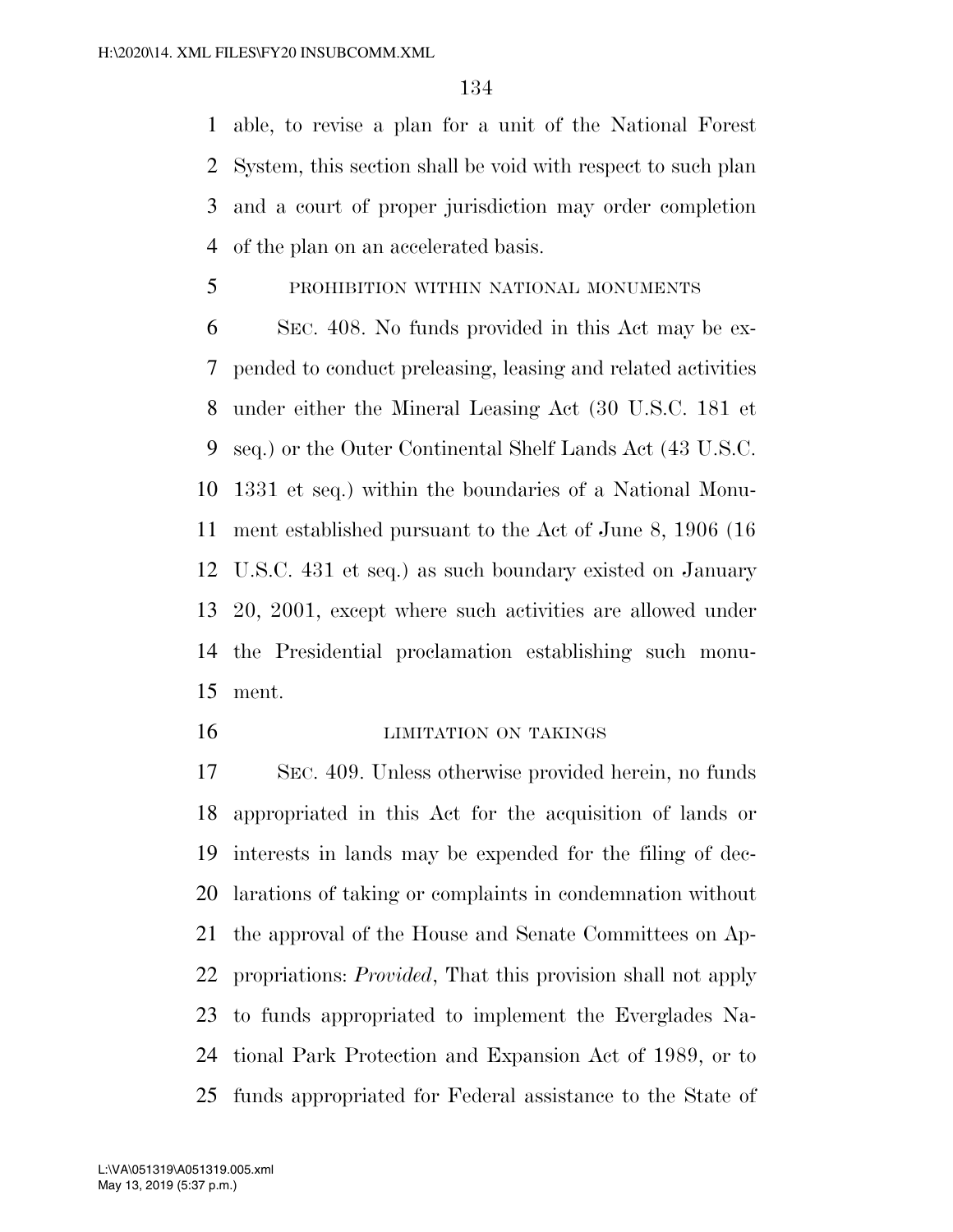Florida to acquire lands for Everglades restoration pur-poses.

# PROHIBITION ON NO-BID CONTRACTS

 SEC. 410. None of the funds appropriated or other- wise made available by this Act to executive branch agen- cies may be used to enter into any Federal contract unless such contract is entered into in accordance with the re- quirements of Chapter 33 of title 41, United States Code, or Chapter 137 of title 10, United States Code, and the Federal Acquisition Regulation, unless—

 (1) Federal law specifically authorizes a con- tract to be entered into without regard for these re- quirements, including formula grants for States, or federally recognized Indian tribes;

 (2) such contract is authorized by the Indian Self-Determination and Education Assistance Act (Public Law 93–638, 25 U.S.C. 450 et seq.) or by any other Federal laws that specifically authorize a contract within an Indian tribe as defined in section  $4(e)$  of that Act  $(25 \text{ U.S.C. } 450b(e))$ ; or

 (3) such contract was awarded prior to the date of enactment of this Act.

23 POSTING OF REPORTS

 SEC. 411. (a) Any agency receiving funds made avail-able in this Act, shall, subject to subsections (b) and (c),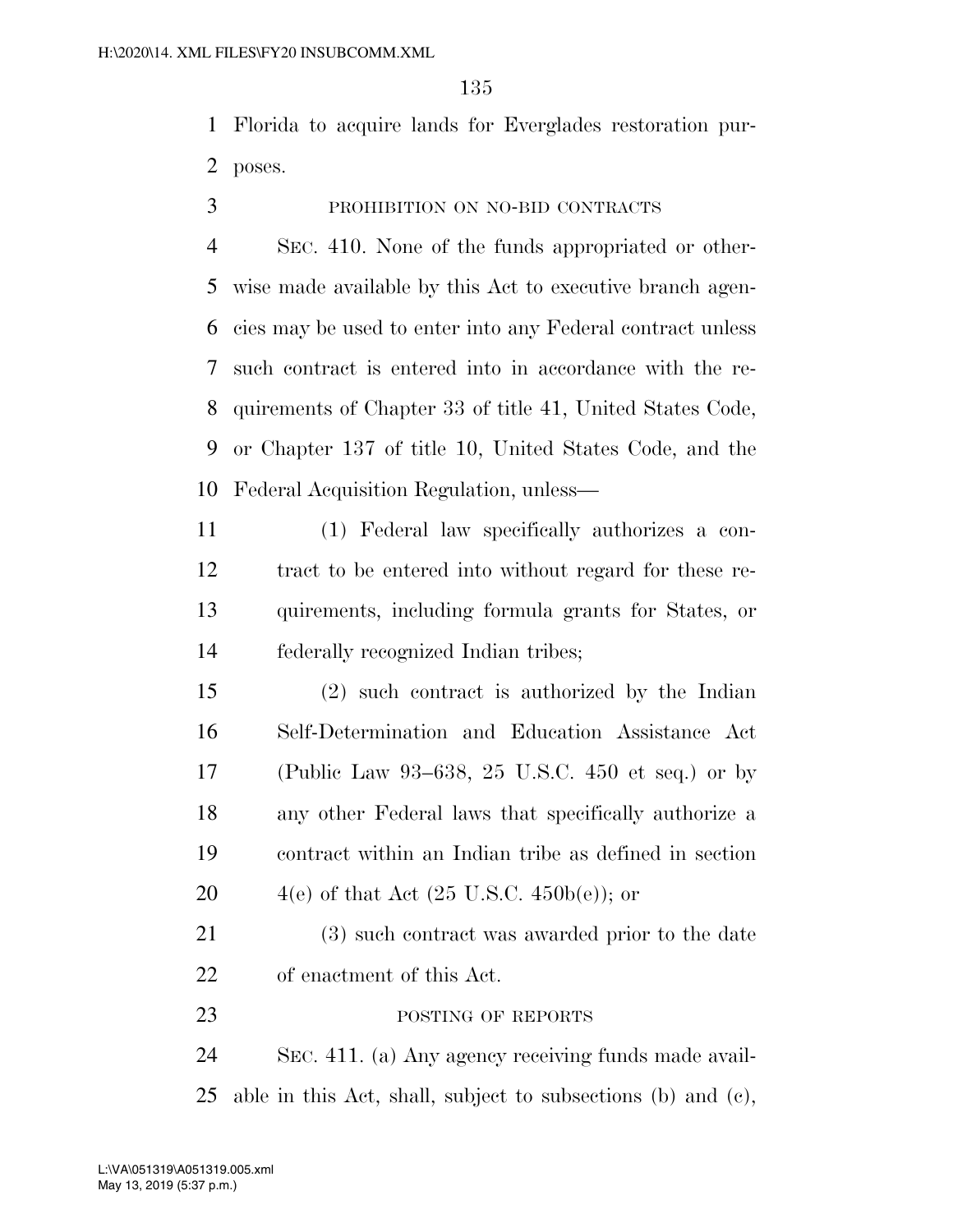post on the public website of that agency any report re- quired to be submitted by the Congress in this or any other Act, upon the determination by the head of the agen-cy that it shall serve the national interest.

 (b) Subsection (a) shall not apply to a report if— (1) the public posting of the report com-promises national security; or

 (2) the report contains proprietary information. (c) The head of the agency posting such report shall do so only after such report has been made available to the requesting Committee or Committees of Congress for no less than 45 days.

NATIONAL ENDOWMENT FOR THE ARTS GRANT

GUIDELINES

 SEC. 412. Of the funds provided to the National En-dowment for the Arts—

 (1) The Chairperson shall only award a grant to an individual if such grant is awarded to such in- dividual for a literature fellowship, National Herit- age Fellowship, or American Jazz Masters Fellow-ship.

 (2) The Chairperson shall establish procedures to ensure that no funding provided through a grant, except a grant made to a State or local arts agency, or regional group, may be used to make a grant to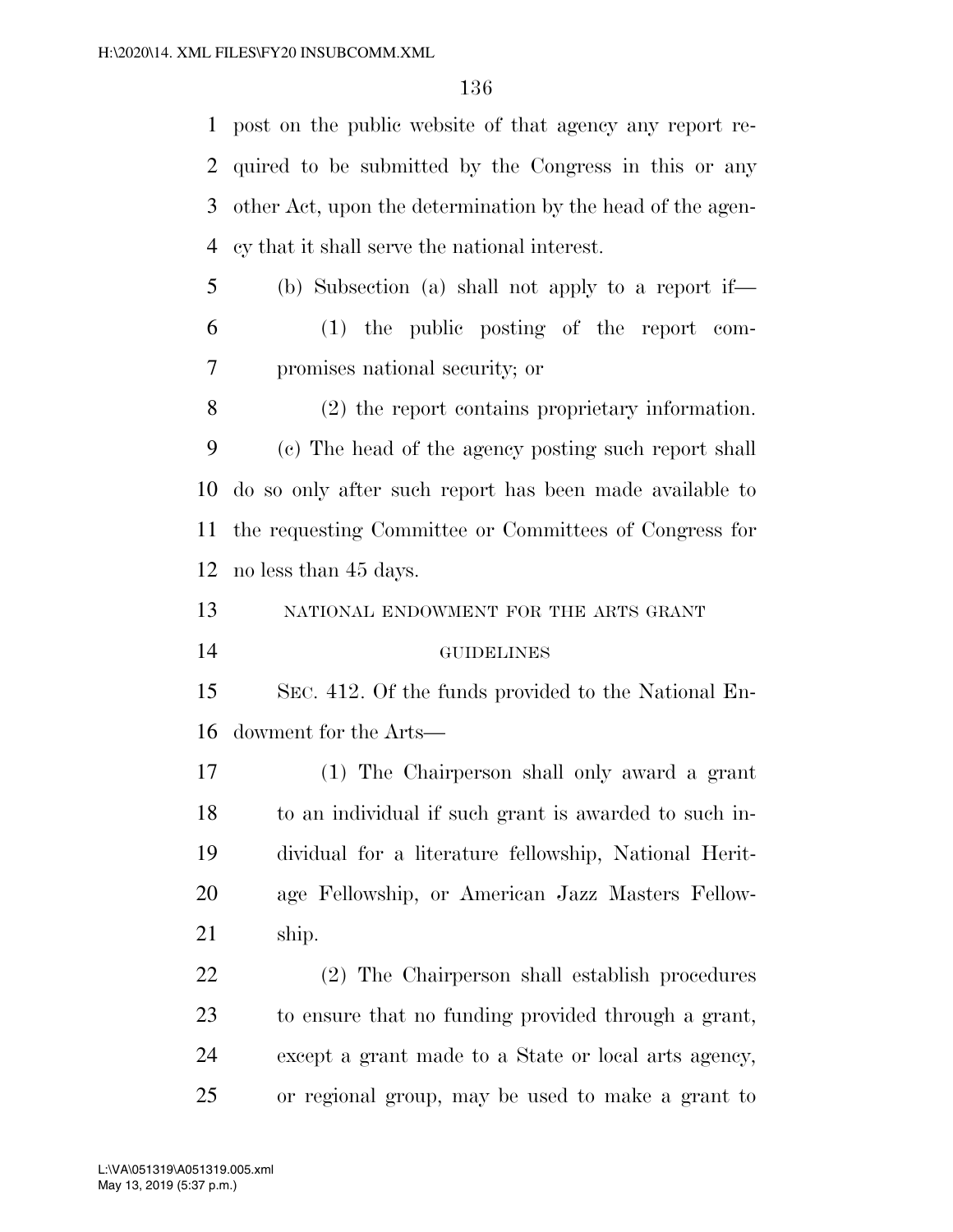any other organization or individual to conduct ac- tivity independent of the direct grant recipient. Nothing in this subsection shall prohibit payments made in exchange for goods and services. (3) No grant shall be used for seasonal support

 to a group, unless the application is specific to the contents of the season, including identified programs or projects.

NATIONAL ENDOWMENT FOR THE ARTS PROGRAM

## PRIORITIES

 SEC. 413. (a) In providing services or awarding fi- nancial assistance under the National Foundation on the Arts and the Humanities Act of 1965 from funds appro- priated under this Act, the Chairperson of the National Endowment for the Arts shall ensure that priority is given to providing services or awarding financial assistance for projects, productions, workshops, or programs that serve underserved populations.

(b) In this section:

 (1) The term ''underserved population'' means a population of individuals, including urban minori- ties, who have historically been outside the purview of arts and humanities programs due to factors such as a high incidence of income below the poverty line or to geographic isolation.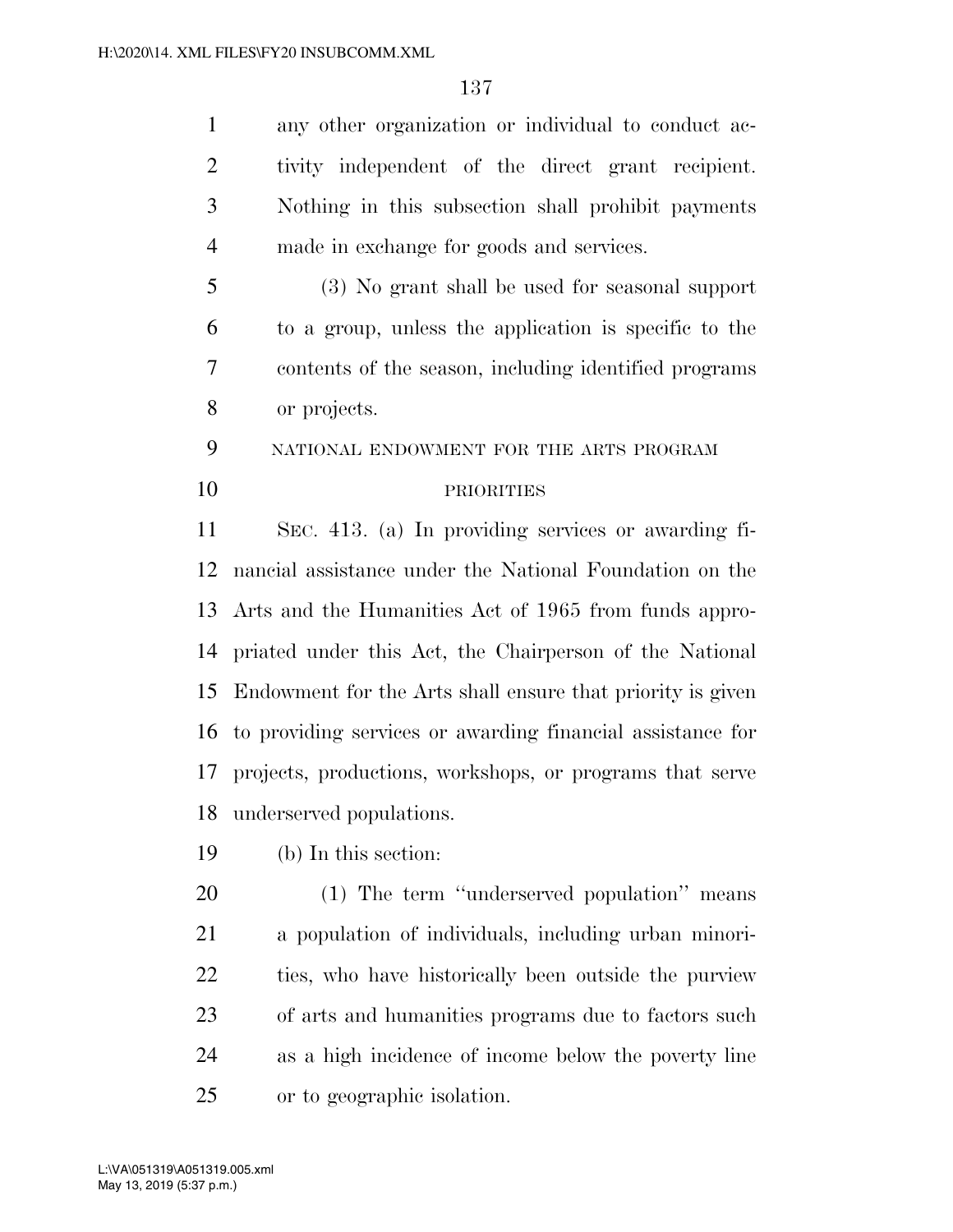(2) The term ''poverty line'' means the poverty line (as defined by the Office of Management and Budget, and revised annually in accordance with sec- tion 673(2) of the Community Services Block Grant 5 Act  $(42 \text{ U.S.C. } 9902(2))$  applicable to a family of the size involved.

 (c) In providing services and awarding financial as- sistance under the National Foundation on the Arts and Humanities Act of 1965 with funds appropriated by this Act, the Chairperson of the National Endowment for the Arts shall ensure that priority is given to providing serv- ices or awarding financial assistance for projects, produc- tions, workshops, or programs that will encourage public knowledge, education, understanding, and appreciation of the arts.

 (d) With funds appropriated by this Act to carry out section 5 of the National Foundation on the Arts and Hu-manities Act of 1965—

 (1) the Chairperson shall establish a grant cat- egory for projects, productions, workshops, or pro- grams that are of national impact or availability or are able to tour several States;

 (2) the Chairperson shall not make grants ex-ceeding 15 percent, in the aggregate, of such funds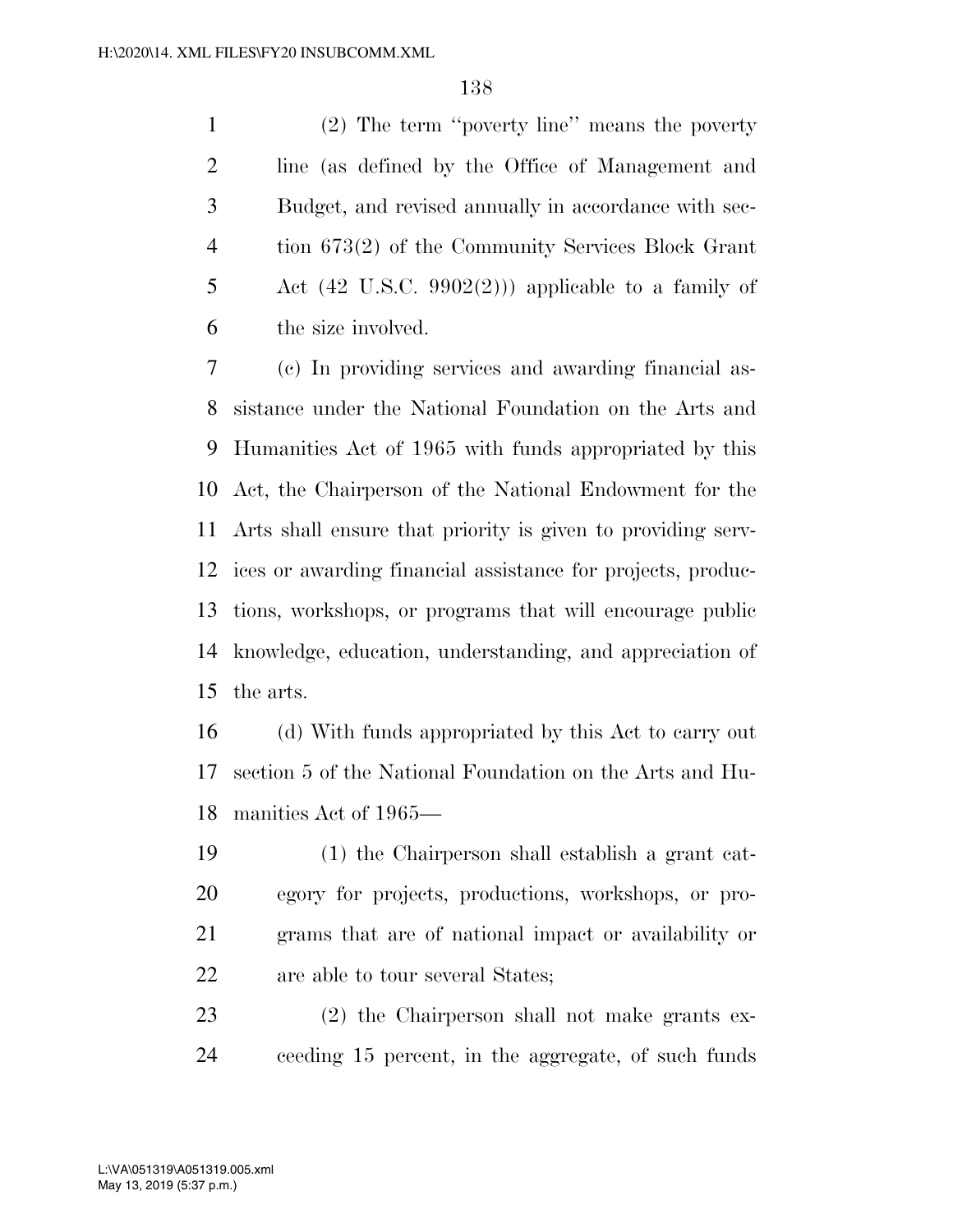| 1              | to any single State, excluding grants made under the        |
|----------------|-------------------------------------------------------------|
| $\overline{2}$ | authority of paragraph $(1)$ ;                              |
| 3              | (3) the Chairperson shall report to the Con-                |
| $\overline{4}$ | gress annually and by State, on grants awarded by           |
| 5              | the Chairperson in each grant category under sec-           |
| 6              | tion 5 of such Act; and                                     |
| 7              | (4) the Chairperson shall encourage the use of              |
| 8              | grants to improve and support community-based               |
| 9              | music performance and education.                            |
| 10             | STATUS OF BALANCES OF APPROPRIATIONS                        |
| 11             | SEC. 414. The Department of the Interior, the Envi-         |
| 12             | ronmental Protection Agency, the Forest Service, and the    |
| 13             | Indian Health Service shall provide the Committees on       |
| 14             | Appropriations of the House of Representatives and Sen-     |
| 15             | ate quarterly reports on the status of balances of appro-   |
| 16             | priations including all uncommitted, committed, and unob-   |
| 17             | ligated funds in each program and activity.                 |
| 18             | CONTRACTING AUTHORITIES                                     |
| 19             | SEC. 415. Section 412 of Division E of Public Law           |
| 20             | 112–74 is amended by striking "fiscal year $2020$ " and in- |
| 21             | serting "fiscal year 2021".                                 |
| 22             | <b>EXTENSION OF GRAZING PERMITS</b>                         |
|                |                                                             |

 SEC. 416. The terms and conditions of section 325 of Public Law 108–108 (117 Stat. 1307), regarding graz-ing permits issued by the Forest Service on any lands not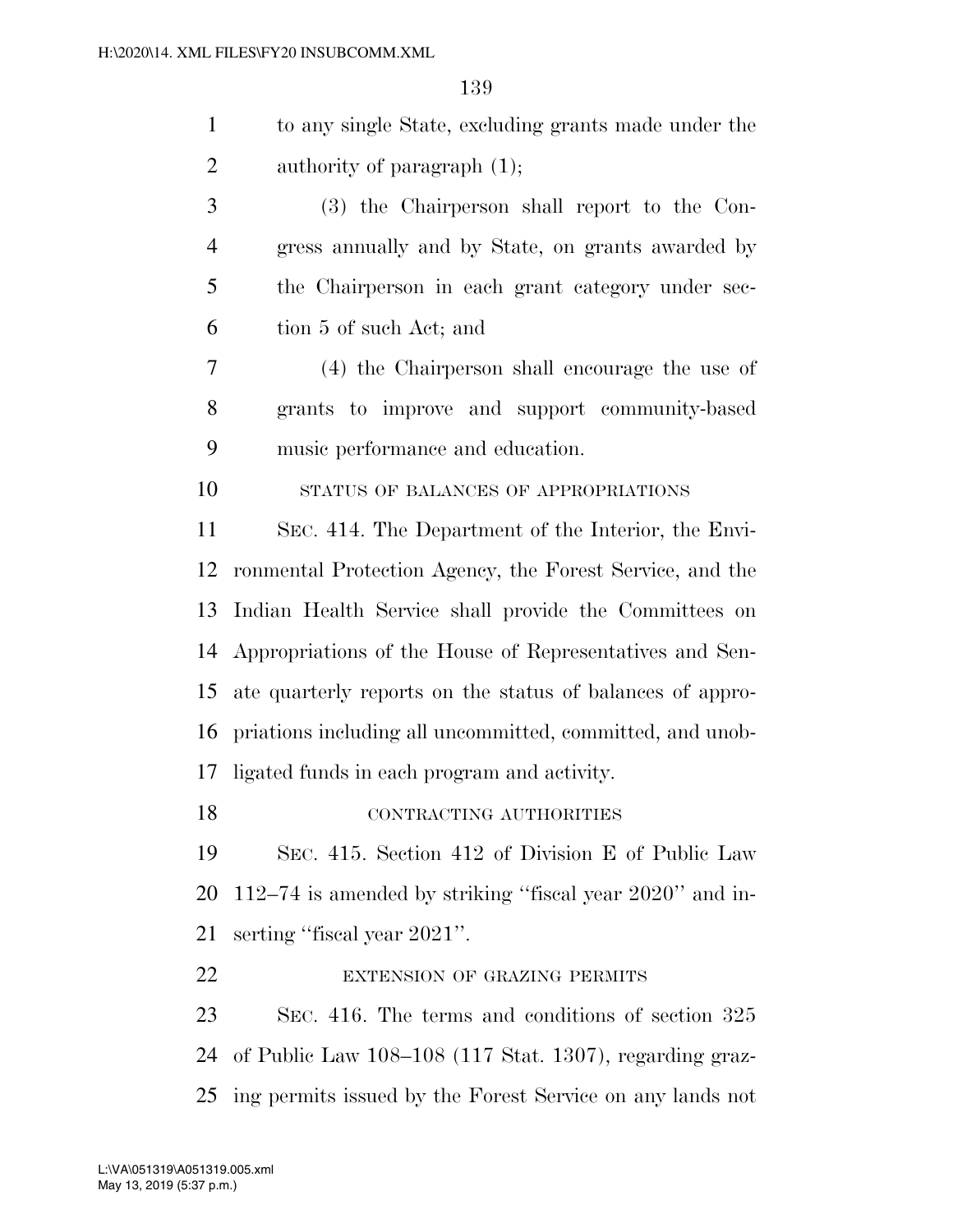subject to administration under section 402 of the Federal Lands Policy and Management Act (43 U.S.C. 1752), shall remain in effect for fiscal year 2020.

FUNDING PROHIBITION

 SEC. 417. (a) None of the funds made available in this Act may be used to maintain or establish a computer network unless such network is designed to block access to pornography websites.

 (b) Nothing in subsection (a) shall limit the use of funds necessary for any Federal, State, tribal, or local law enforcement agency or any other entity carrying out crimi-nal investigations, prosecution, or adjudication activities.

FOREST SERVICE FACILITY REALIGNMENT AND

14 ENHANCEMENT ACT

 SEC. 418. Section 503(f) of the Forest Service Facil- ity Realignment and Enhancement Act of 2005 (16 U.S.C. 580d note; Public Law 109–54) is amended by striking ''2019'' and inserting ''2020''.

19 USE OF AMERICAN IRON AND STEEL

 SEC. 419. (a)(1) None of the funds made available by a State water pollution control revolving fund as au- thorized by section 1452 of the Safe Drinking Water Act (42 U.S.C. 300j–12) shall be used for a project for the construction, alteration, maintenance, or repair of a public water system or treatment works unless all of the iron and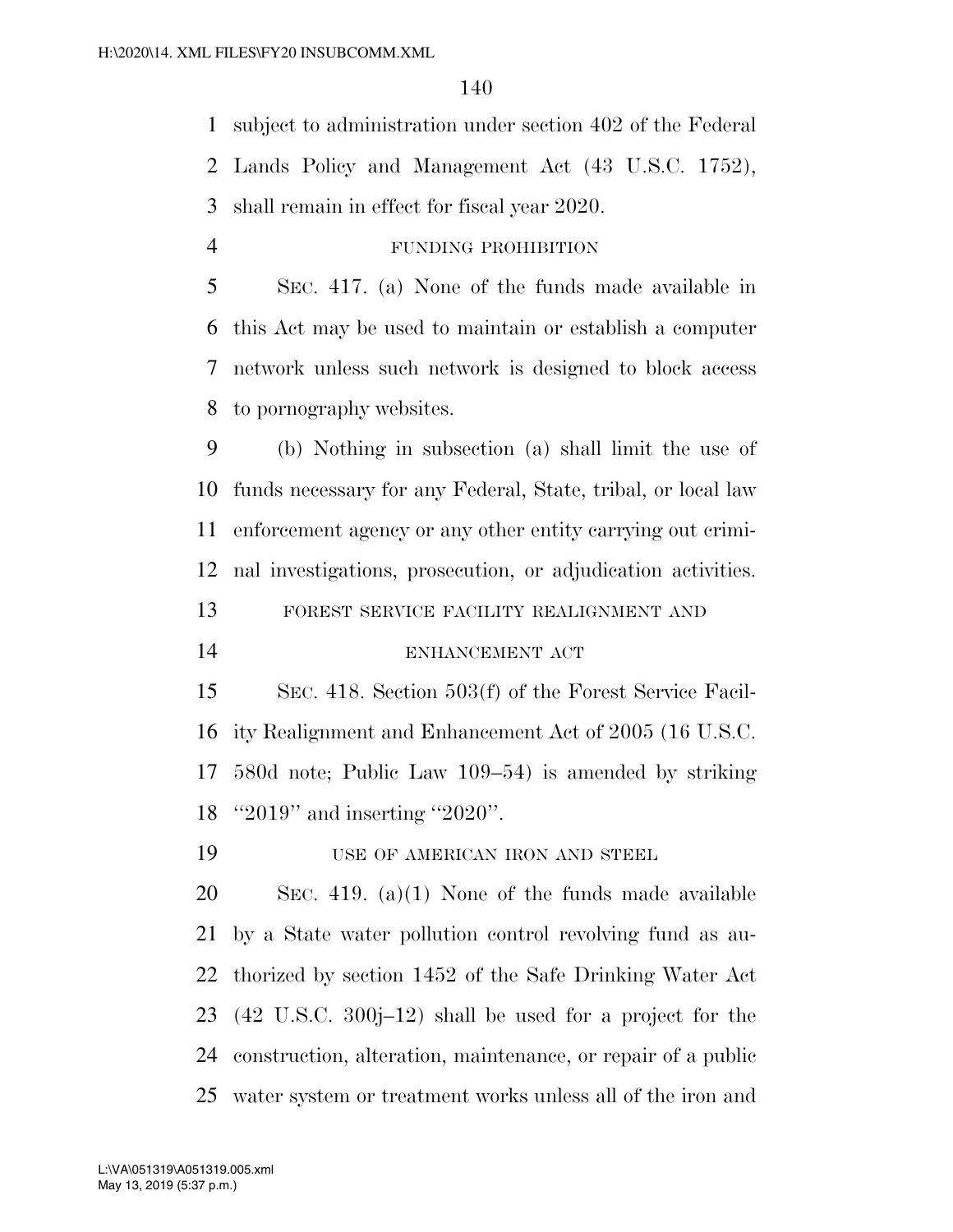steel products used in the project are produced in the United States.

 (2) In this section, the term ''iron and steel'' products means the following products made primarily of iron or steel: lined or unlined pipes and fittings, manhole covers and other municipal castings, hydrants, tanks, flanges, pipe clamps and restraints, valves, structural steel, rein-forced precast concrete, and construction materials.

 (b) Subsection (a) shall not apply in any case or cat- egory of cases in which the Administrator of the Environ- mental Protection Agency (in this section referred to as the ''Administrator'') finds that—

 (1) applying subsection (a) would be incon-sistent with the public interest;

 (2) iron and steel products are not produced in 16 the United States in sufficient and reasonably avail-able quantities and of a satisfactory quality; or

 (3) inclusion of iron and steel products pro- duced in the United States will increase the cost of 20 the overall project by more than 25 percent.

 (c) If the Administrator receives a request for a waiv- er under this section, the Administrator shall make avail- able to the public on an informal basis a copy of the re- quest and information available to the Administrator con-cerning the request, and shall allow for informal public

May 13, 2019 (5:37 p.m.) L:\VA\051319\A051319.005.xml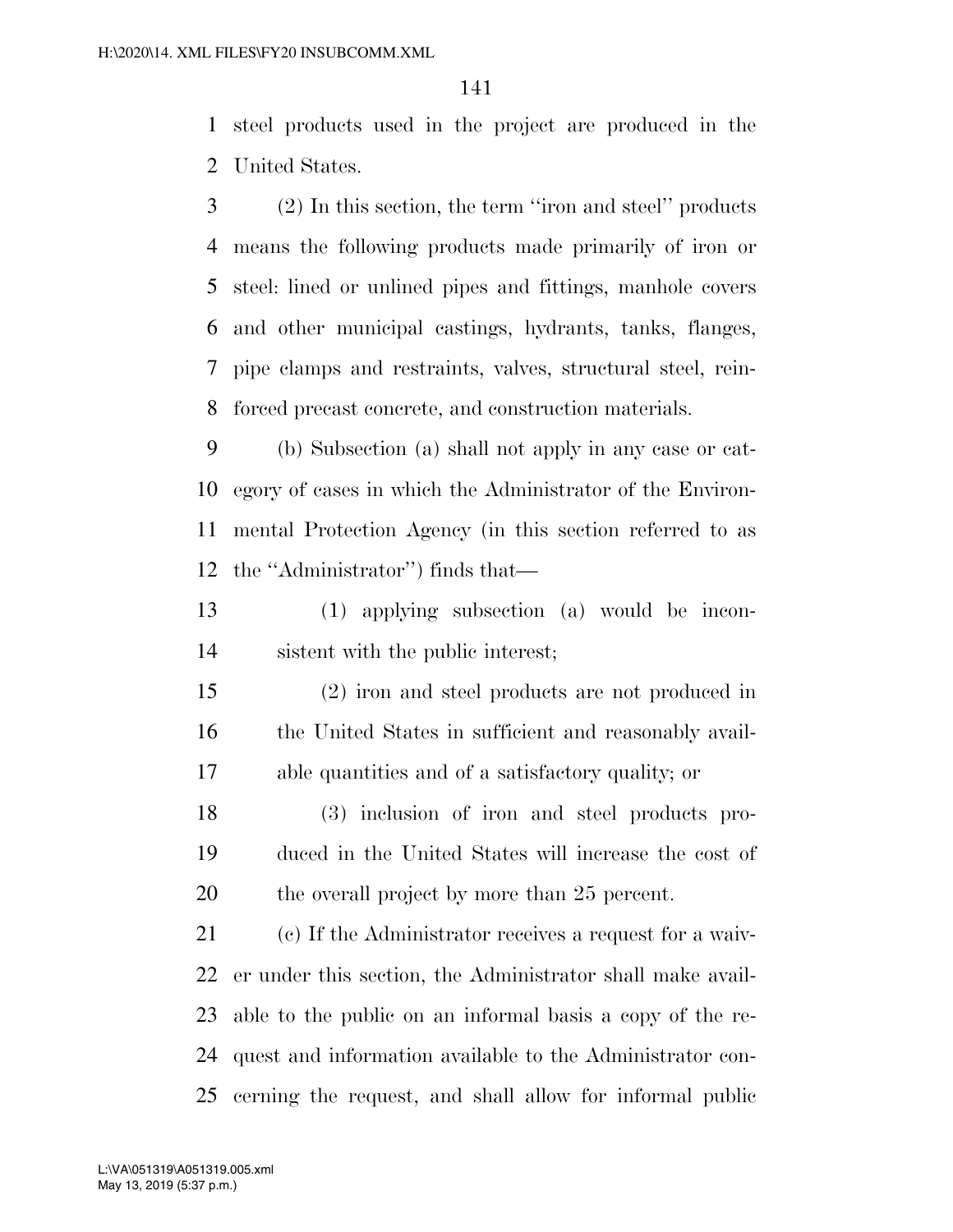input on the request for at least 15 days prior to making a finding based on the request. The Administrator shall make the request and accompanying information available by electronic means, including on the official public Inter-net Web site of the Environmental Protection Agency.

 (d) This section shall be applied in a manner con- sistent with United States obligations under international agreements.

 (e) The Administrator may retain up to 0.25 percent of the funds appropriated in this Act for the Clean and Drinking Water State Revolving Funds for carrying out the provisions described in subsection (a)(1) for manage-ment and oversight of the requirements of this section.

JOHN F. KENNEDY CENTER REAUTHORIZATION

 SEC. 420. Section 13 of the John F. Kennedy Center Act (20 U.S.C. 76r) is amended by striking subsections (a) and (b) and inserting the following:

18 "(a) MAINTENANCE, REPAIR, AND SECURITY.— There is authorized to be appropriated to the Board to 20 carry out section  $4(a)(1)(H)$ , \$25,690,000 for fiscal year 2020.

 ''(b) CAPITAL PROJECTS.—There is authorized to be appropriated to the Board to carry out subparagraphs (F) 24 and (G) of section  $4(a)(1)$ , \$17,800,000 for fiscal year 2020.''.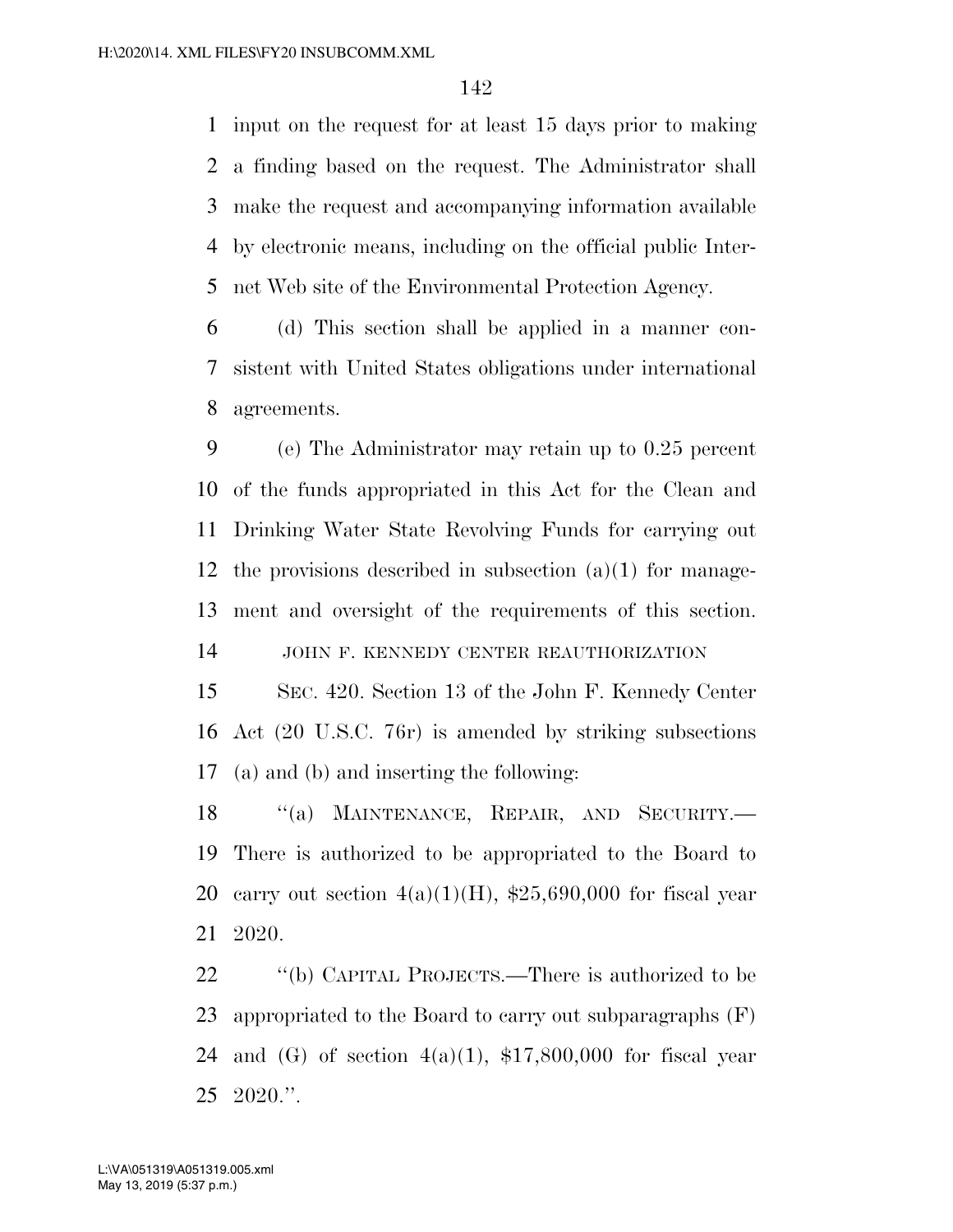LOCAL COOPERATOR TRAINING AGREEMENTS AND TRANS-FERS OF EXCESS EQUIPMENT AND SUPPLIES FOR

WILDFIRES

 SEC. 421. The Secretary of the Interior is authorized to enter into grants and cooperative agreements with vol- unteer fire departments, rural fire departments, rangeland fire protection associations, and similar organizations to provide for wildland fire training and equipment, including supplies and communication devices. Notwithstanding 121(c) of title 40, United States Code, or section 521 of title 40, United States Code, the Secretary is further au- thorized to transfer title to excess Department of the Inte- rior firefighting equipment no longer needed to carry out the functions of the Department's wildland fire manage-ment program to such organizations.

#### 16 RECREATION FEES

 SEC. 422. Section 810 of the Federal Lands Recre- ation Enhancement Act (16 U.S.C. 6809) is amended by striking ''September 30, 2019'' and inserting ''September 30, 2021''.

REPROGRAMMING PROCEDURES, DISCLOSURE OF

ADMINISTRATIVE EXPENSES, AND OPERATING PLANS

 SEC. 423. (a) DEFINITIONS.—For the purposes of this section:

(1) ''Reprogramming'' includes: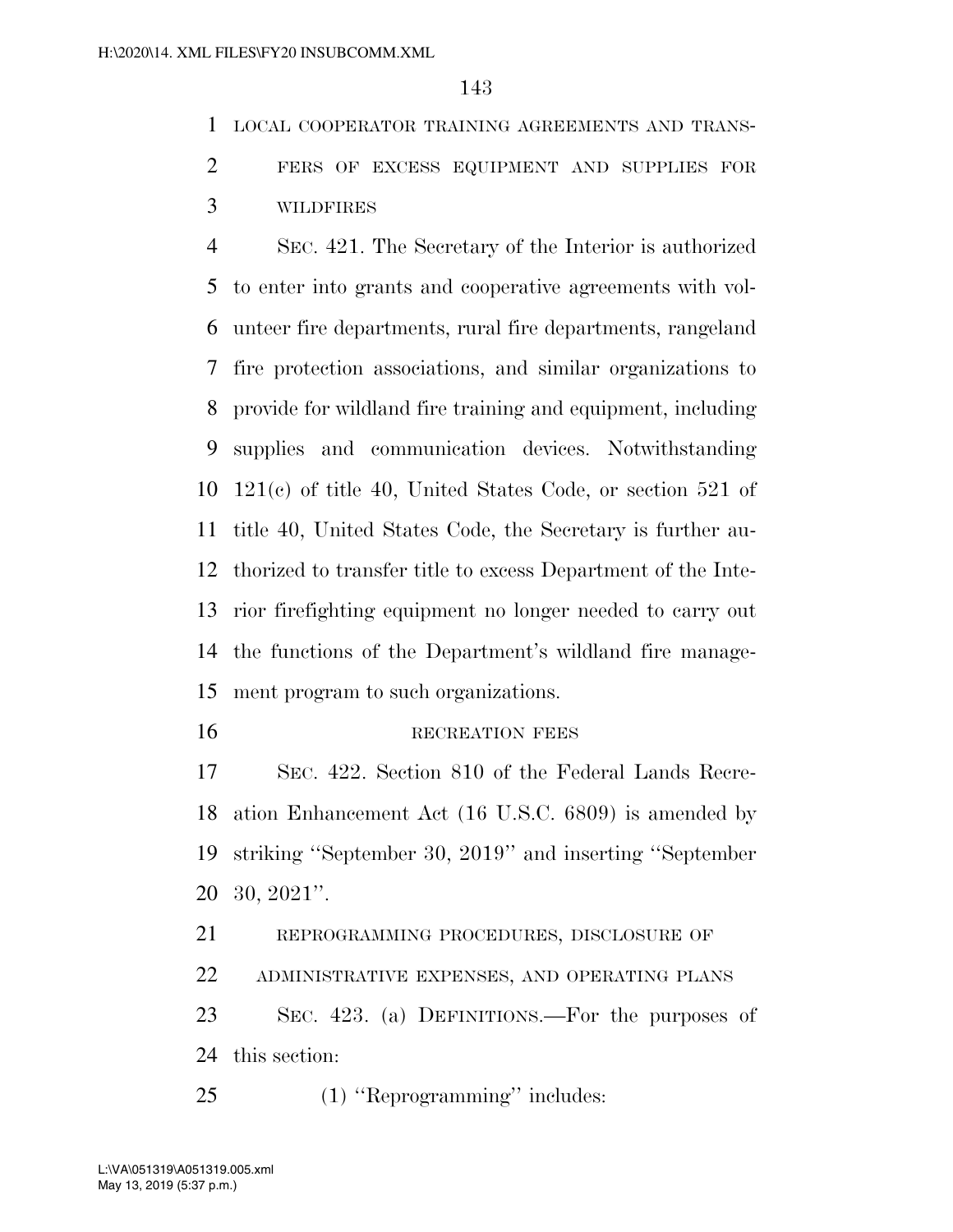| $\mathbf{1}$   | (A) The reallocation of funds from one                 |
|----------------|--------------------------------------------------------|
| $\overline{2}$ | program, project, or activity, to another within       |
| 3              | any appropriation funded in this Act.                  |
| $\overline{4}$ | (B) For construction, land acquisition, and            |
| 5              | forest legacy accounts, the reallocation of funds,     |
| 6              | including unobligated balances, from one con-          |
| $\overline{7}$ | struction, land acquisition, or forest legacy          |
| 8              | project to another such project.                       |
| 9              | (C) An operating plan or any later modi-               |
| 10             | fication thereof submitted under subsection (i)        |
| 11             | of this section.                                       |
| 12             | (D) Proposed reorganizations even without              |
| 13             | a change in funding, including any change to           |
| 14             | the organization table presented in the budget         |
| 15             | justification.                                         |
| 16             | (2) "Program", "project", and "activity" con-          |
| 17             | stitute the delineation below the appropriation ac-    |
| 18             | count level of any agency funded by this Act, as       |
| 19             | shown in any table of the report accompanying this     |
| 20             | Act.                                                   |
| 21             | (3) "Funds" includes funds provided in this Act        |
| 22             | or previous appropriations Acts that are available     |
| 23             | for obligation in the current fiscal year and any      |
| 24             | amounts available for obligation in the current fiscal |
| 25             | year derived from collections, fees or charges.        |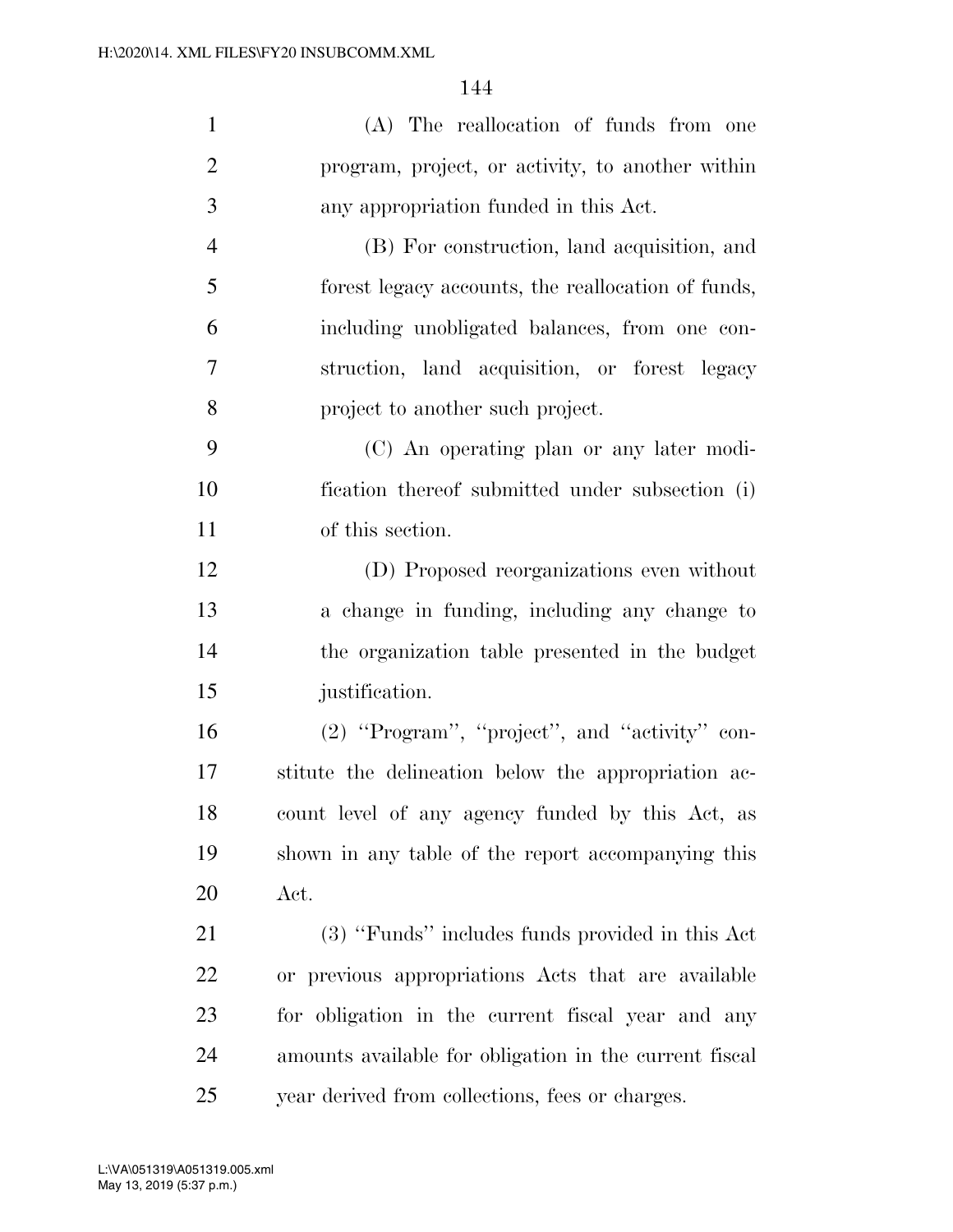(4) ''Assessment'' is any overhead charge, de- duction, reserve or holdback, including working cap- ital fund and cost pool charges, from any program, project, and activity to support government-wide, de- partmental, agency, or bureau administrative func- tions or headquarters, regional, or central operations or to provide for contingencies.

(b) GENERAL GUIDELINES FOR REPROGRAMMING.—

 (1) A reprogramming should be made only when an unforeseen situation arises, and then only if postponement of the project or the activity until the next appropriation year would result in actual loss or damage.

 (2) Any project or activity, which may be de- ferred through reprogramming, shall not later be ac- complished by means of further reprogramming, but instead, funds should again be sought for the de- ferred project or activity through the regular appro-priations process.

 (3) Except under the most urgent situations, reprogramming should not be employed to initiate new programs or increase allocations specifically de- nied or limited by the Congress, or to decrease allo-cations specifically increased by the Congress.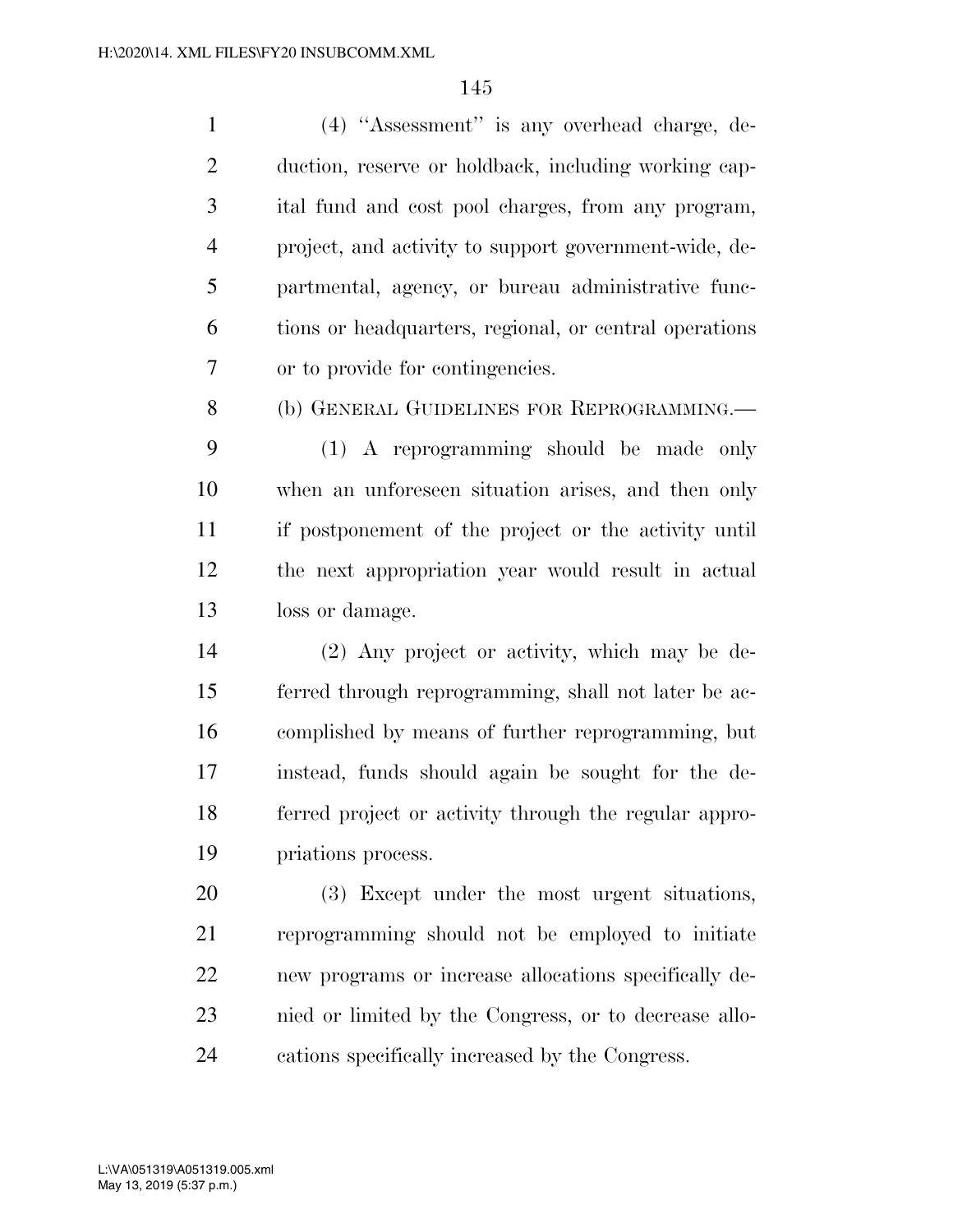| $\mathbf{1}$   | (4) New programs requested in the budget                 |
|----------------|----------------------------------------------------------|
| $\overline{2}$ | should not be initiated before enactment of the bill     |
| 3              | without notification to, and the approval of, the        |
| $\overline{4}$ | Committees on Appropriations of the House of Rep-        |
| 5              | resentatives and the Senate (hereinafter "the Com-       |
| 6              | mittees"). This restriction applies to all such actions  |
| 7              | regardless of whether a formal reprogramming of          |
| 8              | funds is required to begin the program.                  |
| 9              | $(e)$ Criteria.                                          |
| 10             | (1) A reprogramming shall be submitted to the            |
| 11             | Committees in writing 30 days prior to implementa-       |
| 12             | tion if-                                                 |
| 13             | (A) it exceeds $$1,000,000$ individually or              |
| 14             | eumulatively or results in a cumulative increase         |
| 15             | or decrease of more than 10 percent of funds             |
| 16             | annually in any affected program, project, or            |
| 17             | activity;                                                |
| 18             | (B) it is a reorganization; or                           |
| 19             | (C) it is an operating plan or any later                 |
| 20             | modification thereof as submitted under sub-             |
| 21             | section (i) of this section: <i>Provided</i> , That such |
| 22             | plan or modification thereof also meets any of           |
| 23             | the other criteria under subsection $(c)(1)$ of this     |
| 24             | section.                                                 |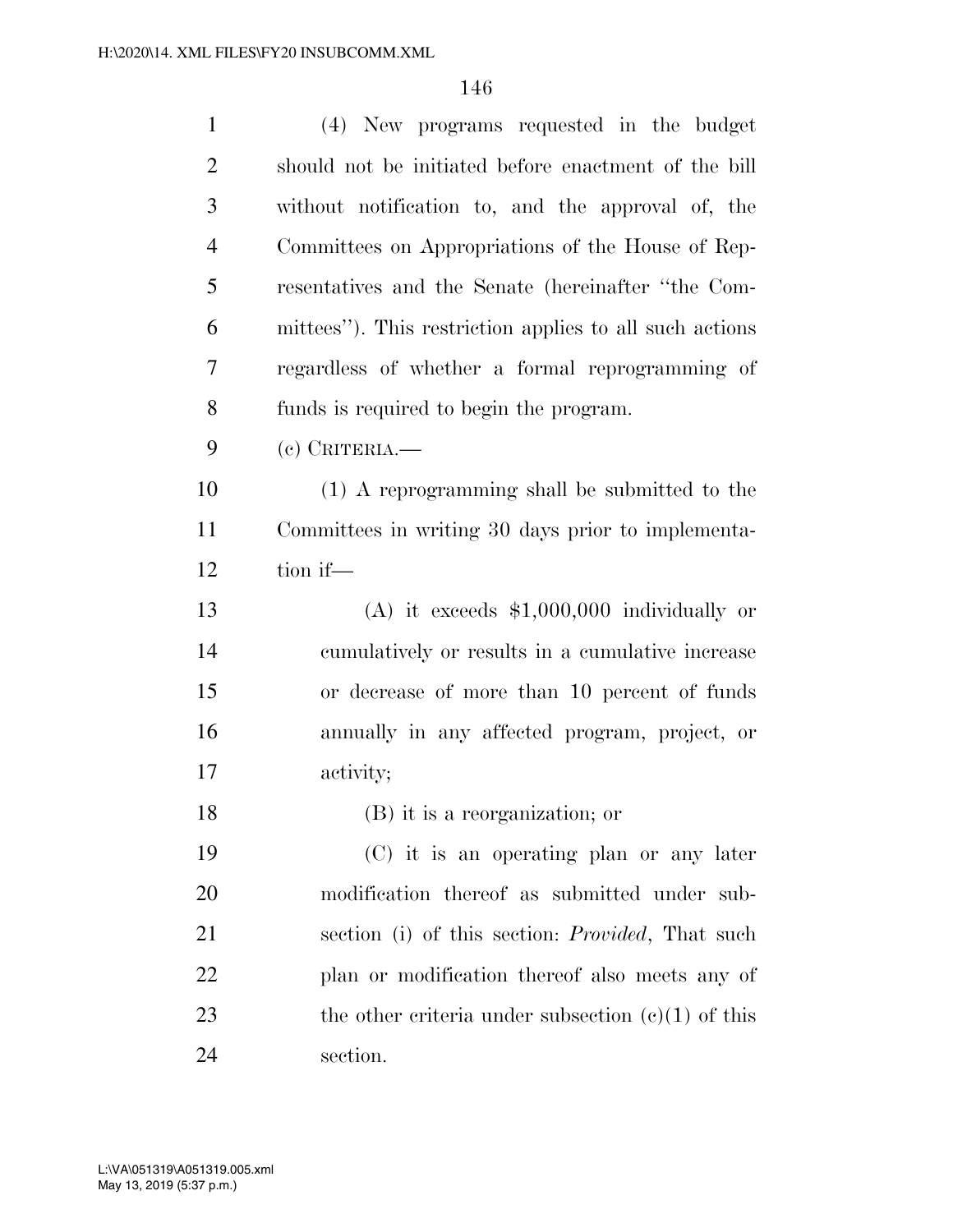(2) No funds shall be available for obligation or expenditure through a reprogramming until 30 days after the receipt by the Committees of a notice of proposed reprogramming.

 (3) A reprogramming shall be considered ap- proved 30 days after receipt if the Committees have posed no objection. However, agencies shall not im- plement the reprogramming and shall extend the no- tification period if specifically requested by either Committee.

(d) EXCEPTIONS.—

 (1) With regard to the tribal priority allocations of the Bureau of Indian Affairs, there is no restric- tion on reprogrammings among these programs. However, the Bureau shall report on all reprogrammings made during a given fiscal year no later than 60 days after the end of the fiscal year. (2) With regard to the Environmental Protec- tion Agency, State and Tribal Assistance Grants ac- count, the Committees do not require reprogram- ming requests associated with States and Tribal Partnership Grants.

 (3) With regard to funding for Park Manage- ment subactivities within the National Park Service Operations of the National Park System account, re-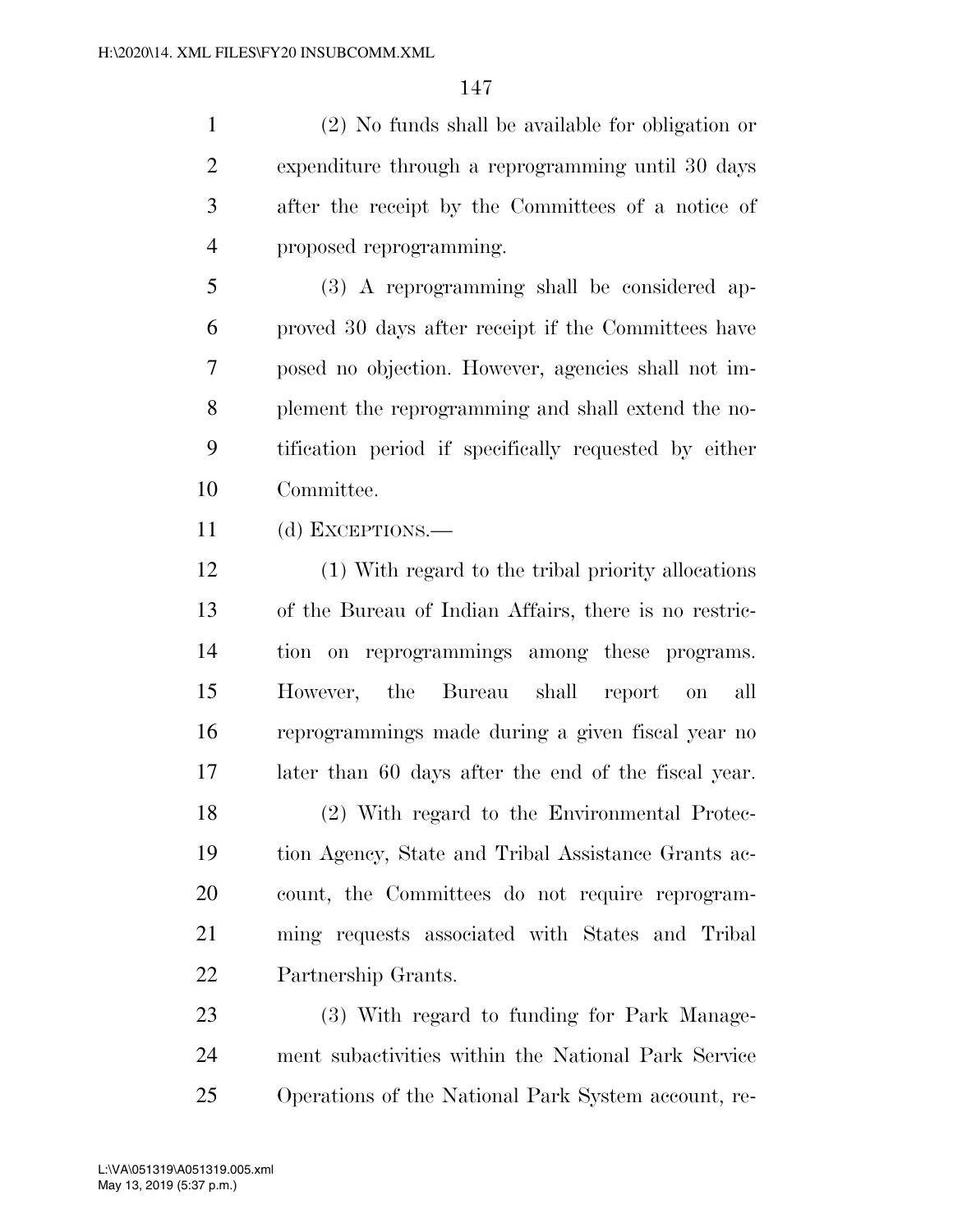programming guidelines apply at the activity level, not the more detailed level as shown in the Com- mittee report. The National Park Service shall re- port on actual spending at the more detailed level no later than 60 days after the end of the fiscal year and show its impact on the succeeding year budget at the more detailed level in the budget justification submitted to the Congress in the subsequent fiscal year for the purpose of updating the Committee sup-port table.

(e) ASSESSMENTS.—

 (1) No assessment shall be levied or collected unless such assessment and the basis therefor are presented to the Committees in the budget justifica- tions and are subsequently approved by the Commit- tees. The explanation for any assessment in the budget justification shall show the amount of the as- sessment, the activities assessed, and the purpose of the funds.

 (2) Proposed changes to estimated assessments, as such estimates were presented in annual budget justifications, shall be submitted through the re- programming process set out in this section and shall be subject to the same dollar and reporting cri-teria as any other reprogramming.

May 13, 2019 (5:37 p.m.) L:\VA\051319\A051319.005.xml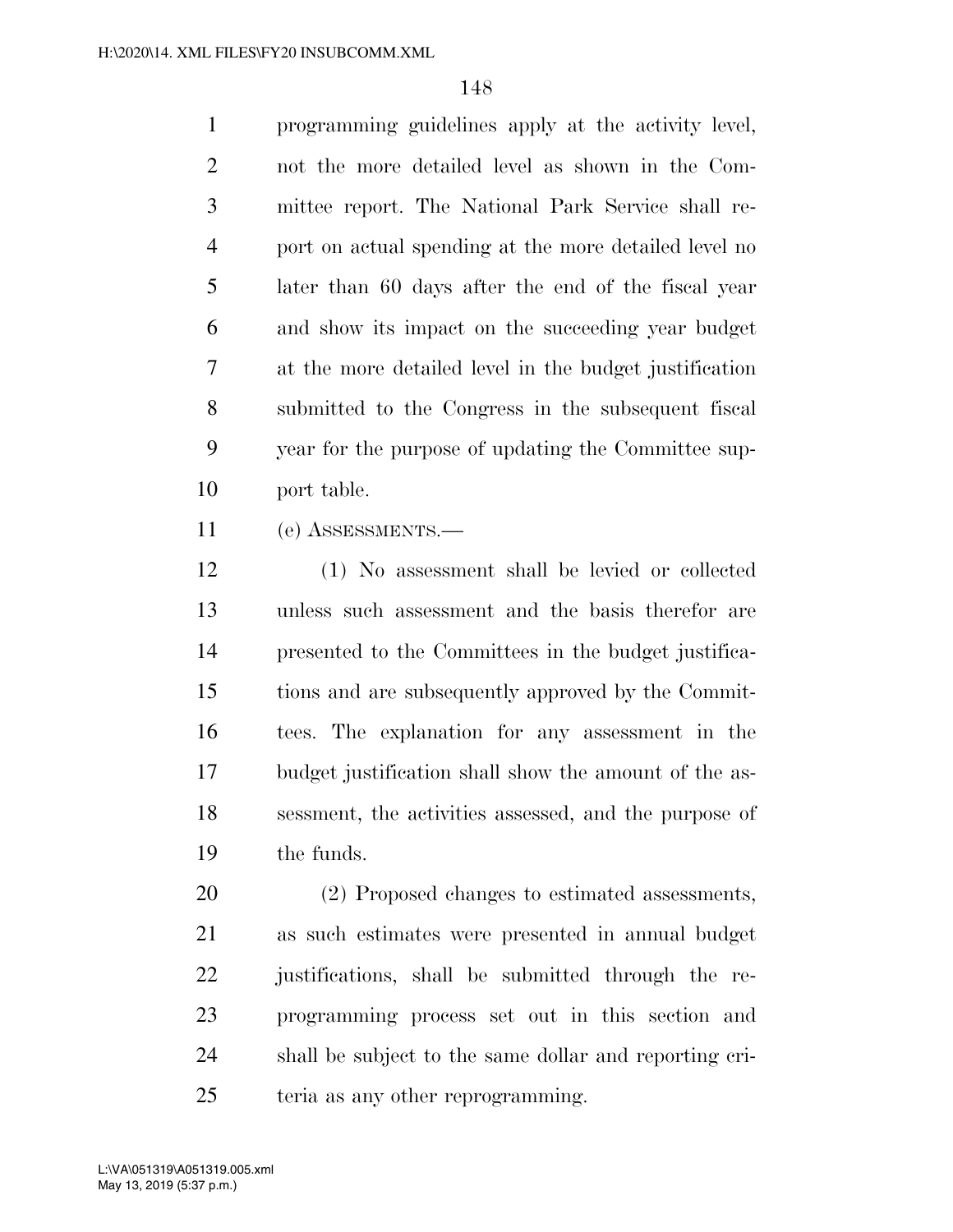(3) Each department, agency or bureau that utilizes assessments shall submit an annual report to the Committees which provides details on the use of all funds assessed from any other program, project, or activity.

 (4) In no case shall contingency funds or as- sessments be used to finance agency actions dis-approved or limited by the Congress.

 (f) LAND ACQUISITIONS, EASEMENTS, AND FOREST LEGACY.—Lands shall not be acquired for more than the approved appraised value (as addressed in section 301(3) of Public Law 91–646), unless such acquisitions are sub- mitted to the Committees for approval in compliance with these procedures.

 (g) LAND EXCHANGES.—Land exchanges, wherein the estimated value of the Federal lands to be exchanged is greater than \$1,000,000, shall not be consummated until the Committees have had a 30-day period in which to examine the proposed exchange. In addition, the Com- mittees shall be provided advance notification of exchanges valued between \$500,000 and \$1,000,000.

 (h) BUDGET STRUCTURE.—The program, project, and activity structure for any agency appropriation ac- count shall not be altered without advance approval of the Committees.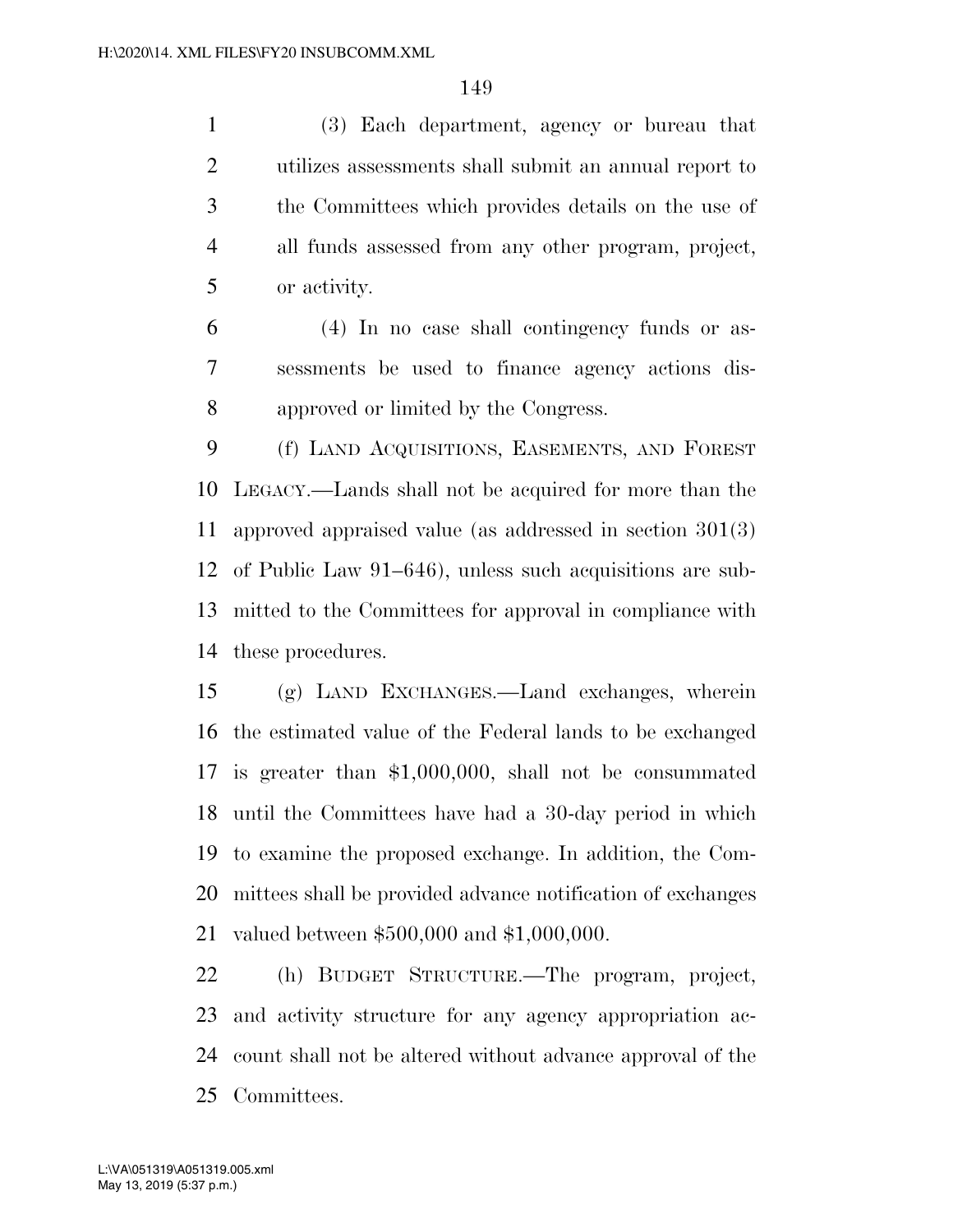(i) OPERATING PLANS.—Not later than 60 days after the date of enactment of this Act, each department or agency funded by this Act shall submit an operating plan to the Committees to establish the baseline for application of reprogramming for the current fiscal year. The oper-ating plan shall include—

- (1) a table for each appropriation with a sepa- rate column to display the President's budget re- quest, adjustments made by the Congress, enacted rescissions, if appropriate, and the fiscal year en-acted level;
- (2) a delineation in the table for each appro- priation by program, project, and activity for the re-spective appropriation; and
- (3) an identification of items of special congres-sional interest.
- 

17 PROJECT INFORMATION

 SEC. 424. (a) Not later than April 1, 2020, and each April 1 thereafter, the Secretary of the Interior and the Secretary of Agriculture shall submit to the Committees on Appropriations of the House of Representatives and the Senate prioritized and detailed lists of federal land acqui- sition projects, and Forest Legacy projects, which could be executed within the three fiscal years beginning with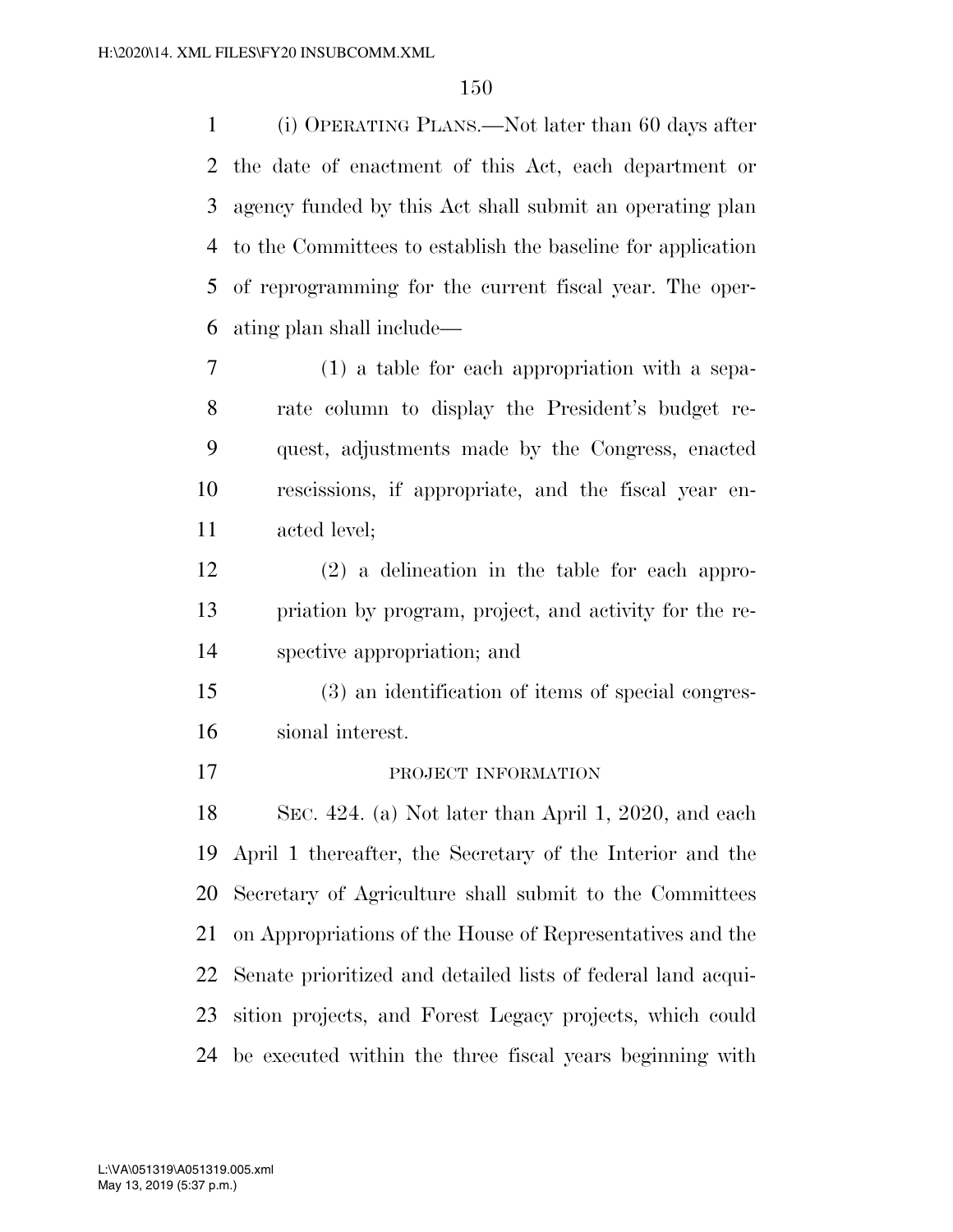the fiscal year after the date upon which the lists are sub-mitted.

 (b) The federal land acquisition project lists required by subsection (a) shall include projects for the National Park Service, the U.S. Fish and Wildlife Service, the Bu- reau of Land Management, and the U.S. Forest Service, including recreational public access projects as required by 54 U.S.C. 200306, and shall total for each agency no less than 150 percent of the amount enacted for that agen-cy for the previous fiscal year.

 This Act may be cited as the ''Department of the In- terior, Environment, and Related Agencies Appropriations Act, 2020''.